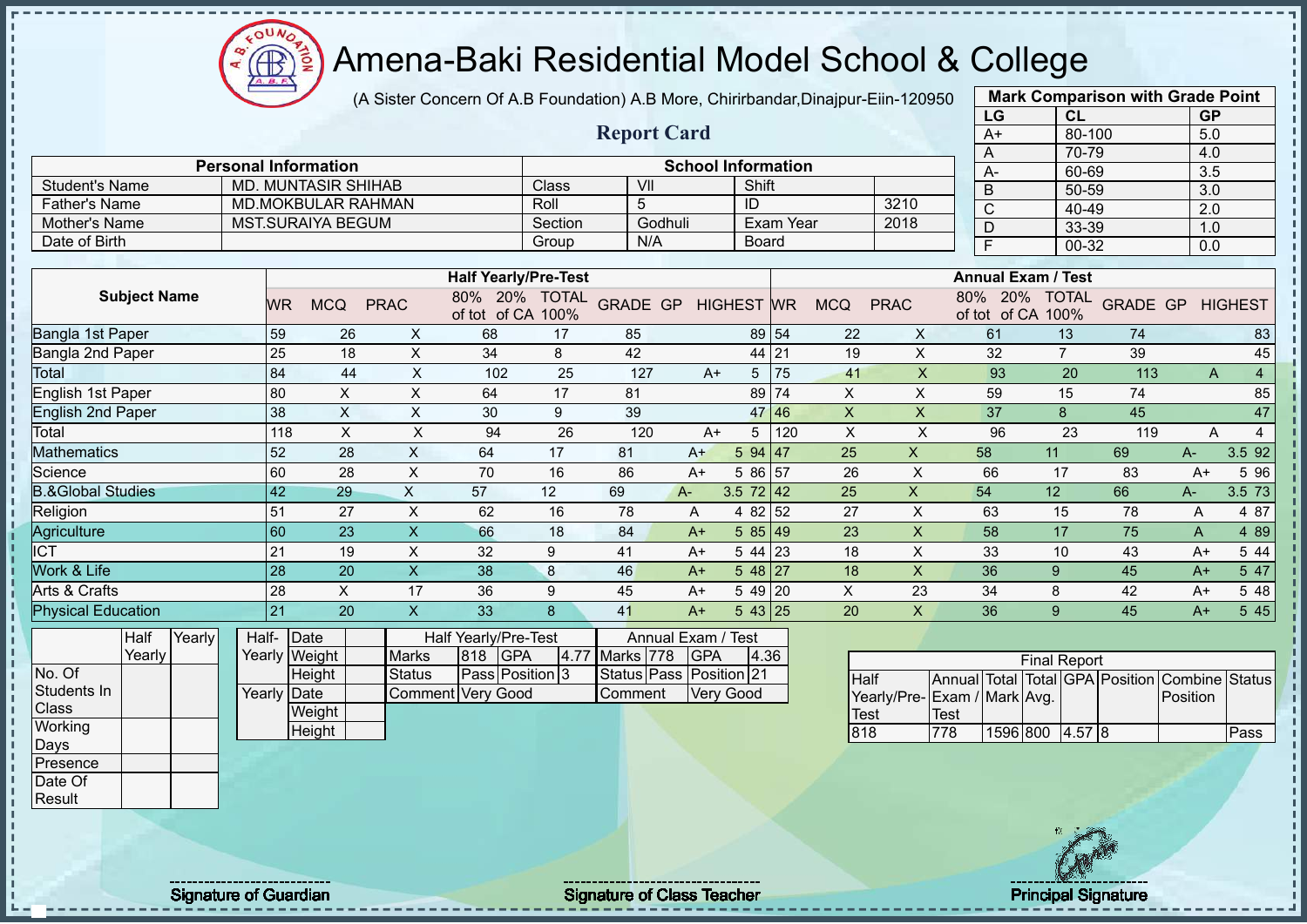(A Sister Concern Of A.B Foundation) A.B More, Chirirbandar,Dinajpur-Eiin-120950

 $12\mu\text{V}$ 

**CB** 

| <b>Report Card</b><br>5.0<br>80-100<br>$A+$<br>70-79<br>4.0<br>A<br><b>Personal Information</b><br><b>School Information</b><br>60-69<br>A-<br>3.5<br><b>Student's Name</b><br><b>MD. UNNAJMUS SAKIB</b><br>VII<br>Shift<br>Class<br>$\mathsf B$<br>50-59<br>3.0<br><b>MD. ROBIUL HASAN</b><br>3259<br><b>Father's Name</b><br>Roll<br>6<br>ID<br>$\overline{\mathsf{C}}$<br>40-49<br>2.0<br><b>MOST. SHEWLI BEGUM</b><br><b>Mother's Name</b><br>Godhuli<br>2018<br>Section<br><b>Exam Year</b><br>$\overline{D}$<br>33-39<br>1.0<br>Date of Birth<br>N/A<br>Group<br><b>Board</b><br>$\overline{F}$<br>00-32<br>0.0<br><b>Half Yearly/Pre-Test</b><br><b>Annual Exam / Test</b><br><b>Subject Name</b><br>80% 20% TOTAL<br>80% 20% TOTAL<br><b>GRADE GP</b><br><b>GRADE GP</b><br><b>PRAC</b><br><b>HIGHEST WR</b><br><b>MCQ</b><br><b>PRAC</b><br><b>HIGHEST</b><br><b>WR</b><br><b>MCQ</b><br>of tot of CA 100%<br>of tot of CA 100%<br>54<br>54<br>42<br>26<br>89 47<br>66<br>X<br>16<br>70<br>21<br>X<br>12<br>83<br>$\mathsf X$<br>23<br>$\pmb{\times}$<br>45<br>18<br>11<br>8<br>31<br>20<br>32<br>9<br>44 20<br>41<br>$\boldsymbol{\mathsf{X}}$<br>$\overline{\mathsf{x}}$<br>77<br>21<br>$\overline{4}$<br>60<br>37<br>24<br>101<br>$3.5$ 67<br>41<br>86<br>$A -$<br>107<br>$\overline{A}$<br>53<br>89 57<br>$\pmb{\times}$<br>85<br>X<br>X<br>42<br>14<br>56<br>X<br>46<br>12<br>58<br>$\overline{X}$<br>20<br>$\mathsf X$<br>$\overline{22}$<br>47<br>16<br>$6\,$<br>$\pmb{\mathsf{X}}$<br>$\mathsf X$<br>25<br>$6\phantom{1}$<br>31<br>47 31<br>$\mathbf{3}$<br>73<br>$\boldsymbol{\mathsf{X}}$<br>$\pmb{\times}$<br>20<br>78<br>88<br>$\boldsymbol{\mathsf{X}}$<br>$\boldsymbol{\mathsf{X}}$<br>71<br>58<br>B<br>3<br>18<br>89<br>B<br>36<br>27<br>$\mathsf X$<br>3.5 92<br>50<br>17<br>67<br>$3.5$ 94 44<br>25<br>$\boldsymbol{\mathsf{X}}$<br>55<br>13<br>68<br>A-<br>А-<br>52<br>25<br>$\times$<br>62<br>77<br>26<br>$\times$<br>63<br>15<br>4 86 53<br>17<br>80<br>5 96<br>A<br>$A+$<br>$\times$<br>30<br>53<br>3 72 29<br>23<br>$\boldsymbol{\mathsf{X}}$<br>42<br>52<br>25<br>44<br>9<br>10<br>B<br>3 7 3<br>B<br>48<br>$\pmb{\times}$<br>58<br>14<br>72<br>4 82 52<br>26<br>$\pmb{\times}$<br>62<br>4 87<br>24<br>14<br>76<br>Α<br>Α<br>$\overline{\mathsf{X}}$<br>52<br>22<br>59<br>4 85 55<br>22<br>$\boldsymbol{\mathsf{X}}$<br>17<br>76<br>62<br>15<br>77<br>4 8 9<br>A<br>A<br>20<br>$\pmb{\times}$<br>X<br>29<br>20<br>32<br>10<br>42<br>5 44 20<br>16<br>10<br>4 4 4<br>$A+$<br>39<br>Α<br>$\boldsymbol{\mathsf{X}}$<br>$\boldsymbol{\mathsf{X}}$<br>25<br>18<br>34<br>$\overline{7}$<br>$548$ 24<br>19<br>34<br>9<br>5 47<br>41<br>43<br>$A+$<br>A+<br>29<br>$\pmb{\times}$<br>16<br>36<br>9<br>45<br>5 49 20<br>X<br>15<br>28<br>$\overline{7}$<br>4 4 8<br>35<br>$A+$<br>Α<br>17<br>$\mathsf{X}$<br>19<br>29<br>35<br>$\mathsf{X}$<br>34<br>8<br>42<br>5 45<br>6<br>4 43 23<br>19<br>$A+$<br>A<br>Half<br>Yearly<br>Half-<br>Date<br>Half Yearly/Pre-Test<br>Annual Exam / Test<br>Yearly<br><b>GPA</b><br><b>GPA</b><br>Yearly Weight<br>687<br>$\vert 4 \vert$<br>Marks 708<br>4.05<br><b>Marks</b><br><b>Final Report</b><br>Pass Position 28 Status Pass Position 37<br>Height<br><b>Status</b><br>Annual Total Total GPA Position Combine Status<br><b>Half</b><br>Yearly Date<br>Comment Good<br>Comment<br><b>Very Good</b><br>Yearly/Pre- Exam / Mark Avg.<br>Position<br>Weight<br>Test<br>Test<br>Height<br>1395 699 4.02 32<br>687<br>708<br>Pass<br>Presence<br>Date Of<br>Result |                              |  |  |  |  |  | LG | CL | <b>GP</b> |  |
|------------------------------------------------------------------------------------------------------------------------------------------------------------------------------------------------------------------------------------------------------------------------------------------------------------------------------------------------------------------------------------------------------------------------------------------------------------------------------------------------------------------------------------------------------------------------------------------------------------------------------------------------------------------------------------------------------------------------------------------------------------------------------------------------------------------------------------------------------------------------------------------------------------------------------------------------------------------------------------------------------------------------------------------------------------------------------------------------------------------------------------------------------------------------------------------------------------------------------------------------------------------------------------------------------------------------------------------------------------------------------------------------------------------------------------------------------------------------------------------------------------------------------------------------------------------------------------------------------------------------------------------------------------------------------------------------------------------------------------------------------------------------------------------------------------------------------------------------------------------------------------------------------------------------------------------------------------------------------------------------------------------------------------------------------------------------------------------------------------------------------------------------------------------------------------------------------------------------------------------------------------------------------------------------------------------------------------------------------------------------------------------------------------------------------------------------------------------------------------------------------------------------------------------------------------------------------------------------------------------------------------------------------------------------------------------------------------------------------------------------------------------------------------------------------------------------------------------------------------------------------------------------------------------------------------------------------------------------------------------------------------------------------------------------------------------------------------------------------------------------------------------------------------------------------------------------------------------------------------------------------------------------------------------------------------------------------------------------------------------------------------------------------------------------------------------------------------------------------------------------------------------------------|------------------------------|--|--|--|--|--|----|----|-----------|--|
|                                                                                                                                                                                                                                                                                                                                                                                                                                                                                                                                                                                                                                                                                                                                                                                                                                                                                                                                                                                                                                                                                                                                                                                                                                                                                                                                                                                                                                                                                                                                                                                                                                                                                                                                                                                                                                                                                                                                                                                                                                                                                                                                                                                                                                                                                                                                                                                                                                                                                                                                                                                                                                                                                                                                                                                                                                                                                                                                                                                                                                                                                                                                                                                                                                                                                                                                                                                                                                                                                                                              |                              |  |  |  |  |  |    |    |           |  |
|                                                                                                                                                                                                                                                                                                                                                                                                                                                                                                                                                                                                                                                                                                                                                                                                                                                                                                                                                                                                                                                                                                                                                                                                                                                                                                                                                                                                                                                                                                                                                                                                                                                                                                                                                                                                                                                                                                                                                                                                                                                                                                                                                                                                                                                                                                                                                                                                                                                                                                                                                                                                                                                                                                                                                                                                                                                                                                                                                                                                                                                                                                                                                                                                                                                                                                                                                                                                                                                                                                                              |                              |  |  |  |  |  |    |    |           |  |
|                                                                                                                                                                                                                                                                                                                                                                                                                                                                                                                                                                                                                                                                                                                                                                                                                                                                                                                                                                                                                                                                                                                                                                                                                                                                                                                                                                                                                                                                                                                                                                                                                                                                                                                                                                                                                                                                                                                                                                                                                                                                                                                                                                                                                                                                                                                                                                                                                                                                                                                                                                                                                                                                                                                                                                                                                                                                                                                                                                                                                                                                                                                                                                                                                                                                                                                                                                                                                                                                                                                              |                              |  |  |  |  |  |    |    |           |  |
|                                                                                                                                                                                                                                                                                                                                                                                                                                                                                                                                                                                                                                                                                                                                                                                                                                                                                                                                                                                                                                                                                                                                                                                                                                                                                                                                                                                                                                                                                                                                                                                                                                                                                                                                                                                                                                                                                                                                                                                                                                                                                                                                                                                                                                                                                                                                                                                                                                                                                                                                                                                                                                                                                                                                                                                                                                                                                                                                                                                                                                                                                                                                                                                                                                                                                                                                                                                                                                                                                                                              |                              |  |  |  |  |  |    |    |           |  |
|                                                                                                                                                                                                                                                                                                                                                                                                                                                                                                                                                                                                                                                                                                                                                                                                                                                                                                                                                                                                                                                                                                                                                                                                                                                                                                                                                                                                                                                                                                                                                                                                                                                                                                                                                                                                                                                                                                                                                                                                                                                                                                                                                                                                                                                                                                                                                                                                                                                                                                                                                                                                                                                                                                                                                                                                                                                                                                                                                                                                                                                                                                                                                                                                                                                                                                                                                                                                                                                                                                                              |                              |  |  |  |  |  |    |    |           |  |
|                                                                                                                                                                                                                                                                                                                                                                                                                                                                                                                                                                                                                                                                                                                                                                                                                                                                                                                                                                                                                                                                                                                                                                                                                                                                                                                                                                                                                                                                                                                                                                                                                                                                                                                                                                                                                                                                                                                                                                                                                                                                                                                                                                                                                                                                                                                                                                                                                                                                                                                                                                                                                                                                                                                                                                                                                                                                                                                                                                                                                                                                                                                                                                                                                                                                                                                                                                                                                                                                                                                              |                              |  |  |  |  |  |    |    |           |  |
|                                                                                                                                                                                                                                                                                                                                                                                                                                                                                                                                                                                                                                                                                                                                                                                                                                                                                                                                                                                                                                                                                                                                                                                                                                                                                                                                                                                                                                                                                                                                                                                                                                                                                                                                                                                                                                                                                                                                                                                                                                                                                                                                                                                                                                                                                                                                                                                                                                                                                                                                                                                                                                                                                                                                                                                                                                                                                                                                                                                                                                                                                                                                                                                                                                                                                                                                                                                                                                                                                                                              |                              |  |  |  |  |  |    |    |           |  |
|                                                                                                                                                                                                                                                                                                                                                                                                                                                                                                                                                                                                                                                                                                                                                                                                                                                                                                                                                                                                                                                                                                                                                                                                                                                                                                                                                                                                                                                                                                                                                                                                                                                                                                                                                                                                                                                                                                                                                                                                                                                                                                                                                                                                                                                                                                                                                                                                                                                                                                                                                                                                                                                                                                                                                                                                                                                                                                                                                                                                                                                                                                                                                                                                                                                                                                                                                                                                                                                                                                                              |                              |  |  |  |  |  |    |    |           |  |
|                                                                                                                                                                                                                                                                                                                                                                                                                                                                                                                                                                                                                                                                                                                                                                                                                                                                                                                                                                                                                                                                                                                                                                                                                                                                                                                                                                                                                                                                                                                                                                                                                                                                                                                                                                                                                                                                                                                                                                                                                                                                                                                                                                                                                                                                                                                                                                                                                                                                                                                                                                                                                                                                                                                                                                                                                                                                                                                                                                                                                                                                                                                                                                                                                                                                                                                                                                                                                                                                                                                              |                              |  |  |  |  |  |    |    |           |  |
|                                                                                                                                                                                                                                                                                                                                                                                                                                                                                                                                                                                                                                                                                                                                                                                                                                                                                                                                                                                                                                                                                                                                                                                                                                                                                                                                                                                                                                                                                                                                                                                                                                                                                                                                                                                                                                                                                                                                                                                                                                                                                                                                                                                                                                                                                                                                                                                                                                                                                                                                                                                                                                                                                                                                                                                                                                                                                                                                                                                                                                                                                                                                                                                                                                                                                                                                                                                                                                                                                                                              |                              |  |  |  |  |  |    |    |           |  |
|                                                                                                                                                                                                                                                                                                                                                                                                                                                                                                                                                                                                                                                                                                                                                                                                                                                                                                                                                                                                                                                                                                                                                                                                                                                                                                                                                                                                                                                                                                                                                                                                                                                                                                                                                                                                                                                                                                                                                                                                                                                                                                                                                                                                                                                                                                                                                                                                                                                                                                                                                                                                                                                                                                                                                                                                                                                                                                                                                                                                                                                                                                                                                                                                                                                                                                                                                                                                                                                                                                                              | Bangla 1st Paper             |  |  |  |  |  |    |    |           |  |
|                                                                                                                                                                                                                                                                                                                                                                                                                                                                                                                                                                                                                                                                                                                                                                                                                                                                                                                                                                                                                                                                                                                                                                                                                                                                                                                                                                                                                                                                                                                                                                                                                                                                                                                                                                                                                                                                                                                                                                                                                                                                                                                                                                                                                                                                                                                                                                                                                                                                                                                                                                                                                                                                                                                                                                                                                                                                                                                                                                                                                                                                                                                                                                                                                                                                                                                                                                                                                                                                                                                              | Bangla 2nd Paper             |  |  |  |  |  |    |    |           |  |
|                                                                                                                                                                                                                                                                                                                                                                                                                                                                                                                                                                                                                                                                                                                                                                                                                                                                                                                                                                                                                                                                                                                                                                                                                                                                                                                                                                                                                                                                                                                                                                                                                                                                                                                                                                                                                                                                                                                                                                                                                                                                                                                                                                                                                                                                                                                                                                                                                                                                                                                                                                                                                                                                                                                                                                                                                                                                                                                                                                                                                                                                                                                                                                                                                                                                                                                                                                                                                                                                                                                              | <b>Total</b>                 |  |  |  |  |  |    |    |           |  |
|                                                                                                                                                                                                                                                                                                                                                                                                                                                                                                                                                                                                                                                                                                                                                                                                                                                                                                                                                                                                                                                                                                                                                                                                                                                                                                                                                                                                                                                                                                                                                                                                                                                                                                                                                                                                                                                                                                                                                                                                                                                                                                                                                                                                                                                                                                                                                                                                                                                                                                                                                                                                                                                                                                                                                                                                                                                                                                                                                                                                                                                                                                                                                                                                                                                                                                                                                                                                                                                                                                                              | <b>English 1st Paper</b>     |  |  |  |  |  |    |    |           |  |
|                                                                                                                                                                                                                                                                                                                                                                                                                                                                                                                                                                                                                                                                                                                                                                                                                                                                                                                                                                                                                                                                                                                                                                                                                                                                                                                                                                                                                                                                                                                                                                                                                                                                                                                                                                                                                                                                                                                                                                                                                                                                                                                                                                                                                                                                                                                                                                                                                                                                                                                                                                                                                                                                                                                                                                                                                                                                                                                                                                                                                                                                                                                                                                                                                                                                                                                                                                                                                                                                                                                              | <b>English 2nd Paper</b>     |  |  |  |  |  |    |    |           |  |
|                                                                                                                                                                                                                                                                                                                                                                                                                                                                                                                                                                                                                                                                                                                                                                                                                                                                                                                                                                                                                                                                                                                                                                                                                                                                                                                                                                                                                                                                                                                                                                                                                                                                                                                                                                                                                                                                                                                                                                                                                                                                                                                                                                                                                                                                                                                                                                                                                                                                                                                                                                                                                                                                                                                                                                                                                                                                                                                                                                                                                                                                                                                                                                                                                                                                                                                                                                                                                                                                                                                              | Total                        |  |  |  |  |  |    |    |           |  |
|                                                                                                                                                                                                                                                                                                                                                                                                                                                                                                                                                                                                                                                                                                                                                                                                                                                                                                                                                                                                                                                                                                                                                                                                                                                                                                                                                                                                                                                                                                                                                                                                                                                                                                                                                                                                                                                                                                                                                                                                                                                                                                                                                                                                                                                                                                                                                                                                                                                                                                                                                                                                                                                                                                                                                                                                                                                                                                                                                                                                                                                                                                                                                                                                                                                                                                                                                                                                                                                                                                                              | <b>Mathematics</b>           |  |  |  |  |  |    |    |           |  |
|                                                                                                                                                                                                                                                                                                                                                                                                                                                                                                                                                                                                                                                                                                                                                                                                                                                                                                                                                                                                                                                                                                                                                                                                                                                                                                                                                                                                                                                                                                                                                                                                                                                                                                                                                                                                                                                                                                                                                                                                                                                                                                                                                                                                                                                                                                                                                                                                                                                                                                                                                                                                                                                                                                                                                                                                                                                                                                                                                                                                                                                                                                                                                                                                                                                                                                                                                                                                                                                                                                                              | Science                      |  |  |  |  |  |    |    |           |  |
|                                                                                                                                                                                                                                                                                                                                                                                                                                                                                                                                                                                                                                                                                                                                                                                                                                                                                                                                                                                                                                                                                                                                                                                                                                                                                                                                                                                                                                                                                                                                                                                                                                                                                                                                                                                                                                                                                                                                                                                                                                                                                                                                                                                                                                                                                                                                                                                                                                                                                                                                                                                                                                                                                                                                                                                                                                                                                                                                                                                                                                                                                                                                                                                                                                                                                                                                                                                                                                                                                                                              | <b>B.&amp;Global Studies</b> |  |  |  |  |  |    |    |           |  |
|                                                                                                                                                                                                                                                                                                                                                                                                                                                                                                                                                                                                                                                                                                                                                                                                                                                                                                                                                                                                                                                                                                                                                                                                                                                                                                                                                                                                                                                                                                                                                                                                                                                                                                                                                                                                                                                                                                                                                                                                                                                                                                                                                                                                                                                                                                                                                                                                                                                                                                                                                                                                                                                                                                                                                                                                                                                                                                                                                                                                                                                                                                                                                                                                                                                                                                                                                                                                                                                                                                                              | Religion                     |  |  |  |  |  |    |    |           |  |
|                                                                                                                                                                                                                                                                                                                                                                                                                                                                                                                                                                                                                                                                                                                                                                                                                                                                                                                                                                                                                                                                                                                                                                                                                                                                                                                                                                                                                                                                                                                                                                                                                                                                                                                                                                                                                                                                                                                                                                                                                                                                                                                                                                                                                                                                                                                                                                                                                                                                                                                                                                                                                                                                                                                                                                                                                                                                                                                                                                                                                                                                                                                                                                                                                                                                                                                                                                                                                                                                                                                              | <b>Agriculture</b>           |  |  |  |  |  |    |    |           |  |
|                                                                                                                                                                                                                                                                                                                                                                                                                                                                                                                                                                                                                                                                                                                                                                                                                                                                                                                                                                                                                                                                                                                                                                                                                                                                                                                                                                                                                                                                                                                                                                                                                                                                                                                                                                                                                                                                                                                                                                                                                                                                                                                                                                                                                                                                                                                                                                                                                                                                                                                                                                                                                                                                                                                                                                                                                                                                                                                                                                                                                                                                                                                                                                                                                                                                                                                                                                                                                                                                                                                              | <b>ICT</b>                   |  |  |  |  |  |    |    |           |  |
|                                                                                                                                                                                                                                                                                                                                                                                                                                                                                                                                                                                                                                                                                                                                                                                                                                                                                                                                                                                                                                                                                                                                                                                                                                                                                                                                                                                                                                                                                                                                                                                                                                                                                                                                                                                                                                                                                                                                                                                                                                                                                                                                                                                                                                                                                                                                                                                                                                                                                                                                                                                                                                                                                                                                                                                                                                                                                                                                                                                                                                                                                                                                                                                                                                                                                                                                                                                                                                                                                                                              | Work & Life                  |  |  |  |  |  |    |    |           |  |
|                                                                                                                                                                                                                                                                                                                                                                                                                                                                                                                                                                                                                                                                                                                                                                                                                                                                                                                                                                                                                                                                                                                                                                                                                                                                                                                                                                                                                                                                                                                                                                                                                                                                                                                                                                                                                                                                                                                                                                                                                                                                                                                                                                                                                                                                                                                                                                                                                                                                                                                                                                                                                                                                                                                                                                                                                                                                                                                                                                                                                                                                                                                                                                                                                                                                                                                                                                                                                                                                                                                              | Arts & Crafts                |  |  |  |  |  |    |    |           |  |
|                                                                                                                                                                                                                                                                                                                                                                                                                                                                                                                                                                                                                                                                                                                                                                                                                                                                                                                                                                                                                                                                                                                                                                                                                                                                                                                                                                                                                                                                                                                                                                                                                                                                                                                                                                                                                                                                                                                                                                                                                                                                                                                                                                                                                                                                                                                                                                                                                                                                                                                                                                                                                                                                                                                                                                                                                                                                                                                                                                                                                                                                                                                                                                                                                                                                                                                                                                                                                                                                                                                              | <b>Physical Education</b>    |  |  |  |  |  |    |    |           |  |
|                                                                                                                                                                                                                                                                                                                                                                                                                                                                                                                                                                                                                                                                                                                                                                                                                                                                                                                                                                                                                                                                                                                                                                                                                                                                                                                                                                                                                                                                                                                                                                                                                                                                                                                                                                                                                                                                                                                                                                                                                                                                                                                                                                                                                                                                                                                                                                                                                                                                                                                                                                                                                                                                                                                                                                                                                                                                                                                                                                                                                                                                                                                                                                                                                                                                                                                                                                                                                                                                                                                              |                              |  |  |  |  |  |    |    |           |  |
|                                                                                                                                                                                                                                                                                                                                                                                                                                                                                                                                                                                                                                                                                                                                                                                                                                                                                                                                                                                                                                                                                                                                                                                                                                                                                                                                                                                                                                                                                                                                                                                                                                                                                                                                                                                                                                                                                                                                                                                                                                                                                                                                                                                                                                                                                                                                                                                                                                                                                                                                                                                                                                                                                                                                                                                                                                                                                                                                                                                                                                                                                                                                                                                                                                                                                                                                                                                                                                                                                                                              |                              |  |  |  |  |  |    |    |           |  |
|                                                                                                                                                                                                                                                                                                                                                                                                                                                                                                                                                                                                                                                                                                                                                                                                                                                                                                                                                                                                                                                                                                                                                                                                                                                                                                                                                                                                                                                                                                                                                                                                                                                                                                                                                                                                                                                                                                                                                                                                                                                                                                                                                                                                                                                                                                                                                                                                                                                                                                                                                                                                                                                                                                                                                                                                                                                                                                                                                                                                                                                                                                                                                                                                                                                                                                                                                                                                                                                                                                                              | No. Of                       |  |  |  |  |  |    |    |           |  |
|                                                                                                                                                                                                                                                                                                                                                                                                                                                                                                                                                                                                                                                                                                                                                                                                                                                                                                                                                                                                                                                                                                                                                                                                                                                                                                                                                                                                                                                                                                                                                                                                                                                                                                                                                                                                                                                                                                                                                                                                                                                                                                                                                                                                                                                                                                                                                                                                                                                                                                                                                                                                                                                                                                                                                                                                                                                                                                                                                                                                                                                                                                                                                                                                                                                                                                                                                                                                                                                                                                                              | Students In                  |  |  |  |  |  |    |    |           |  |
|                                                                                                                                                                                                                                                                                                                                                                                                                                                                                                                                                                                                                                                                                                                                                                                                                                                                                                                                                                                                                                                                                                                                                                                                                                                                                                                                                                                                                                                                                                                                                                                                                                                                                                                                                                                                                                                                                                                                                                                                                                                                                                                                                                                                                                                                                                                                                                                                                                                                                                                                                                                                                                                                                                                                                                                                                                                                                                                                                                                                                                                                                                                                                                                                                                                                                                                                                                                                                                                                                                                              | Class                        |  |  |  |  |  |    |    |           |  |
|                                                                                                                                                                                                                                                                                                                                                                                                                                                                                                                                                                                                                                                                                                                                                                                                                                                                                                                                                                                                                                                                                                                                                                                                                                                                                                                                                                                                                                                                                                                                                                                                                                                                                                                                                                                                                                                                                                                                                                                                                                                                                                                                                                                                                                                                                                                                                                                                                                                                                                                                                                                                                                                                                                                                                                                                                                                                                                                                                                                                                                                                                                                                                                                                                                                                                                                                                                                                                                                                                                                              | Working                      |  |  |  |  |  |    |    |           |  |
|                                                                                                                                                                                                                                                                                                                                                                                                                                                                                                                                                                                                                                                                                                                                                                                                                                                                                                                                                                                                                                                                                                                                                                                                                                                                                                                                                                                                                                                                                                                                                                                                                                                                                                                                                                                                                                                                                                                                                                                                                                                                                                                                                                                                                                                                                                                                                                                                                                                                                                                                                                                                                                                                                                                                                                                                                                                                                                                                                                                                                                                                                                                                                                                                                                                                                                                                                                                                                                                                                                                              | Days                         |  |  |  |  |  |    |    |           |  |
|                                                                                                                                                                                                                                                                                                                                                                                                                                                                                                                                                                                                                                                                                                                                                                                                                                                                                                                                                                                                                                                                                                                                                                                                                                                                                                                                                                                                                                                                                                                                                                                                                                                                                                                                                                                                                                                                                                                                                                                                                                                                                                                                                                                                                                                                                                                                                                                                                                                                                                                                                                                                                                                                                                                                                                                                                                                                                                                                                                                                                                                                                                                                                                                                                                                                                                                                                                                                                                                                                                                              |                              |  |  |  |  |  |    |    |           |  |
|                                                                                                                                                                                                                                                                                                                                                                                                                                                                                                                                                                                                                                                                                                                                                                                                                                                                                                                                                                                                                                                                                                                                                                                                                                                                                                                                                                                                                                                                                                                                                                                                                                                                                                                                                                                                                                                                                                                                                                                                                                                                                                                                                                                                                                                                                                                                                                                                                                                                                                                                                                                                                                                                                                                                                                                                                                                                                                                                                                                                                                                                                                                                                                                                                                                                                                                                                                                                                                                                                                                              |                              |  |  |  |  |  |    |    |           |  |
|                                                                                                                                                                                                                                                                                                                                                                                                                                                                                                                                                                                                                                                                                                                                                                                                                                                                                                                                                                                                                                                                                                                                                                                                                                                                                                                                                                                                                                                                                                                                                                                                                                                                                                                                                                                                                                                                                                                                                                                                                                                                                                                                                                                                                                                                                                                                                                                                                                                                                                                                                                                                                                                                                                                                                                                                                                                                                                                                                                                                                                                                                                                                                                                                                                                                                                                                                                                                                                                                                                                              |                              |  |  |  |  |  |    |    |           |  |

Signature of Guardian **State of Class Teacher Principal Signature Class Teacher Principal Signature 2014** 

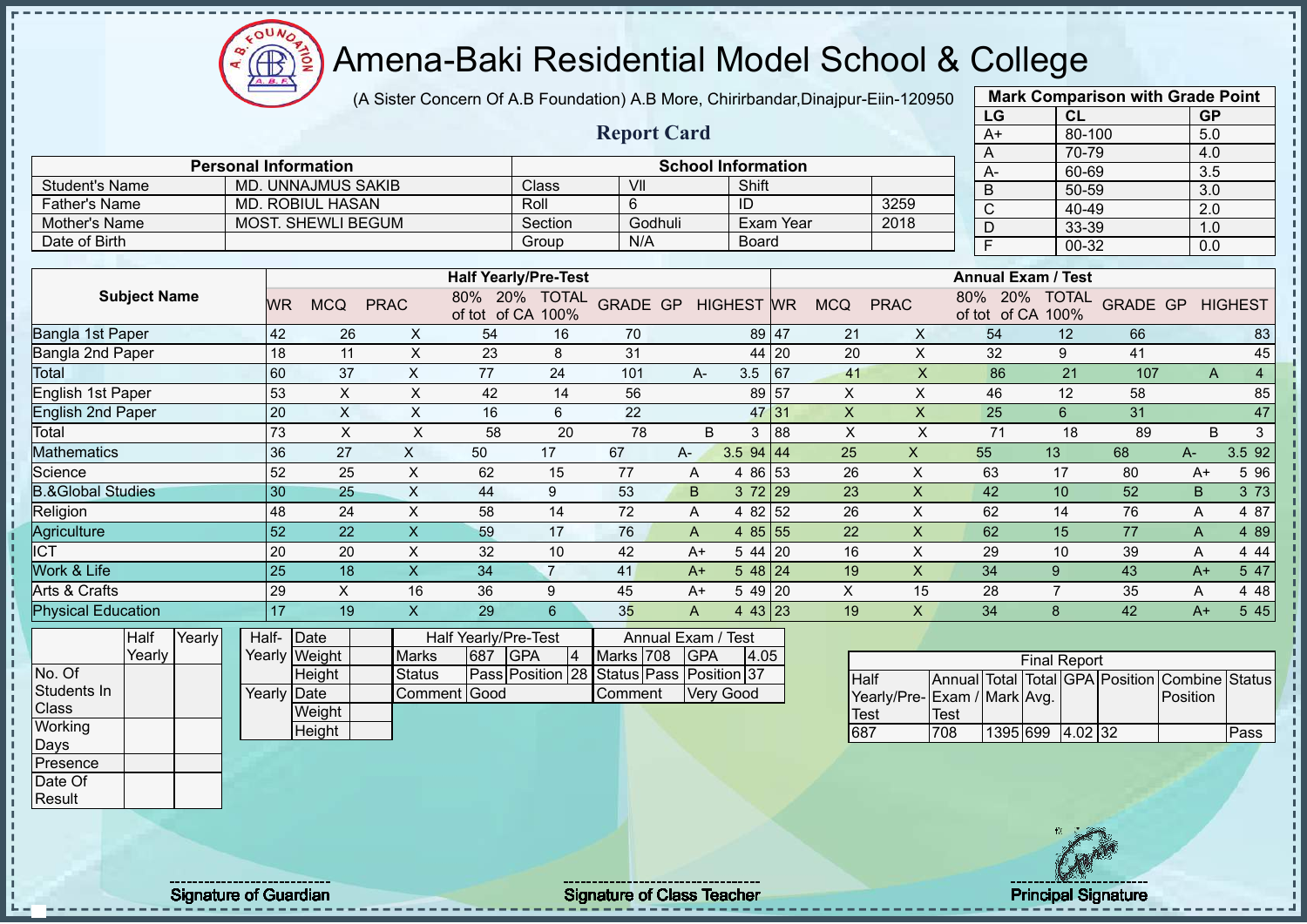

(A Sister Concern Of A.B Foundation) A.B More, Chirirbandar,Dinajpur-Eiin-120950

**Report Card**

|      | <b>Mark Comparison with Grade Point</b> |           |
|------|-----------------------------------------|-----------|
| LG   | CL                                      | <b>GP</b> |
| $A+$ | 80-100                                  | 5.0       |
| A    | 70-79                                   | 4.0       |
| А-   | 60-69                                   | 3.5       |
| B    | 50-59                                   | 3.0       |
| C    | 40-49                                   | 2.0       |
| D    | 33-39                                   | 1.0       |
| F    | 00-32                                   | 0.0       |

|                      |                             |         |         |                           |      |      | $70-$  |
|----------------------|-----------------------------|---------|---------|---------------------------|------|------|--------|
|                      | <b>Personal Information</b> |         |         | <b>School Information</b> |      | $A-$ | 60-    |
| Student's Name       | Ar Rouf Alam                | Class   | VII     | Shift                     |      |      | $50-$  |
| <b>Father's Name</b> | Sulier Alam                 | Roll    |         | ID                        | 2359 |      | $40 -$ |
| Mother's Name        | Rehena Begum                | Section | Godhuli | Exam Year                 | 2018 |      | $33 -$ |
| Date of Birth        |                             | Group   | N/A     | <b>Board</b>              |      |      | $00 -$ |

|                              |     |                    |    | <b>Half Yearly/Pre-Test</b>                   |    |     |      |           |              |             | <b>Annual Exam / Test</b> |                |                                      |           |                |
|------------------------------|-----|--------------------|----|-----------------------------------------------|----|-----|------|-----------|--------------|-------------|---------------------------|----------------|--------------------------------------|-----------|----------------|
| <b>Subject Name</b>          |     | <b>WRMCQPRACof</b> |    | 80%20% TOTAL<br>ACof of 100% GRADEGPHIGHESTWR |    |     |      |           | <b>MCQ</b>   | <b>PRAC</b> | 80% of<br>tot             | 20% of<br>CA   | <b>TOTAL</b><br><b>GRADE</b><br>100% | <b>GP</b> | <b>HIGHEST</b> |
| Bangla 1st Paper             | 62  | 26                 | X. | 70                                            | 18 | 88  |      | $89$ 0    | $\mathbf{0}$ | X           | $\Omega$                  | $\Omega$       | $\mathbf{0}$                         |           | 83             |
| Bangla 2nd Paper             | 25  | 19                 | X. | 35                                            | 8  | 43  |      | 44 0      | 0            | X           | $\Omega$                  |                | 0                                    |           | 45             |
| Total                        | 87  | 45                 | X. | 105                                           | 26 | 131 |      | 0.0       |              |             |                           |                |                                      |           |                |
| <b>English 1st Paper</b>     | 76  | X.                 | X. | 61                                            | 16 | 77  |      | $89$ 0    | X            | X           | $\Omega$                  | $\mathbf{0}$   | 0                                    |           | 85             |
| <b>English 2nd Paper</b>     | 24  | X                  | X. | 19                                            |    | 26  |      | 47 0      | X            | X           | $\Omega$                  | 0              | $\mathbf 0$                          |           | 47             |
| Total                        | 100 | X                  | x  | 80                                            | 23 | 103 | F.   | 0.0       |              |             |                           |                |                                      |           |                |
| <b>Aathematics</b>           | 35  | 21                 | X  | 45                                            | 18 | 63  | A-   | 3.594 0   | $\Omega$     | X           | $\Omega$                  | $\overline{0}$ | $\Omega$                             | F         | 0.092          |
| Science                      | 58  | 23                 | X  | 65                                            | 15 | 80  | $A+$ | 5 86 0    | $\Omega$     | X           | 0                         | 0              | 0                                    | F         | 0.096          |
| <b>B.&amp;Global Studies</b> | 38  | 26                 | Х  | 51                                            | 13 | 64  | A-   | 3.572 0   | $\mathbf{0}$ | X.          | 0                         | $\overline{0}$ | $\Omega$                             | F         | 0.0 73         |
| Religion                     | 52  | 29                 | X. | 65                                            | 16 | 81  | A+   | 582 0     | $\Omega$     | X           | 0                         | 0              | $\mathbf 0$                          | F         | 0.087          |
| Agriculture                  | 55  | 22                 | X  | 62                                            | 16 | 78  | A    | 485 0     | $\mathbf{0}$ | X           | 0                         | $\mathbf{0}$   | $\mathbf 0$                          | F         | 0.089          |
| <b>ICT</b>                   | 24  | 16                 | X. | 32                                            | 9  | 41  | A+   | 544 0     | $\Omega$     | X           | 0                         | 0              | $\mathbf 0$                          | F         | 0.044          |
| Work & Life                  | 27  | 20                 | X. | 38                                            | 9  | 47  | $A+$ | $548$   0 | $\Omega$     | X           | $\Omega$                  | $\mathbf{0}$   | $\Omega$                             | F         | 0.047          |
| Arts & Crafts                | 30  | X.                 | 19 | 39                                            | 10 | 49  | $A+$ | $549$ 0   | X            | 0           | 0                         | 0              | 0                                    | F         | 0.048          |
| <b>Physical Education</b>    | 21  | 20                 | X. | 33                                            | 8  | 41  | $A+$ | 543 0     | $\mathbf{0}$ | X           | $\overline{0}$            | $\overline{0}$ | $\overline{0}$                       | F         | 0.045          |
|                              |     |                    |    |                                               |    |     |      |           |              |             |                           |                |                                      |           |                |

|                     | <b>Half</b> | Yearly | Half-  | Date   |               |     | <b>Half Yearly/Pre-Test</b> |      |
|---------------------|-------------|--------|--------|--------|---------------|-----|-----------------------------|------|
|                     | Yearly      |        | Yearly | Weight | <b>Marks</b>  | 778 | <b>IGPA</b>                 | 3.73 |
| No. Of              |             |        |        | Height | <b>Status</b> |     | Pass Position 10            |      |
| Students In         |             |        | Yearly | Date   | Comment Good  |     |                             |      |
| <b>Class</b>        |             |        |        | Weight |               |     |                             |      |
| <b>Working Days</b> |             |        |        | Height |               |     |                             |      |
| Presence            |             |        |        |        |               |     |                             |      |
| Date Of Result      |             |        |        |        |               |     |                             |      |

|                             |      |               | <b>Final Report</b> |  |                                                |       |
|-----------------------------|------|---------------|---------------------|--|------------------------------------------------|-------|
| Half                        |      |               |                     |  | Annual Total Total GPA Position Combine Status |       |
| Yearly/Pre-Exam / Mark Avg. |      |               |                     |  | Position                                       |       |
| <b>Test</b>                 | Test |               |                     |  |                                                |       |
| 778                         | 708  | 1486 699 4.02 |                     |  |                                                | lFail |

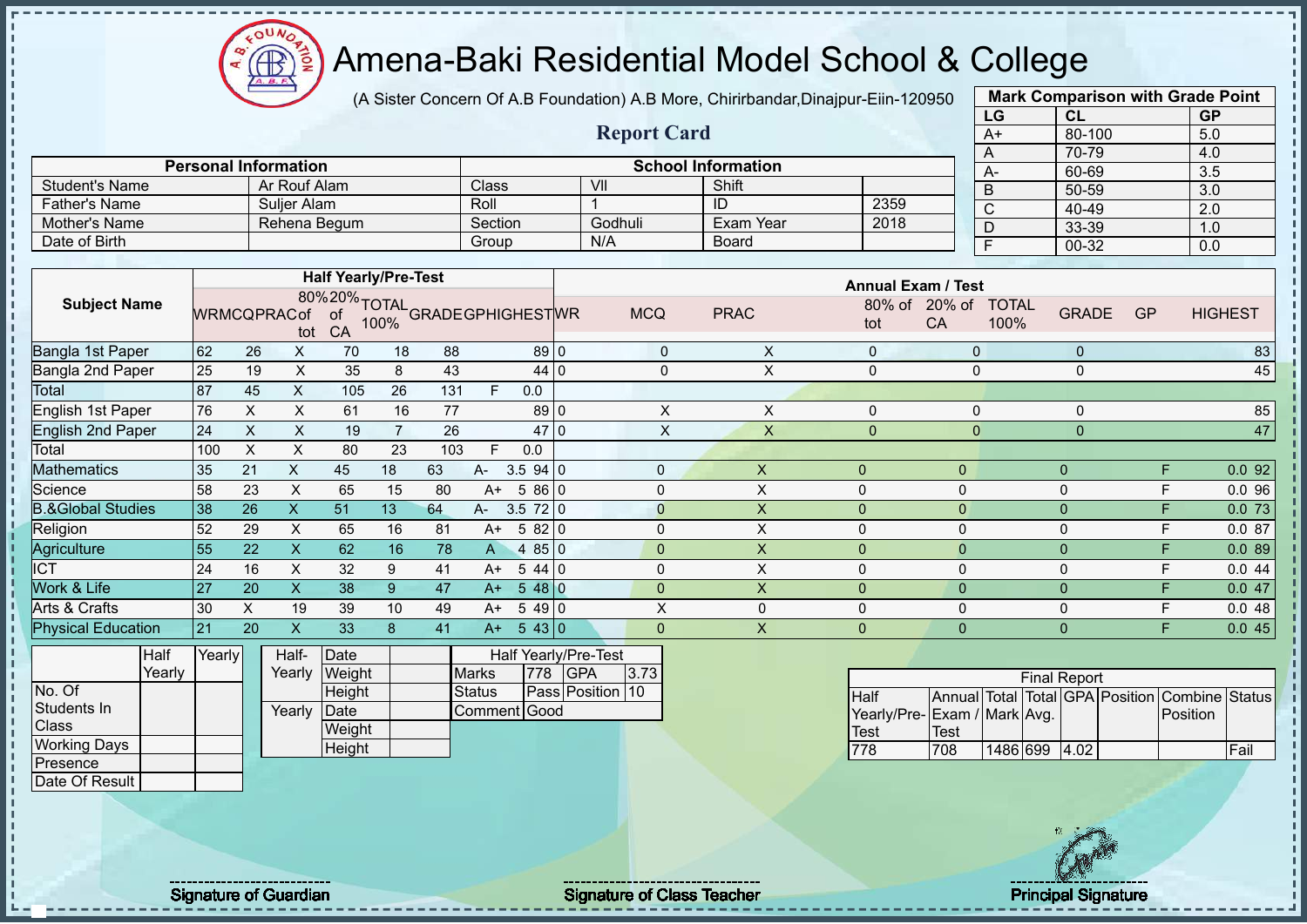(A Sister Concern Of A.B Foundation) A.B More, Chirirbandar,Dinajpur-Eiin-120950

 $12\mu\text{V}$ 

|                              |               |                           |                           |                                    |                 |                                          |                |                           |    |                           |                           | LG                                 | CL                  |                 | <b>GP</b>        |                |
|------------------------------|---------------|---------------------------|---------------------------|------------------------------------|-----------------|------------------------------------------|----------------|---------------------------|----|---------------------------|---------------------------|------------------------------------|---------------------|-----------------|------------------|----------------|
|                              |               |                           |                           |                                    |                 | <b>Report Card</b>                       |                |                           |    |                           |                           | $A+$                               | 80-100              |                 | 5.0              |                |
|                              |               |                           |                           |                                    |                 |                                          |                |                           |    |                           |                           | $\overline{A}$                     | 70-79               |                 | 4.0              |                |
| <b>Personal Information</b>  |               |                           |                           |                                    |                 |                                          |                | <b>School Information</b> |    |                           |                           | $A -$                              | 60-69               |                 | 3.5              |                |
| <b>Student's Name</b>        | Md. Nur Islam |                           |                           | Class                              |                 | V <sub>II</sub>                          |                | Shift                     |    |                           |                           | $\overline{B}$                     | $50 - 59$           |                 | $\overline{3.0}$ |                |
| <b>Father's Name</b>         |               | Md.Mamunur Rashid         |                           | Roll                               |                 | $\overline{2}$                           |                | ID                        |    |                           | 2848                      | $\overline{\mathsf{C}}$            | 40-49               |                 | 2.0              |                |
| <b>Mother's Name</b>         |               | Ms.Kohinur Begum          |                           | Section                            |                 | Godhuli                                  |                | <b>Exam Year</b>          |    |                           | 2018                      | $\overline{D}$                     | 33-39               |                 | 1.0              |                |
| Date of Birth                |               |                           |                           | Group                              |                 | N/A                                      |                | <b>Board</b>              |    |                           |                           | $\overline{F}$                     | $00 - 32$           |                 | $\overline{0.0}$ |                |
|                              |               |                           |                           | <b>Half Yearly/Pre-Test</b>        |                 |                                          |                |                           |    |                           |                           | <b>Annual Exam / Test</b>          |                     |                 |                  |                |
| <b>Subject Name</b>          |               |                           |                           |                                    |                 |                                          |                |                           |    |                           |                           |                                    |                     |                 |                  |                |
|                              | <b>WR</b>     | <b>MCQ</b>                | <b>PRAC</b>               | 80% 20% TOTAL<br>of tot of CA 100% |                 | <b>GRADE GP</b>                          |                | <b>HIGHEST WR</b>         |    | <b>MCQ</b>                | <b>PRAC</b>               | 80% 20% TOTAL<br>of tot of CA 100% |                     | <b>GRADE GP</b> |                  | <b>HIGHEST</b> |
| Bangla 1st Paper             | 52            | 21                        | $\pmb{\times}$            | 58                                 | 13              | 71                                       |                | 89 44                     |    | 19                        | X                         | 50                                 | 13                  | 63              |                  | 83             |
| <b>Bangla 2nd Paper</b>      | 25            | 13                        | $\boldsymbol{\mathsf{X}}$ | 30                                 | 8               | 38                                       |                | 44 25                     |    | 19                        | $\pmb{\times}$            | 35                                 | $\overline{7}$      | 42              |                  | 45             |
| Total                        | 77            | 34                        | $\mathsf X$               | 88                                 | 21              | 109                                      | A              | 4                         | 69 | 38                        | $\boldsymbol{\mathsf{X}}$ | 85                                 | 20                  | 105             | A                | $\overline{4}$ |
| English 1st Paper            | 77            | $\boldsymbol{\mathsf{X}}$ | $\mathsf X$               | 62                                 | 16              | 78                                       |                | 89 56                     |    | $\mathsf X$               | $\mathsf{x}$              | 45                                 | 13                  | 58              |                  | 85             |
| <b>English 2nd Paper</b>     | 34            | $\boldsymbol{\mathsf{X}}$ | $\mathsf X$               | 27                                 | $\,6\,$         | 33                                       |                | 47 43                     |    | $\boldsymbol{\mathsf{X}}$ | $\mathsf X$               | 34                                 | $\bf 8$             | 42              |                  | 47             |
| Total                        | 111           | $\boldsymbol{\mathsf{X}}$ | $\times$                  | 89                                 | 22              | 111                                      | A              | 4                         | 99 | $\pmb{\times}$            | $\boldsymbol{\mathsf{X}}$ | 79                                 | 21                  | 100             | A-               | 3.5            |
| <b>Mathematics</b>           | 36            | 20                        | $\boldsymbol{\mathsf{X}}$ | 45                                 | 9               | 54                                       | B.             | 3 94 39                   |    | 23                        | $\pmb{\times}$            | 50                                 | 15                  | 65              | A-               | 3.5 92         |
| Science                      | 56            | 27                        | $\pmb{\times}$            | 66                                 | 15              | 81                                       | $A+$           | 5 86 60                   |    | 27                        | X                         | 70                                 | 17                  | 87              | $A+$             | 5 9 6          |
| <b>B.&amp;Global Studies</b> | 30            | 26                        | $\times$                  | 45                                 | 11              | 56                                       | B              | 372 34                    |    | 19                        | $\boldsymbol{\mathsf{X}}$ | 42                                 | 12                  | 54              | B                | 3 7 3          |
| Religion                     | 45            | 28                        | $\times$                  | 58                                 | 12              | 70                                       | A              | 4 82 38                   |    | 26                        | $\pmb{\times}$            | 51                                 | 16                  | 67              | А-               | 3.5 87         |
| Agriculture                  | 43            | 22                        | $\mathsf{X}$              | 52                                 | 16              | 68                                       | A-             | $3.585$ 63                |    | 22                        | $\mathsf{X}$              | 68                                 | 14                  | 82              | $A+$             | 5 89           |
| <b>ICT</b>                   | 20            | 11                        | $\mathsf X$               | 25                                 | $\overline{7}$  | 32                                       | $A-$           | $3.544$ 22                |    | 17                        | $\boldsymbol{\mathsf{X}}$ | 31                                 | 8                   | 39              | Α                | 4 4 4          |
| Work & Life                  | 26            | 17                        | $\boldsymbol{\mathsf{X}}$ | 34                                 | 8               | 42                                       | $A+$           | 5 48 26                   |    | 19                        | $\mathsf{X}$              | 36                                 | 9                   | 45              | $A+$             | 5 47           |
| Arts & Crafts                | 29            | $\boldsymbol{\mathsf{X}}$ | 17                        | 37                                 | 9               | 46                                       | $A+$           | 5 49 20                   |    | $\pmb{\times}$            | 23                        | 34                                 | 8                   | 42              | $A+$             | 5 48           |
| <b>Physical Education</b>    | 18            | $\overline{20}$           | $\boldsymbol{\mathsf{X}}$ | 30                                 | 6               | 36                                       | $\overline{A}$ | $443$ 25                  |    | 19                        | $\mathsf{X}$              | 35                                 | 8                   | 43              | $A+$             | 5 4 5          |
| Half<br>Yearly               | Half-         | Date                      |                           | Half Yearly/Pre-Test               |                 | Annual Exam / Test                       |                |                           |    |                           |                           |                                    |                     |                 |                  |                |
| Yearly                       |               | Yearly Weight             | <b>Marks</b>              | <b>GPA</b><br>705                  | $\vert 4 \vert$ | Marks 729                                | <b>GPA</b>     | 4.23                      |    |                           |                           |                                    | <b>Final Report</b> |                 |                  |                |
| No. Of                       |               | <b>Height</b>             | <b>Status</b>             |                                    |                 | Pass Position 26 Status Pass Position 32 |                |                           |    |                           | Half                      | Annual Total Total GPA Position    |                     |                 | Combine Status   |                |
| Students In                  | Yearly Date   |                           |                           | Comment Good                       |                 | Comment                                  |                | <b>Very Good</b>          |    |                           |                           | Yearly/Pre-Exam / Mark Avg.        |                     |                 | Position         |                |
| Class                        |               | Weight                    |                           |                                    |                 |                                          |                |                           |    | Test                      |                           | Test                               |                     |                 |                  |                |
| Working                      |               | Height                    |                           |                                    |                 |                                          |                |                           |    | 705                       |                           | 1434 719<br>729                    | $4.11$ 28           |                 |                  | Pass           |
| Days                         |               |                           |                           |                                    |                 |                                          |                |                           |    |                           |                           |                                    |                     |                 |                  |                |
| Presence                     |               |                           |                           |                                    |                 |                                          |                |                           |    |                           |                           |                                    |                     |                 |                  |                |
| Date Of                      |               |                           |                           |                                    |                 |                                          |                |                           |    |                           |                           |                                    |                     |                 |                  |                |
| Result                       |               |                           |                           |                                    |                 |                                          |                |                           |    |                           |                           |                                    |                     |                 |                  |                |

Signature of Guardian Signature of Class Teacher Principal Signature 4/477 Principal Signature

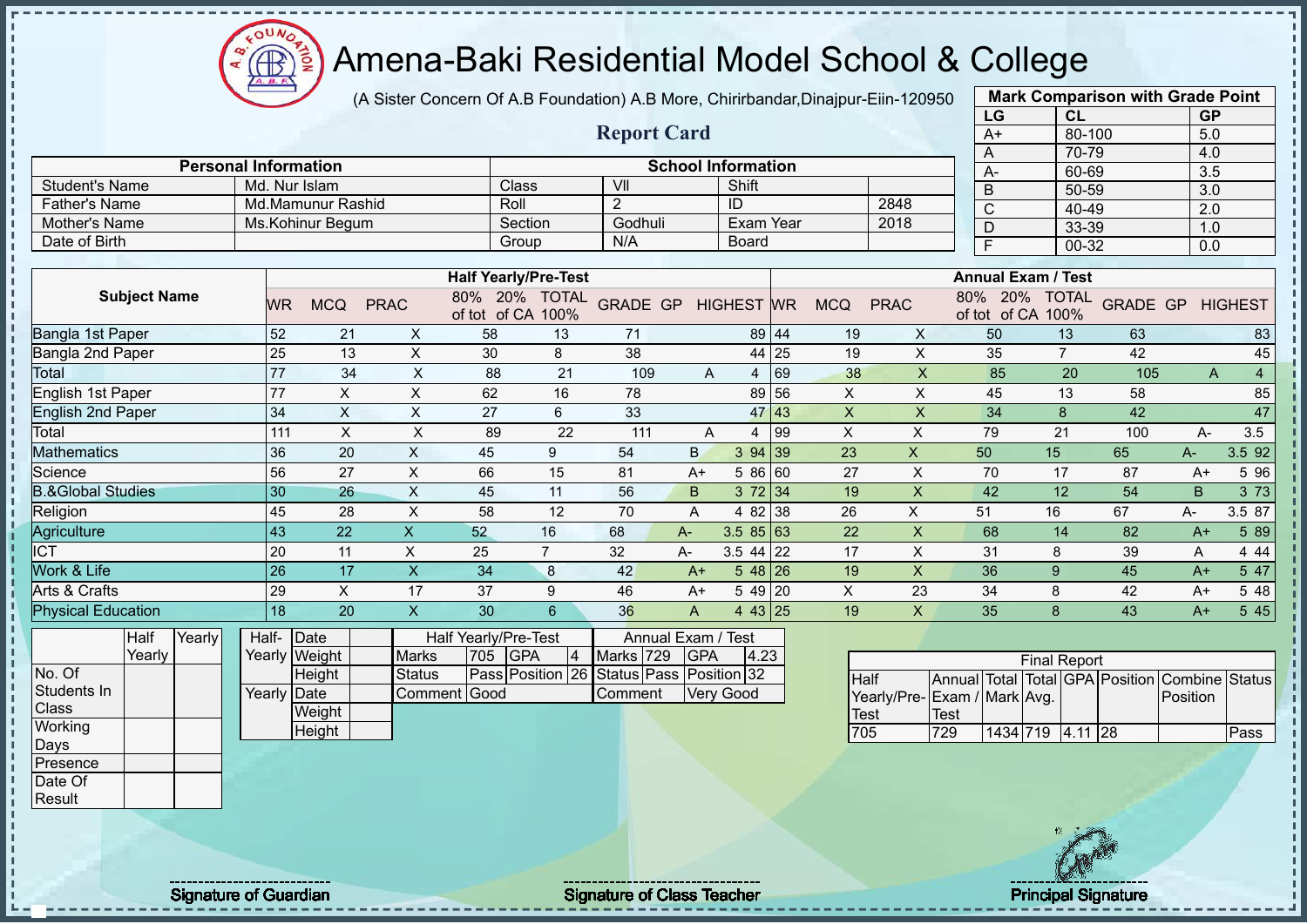$12\mu\text{V}$ **CB** ğ

## Amena-Baki Residential Model School & College

(A Sister Concern Of A.B Foundation) A.B More, Chirirbandar,Dinajpur-Eiin-120950

|                              |                     |        |                             |               |                      |                         |                                    |                 |                         |             |                           |       |                           |                           |      | LG                                 | <b>CL</b>           |                                 | <b>GP</b>             |                 |
|------------------------------|---------------------|--------|-----------------------------|---------------|----------------------|-------------------------|------------------------------------|-----------------|-------------------------|-------------|---------------------------|-------|---------------------------|---------------------------|------|------------------------------------|---------------------|---------------------------------|-----------------------|-----------------|
|                              |                     |        |                             |               |                      |                         |                                    |                 | <b>Report Card</b>      |             |                           |       |                           |                           |      | $A+$                               | $80 - 100$          |                                 | 5.0                   |                 |
|                              |                     |        |                             |               |                      |                         |                                    |                 |                         |             |                           |       |                           |                           |      | A                                  | 70-79               |                                 | 4.0                   |                 |
|                              |                     |        | <b>Personal Information</b> |               |                      |                         |                                    |                 |                         |             | <b>School Information</b> |       |                           |                           |      | А-                                 | 60-69               |                                 | 3.5                   |                 |
| <b>Student's Name</b>        |                     |        |                             |               | Md. Saklain Mostarin |                         |                                    | Class           | $\overline{\mathsf{V}}$ |             | Shift                     |       |                           |                           |      | B                                  | 50-59               |                                 | 3.0                   |                 |
| <b>Father's Name</b>         |                     |        |                             |               | Md.Aminul Haque      |                         |                                    | Roll            | 3                       |             | ID                        |       |                           | 2855                      |      | $\overline{\text{c}}$              | 40-49               |                                 | $\overline{2.0}$      |                 |
| Mother's Name                |                     |        |                             |               | Kulsum Akhter Shipon |                         |                                    | Section         | Godhuli                 |             | <b>Exam Year</b>          |       |                           | 2018                      |      | D                                  | 33-39               |                                 | 1.0                   |                 |
| Date of Birth                |                     |        |                             |               |                      |                         |                                    | Group           | N/A                     |             | <b>Board</b>              |       |                           |                           |      | Е                                  | 00-32               |                                 | 0.0                   |                 |
|                              |                     |        |                             |               |                      |                         | <b>Half Yearly/Pre-Test</b>        |                 |                         |             |                           |       |                           |                           |      | <b>Annual Exam / Test</b>          |                     |                                 |                       |                 |
|                              | <b>Subject Name</b> |        |                             |               |                      |                         |                                    |                 |                         |             |                           |       |                           |                           |      |                                    |                     |                                 |                       |                 |
|                              |                     |        |                             | <b>WR</b>     | <b>MCQ</b>           | <b>PRAC</b>             | 80% 20% TOTAL<br>of tot of CA 100% |                 | <b>GRADE GP</b>         |             | <b>HIGHEST WR</b>         |       | <b>MCQ</b>                | <b>PRAC</b>               |      | 80% 20% TOTAL<br>of tot of CA 100% |                     | <b>GRADE GP</b>                 |                       | <b>HIGHEST</b>  |
| <b>Bangla 1st Paper</b>      |                     |        |                             | 62            | 26                   | $\times$                | 70                                 | 18              | 88                      |             | 89 54                     |       | 23                        | X                         |      | 62                                 | 16                  | 78                              |                       | 83              |
| Bangla 2nd Paper             |                     |        |                             | 27            | 14                   | $\pmb{\times}$          | 33                                 | 9               | 42                      |             |                           | 44 23 | 19                        | X                         |      | 34                                 | 8                   | 42                              |                       | 45              |
| Total                        |                     |        |                             | 89            | 40                   | X                       | 103                                | 27              | 130                     | $A+$        | 5                         | 77    | 42                        | $\overline{\mathsf{X}}$   |      | 96                                 | 24                  | 120                             | $A+$                  | $\overline{5}$  |
| English 1st Paper            |                     |        |                             | 76            | $\pmb{\times}$       | $\times$                | 61                                 | 16              | 77                      |             | 89 63                     |       | $\boldsymbol{\mathsf{X}}$ | $\boldsymbol{\mathsf{X}}$ |      | 50                                 | 13                  | 63                              |                       | 85              |
| <b>English 2nd Paper</b>     |                     |        |                             | 30            | $\sf X$              | $\times$                | 24                                 | $\overline{7}$  | 31                      |             | 47 41                     |       | $\mathsf{X}$              | $\mathsf X$               |      | 33                                 | 8                   | 41                              |                       | $\overline{47}$ |
| Total                        |                     |        |                             | 106           | $\sf X$              | $\sf X$                 | 85                                 | 23              | 108                     | A           | $\overline{4}$            | 104   | X                         | X                         |      | 83                                 | 21                  | 104                             | А-                    | 3.5             |
| Mathematics                  |                     |        |                             | 47            | 24                   | $\sf X$                 | 57                                 | 18              | 75                      | A           | 494 40                    |       | 27                        | X                         |      | 54                                 | 18                  | 72                              | A                     | 4 9 2           |
| Science                      |                     |        |                             | 61            | 22                   | X                       | 66                                 | 16              | 82                      | $A+$        | 5 86 67                   |       | 25                        | X                         |      | 74                                 | 18                  | 92                              | $A+$                  | 5 96            |
| <b>B.&amp;Global Studies</b> |                     |        |                             | 35            | 27                   | $\pmb{\times}$          | 50                                 | 13              | 63                      | A-          | 3.5 $72 \mid 41$          |       | 24                        | X                         |      | 52                                 | 12                  | 64                              | $A -$                 | 3.5 73          |
| Religion                     |                     |        |                             | 50            | 27                   | $\sf X$                 | 62                                 | 16              | 78                      | A           | 4 82 49                   |       | 27                        | $\mathsf{X}$              |      | 61                                 | 16                  | 77                              | A                     | 4 87            |
| Agriculture                  |                     |        |                             | 58            | 19                   | $\overline{\mathsf{X}}$ | 62                                 | 17              | 79                      | A           | 4 $85 60$                 |       | 24                        | $\mathsf X$               |      | 67                                 | 17                  | 84                              | $A+$                  | 5 89            |
| <b>ICT</b>                   |                     |        |                             | 18            | 22                   | X                       | 32                                 | 9               | 41                      | $A+$        | $544$ 22                  |       | 16                        | X                         |      | 30                                 | 10                  | 40                              | $A+$                  | 5 4 4           |
| Work & Life                  |                     |        |                             | 29            | 20                   | $\sf X$                 | 39                                 | 9               | 48                      | $A+$        | $548$ 26                  |       | 19                        | X                         |      | 36                                 | 9                   | 45                              | $A+$                  | 5 47            |
| Arts & Crafts                |                     |        |                             | 28            | X                    | 18                      | 37                                 | 9               | 46                      | $A+$        | 5 49 20                   |       | X                         | 25                        |      | 36                                 | 9                   | 45                              | $A+$                  | 5 48            |
| <b>Physical Education</b>    |                     |        |                             | 23            | 20                   | X                       | 34                                 | $\overline{7}$  | 41                      | $A+$        | 543 25                    |       | 19                        | X                         |      | 35                                 | 9                   | 44                              | $A+$                  | 545             |
|                              | Half                | Yearly | Half-                       | Date          |                      |                         | Half Yearly/Pre-Test               |                 |                         | Annual Exam | Test                      |       |                           |                           |      |                                    |                     |                                 |                       |                 |
|                              | Yearly              |        |                             | Yearly Weight |                      | <b>Marks</b>            | 791<br><b>GPA</b>                  |                 | 4.5 Marks 787           | GPA         | 4.55                      |       |                           |                           |      |                                    | <b>Final Report</b> |                                 |                       |                 |
| No. Of                       |                     |        |                             | Height        |                      | <b>Status</b>           |                                    | Pass Position 8 | Status Pass Position 12 |             |                           |       | <b>Half</b>               |                           |      |                                    |                     | Annual Total Total GPA Position | <b>Combine Status</b> |                 |
| Students In                  |                     |        |                             | Yearly Date   |                      |                         | Comment Very Good                  |                 | Comment                 |             | <b>Very Good</b>          |       |                           | Yearly/Pre-               |      | Exam / Mark Avg.                   |                     |                                 | Position              |                 |
| Class                        |                     |        |                             |               | Weight               |                         |                                    |                 |                         |             |                           |       | Test                      |                           | Test |                                    |                     |                                 |                       |                 |
| Working                      |                     |        |                             |               | Height               |                         |                                    |                 |                         |             |                           |       | 791                       |                           | 787  | 1578 789                           | 4.52 11             |                                 |                       | Pass            |
| Days                         |                     |        |                             |               |                      |                         |                                    |                 |                         |             |                           |       |                           |                           |      |                                    |                     |                                 |                       |                 |



**Mark Comparison with Grade Point**

Presence Date Of **Result** 

J.  $\mathbf I$ 

 $\mathbf I$ 

Signature of Guardian Signature of Class Teacher **Signature of Class Teacher** Principal Signature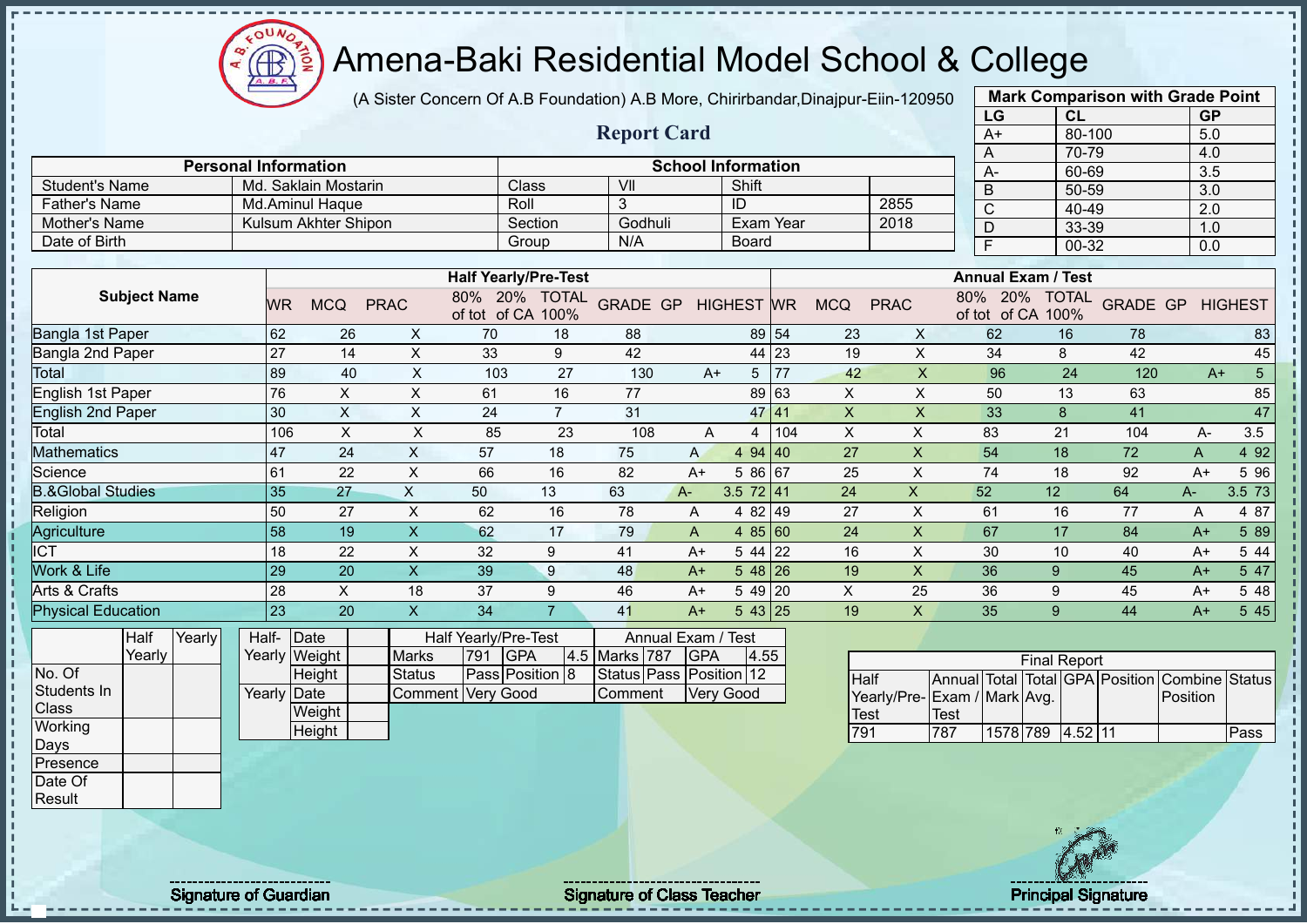(A Sister Concern Of A.B Foundation) A.B More, Chirirbandar,Dinajpur-Eiin-120950

 $12\mu\text{V}$ 

**CB** 

|                              |                             |                               |                           |                                    |                |                 |                         |                           |                  |                           |                           | LG                              | CL                                 |                 | <b>GP</b>        |                |
|------------------------------|-----------------------------|-------------------------------|---------------------------|------------------------------------|----------------|-----------------|-------------------------|---------------------------|------------------|---------------------------|---------------------------|---------------------------------|------------------------------------|-----------------|------------------|----------------|
|                              |                             |                               |                           |                                    |                |                 | <b>Report Card</b>      |                           |                  |                           |                           | $A+$                            | 80-100                             |                 | 5.0              |                |
|                              |                             |                               |                           |                                    |                |                 |                         |                           |                  |                           |                           | A                               | 70-79                              |                 | 4.0              |                |
|                              | <b>Personal Information</b> |                               |                           |                                    |                |                 |                         | <b>School Information</b> |                  |                           |                           | A-                              | 60-69                              |                 | $\overline{3.5}$ |                |
| <b>Student's Name</b>        |                             | <b>MD. SR SHAHINUR RAHMAN</b> |                           |                                    | Class          |                 | VII                     | Shift                     |                  |                           |                           | $\overline{B}$                  | 50-59                              |                 | $\overline{3.0}$ |                |
| <b>Father's Name</b>         | Hamidur                     |                               |                           |                                    | Roll           |                 | 4                       | ID                        |                  |                           | 2863                      | $\overline{C}$                  | 40-49                              |                 | $\overline{2.0}$ |                |
| <b>Mother's Name</b>         | <b>Bilkiss banu</b>         |                               |                           |                                    | Section        |                 | Godhuli                 |                           | <b>Exam Year</b> |                           | 2018                      | $\overline{D}$                  | 33-39                              |                 | 1.0              |                |
| Date of Birth                |                             |                               |                           |                                    | Group          |                 | N/A                     |                           | <b>Board</b>     |                           |                           | $\overline{\mathsf{F}}$         | 00-32                              |                 | 0.0              |                |
|                              |                             |                               |                           |                                    |                |                 |                         |                           |                  |                           |                           |                                 |                                    |                 |                  |                |
|                              |                             |                               |                           | <b>Half Yearly/Pre-Test</b>        |                |                 |                         |                           |                  |                           |                           |                                 | <b>Annual Exam / Test</b>          |                 |                  |                |
| <b>Subject Name</b>          | <b>WR</b>                   | <b>MCQ</b>                    | <b>PRAC</b>               | 80% 20% TOTAL<br>of tot of CA 100% |                | <b>GRADE GP</b> |                         | <b>HIGHEST WR</b>         |                  | <b>MCQ</b>                | <b>PRAC</b>               |                                 | 80% 20% TOTAL<br>of tot of CA 100% | <b>GRADE GP</b> |                  | <b>HIGHEST</b> |
| Bangla 1st Paper             | 63                          | 23                            | $\pmb{\times}$            | 69                                 | 17             | 86              |                         |                           | 89 52            | 13                        | X                         | 52                              | 15                                 | 67              |                  | 83             |
| Bangla 2nd Paper             | 21                          | 18                            | $\pmb{\times}$            | 31                                 | $\overline{7}$ | 38              |                         |                           | 44 23            | 18                        | X                         | 33                              | 6                                  | 39              |                  | 45             |
| <b>Total</b>                 | 84                          | 41                            | $\boldsymbol{\mathsf{X}}$ | 100                                | 24             | 124             | $A+$                    |                           | 5 75             | 31                        | $\mathsf X$               | 85                              | 21                                 | 106             | $\overline{A}$   | $\overline{4}$ |
| <b>English 1st Paper</b>     | 62                          | $\boldsymbol{\mathsf{X}}$     | $\pmb{\times}$            | 50                                 | 15             | 65              |                         |                           | 89 33            | X                         | $\pmb{\times}$            | 26                              | 9                                  | 35              |                  | 85             |
| <b>English 2nd Paper</b>     | 25                          | $\boldsymbol{\mathsf{X}}$     | $\boldsymbol{\mathsf{X}}$ | 20                                 | $\overline{7}$ | 27              |                         |                           | 47 26            | $\mathsf{X}$              | $\mathsf{X}$              | 21                              | 6                                  | 27              |                  | 47             |
| Total                        | 87                          | $\boldsymbol{\mathsf{X}}$     | $\mathsf X$               | 70                                 | 22             | 92              | А-                      | 3.5                       | 59               | $\boldsymbol{\mathsf{X}}$ | $\sf X$                   | 47                              | 15                                 | 62              | $\mathsf{C}$     | $\overline{2}$ |
| <b>Mathematics</b>           | 31                          | 25                            | $\mathsf X$               | 45                                 | 18             | 63              | A-                      | 3.5 94 28                 |                  | 25                        | $\boldsymbol{\mathsf{X}}$ | 42                              | 13                                 | 55              | B                | 3 9 2          |
| Science                      | 59                          | 26                            | $\boldsymbol{\mathsf{X}}$ | 68                                 | 12             | 80              | $A+$                    | 5 86 59                   |                  | 26                        | $\boldsymbol{\mathsf{X}}$ | 68                              | 17                                 | 85              | $A+$             | 5 9 6          |
| <b>B.&amp;Global Studies</b> | 28                          | 26                            | $\boldsymbol{\mathsf{X}}$ | 43                                 | 11             | 54              | B                       | 372 47                    |                  | 24                        | $\boldsymbol{\mathsf{X}}$ | 57                              | 14                                 | $\overline{71}$ | A                | 4 73           |
| Religion                     | 42                          | 28                            | $\times$                  | 56                                 | 16             | 72              | A                       | 4 82 42                   |                  | 29                        | $\boldsymbol{\mathsf{X}}$ | 57                              | 16                                 | 73              | Α                | 4 87           |
| Agriculture                  | 56                          | 20                            | $\mathsf{X}$              | 61                                 | 17             | 78              | A                       | 4 $85 59$                 |                  | 24                        | $\pmb{\times}$            | 66                              | 17                                 | 83              | $A+$             | 5 89           |
| <b>ICT</b>                   | 18                          | 18                            | $\sf X$                   | 29                                 | 9              | 38              | A                       | 4 44 22                   |                  | 15                        | $\boldsymbol{\mathsf{X}}$ | 30                              | 10                                 | 40              | $A+$             | 5 4 4          |
| Work & Life                  | 28                          | 20                            | $\overline{\mathsf{X}}$   | 38                                 | 8              | 46              | $A+$                    | $548$ 25                  |                  | 20                        | $\boldsymbol{\mathsf{X}}$ | 36                              | 9                                  | 45              | $A+$             | 5 47           |
| Arts & Crafts                | 29                          | X                             | 16                        | 36                                 | 10             | 46              | $A+$                    | 5 49 20                   |                  | $\mathsf X$               | 24                        | 35                              | 8                                  | 43              | $A+$             | 5 48           |
| <b>Physical Education</b>    | 17                          | 20                            | $\overline{\mathsf{x}}$   | 30                                 | $\overline{7}$ | 37              | $\mathsf{A}$            | 4 43 24                   |                  | 18                        | $\mathsf{X}$              | 34                              | 8                                  | 42              | $A+$             | 5 45           |
| Yearly<br>Half               | Half-Date                   |                               |                           | Half Yearly/Pre-Test               |                |                 | Annual Exam / Test      |                           |                  |                           |                           |                                 |                                    |                 |                  |                |
| Yearly                       |                             | Yearly Weight                 | <b>Marks</b>              | <b>GPA</b><br>730                  |                | 4.18 Marks 705  | <b>GPA</b>              | 4.27                      |                  |                           |                           |                                 | <b>Final Report</b>                |                 |                  |                |
| No. Of                       |                             | Height                        | <b>Status</b>             | Pass Position 19                   |                |                 | Status Pass Position 30 |                           |                  | Half                      |                           | Annual Total Total GPA Position |                                    |                 | Combine Status   |                |
| Students In                  | Yearly Date                 |                               |                           | Comment Good                       |                | Comment         |                         | <b>Very Good</b>          |                  |                           |                           | Yearly/Pre-Exam / Mark Avg.     |                                    |                 | Position         |                |
| Class                        |                             | Weight                        |                           |                                    |                |                 |                         |                           |                  | <b>Test</b>               |                           | <b>Test</b>                     |                                    |                 |                  |                |
| Working                      |                             | Height                        |                           |                                    |                |                 |                         |                           |                  | 730                       |                           | 705                             | 1435 718 4.23 23                   |                 |                  | Pass           |
| Days                         |                             |                               |                           |                                    |                |                 |                         |                           |                  |                           |                           |                                 |                                    |                 |                  |                |
| Presence                     |                             |                               |                           |                                    |                |                 |                         |                           |                  |                           |                           |                                 |                                    |                 |                  |                |
| Date Of                      |                             |                               |                           |                                    |                |                 |                         |                           |                  |                           |                           |                                 |                                    |                 |                  |                |
| Result                       |                             |                               |                           |                                    |                |                 |                         |                           |                  |                           |                           |                                 |                                    |                 |                  |                |
|                              |                             |                               |                           |                                    |                |                 |                         |                           |                  |                           |                           |                                 |                                    |                 |                  |                |

л

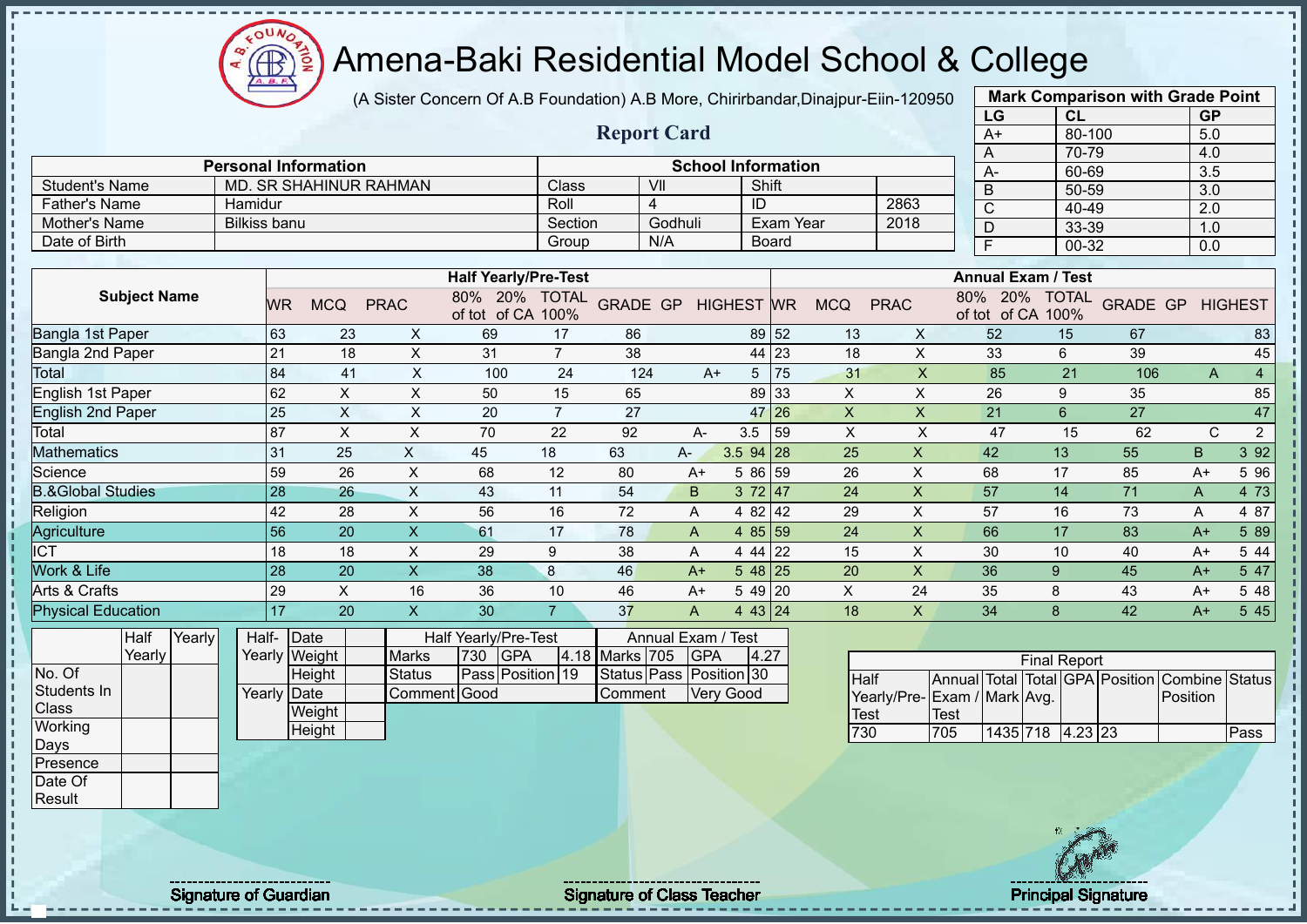

#### Amena-Baki Residential Model School & College

(A Sister Concern Of A.B Foundation) A.B More, Chirirbandar,Dinajpur-Eiin-120950 **Mark Comparison with Grade Point**

|                             |                |                      |             | (A Sister Coricerti Of A.D Fouridation) A.D More, Chillinghidal,Dirialpul-Ellii-T20930 |    |                     |                           |           |    |            |             |                              |                           | <b>Main Companson With Craug I Ollit</b> |                  |    |
|-----------------------------|----------------|----------------------|-------------|----------------------------------------------------------------------------------------|----|---------------------|---------------------------|-----------|----|------------|-------------|------------------------------|---------------------------|------------------------------------------|------------------|----|
|                             |                |                      |             |                                                                                        |    | <b>Report Card</b>  |                           |           |    |            |             | LG<br>A+                     | CL<br>80-100              |                                          | <b>GP</b><br>5.0 |    |
|                             |                |                      |             |                                                                                        |    |                     |                           |           |    |            |             |                              | 70-79                     |                                          | 4.0              |    |
| <b>Personal Information</b> |                |                      |             |                                                                                        |    |                     | <b>School Information</b> |           |    |            |             | $A-$                         | 60-69                     |                                          | 3.5              |    |
| Student's Name              |                | <b>LAFIFUL HASAN</b> |             | <b>Class</b>                                                                           |    | VII                 |                           | Shift     |    |            |             | B                            | 50-59                     |                                          | 3.0              |    |
| <b>Father's Name</b>        | <b>AKRAMUL</b> |                      |             | Roll                                                                                   |    |                     | ID                        |           |    |            | 3335        | $\mathsf{C}$                 | 40-49                     |                                          | 2.0              |    |
| Mother's Name               |                | LIPI BEGOM           |             | Section                                                                                |    | Godhuli             |                           | Exam Year |    |            | 2018        |                              | 33-39                     |                                          | 1.0              |    |
| Date of Birth               |                |                      |             | Group                                                                                  |    | N/A                 |                           | Board     |    |            |             |                              | 00-32                     |                                          | 0.0              |    |
|                             |                |                      |             |                                                                                        |    |                     |                           |           |    |            |             |                              |                           |                                          |                  |    |
|                             |                |                      |             | <b>Half Yearly/Pre-Test</b>                                                            |    |                     |                           |           |    |            |             |                              | <b>Annual Exam / Test</b> |                                          |                  |    |
| <b>Subject Name</b>         | <b>WR</b>      | <b>MCQ</b>           | <b>PRAC</b> | 80% 20% TOTAL<br>of tot of CA 100%                                                     |    | GRADE GP HIGHEST WR |                           |           |    | <b>MCQ</b> | <b>PRAC</b> | 80% 20%<br>of tot of CA 100% | <b>TOTAL</b>              | <b>GRADE GP HIGHEST</b>                  |                  |    |
| Bangla 1st Paper            | 40             | 17                   | X.          | 46                                                                                     | 12 | 58                  |                           | 89 25     |    | 17         | X           | 34                           |                           | 42                                       |                  | 83 |
| 3angla 2nd Paper            | 19             | 10                   | X.          | 23                                                                                     | 6  | 29                  |                           | 44 16     |    | 20         | X           | 29                           |                           | 36                                       |                  | 45 |
| otal.                       | 59             | 27                   | X           | 69                                                                                     | 18 | 87                  | B.                        | 3         | 41 | 37         | X           | 63                           | 15                        | 78                                       | B.               | 3  |
| Inglish 1st Paper           | 25             | X.                   | X.          | 20                                                                                     | 13 | 33                  |                           | 89 44     |    | X.         | X           | 35                           |                           | 44                                       |                  | 85 |
|                             |                |                      |             |                                                                                        |    |                     |                           |           |    |            |             |                              |                           |                                          |                  |    |

| Date of Birth                |        |                 |            |             | Group                         |                      | N/A             |              | Board              |             |    |            |             | $\mathsf{F}$ |                           | 00-32          |                 |              | 0.0                 |
|------------------------------|--------|-----------------|------------|-------------|-------------------------------|----------------------|-----------------|--------------|--------------------|-------------|----|------------|-------------|--------------|---------------------------|----------------|-----------------|--------------|---------------------|
|                              |        |                 |            |             |                               |                      |                 |              |                    |             |    |            |             |              |                           |                |                 |              |                     |
|                              |        |                 |            |             | <b>Half Yearly/Pre-Test</b>   |                      |                 |              |                    |             |    |            |             |              | <b>Annual Exam / Test</b> |                |                 |              |                     |
| <b>Subject Name</b>          |        | WR              | <b>MCQ</b> | <b>PRAC</b> | 80%<br>20%<br>of CA<br>of tot | <b>TOTAL</b><br>100% | <b>GRADE GP</b> |              | <b>HIGHEST WR</b>  |             |    | <b>MCQ</b> | <b>PRAC</b> | 80%          | 20%<br>of tot of CA 100%  | <b>TOTAL</b>   | <b>GRADE GP</b> |              | <b>HIGHEST</b>      |
| Bangla 1st Paper             |        | 40              | 17         | X           | 46                            | 12                   | 58              |              |                    | 89 25       |    | 17         | X           | 34           |                           | 8              | 42              |              | 83                  |
| Bangla 2nd Paper             |        | 19              | 10         | X           | 23                            | 6                    | 29              |              |                    | 44 16       |    | 20         | X           | 29           |                           | $\overline{7}$ | 36              |              | 45                  |
| Total                        |        | 59              | 27         | X           | 69                            | 18                   | 87              |              | B                  | 3           | 41 | 37         | X           | 63           |                           | 15             | 78              |              | $\mathbf{3}$<br>B   |
| English 1st Paper            |        | 25              | X          | X           | 20                            | 13                   | 33              |              |                    | 89 44       |    | X          | X           | 35           |                           | 9              | 44              |              | 85                  |
| <b>English 2nd Paper</b>     |        | $6\phantom{1}6$ | X          | X           | 5                             | 5                    | 10              |              |                    | 47 21       |    | X          | X           | 17           |                           | 4              | 21              |              | 47                  |
| Total                        |        | 31              | X          | X           | 25                            | 18                   | 43              |              | F                  | 0           | 65 | X          | X           | 52           |                           | 13             | 65              |              | $\overline{2}$<br>C |
| <b>Mathematics</b>           |        | 27              | 13         | X           | 32                            | 10                   | 42              | $\mathsf{C}$ |                    | 294   15    |    | 28         | X           | 34           |                           | 12             | 46              | $\mathsf{C}$ | 2 9 2               |
| Science                      |        | 38              | 19         | X           | 46                            | 8                    | 54              | B            |                    | 3 86 42     |    | 28         | X.          | 56           |                           | 11             | 67              | A-           | 3.5 96              |
| <b>3.&amp;Global Studies</b> |        | 15              | 17         | X           | 26                            | 5                    | 31              | F.           |                    | $0.072$ 22  |    | 19         | X           | 33           |                           | 8              | 41              | $\mathsf{C}$ | 2 73                |
| Religion                     |        | 23              | 24         | X           | 38                            | 10                   | 48              | C            |                    | 2 82 27     |    | 16         | X           | 34           |                           | 16             | 50              | $\sf B$      | 3 87                |
| Agriculture                  |        | 32              | 17         | X.          | 39                            | 13                   | 52              | B.           |                    | 385 41      |    | 20         | X           | 49           |                           | 10             | 59              | B            | 3 8 9               |
| ICT                          |        | 16              | 14         | X           | 24                            | 9                    | 33              | A-           |                    | $3.5$ 44 18 |    | 14         | X.          | 26           |                           | 4              | 30              | А-           | 3.5 44              |
| Work & Life                  |        | 24              | 18         | X           | 34                            | $\overline{7}$       | 41              | $A+$         |                    | $548$ 12    |    | 16         | X.          | 22           |                           | 8              | 30              | A-           | 3.5 47              |
| Arts & Crafts                |        | 25              | X          | 11          | 29                            | 8                    | 37              | A            |                    | 4 49 20     |    | X          | 17          | 30           |                           | 5              | 35              | A            | 4 4 8               |
| <b>Physical Education</b>    |        | 14              | 16         | X           | 24                            | 6                    | 30              | $A -$        |                    | $3.543$ 18  |    | 18         | X.          | 29           |                           | 5              | 34              | A-           | 3.5 45              |
| Half                         | Yearly | Half-           | Date       |             | Half Yearly/Pre-Test          |                      |                 |              | Annual Exam / Test |             |    |            |             |              |                           |                |                 |              |                     |

| <b>Half</b> | Yearly | Half-       | <b>IDate</b>    |                          | Half Yearly/Pre-Test |                    | Annual Exam / Test      |  |
|-------------|--------|-------------|-----------------|--------------------------|----------------------|--------------------|-------------------------|--|
| Yearly      |        |             | Yearly Weight I | <b>Marks</b>             | 498 GPA              | 0.00 Marks 535 GPA |                         |  |
|             |        |             | Height          | <b>Status</b>            | <b>Fail Position</b> |                    | Status Pass Position 45 |  |
|             |        | Yearly Date |                 | Comment Not Satisfactory |                      | <b>Comment</b>     | lGood                   |  |
|             |        |             | Weight          |                          |                      |                    |                         |  |
|             |        |             | Height          |                          |                      |                    |                         |  |

|                             |      |                  | <b>Final Report</b> |  |                                                |      |
|-----------------------------|------|------------------|---------------------|--|------------------------------------------------|------|
| IHalf                       |      |                  |                     |  | Annual Total Total GPA Position Combine Status |      |
| Yearly/Pre-Exam / Mark Avg. |      |                  |                     |  | <b>Position</b>                                |      |
| Test                        | Test |                  |                     |  |                                                |      |
| 498                         | 535  | 1033 496 2.68 45 |                     |  |                                                | Pass |

No. Of Students In **Class Working** Days Presence Date Of Result

J. Ŧ  $\mathbf{I}$ 

Signature of Guardian Signature Signature of Class Teacher Principal Signature 7/477 Principal Signature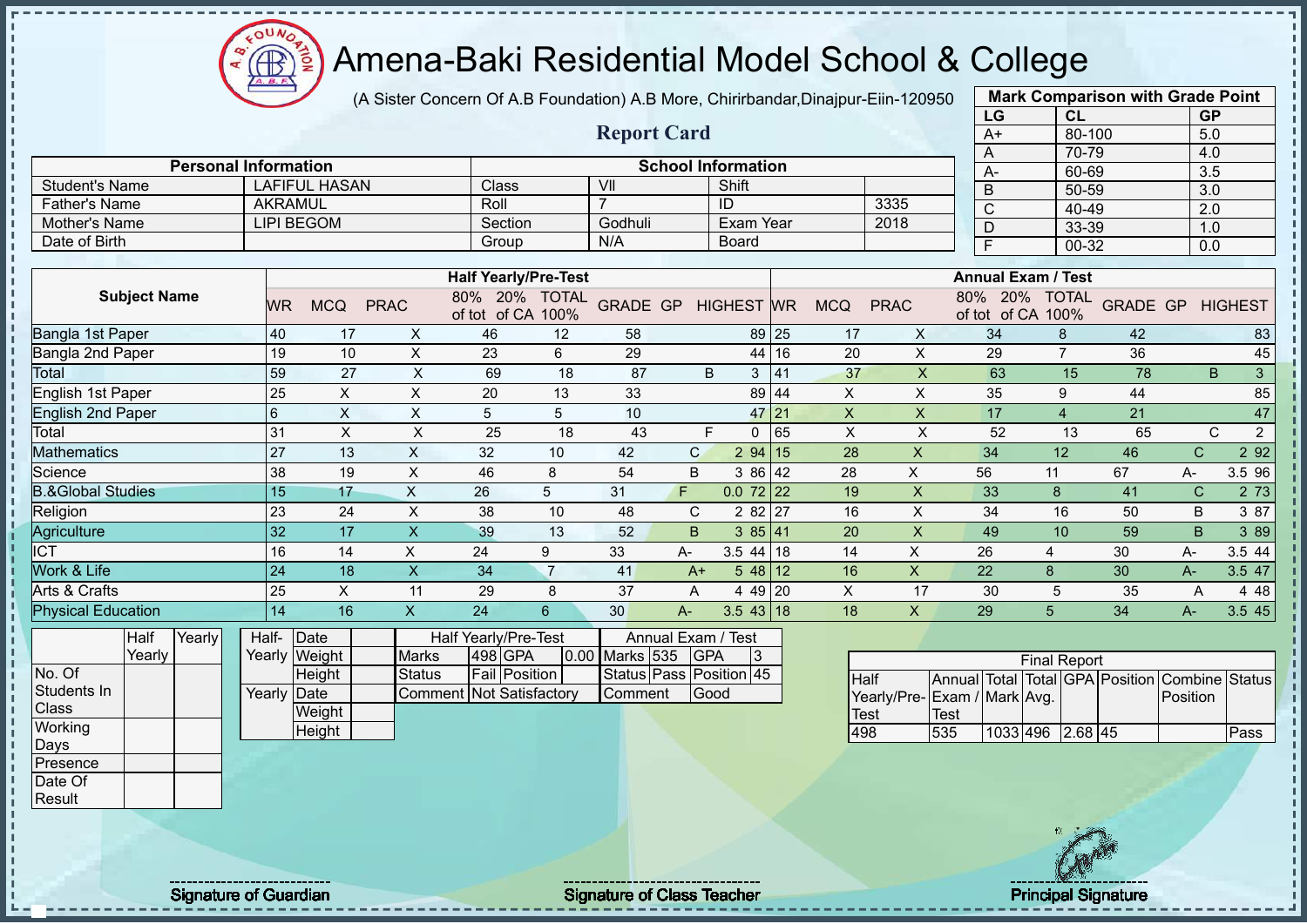(A Sister Concern Of A.B Foundation) A.B More, Chirirbandar,Dinajpur-Eiin-120950

 $12\mu\text{V}$ 

**CB** 

|                              |                             |                 |                            |                           |                                              |                |                 |                           |                   |             |                           |                           | LG                                      | CL                                         |     | <b>GP</b>               |                |
|------------------------------|-----------------------------|-----------------|----------------------------|---------------------------|----------------------------------------------|----------------|-----------------|---------------------------|-------------------|-------------|---------------------------|---------------------------|-----------------------------------------|--------------------------------------------|-----|-------------------------|----------------|
|                              |                             |                 |                            |                           |                                              |                |                 | <b>Report Card</b>        |                   |             |                           |                           | $A+$                                    | 80-100                                     |     | 5.0                     |                |
|                              |                             |                 |                            |                           |                                              |                |                 |                           |                   |             |                           |                           | A                                       | 70-79                                      |     | 4.0                     |                |
|                              | <b>Personal Information</b> |                 |                            |                           |                                              |                |                 | <b>School Information</b> |                   |             |                           |                           | А-                                      | 60-69                                      |     | 3.5                     |                |
| <b>Student's Name</b>        |                             |                 | MD. ZOBAIDUR RAHMAN        |                           |                                              | Class          | V <sub>II</sub> |                           | Shift             |             |                           |                           | $\overline{B}$                          | 50-59                                      |     | 3.0                     |                |
| <b>Father's Name</b>         |                             |                 | <b>MD. ABDUR RAHMAN</b>    |                           |                                              | Roll           | 21              |                           | ID                |             |                           | 4073                      | $\overline{C}$                          | 40-49                                      |     | $\overline{2.0}$        |                |
| Mother's Name                |                             |                 | <b>MST. JAHANARA BEGUM</b> |                           |                                              | Section        |                 | Godhuli                   |                   | Exam Year   |                           | 2018                      | D                                       | 33-39                                      |     | 1.0                     |                |
| Date of Birth                |                             |                 |                            |                           |                                              | Group          | N/A             |                           | <b>Board</b>      |             |                           |                           | $\overline{F}$                          | 00-32                                      |     | 0.0                     |                |
|                              |                             |                 |                            |                           |                                              |                |                 |                           |                   |             |                           |                           |                                         |                                            |     |                         |                |
| <b>Subject Name</b>          |                             | <b>WR</b>       | <b>MCQ</b>                 | <b>PRAC</b>               | <b>Half Yearly/Pre-Test</b><br>80% 20% TOTAL |                | <b>GRADE GP</b> |                           | <b>HIGHEST WR</b> |             | <b>MCQ</b>                | <b>PRAC</b>               |                                         | <b>Annual Exam / Test</b><br>80% 20% TOTAL |     | <b>GRADE GP HIGHEST</b> |                |
|                              |                             |                 |                            |                           | of tot of CA 100%                            |                |                 |                           |                   |             |                           |                           | of tot of CA 100%                       |                                            |     |                         |                |
| Bangla 1st Paper             |                             | 56              | 27                         | X                         | 66                                           | 16             | 82              |                           |                   | 89 53       | 27                        | X                         | 64                                      | 15                                         | 79  |                         | 83             |
| Bangla 2nd Paper             |                             | 22              | 18                         | $\boldsymbol{\mathsf{X}}$ | 32                                           | $\overline{7}$ | 39              |                           |                   | 44 20       | 18                        | $\times$                  | 30                                      | 9                                          | 39  |                         | 45             |
| <b>Total</b>                 |                             | 78              | 45                         | $\mathsf{X}$              | 98                                           | 23             | 121             | $A+$                      |                   | $5 \mid 73$ | 45                        | $\times$                  | 94                                      | 24                                         | 118 | $\mathsf{A}$            | $\overline{4}$ |
| <b>English 1st Paper</b>     |                             | 82              | $\boldsymbol{\mathsf{X}}$  | $\boldsymbol{\mathsf{X}}$ | 66                                           | 16             | 82              |                           |                   | 89 56       | $\times$                  | $\times$                  | 45                                      | 11                                         | 56  |                         | 85             |
| <b>English 2nd Paper</b>     |                             | 25              | $\boldsymbol{\mathsf{X}}$  | $\boldsymbol{\mathsf{X}}$ | 20                                           | $\overline{7}$ | 27              |                           |                   | 47 34       | $\pmb{\times}$            | $\mathsf{X}$              | 27                                      | 5                                          | 32  |                         | 47             |
| Total                        |                             | 107             | $\boldsymbol{\mathsf{X}}$  | $\boldsymbol{\mathsf{X}}$ | 86                                           | 23             | 109             | Α                         | 4                 | 90          | $\boldsymbol{\mathsf{X}}$ | $\pmb{\times}$            | 72                                      | 16                                         | 88  | B                       | 3              |
| <b>Mathematics</b>           |                             | 51              | 29                         | $\mathsf{X}$              | 64                                           | 18             | 82              | $A+$                      | 5 94 55           |             | 30                        | $\boldsymbol{\mathsf{X}}$ | 68                                      | 20                                         | 88  | $A+$                    | 5 92           |
| Science                      |                             | 53              | 26                         | $\times$                  | 63                                           | 17             | 80              | $A+$                      | 5 86 57           |             | 26                        | $\boldsymbol{\mathsf{X}}$ | 66                                      | 17                                         | 83  | $A+$                    | 5 9 6          |
| <b>B.&amp;Global Studies</b> |                             | 30              | 28                         | $\times$                  | 46                                           | 11             | 57              | B                         | 372 39            |             | 26                        | $\boldsymbol{\mathsf{X}}$ | 52                                      | 12                                         | 64  | $A -$                   | 3.5 73         |
| Religion                     |                             | 40              | 21                         | $\mathsf X$               | 49                                           | 15             | 64              | A-                        | $3.582$ 50        |             | 27                        | X                         | 62                                      | 14                                         | 76  | A                       | 4 87           |
| Agriculture                  |                             | $\overline{52}$ | 24                         | $\boldsymbol{\mathsf{X}}$ | 61                                           | 17             | 78              | $\overline{A}$            | 4 $85 63$         |             | 17                        | $\boldsymbol{\mathsf{X}}$ | 64                                      | 17                                         | 81  | $A+$                    | 5 89           |
| <b>ICT</b>                   |                             | 18              | 12                         | X                         | 24                                           | 9              | 33              | A-                        | $3.544$ 17        |             | 18                        | X                         | 28                                      | 10                                         | 38  | A                       | 4 4 4          |
| Work & Life                  |                             | 23              | 20                         | $\boldsymbol{\mathsf{X}}$ | 34                                           | 8              | 42              | $A+$                      | $548$   27        |             | 19                        | $\pmb{\times}$            | 37                                      | 9                                          | 46  | $A+$                    | 5 47           |
| Arts & Crafts                |                             | $\overline{27}$ | $\pmb{\times}$             | 14                        | 33                                           | $\overline{7}$ | 40              | $A+$                      | 5 49 20           |             | $\pmb{\times}$            | 22                        | 34                                      | 9                                          | 43  | $A+$                    | 5 48           |
| <b>Physical Education</b>    |                             | 18              | 17                         | $\mathsf{x}$              | 28                                           | 6              | 34              | $A-$                      | $3.543$   24      |             | 16                        | $\mathsf{X}$              | 32                                      | 8                                          | 40  | $A+$                    | 5 45           |
| Yearly<br>Half               |                             | Half- Date      |                            |                           | <b>Half Yearly/Pre-Test</b>                  |                |                 | Annual Exam / Test        |                   |             |                           |                           |                                         |                                            |     |                         |                |
| Yearly                       |                             | Yearly Weight   |                            | <b>Marks</b>              | 740<br><b>GPA</b>                            |                | 4.23 Marks 765  | <b>GPA</b>                | 4.41              |             |                           |                           |                                         | <b>Final Report</b>                        |     |                         |                |
| No. Of                       |                             |                 | Height                     | <b>Status</b>             | Pass Position 17                             |                |                 | Status Pass Position 18   |                   |             | <b>Half</b>               |                           | Annual Total Total GPA Position Combine |                                            |     |                         | <b>Status</b>  |
| Students In                  |                             | Yearly Date     |                            |                           | Comment Good                                 |                | Comment         |                           | <b>Very Good</b>  |             |                           |                           | Yearly/Pre-Exam / Mark Avg.             |                                            |     | Position                |                |
| Class                        |                             |                 | Weight                     |                           |                                              |                |                 |                           |                   |             | Test                      |                           | <b>Test</b>                             |                                            |     |                         |                |
| Working                      |                             |                 | Height                     |                           |                                              |                |                 |                           |                   |             | 740                       |                           | 765                                     | 1505 754 4.32 17                           |     |                         | Pass           |
| Days                         |                             |                 |                            |                           |                                              |                |                 |                           |                   |             |                           |                           |                                         |                                            |     |                         |                |
| Presence                     |                             |                 |                            |                           |                                              |                |                 |                           |                   |             |                           |                           |                                         |                                            |     |                         |                |
| Date Of                      |                             |                 |                            |                           |                                              |                |                 |                           |                   |             |                           |                           |                                         |                                            |     |                         |                |
| Result                       |                             |                 |                            |                           |                                              |                |                 |                           |                   |             |                           |                           |                                         |                                            |     |                         |                |
|                              |                             |                 |                            |                           |                                              |                |                 |                           |                   |             |                           |                           |                                         |                                            |     |                         |                |

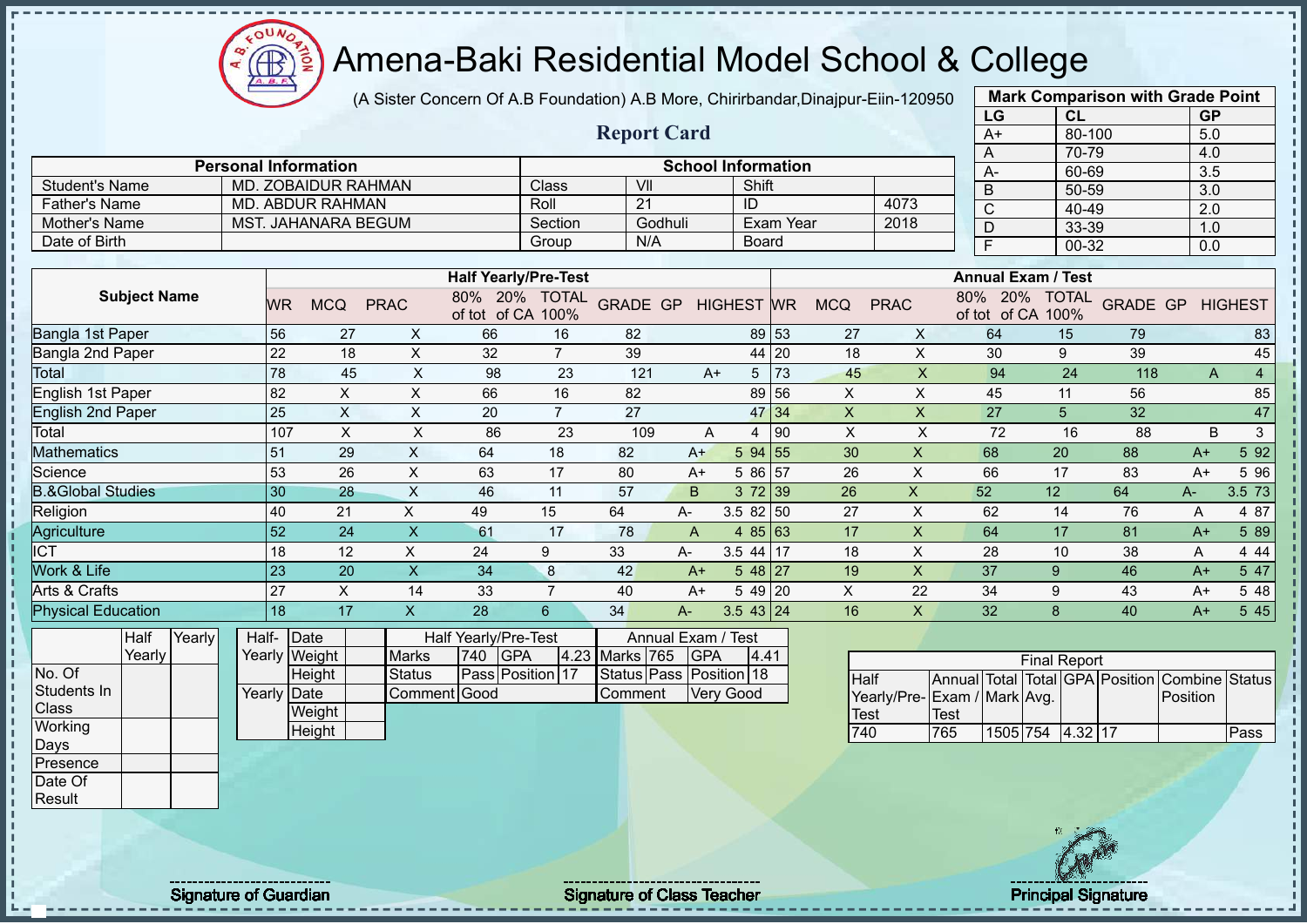$12\mu\text{V}$ **CB** 

## Amena-Baki Residential Model School & College

(A Sister Concern Of A.B Foundation) A.B More, Chirirbandar,Dinajpur-Eiin-120950

|                              |        |                 |                             |                           |                             |                 |                         |                    |                           |       |                           |                           | LG                              |                           | CL                  |                 | <b>GP</b>        |                |
|------------------------------|--------|-----------------|-----------------------------|---------------------------|-----------------------------|-----------------|-------------------------|--------------------|---------------------------|-------|---------------------------|---------------------------|---------------------------------|---------------------------|---------------------|-----------------|------------------|----------------|
|                              |        |                 |                             |                           |                             |                 | <b>Report Card</b>      |                    |                           |       |                           |                           | $A+$                            |                           | 80-100              |                 | 5.0              |                |
|                              |        |                 | <b>Personal Information</b> |                           |                             |                 |                         |                    |                           |       |                           |                           | A                               |                           | 70-79               |                 | 4.0              |                |
|                              |        |                 |                             |                           |                             |                 |                         |                    | <b>School Information</b> |       |                           |                           | $A-$                            |                           | 60-69               |                 | $\overline{3.5}$ |                |
| <b>Student's Name</b>        |        |                 | <b>MD. RAFIUL ISLAM</b>     |                           |                             | Class           | VII                     |                    | Shift                     |       |                           |                           | B                               |                           | 50-59               |                 | $\overline{3.0}$ |                |
| <b>Father's Name</b>         |        |                 | <b>MD. RUHUL AMIN</b>       |                           |                             | Roll            | 14                      |                    | ID                        |       |                           | 3951                      | $\overline{\text{c}}$           |                           | 40-49               |                 | $\overline{2.0}$ |                |
| Mother's Name                |        |                 | <b>MST. RUZINA BEGUM</b>    |                           |                             | Section         | Godhuli                 |                    | <b>Exam Year</b>          |       |                           | 2018                      | D                               |                           | 33-39               |                 | 1.0              |                |
| Date of Birth                |        |                 |                             |                           |                             | Group           | N/A                     |                    | <b>Board</b>              |       |                           |                           | F                               |                           | $00 - 32$           |                 | $\overline{0.0}$ |                |
|                              |        |                 |                             |                           | <b>Half Yearly/Pre-Test</b> |                 |                         |                    |                           |       |                           |                           |                                 | <b>Annual Exam / Test</b> |                     |                 |                  |                |
| <b>Subject Name</b>          |        |                 |                             |                           | 80% 20% TOTAL               |                 |                         |                    |                           |       |                           |                           |                                 | 80% 20% TOTAL             |                     |                 |                  |                |
|                              |        | WR              | <b>MCQ</b>                  | <b>PRAC</b>               | of tot of CA 100%           |                 | <b>GRADE GP</b>         |                    | <b>HIGHEST</b> WR         |       | <b>MCQ</b>                | <b>PRAC</b>               |                                 | of tot of CA 100%         |                     | <b>GRADE GP</b> |                  | <b>HIGHEST</b> |
| Bangla 1st Paper             |        | 64              | 20                          | X                         | 67                          | 16              | 83                      |                    |                           | 89 55 | 19                        | X                         | 59                              |                           | 17                  | 76              |                  | 83             |
| Bangla 2nd Paper             |        | 25              | 17                          | $\pmb{\times}$            | 34                          | 8               | 42                      |                    |                           | 44 24 | 19                        | $\pmb{\times}$            | 34                              |                           | $\overline{7}$      | 41              |                  | 45             |
| Total                        |        | 89              | 37                          | X                         | 101                         | 24              | 125                     | $A+$               | 5 <sup>5</sup>            | 79    | 38                        | X                         |                                 | 93                        | 24                  | 117             | A                | $\overline{4}$ |
| <b>English 1st Paper</b>     |        | $\overline{82}$ | $\boldsymbol{\mathsf{X}}$   | $\boldsymbol{\mathsf{X}}$ | 66                          | 13              | 79                      |                    |                           | 89 73 | X                         | $\pmb{\times}$            | 58                              |                           | 14                  | 72              |                  | 85             |
| <b>English 2nd Paper</b>     |        | 33              | $\boldsymbol{\mathsf{X}}$   | $\boldsymbol{\mathsf{X}}$ | 26                          | 9               | 35                      |                    |                           | 47 46 | $\boldsymbol{\mathsf{X}}$ | $\pmb{\times}$            | 37                              |                           | $\overline{7}$      | 44              |                  | 47             |
| Total                        |        | 115             | $\boldsymbol{\mathsf{X}}$   | X                         | 92                          | 22              | 114                     | Α                  | 4                         | 119   | $\boldsymbol{\mathsf{X}}$ | $\pmb{\mathsf{X}}$        |                                 | 95                        | 21                  | 116             | A                | $\overline{4}$ |
| <b>Mathematics</b>           |        | 61              | 26                          | $\boldsymbol{\mathsf{X}}$ | 70                          | 15              | 85                      | $A+$               | 5 94 49                   |       | 27                        | $\mathsf{X}$              | 61                              |                           | 18                  | 79              | A                | 4 9 2          |
| Science                      |        | 59              | $\overline{27}$             | $\sf X$                   | 69                          | $\overline{15}$ | 84                      | $A+$               | 5 86 65                   |       | 29                        | $\times$                  | 75                              |                           | 18                  | 93              | $A+$             | 5 96           |
| <b>B.&amp;Global Studies</b> |        | 39              | 28                          | $\boldsymbol{\mathsf{X}}$ | 54                          | 12              | 66                      | $A -$              | $3.5 \ 72 \ 45$           |       | 27                        | $\mathsf{X}$              | 58                              |                           | 15                  | 73              | A                | 4 73           |
| Religion                     |        | 40              | 26                          | $\mathsf{X}$              | 53                          | 15              | 68                      | $A -$              | $3.582$ 52                |       | 25                        | X                         | 62                              |                           | 16                  | 78              | Α                | 4 87           |
| <b>Agriculture</b>           |        | 57              | 22                          | $\sf X$                   | 63                          | 18              | 81                      | $A+$               | 585 63                    |       | 26                        | $\boldsymbol{\mathsf{X}}$ | 71                              |                           | 18                  | 89              | $A+$             | 5 89           |
| <b>ICT</b>                   |        | 22              | 19                          | $\mathsf X$               | 33                          | 9               | 42                      | $A+$               | 5 44 23                   |       | 16                        | $\mathsf{X}$              | 31                              |                           | 10                  | 41              | $A+$             | 5 44           |
| Work & Life                  |        | 26              | 20                          | $\overline{\mathsf{X}}$   | 37                          | 9               | 46                      | $A+$               | $548$  28                 |       | 19                        | $\mathsf{X}$              | 38                              |                           | 9                   | 47              | $A+$             | 5 47           |
| Arts & Crafts                |        | 30              | $\pmb{\times}$              | 19                        | 39                          | 9               | 48                      | $A+$               | 5 49 20                   |       | $\times$                  | 27                        | 38                              |                           | 10                  | 48              | $A+$             | 5 48           |
| <b>Physical Education</b>    |        | 23              | 20                          | $\pmb{\times}$            | 34                          | 8               | 42                      | $A+$               | 543 25                    |       | 18                        | $\mathsf{X}$              | 34                              |                           | 9                   | 43              | $A+$             | 5 4 5          |
| Half                         | Yearly |                 | Half-Date                   |                           | Half Yearly/Pre-Test        |                 |                         | Annual Exam / Test |                           |       |                           |                           |                                 |                           |                     |                 |                  |                |
| Yearly                       |        |                 | Yearly Weight               | <b>Marks</b>              | 801<br><b>GPA</b>           |                 | 4.64 Marks 824          | <b>GPA</b>         | 4.55                      |       |                           |                           |                                 |                           | <b>Final Report</b> |                 |                  |                |
| No. Of                       |        |                 | Height                      | <b>Status</b>             | Pass Position 6             |                 | Status Pass Position 10 |                    |                           |       |                           | Half                      | Annual Total Total GPA Position |                           |                     |                 | Combine Status   |                |
| Students In                  |        |                 | Yearly Date                 |                           | <b>Comment Very Good</b>    |                 | Comment                 |                    | <b>Very Good</b>          |       |                           | Yearly/Pre-               | Exam / Mark Avg.                |                           |                     |                 | Position         |                |
| Class                        |        |                 | Weight                      |                           |                             |                 |                         |                    |                           |       |                           | <b>Test</b>               | <b>Test</b>                     |                           |                     |                 |                  |                |
| Working                      |        |                 | Height                      |                           |                             |                 |                         |                    |                           |       | 801                       |                           | 824                             | 1625 814 4.59 7           |                     |                 |                  | Pass           |
| Days                         |        |                 |                             |                           |                             |                 |                         |                    |                           |       |                           |                           |                                 |                           |                     |                 |                  |                |
| Presence                     |        |                 |                             |                           |                             |                 |                         |                    |                           |       |                           |                           |                                 |                           |                     |                 |                  |                |
| Date Of                      |        |                 |                             |                           |                             |                 |                         |                    |                           |       |                           |                           |                                 |                           |                     |                 |                  |                |
| Result                       |        |                 |                             |                           |                             |                 |                         |                    |                           |       |                           |                           |                                 |                           |                     |                 |                  |                |

**Mark Comparison with Grade Point**

Signature of Guardian Signature of Class Teacher Principal Signature Principal Signature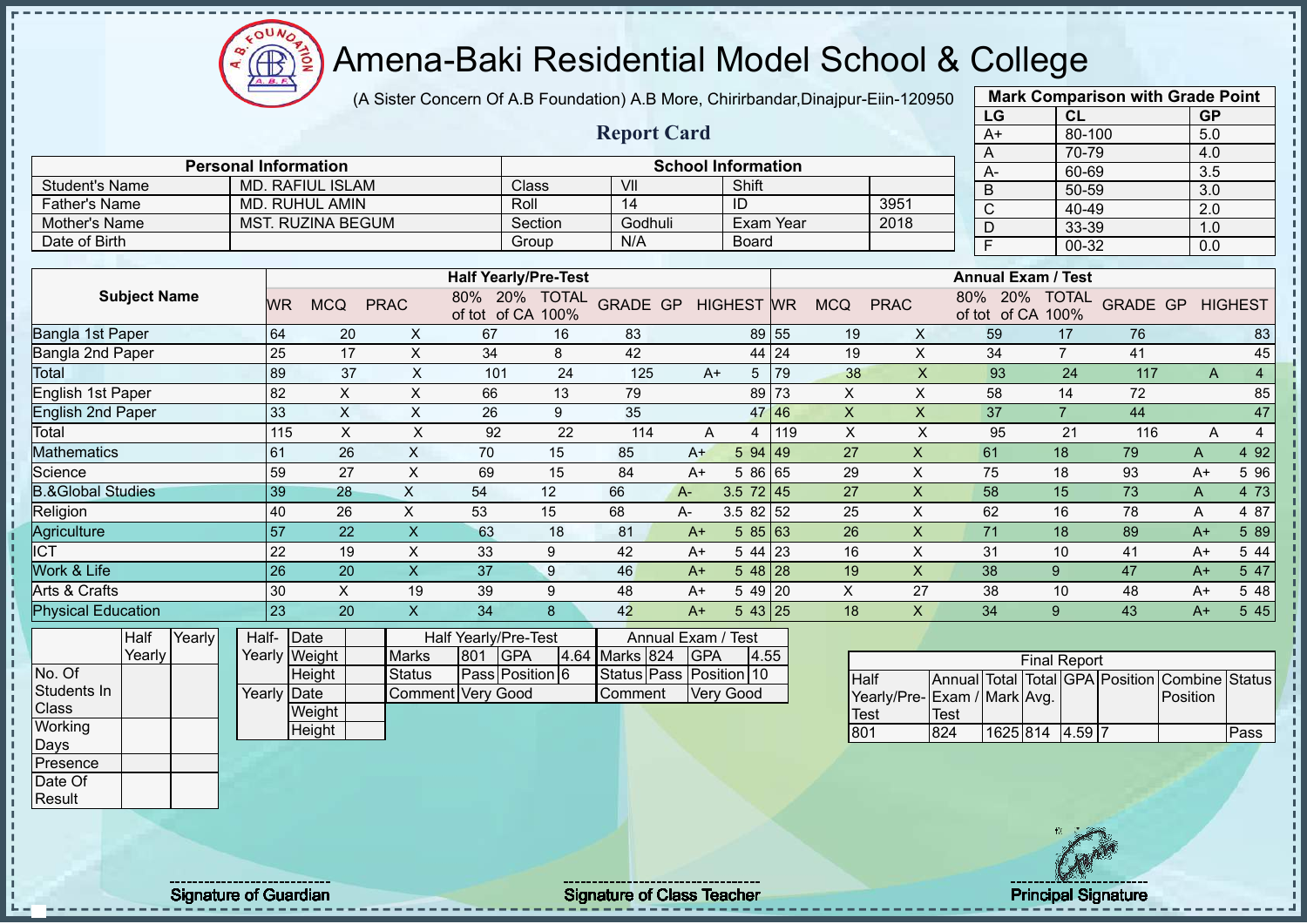(A Sister Concern Of A.B Foundation) A.B More, Chirirbandar,Dinajpur-Eiin-120950

 $12\mu\text{V}$ 

**CB** 

|                              |             |                             |                           |                                    |                |                         |                           |                   |       |                           |                           | LG                                 | CL                  |                 | <b>GP</b>        |                |
|------------------------------|-------------|-----------------------------|---------------------------|------------------------------------|----------------|-------------------------|---------------------------|-------------------|-------|---------------------------|---------------------------|------------------------------------|---------------------|-----------------|------------------|----------------|
|                              |             |                             |                           |                                    |                | <b>Report Card</b>      |                           |                   |       |                           |                           | $A+$                               | $80 - 100$          |                 | 5.0              |                |
|                              |             |                             |                           |                                    |                |                         |                           |                   |       |                           |                           | A                                  | 70-79               |                 | 4.0              |                |
|                              |             | <b>Personal Information</b> |                           |                                    |                |                         | <b>School Information</b> |                   |       |                           |                           | A-                                 | 60-69               |                 | 3.5              |                |
| <b>Student's Name</b>        |             | <b>MD. RAHIB ARAFAT</b>     |                           |                                    | Class          | VII                     |                           | Shift             |       |                           |                           | $\overline{B}$                     | 50-59               |                 | $\overline{3.0}$ |                |
| <b>Father's Name</b>         |             | <b>MD. MOTIOUR RAHMAN</b>   |                           |                                    | Roll           | 11                      |                           | ID                |       |                           | 3912                      | $\overline{C}$                     | 40-49               |                 | 2.0              |                |
| <b>Mother's Name</b>         |             | <b>MST. NURBANU BEGUM</b>   |                           |                                    | Section        | Godhuli                 |                           | <b>Exam Year</b>  |       |                           | 2018                      | $\overline{D}$                     | 33-39               |                 | 1.0              |                |
| Date of Birth                |             |                             |                           |                                    | Group          | N/A                     |                           | <b>Board</b>      |       |                           |                           | $\overline{F}$                     | 00-32               |                 | 0.0              |                |
|                              |             |                             |                           |                                    |                |                         |                           |                   |       |                           |                           |                                    |                     |                 |                  |                |
|                              |             |                             |                           | <b>Half Yearly/Pre-Test</b>        |                |                         |                           |                   |       |                           |                           | <b>Annual Exam / Test</b>          |                     |                 |                  |                |
| <b>Subject Name</b>          | <b>WR</b>   | <b>MCQ</b>                  | <b>PRAC</b>               | 80% 20% TOTAL<br>of tot of CA 100% |                | <b>GRADE GP</b>         |                           | <b>HIGHEST WR</b> |       | <b>MCQ</b>                | <b>PRAC</b>               | 80% 20% TOTAL<br>of tot of CA 100% |                     | <b>GRADE GP</b> |                  | <b>HIGHEST</b> |
| Bangla 1st Paper             | 56          | 24                          | X                         | 64                                 | 17             | 81                      |                           | 89 50             |       | 26                        | X                         | 61                                 | 14                  | 75              |                  | 83             |
| Bangla 2nd Paper             | 21          | 15                          | $\boldsymbol{\mathsf{X}}$ | 29                                 | 8              | 37                      |                           |                   | 44 20 | 19                        | $\pmb{\times}$            | 31                                 | $\overline{7}$      | 38              |                  | 45             |
| <b>Total</b>                 | 77          | 39                          | X                         | 93                                 | 25             | 118                     | A                         | 4                 | 70    | 45                        | $\mathsf{X}$              | 92                                 | 21                  | 113             | A                | $\overline{4}$ |
| <b>English 1st Paper</b>     | 73          | $\boldsymbol{\mathsf{X}}$   | $\boldsymbol{\mathsf{X}}$ | 58                                 | 14             | 72                      |                           | 89 47             |       | X                         | X                         | 38                                 | 12                  | 50              |                  | 85             |
| <b>English 2nd Paper</b>     | 20          | $\overline{X}$              | $\boldsymbol{\mathsf{X}}$ | 16                                 | 6              | $\overline{22}$         |                           | 47 40             |       | $\mathsf X$               | $\pmb{\times}$            | 32                                 | $6\phantom{1}$      | 38              |                  | 47             |
| Total                        | 93          | $\boldsymbol{\mathsf{X}}$   | $\boldsymbol{\mathsf{X}}$ | 74                                 | 20             | 94                      | А-                        | 3.5               | 87    | $\boldsymbol{\mathsf{X}}$ | $\mathsf X$               | 70                                 | 18                  | 88              | B                | $\mathbf{3}$   |
| <b>Mathematics</b>           | 33          | 22                          | $\boldsymbol{\mathsf{X}}$ | 44                                 | 13             | 57                      | B.                        | 394   42          |       | 20                        | $\boldsymbol{\mathsf{X}}$ | 50                                 | 14                  | 64              | $A-$             | 3.5 92         |
| Science                      | 52          | 23                          | $\boldsymbol{\mathsf{X}}$ | 60                                 | 15             | 75                      | A                         | 4 86 59           |       | 26                        | $\boldsymbol{\mathsf{X}}$ | 68                                 | 16                  | 84              | $A+$             | 5 9 6          |
| <b>B.&amp;Global Studies</b> | 34          | 25                          | $\mathsf{X}$              | 47                                 | 10             | 57                      | B                         | $3\,72$ 36        |       | 20                        | $\boldsymbol{\mathsf{X}}$ | 45                                 | 11                  | 56              | B                | 3 7 3          |
| Religion                     | 44          | 26                          | X                         | 56                                 | 14             | 70                      | A                         | 4 82 37           |       | 25                        | X                         | 50                                 | 15                  | 65              | $A -$            | 3.5 87         |
| Agriculture                  | 55          | 19                          | $\overline{\mathsf{X}}$   | 59                                 | 16             | 75                      | $\mathsf{A}$              | 4 $85 63$         |       | 23                        | $\boldsymbol{\mathsf{X}}$ | 69                                 | 16                  | 85              | $A+$             | 5 89           |
| <b>ICT</b>                   | 18          | 17                          | X                         | 28                                 | 10             | 38                      | A                         | 4 44 21           |       | 16                        | X                         | 30                                 | 10                  | 40              | $A+$             | 5 4 4          |
| Work & Life                  | 26          | 20                          | $\mathsf X$               | 37                                 | 8              | 45                      | $A+$                      | $548$ 25          |       | 17                        | $\pmb{\times}$            | 34                                 | 8                   | 42              | $A+$             | 5 47           |
| Arts & Crafts                | 27          | $\times$                    | 18                        | 36                                 | 9              | 45                      | $A+$                      | 5 49 20           |       | $\pmb{\times}$            | 23                        | 34                                 | 8                   | 42              | $A+$             | 5 48           |
| <b>Physical Education</b>    | 21          | 19                          | $\overline{\mathsf{X}}$   | 32                                 | $\overline{7}$ | 39                      | $\overline{A}$            | 4 43 24           |       | 17                        | $\mathsf{X}$              | 33                                 | 8                   | 41              | $A+$             | 5 4 5          |
| Yearly<br>Half               | Half- Date  |                             |                           | Half Yearly/Pre-Test               |                | Annual Exam / Test      |                           |                   |       |                           |                           |                                    |                     |                 |                  |                |
| Yearly                       |             | Yearly Weight               | <b>Marks</b>              | 713<br><b>GPA</b>                  |                | 3.95 Marks 720          | <b>GPA</b>                | 4.27              |       |                           |                           |                                    | <b>Final Report</b> |                 |                  |                |
| No. Of                       |             | Height                      | <b>Status</b>             | Pass Position 30                   |                | Status Pass Position 29 |                           |                   |       | <b>Half</b>               |                           | Annual Total Total GPA Position    |                     |                 | Combine          | <b>Status</b>  |
| Students In                  | Yearly Date |                             | Comment Good              |                                    |                | Comment                 | <b>Very Good</b>          |                   |       |                           |                           | Yearly/Pre-Exam / Mark Avg.        |                     |                 | Position         |                |
| Class                        |             | Weight                      |                           |                                    |                |                         |                           |                   |       | <b>Test</b>               |                           | <b>Test</b>                        |                     |                 |                  |                |
| Working                      |             | Height                      |                           |                                    |                |                         |                           |                   |       | 713                       |                           | 720                                | 1433 717 4.11 29    |                 |                  | Pass           |
| Days                         |             |                             |                           |                                    |                |                         |                           |                   |       |                           |                           |                                    |                     |                 |                  |                |
| Presence                     |             |                             |                           |                                    |                |                         |                           |                   |       |                           |                           |                                    |                     |                 |                  |                |
| Date Of                      |             |                             |                           |                                    |                |                         |                           |                   |       |                           |                           |                                    |                     |                 |                  |                |
| Result                       |             |                             |                           |                                    |                |                         |                           |                   |       |                           |                           |                                    |                     |                 |                  |                |
|                              |             |                             |                           |                                    |                |                         |                           |                   |       |                           |                           |                                    |                     |                 |                  |                |

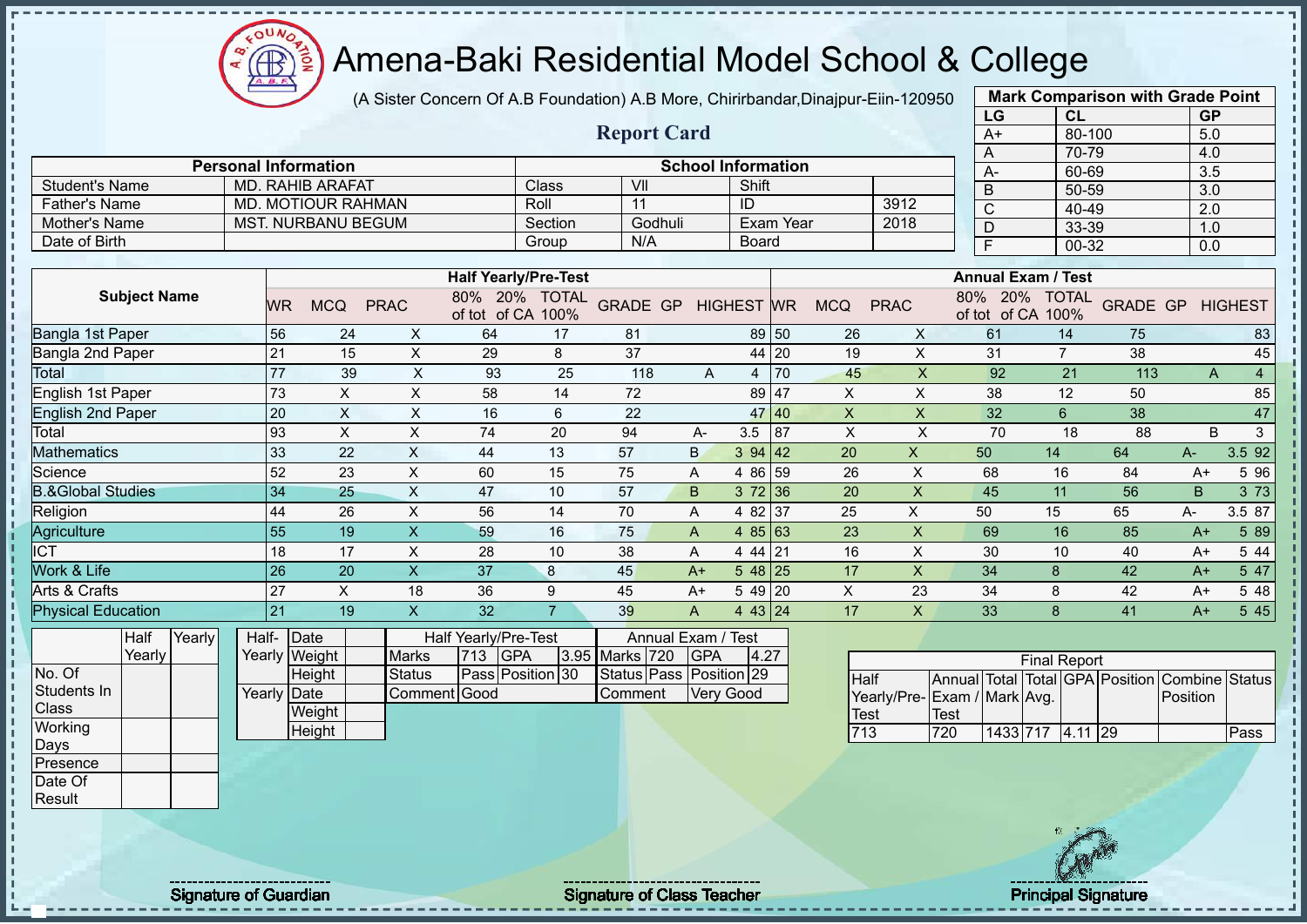(A Sister Concern Of A.B Foundation) A.B More, Chirirbandar,Dinajpur-Eiin-120950

 $12\mu\text{V}$ 

Æ

|                                           |                             |                             |                           |                                                                   |                |                 |                                  |                           |                  |                     |                           | LG                                                              | CL                  |                                                | <b>GP</b>        |                |
|-------------------------------------------|-----------------------------|-----------------------------|---------------------------|-------------------------------------------------------------------|----------------|-----------------|----------------------------------|---------------------------|------------------|---------------------|---------------------------|-----------------------------------------------------------------|---------------------|------------------------------------------------|------------------|----------------|
|                                           |                             |                             |                           |                                                                   |                |                 | <b>Report Card</b>               |                           |                  |                     |                           | $A+$                                                            |                     | 80-100                                         | 5.0              |                |
|                                           |                             |                             |                           |                                                                   |                |                 |                                  |                           |                  |                     |                           | A                                                               |                     | 70-79                                          | 4.0              |                |
|                                           | <b>Personal Information</b> |                             |                           |                                                                   |                |                 |                                  | <b>School Information</b> |                  |                     |                           | A-                                                              |                     | 60-69                                          | 3.5              |                |
| <b>Student's Name</b>                     |                             | <b>MD. RAWFUN ISLAM</b>     |                           |                                                                   | Class          | V <sub>II</sub> |                                  | Shift                     |                  |                     |                           | $\overline{B}$                                                  |                     | 50-59                                          | 3.0              |                |
| <b>Father's Name</b>                      |                             | <b>DEATH KHALEKUDZAMAN</b>  |                           |                                                                   | Roll           | 10              |                                  | $\overline{ID}$           |                  |                     | 3910                      | $\overline{\text{C}}$                                           |                     | 40-49                                          | $\overline{2.0}$ |                |
| Mother's Name                             |                             | <b>MST. SHARMIN SHALINA</b> |                           |                                                                   | Section        |                 | Godhuli                          |                           | <b>Exam Year</b> |                     | 2018                      | D                                                               |                     | 33-39                                          | 1.0              |                |
| Date of Birth                             |                             |                             |                           |                                                                   | Group          |                 | N/A                              | <b>Board</b>              |                  |                     |                           | F                                                               |                     | $00 - 32$                                      | $\overline{0.0}$ |                |
|                                           |                             |                             |                           |                                                                   |                |                 |                                  |                           |                  |                     |                           |                                                                 |                     |                                                |                  |                |
| <b>Subject Name</b>                       | WR.                         | <b>MCQ</b>                  | <b>PRAC</b>               | <b>Half Yearly/Pre-Test</b><br>80% 20% TOTAL<br>of tot of CA 100% |                |                 | <b>GRADE GP HIGHEST WR</b>       |                           |                  | <b>MCQ</b>          | <b>PRAC</b>               | <b>Annual Exam / Test</b><br>80% 20% TOTAL<br>of tot of CA 100% |                     | <b>GRADE GP</b>                                |                  | <b>HIGHEST</b> |
| <b>Bangla 1st Paper</b>                   | 61                          | 25                          | X                         | 69                                                                | 17             | 86              |                                  |                           | 89 54            | 26                  | X                         | 64                                                              | 16                  | 80                                             |                  | 83             |
| Bangla 2nd Paper                          | 21                          | 17                          | $\times$                  | 30                                                                | 6              | 36              |                                  |                           | 44 20            | 19                  | $\times$                  | 31                                                              | 9                   | 40                                             |                  | 45             |
| Total                                     | 82                          | 42                          | X                         | 99                                                                | 23             | 122             | $A+$                             | 5 <sup>5</sup>            | 74               | 45                  | X                         | 95                                                              | 25                  | 120                                            | $A+$             | 5 <sup>5</sup> |
| <b>English 1st Paper</b>                  | 72                          | $\boldsymbol{\mathsf{X}}$   | $\mathsf X$               | 58                                                                | 14             | 72              |                                  |                           | 89 58            | X                   | $\pmb{\times}$            | 46                                                              | 12                  | 58                                             |                  | 85             |
| <b>English 2nd Paper</b>                  | 25                          | $\boldsymbol{\mathsf{X}}$   | $\boldsymbol{\mathsf{X}}$ | 20                                                                | 6              | 26              |                                  |                           | 47 42            | $\mathsf X$         | $\pmb{\times}$            | 34                                                              | $\bf 8$             | 42                                             |                  | 47             |
| Total                                     | 97                          | $\boldsymbol{\mathsf{X}}$   | $\pmb{\times}$            | 78                                                                | 20             | 98              | A-                               | 3.5                       | 100              | X                   | $\pmb{\times}$            | 80                                                              | 20                  | 100                                            | A-               | 3.5            |
| <b>Mathematics</b>                        | 37                          | 24                          | $\times$                  | 49                                                                | 14             | 63              | A-                               | 3.5 94 51                 |                  | 22                  | $\boldsymbol{\mathsf{X}}$ | 58                                                              | 19                  | 77                                             | A                | 4 9 2          |
| Science                                   | 59                          | 25                          | $\times$                  | 67                                                                | 13             | 80              | $A+$                             | 5 86 62                   |                  | 23                  | $\boldsymbol{\mathsf{X}}$ | 68                                                              | 17                  | 85                                             | $A+$             | 5 9 6          |
| <b>B.&amp;Global Studies</b>              | 36                          | 27                          | $\mathsf{X}$              | 50                                                                | 12             | 62              | $A -$                            | $3.5$ 72 38               |                  | 25                  | $\boldsymbol{\mathsf{X}}$ | 50                                                              | 13                  | 63                                             | $A -$            | 3.5 73         |
| Religion                                  | 41                          | 26                          | X                         | 54                                                                | 14             | 68              | A-                               | 3.5 82 $ 47$              |                  | 25                  | $\times$                  | 58                                                              | 16                  | 74                                             | A                | 4 87           |
| Agriculture                               | 58                          | 20                          | $\mathsf{X}$              | 62                                                                | 16             | 78              | A                                | 4 $85$ 55                 |                  | 22                  | $\mathsf{X}$              | 62                                                              | 17                  | 79                                             | A                | 4 8 9          |
| <b>ICT</b>                                | 21                          | 19                          | X                         | 32                                                                | 9              | 41              | $A+$                             | 5 44 21                   |                  | 17                  | X                         | 30                                                              | 10                  | 40                                             | $A+$             | 5 4 4          |
| Work & Life                               | 28                          | $\overline{20}$             | $\overline{X}$            | 38                                                                | 8              | 46              | $A+$                             | $548$  20                 |                  | 19                  | $\mathsf{X}$              | 31                                                              | 9                   | 40                                             | $A+$             | 5 47           |
| Arts & Crafts                             | 28                          | $\boldsymbol{\mathsf{X}}$   | 17                        | 36                                                                | 9              | 45              | $A+$                             | 5 49 20                   |                  | $\pmb{\times}$      | 26                        | 37                                                              | 9                   | 46                                             | $A+$             | 5 48           |
| <b>Physical Education</b>                 | 20                          | 19                          | $\boldsymbol{\mathsf{X}}$ | 31                                                                | $\overline{7}$ | 38              | $\overline{A}$                   | 4 43 24                   |                  | 19                  | $\boldsymbol{\mathsf{X}}$ | 34                                                              | 8                   | 42                                             | $A+$             | 5 45           |
| Yearly<br>Half<br>Yearly                  | Half-Date<br>Yearly Weight  |                             | <b>Marks</b>              | Half Yearly/Pre-Test<br><b>GPA</b><br>741                         | 4.27           | Marks 766       | Annual Exam / Test<br><b>GPA</b> | 4.45                      |                  |                     |                           |                                                                 | <b>Final Report</b> |                                                |                  |                |
| No. Of<br>Students In<br>Class<br>Working | <b>Yearly Date</b>          | Height<br>Weight            | <b>Status</b>             | Pass Position 16<br><b>Comment Good</b>                           |                | Comment         | Status Pass Position 15          | <b>Very Good</b>          |                  | <b>Half</b><br>Test | Yearly/Pre-               | Exam / Mark Avg.<br>Test                                        |                     | Annual Total Total GPA Position Combine Status | Position         |                |
|                                           |                             | Height                      |                           |                                                                   |                |                 |                                  |                           |                  | 741                 |                           | 766                                                             | 1507 754 4.36 14    |                                                |                  | Pass           |
| Days<br>Presence<br>Date Of<br>Result     |                             |                             |                           |                                                                   |                |                 |                                  |                           |                  |                     |                           |                                                                 |                     |                                                |                  |                |
|                                           |                             |                             |                           |                                                                   |                |                 |                                  |                           |                  |                     |                           |                                                                 |                     |                                                |                  |                |

Signature of Guardian Signature of Class Teacher Principal Signature of Class Teacher Principal Signature 11/47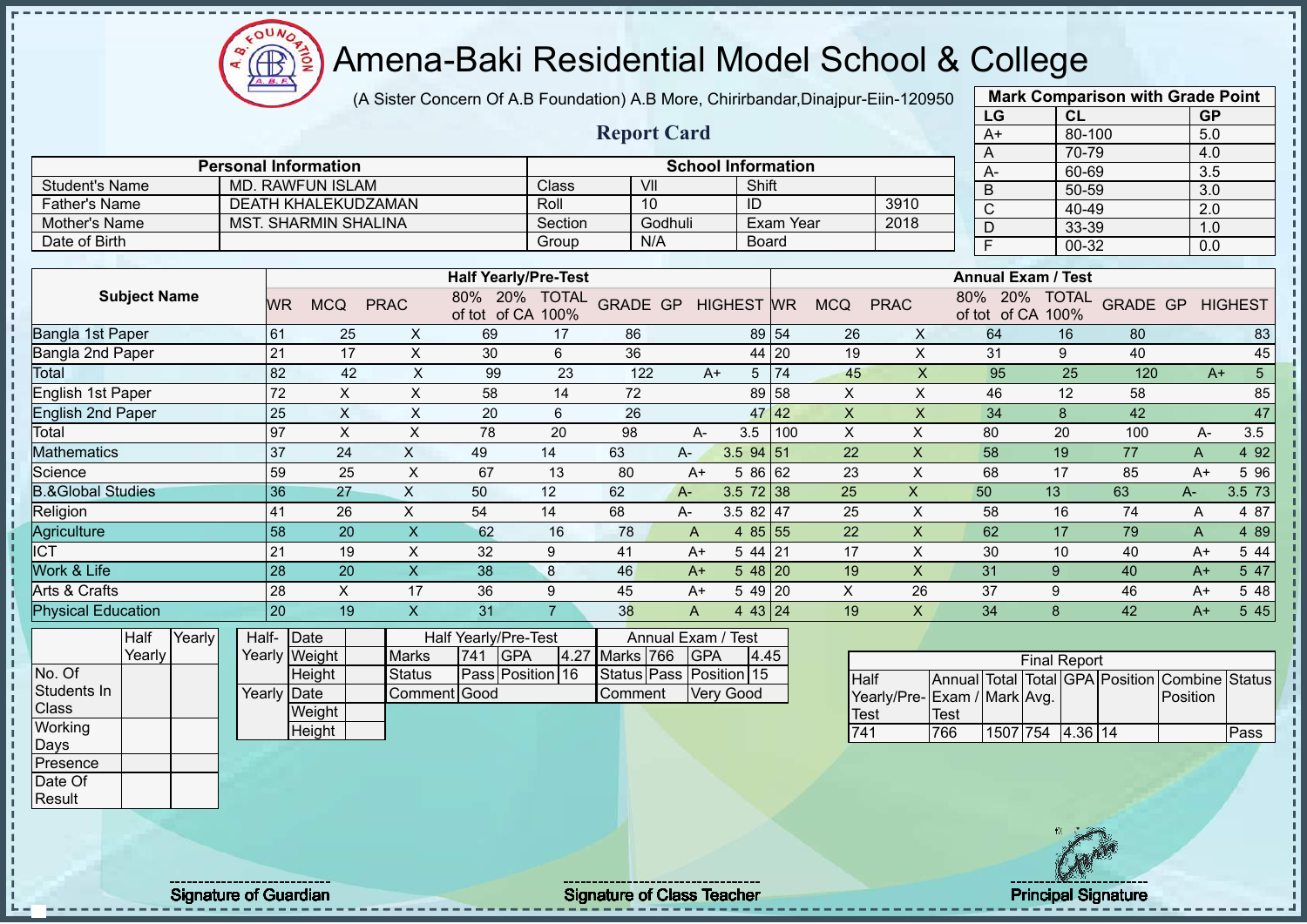(A Sister Concern Of A.B Foundation) A.B More, Chirirbandar,Dinajpur-Eiin-120950

 $12\mu\text{V}$ 

**CB** 

|                              |                 |                               |                           |                                    |                |                         |                           |                   |                  |                           |                           | LG                                 | CL                  |                    | <b>GP</b>        |                |
|------------------------------|-----------------|-------------------------------|---------------------------|------------------------------------|----------------|-------------------------|---------------------------|-------------------|------------------|---------------------------|---------------------------|------------------------------------|---------------------|--------------------|------------------|----------------|
|                              |                 |                               |                           |                                    |                | <b>Report Card</b>      |                           |                   |                  |                           |                           | $A+$                               | $80 - 100$          |                    | 5.0              |                |
|                              |                 |                               |                           |                                    |                |                         |                           |                   |                  |                           |                           | A                                  | $70 - 79$           |                    | 4.0              |                |
|                              |                 | <b>Personal Information</b>   |                           |                                    |                |                         | <b>School Information</b> |                   |                  |                           |                           | $A -$                              | $60 - 69$           |                    | 3.5              |                |
| <b>Student's Name</b>        |                 | <b>MD. FARHAN LABIB SADAF</b> |                           |                                    | Class          | $\overline{\mathsf{V}}$ |                           | Shift             |                  |                           |                           | $\overline{B}$                     | 50-59               |                    | $\overline{3.0}$ |                |
| <b>Father's Name</b>         |                 | <b>MD. AMZAD HOSSAIN</b>      |                           |                                    | Roll           | 29                      |                           | ID                |                  |                           | 4145                      | $\overline{C}$                     | 40-49               |                    | 2.0              |                |
| <b>Mother's Name</b>         |                 | <b>MST. KANIJ PARVIN</b>      |                           |                                    | Section        |                         | Godhuli                   |                   | <b>Exam Year</b> |                           | 2018                      | $\overline{D}$                     | $33 - 39$           |                    | 1.0              |                |
| Date of Birth                |                 |                               |                           |                                    | Group          |                         | N/A                       |                   | Board            |                           |                           | Ē                                  | $00 - 32$           |                    | 0.0              |                |
|                              |                 |                               |                           | <b>Half Yearly/Pre-Test</b>        |                |                         |                           |                   |                  |                           |                           | <b>Annual Exam / Test</b>          |                     |                    |                  |                |
|                              |                 |                               |                           |                                    |                |                         |                           |                   |                  |                           |                           |                                    |                     |                    |                  |                |
| <b>Subject Name</b>          | WR.             | <b>MCQ</b>                    | <b>PRAC</b>               | 80% 20% TOTAL<br>of tot of CA 100% |                | <b>GRADE GP</b>         |                           | <b>HIGHEST WR</b> |                  | <b>MCQ</b>                | <b>PRAC</b>               | 80% 20% TOTAL<br>of tot of CA 100% |                     | <b>GRADE GP</b>    |                  | <b>HIGHEST</b> |
| Bangla 1st Paper             | 59              | 21                            | $\mathsf{X}$              | 64                                 | 17             | 81                      |                           |                   | 89 50            | 23                        | $\boldsymbol{\mathsf{X}}$ | 58                                 | 16                  | 74                 |                  | 83             |
| Bangla 2nd Paper             | 24              | 18                            | $\mathsf X$               | 34                                 | 9              | 43                      |                           |                   | 44 22            | 20                        | $\times$                  | 34                                 | 8                   | 42                 |                  | 45             |
| Total                        | 83              | 39                            | $\pmb{\times}$            | 98                                 | 26             | 124                     | $A+$                      | 5 <sub>1</sub>    | 172              | 43                        | X                         | 92                                 | 24                  | 116                | A                | $\overline{4}$ |
| <b>English 1st Paper</b>     | 73              | $\sf X$                       | $\pmb{\times}$            | 58                                 | 17             | 75                      |                           |                   | 89 57            | $\mathsf{X}$              | $\mathsf{X}$              | 46                                 | 13                  | 59                 |                  | 85             |
| <b>English 2nd Paper</b>     | $\overline{27}$ | $\times$                      | $\times$                  | 22                                 | $\overline{7}$ | 29                      |                           |                   | 47 38            | $\boldsymbol{\mathsf{X}}$ | $\mathsf{X}$              | 30                                 | $6\phantom{1}6$     | 36                 |                  | 47             |
| Total                        | 100             | $\boldsymbol{\mathsf{X}}$     | $\times$                  | 80                                 | 24             | 104                     | A-                        | 3.5               | 95               | X                         | X                         | 76                                 | 19                  | 95                 | A-               | 3.5            |
| <b>Mathematics</b>           | 21              | 19                            | $\sf X$                   | 32                                 | 13             | 45                      | $\mathsf{C}$              | 2 94 32           |                  | 25                        | $\mathsf{X}$              | 46                                 | 13                  | 59                 | B                | 3 9 2          |
| Science                      | 56              | 22                            | $\times$                  | 62                                 | 15             | 77                      | $\overline{A}$            | 4 86 63           |                  | 26                        | X                         | 71                                 | 17                  | 88                 | $A+$             | 5 96           |
| <b>B.&amp;Global Studies</b> | 43              | 29                            | $\mathsf X$               | 58                                 | 11             | 69                      | $A -$                     | $3.5 \ 72 \ 42$   |                  | 23                        | X                         | 52                                 | 14                  | 66                 | A-               | 3.5 73         |
| Religion                     | 45              | 21                            | $\boldsymbol{\mathsf{X}}$ | 53                                 | 15             | 68                      | A-                        | 3.5 82 47         |                  | 24                        | $\times$                  | 57                                 | 16                  | 73                 | A                | 4 87           |
| Agriculture                  | 58              | 25                            | $\mathsf{X}$              | 66                                 | 17             | 83                      | $A+$                      | 585 61            |                  | 15                        | $\pmb{\times}$            | 61                                 | 18                  | 79                 | A                | 4 8 9          |
| <b>ICT</b>                   | 15              | 14                            | $\boldsymbol{\mathsf{X}}$ | 23                                 | 9              | 32                      | A-                        | $3.544$ 20        |                  | 18                        | $\boldsymbol{\mathsf{X}}$ | 30                                 | 10                  | 40                 | $A+$             | 5 4 4          |
| Work & Life                  | 24              | 20                            | $\mathsf{X}$              | 35                                 | 9              | 44                      | $A+$                      | $548$ 27          |                  | 17                        | X                         | 35                                 | 9                   | 44                 | $A+$             | 5 47           |
| Arts & Crafts                | 28              | X                             | 15                        | 34                                 | 8              | 42                      | $A+$                      | 5 49 20           |                  | X                         | 22                        | 34                                 | $\overline{7}$      | 41                 | $A+$             | 5 48           |
| <b>Physical Education</b>    | $\overline{23}$ | 18                            | $\overline{\mathsf{X}}$   | 33                                 | 8              | 41                      | $A+$                      | 543 24            |                  | 17                        | $\mathsf{X}$              | 33                                 | 9                   | 42                 | $A+$             | 5 4 5          |
| Half<br>Yearly               |                 | Half-Date                     |                           | Half Yearly/Pre-Test               |                |                         | Annual Exam /             | Test              |                  |                           |                           |                                    |                     |                    |                  |                |
| Yearly                       |                 | Yearly Weight                 | <b>Marks</b>              | <b>GPA</b><br>729                  |                | 4.09 Marks 743          | GPA                       | 4.27              |                  |                           |                           |                                    | <b>Final Report</b> |                    |                  |                |
| No. Of                       |                 | Height                        | <b>Status</b>             | Pass Position 21                   |                |                         | Status Pass Position 27   |                   |                  | Half                      |                           | Annual Total                       |                     | Total GPA Position | Combine          | <b>Status</b>  |
| Students In                  |                 | Yearly Date                   |                           | Comment Good                       |                | Comment                 |                           | <b>Very Good</b>  |                  |                           |                           | Yearly/Pre-Exam / Mark Avg.        |                     |                    | Position         |                |
| Class                        |                 | Weight                        |                           |                                    |                |                         |                           |                   |                  | Test                      |                           | Test                               |                     |                    |                  |                |
| Working                      |                 | Height                        |                           |                                    |                |                         |                           |                   |                  | 729                       |                           | 1472 737<br>743                    | $4.18$ 25           |                    |                  | Pass           |
| Days                         |                 |                               |                           |                                    |                |                         |                           |                   |                  |                           |                           |                                    |                     |                    |                  |                |
| Presence                     |                 |                               |                           |                                    |                |                         |                           |                   |                  |                           |                           |                                    |                     |                    |                  |                |
| Date Of                      |                 |                               |                           |                                    |                |                         |                           |                   |                  |                           |                           |                                    |                     |                    |                  |                |
| Result                       |                 |                               |                           |                                    |                |                         |                           |                   |                  |                           |                           |                                    |                     |                    |                  |                |

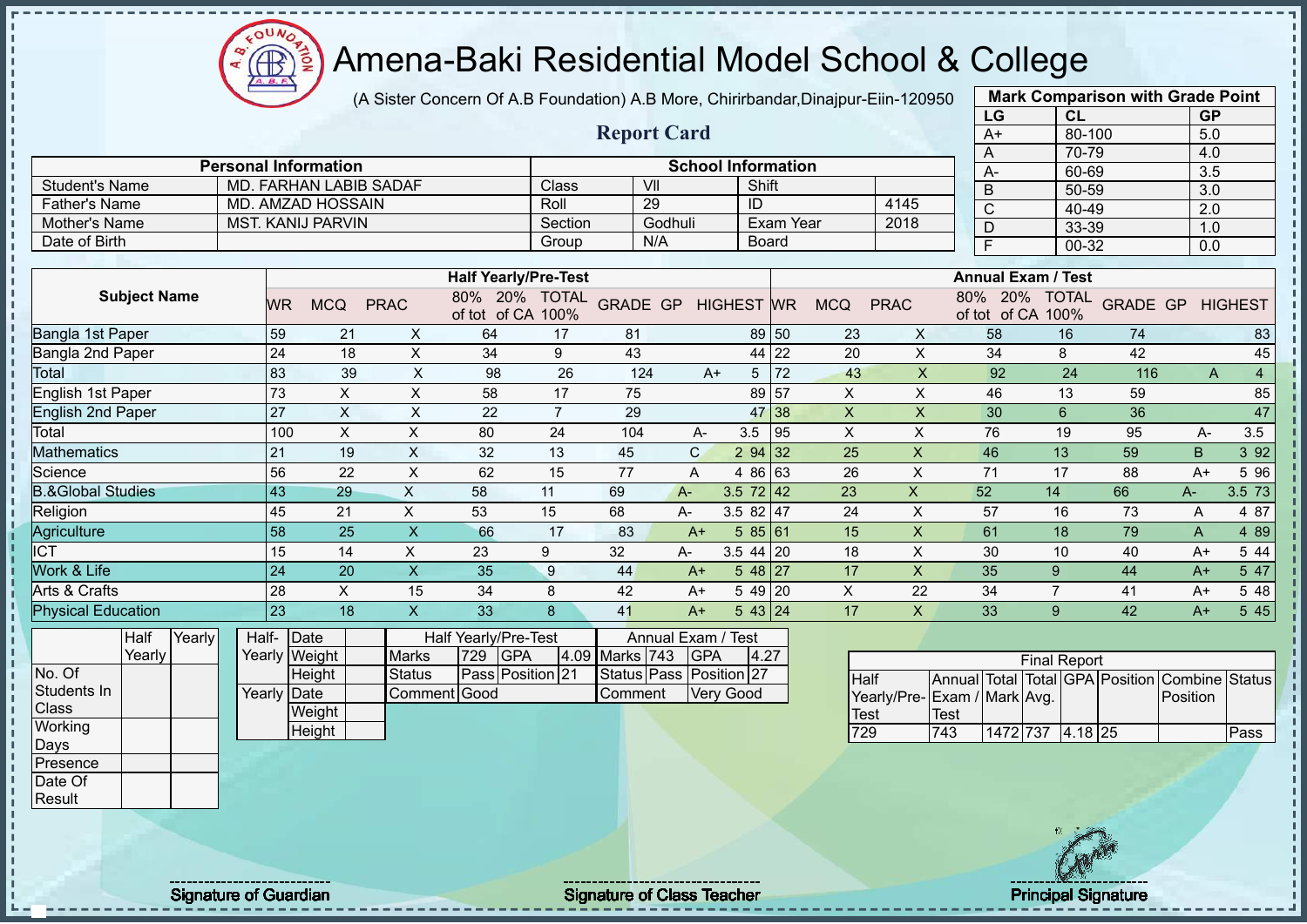$12\mu\text{V}$ 

Æ

|                                           |                             |                                           |                                                 | (A Sister Concern Of A.B Foundation) A.B More, Chirirbandar, Dinajpur-Eiin-120950 |                  | <b>Mark Comparison with Grade Point</b> |                                  |                           |           |                           |                           |                                                                                       |                           |                 |                            |                |
|-------------------------------------------|-----------------------------|-------------------------------------------|-------------------------------------------------|-----------------------------------------------------------------------------------|------------------|-----------------------------------------|----------------------------------|---------------------------|-----------|---------------------------|---------------------------|---------------------------------------------------------------------------------------|---------------------------|-----------------|----------------------------|----------------|
|                                           |                             |                                           |                                                 |                                                                                   |                  |                                         |                                  |                           |           |                           |                           | LG                                                                                    | CL                        |                 | GP                         |                |
|                                           |                             |                                           |                                                 |                                                                                   |                  | <b>Report Card</b>                      |                                  |                           |           |                           |                           | $A+$                                                                                  | 80-100                    |                 | 5.0                        |                |
|                                           | <b>Personal Information</b> |                                           |                                                 |                                                                                   |                  |                                         |                                  |                           |           |                           |                           | $\overline{A}$                                                                        | $70 - 79$                 |                 | 4.0                        |                |
|                                           |                             |                                           |                                                 |                                                                                   |                  | V <sub>II</sub>                         |                                  | <b>School Information</b> |           |                           |                           | $A -$                                                                                 | 60-69                     |                 | 3.5                        |                |
| <b>Student's Name</b>                     |                             |                                           | RAHUL CHANDRO ROY<br><b>BHABESH CHANDRO ROY</b> |                                                                                   | Class            | $\overline{12}$                         |                                  | Shift                     |           |                           | 3919                      | $\overline{B}$                                                                        | 50-59                     |                 | 3.0                        |                |
| <b>Father's Name</b><br>Mother's Name     | <b>BHANU RANI</b>           |                                           |                                                 |                                                                                   | Roll<br>Section  |                                         | Godhuli                          | ID                        | Exam Year |                           | 2018                      | $\overline{C}$                                                                        | 40-49                     |                 | 2.0                        |                |
| Date of Birth                             |                             |                                           |                                                 |                                                                                   | Group            | N/A                                     |                                  | <b>Board</b>              |           |                           |                           | $\overline{D}$                                                                        | 33-39                     |                 | 1.0                        |                |
|                                           |                             |                                           |                                                 |                                                                                   |                  |                                         |                                  |                           |           |                           |                           | $\overline{F}$                                                                        | $00 - 32$                 |                 | 0.0                        |                |
|                                           |                             |                                           |                                                 | <b>Half Yearly/Pre-Test</b>                                                       |                  |                                         |                                  |                           |           |                           |                           |                                                                                       | <b>Annual Exam / Test</b> |                 |                            |                |
| <b>Subject Name</b>                       |                             | <b>MCQ</b><br><b>WR</b>                   | <b>PRAC</b>                                     | 80% 20% TOTAL<br>of tot of CA 100%                                                |                  | <b>GRADE GP</b>                         |                                  | <b>HIGHEST WR</b>         |           | <b>MCQ</b>                | <b>PRAC</b>               | of tot of CA 100%                                                                     | 80% 20% TOTAL             | <b>GRADE GP</b> |                            | <b>HIGHEST</b> |
| Bangla 1st Paper                          |                             | 49                                        | 29                                              | 62<br>X                                                                           | 16               | 78                                      |                                  |                           | 89 47     | 28                        | $\times$                  | 60                                                                                    | 15                        | 75              |                            | 83             |
| Bangla 2nd Paper                          | 21                          |                                           | 15                                              | X<br>29                                                                           | 8                | 37                                      |                                  |                           | 44 24     | 20                        | $\mathsf{X}$              | 35                                                                                    | 8                         | 43              |                            | 45             |
| Total                                     |                             | 70                                        | 44                                              | $\pmb{\times}$<br>91                                                              | 24               | 115                                     | A                                |                           | 4 71      | 48                        | $\pmb{\times}$            | 95                                                                                    | 23                        | 118             | A                          | $\overline{4}$ |
| <b>English 1st Paper</b>                  |                             | 85                                        | $\mathsf X$                                     | $\mathsf X$<br>68                                                                 | 16               | 84                                      |                                  |                           | 89 72     | $\pmb{\times}$            | $\mathsf{x}$              | 58                                                                                    | 14                        | 72              |                            | 85             |
| <b>English 2nd Paper</b>                  |                             | 36                                        | $\boldsymbol{\mathsf{X}}$                       | $\mathsf X$<br>29                                                                 | 8                | 37                                      |                                  |                           | 47 40     | $\boldsymbol{\mathsf{X}}$ | $\pmb{\times}$            | 32                                                                                    | $\boldsymbol{8}$          | 40              |                            | 47             |
| Total                                     |                             | 121                                       | $\boldsymbol{\mathsf{X}}$                       | $\times$<br>97                                                                    | 24               | 121                                     | $A+$                             | 5                         | 112       | $\times$                  | $\times$                  | 90                                                                                    | 22                        | 112             | A                          | $\overline{4}$ |
| <b>Mathematics</b>                        |                             | 30                                        | 22                                              | $\boldsymbol{\mathsf{X}}$<br>42                                                   | 12               | 54                                      | B.                               | 394 31                    |           | 27                        | $\pmb{\times}$            | 46                                                                                    | 20                        | 66              | A-                         | 3.5 92         |
| Science                                   |                             | 58                                        | 21                                              | $\times$<br>63                                                                    | 15               | 78                                      | A                                | 4 86 62                   |           | 30                        | $\boldsymbol{\mathsf{X}}$ | 74                                                                                    | 16                        | 90              | $A+$                       | 5 9 6          |
| <b>B.&amp;Global Studies</b>              | 6                           |                                           | 20                                              | $\overline{X}$<br>21                                                              | 13               | 34                                      | F                                | $0.072$ 38                |           | 25                        | $\pmb{\times}$            | 50                                                                                    | 13                        | 63              | $A-$                       | 3.5 73         |
| Religion                                  | A                           |                                           | A                                               | $\mathsf X$<br>$\mathbf 0$                                                        | $\overline{17}$  | $\overline{17}$                         | $\mathsf F$                      | 0.08260                   |           | $\overline{27}$           | $\boldsymbol{\mathsf{X}}$ | $\overline{70}$                                                                       | 17                        | 87              | $A+$                       | 5 87           |
| Agriculture                               | $\overline{A}$              |                                           | A                                               | $\mathsf X$<br>$\overline{0}$                                                     | 17               | 17                                      | F                                | 0.085 60                  |           | 22                        | $\boldsymbol{\mathsf{X}}$ | 66                                                                                    | 18                        | 84              | $A+$                       | 5 89           |
| <b>ICT</b>                                |                             | 20                                        | 17                                              | $\times$<br>30                                                                    | 10               | 40                                      | $A+$                             | 5 44 22                   |           | 18                        | $\boldsymbol{\mathsf{X}}$ | 32                                                                                    | 10                        | 42              | $A+$                       | 5 44           |
| Work & Life                               | $\overline{0}$              |                                           | $\overline{0}$                                  | $\mathsf{X}$<br>$\overline{0}$                                                    | $\boldsymbol{8}$ | 8                                       | F.                               | $0.048$ 27                |           | 17                        | $\boldsymbol{\mathsf{X}}$ | 35                                                                                    | 9                         | 44              | $A+$                       | 5 47           |
| Arts & Crafts                             | 27                          |                                           | $\boldsymbol{\mathsf{X}}$                       | 33<br>14                                                                          | 8                | 41                                      | $A+$                             | 5 49 20                   |           | X                         | 25                        | 36                                                                                    | $\overline{7}$            | 43              | A+                         | 5 48           |
| <b>Physical Education</b>                 | $\overline{0}$              |                                           | $\overline{0}$                                  | $\mathsf{X}$<br>$\overline{0}$                                                    | $\overline{7}$   | $\overline{7}$                          | F.                               | $0.043$ 24                |           | 18                        | $\mathsf{X}$              | 34                                                                                    | 9                         | 43              | $A+$                       | 5 4 5          |
| Yearly<br>Half<br>Yearly                  |                             | Half- Date<br>Yearly Weight               |                                                 | Half Yearly/Pre-Test<br>532 GPA<br><b>Marks</b>                                   |                  | 0.00 Marks 792                          | Annual Exam / Test<br><b>GPA</b> | 4.55                      |           |                           |                           |                                                                                       | <b>Final Report</b>       |                 |                            |                |
| No. Of<br>Students In<br>Class<br>Working |                             | Height<br>Yearly Date<br>Weight<br>Height |                                                 | <b>Fail Position</b><br><b>Status</b><br><b>Comment Not Satisfactory</b>          |                  | Status Pass Position 11<br>Comment      |                                  | <b>Very Good</b>          |           | Half<br>Test<br>532       |                           | Annual Total Total GPA Position<br>Yearly/Pre- Exam / Mark Avg.<br><b>Test</b><br>792 | 1324 663 3.05 44          |                 | Combine Status<br>Position | Pass           |
| Days<br>Presence<br>Date Of<br>Result     |                             |                                           |                                                 |                                                                                   |                  |                                         |                                  |                           |           |                           |                           |                                                                                       |                           |                 |                            |                |

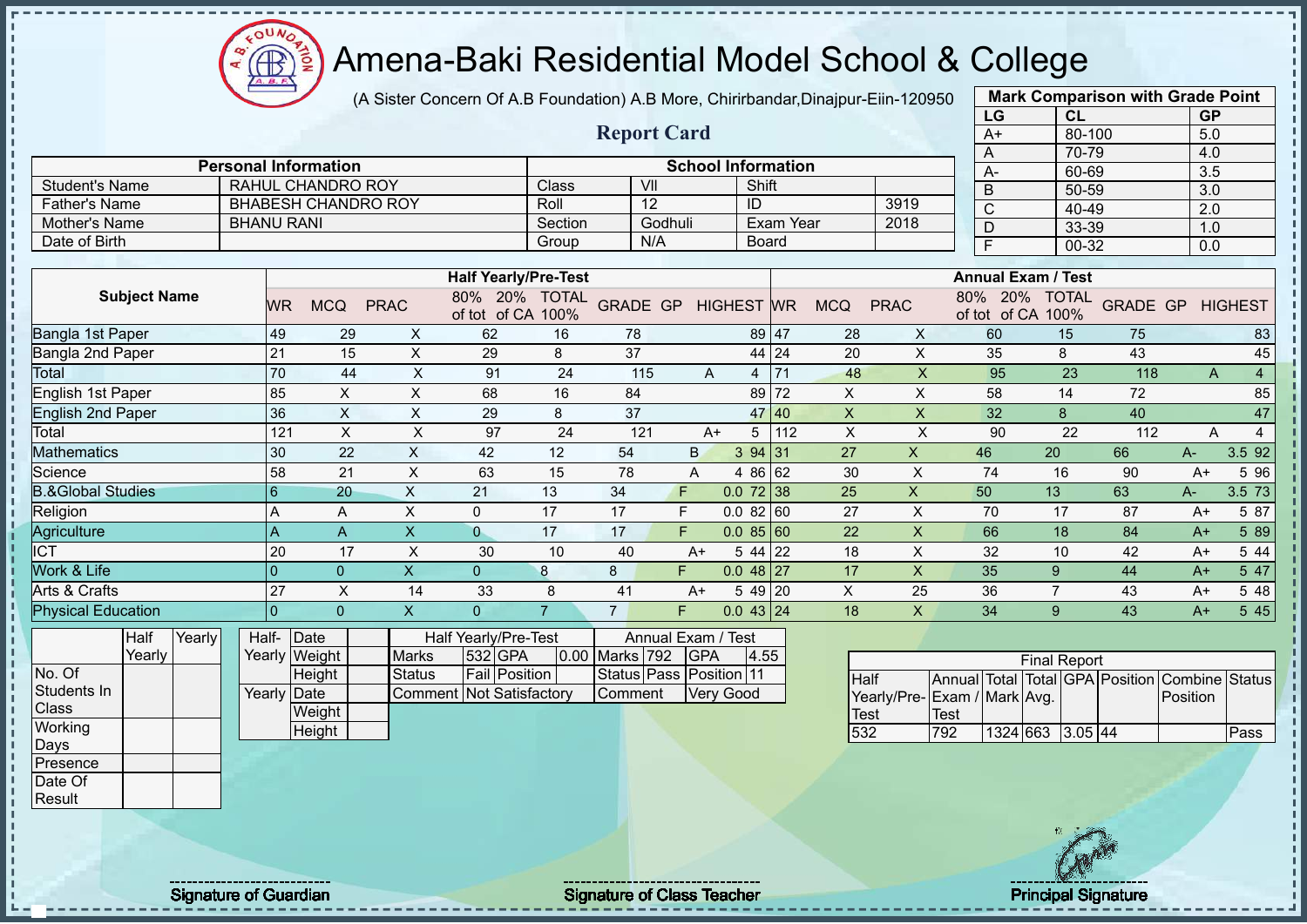$12\mu\text{V}$ Æ

## Amena-Baki Residential Model School & College

(A Sister Concern Of A.B Foundation) A.B More, Chirirbandar,Dinajpur-Eiin-120950

|                              |        |                             |                      |                           |                                                           |                      |                         |                |                           |     |              |                             |              | LG             | CL                                |                    | <b>GP</b>        |                         |
|------------------------------|--------|-----------------------------|----------------------|---------------------------|-----------------------------------------------------------|----------------------|-------------------------|----------------|---------------------------|-----|--------------|-----------------------------|--------------|----------------|-----------------------------------|--------------------|------------------|-------------------------|
|                              |        |                             |                      |                           |                                                           |                      | <b>Report Card</b>      |                |                           |     |              |                             |              | $A+$           | 80-100                            |                    | 5.0              |                         |
|                              |        |                             |                      |                           |                                                           |                      |                         |                |                           |     |              |                             |              | A              | 70-79                             |                    | 4.0              |                         |
|                              |        | <b>Personal Information</b> |                      |                           |                                                           |                      |                         |                | <b>School Information</b> |     |              |                             |              | А-             | 60-69                             |                    | 3.5              |                         |
| <b>Student's Name</b>        |        |                             | <b>AL SHAHRIAR</b>   |                           | Class                                                     |                      | VII                     |                | Shift                     |     |              |                             |              | B              | 50-59                             |                    | 3.0              |                         |
| <b>Father's Name</b>         |        |                             | <b>ABDUL MALEK</b>   |                           | Roll                                                      |                      | 17                      |                | ID                        |     |              | 3967                        |              | $\overline{C}$ | 40-49                             |                    | $\overline{2.0}$ |                         |
| Mother's Name                |        |                             | <b>SALINA AKHTER</b> |                           | Section                                                   |                      | Godhuli                 |                | <b>Exam Year</b>          |     |              | 2018                        |              | D              | 33-39                             |                    | 1.0              |                         |
| Date of Birth                |        |                             |                      |                           | Group                                                     |                      | N/A                     |                | <b>Board</b>              |     |              |                             |              | E              | 00-32                             |                    | 0.0              |                         |
|                              |        |                             |                      |                           |                                                           |                      |                         |                |                           |     |              |                             |              |                | <b>Annual Exam / Test</b>         |                    |                  |                         |
| <b>Subject Name</b>          |        | <b>WR</b>                   | <b>MCQ</b>           | <b>PRAC</b>               | <b>Half Yearly/Pre-Test</b><br>20%<br>80%<br>of tot of CA | <b>TOTAL</b><br>100% | <b>GRADE GP</b>         |                | <b>HIGHEST WR</b>         |     | <b>MCQ</b>   | <b>PRAC</b>                 |              | 80% 20%        | <b>TOTAL</b><br>of tot of CA 100% |                    |                  | <b>GRADE GP HIGHEST</b> |
| Bangla 1st Paper             |        | 51                          | 25                   | X                         | 61                                                        | 14                   | 75                      |                | 89                        | 41  | 23           | X                           |              | 51             | 13                                | 64                 |                  | 83                      |
| Bangla 2nd Paper             |        | 17                          | 13                   | X                         | 24                                                        | 6                    | 30                      |                | 44                        | 17  | 18           | $\mathsf X$                 |              | 28             |                                   | 35                 |                  | 45                      |
| Total                        |        | 68                          | 38                   | $\mathsf X$               | 85                                                        | 20                   | 105                     | $\overline{A}$ | $\overline{4}$            | 58  | 41           | $\overline{\mathsf{X}}$     |              | 79             | 20                                | 99                 | $A-$             | 3.5                     |
| English 1st Paper            |        | 69                          | $\pmb{\times}$       | $\mathsf X$               | 55                                                        | 15                   | 70                      |                | 89                        | 54  | X            | $\boldsymbol{\mathsf{X}}$   |              | 43             | 12                                | 55                 |                  | 85                      |
| <b>English 2nd Paper</b>     |        | 21                          | $\mathsf{X}$         | $\times$                  | 17                                                        | 6                    | 23                      |                | 47                        | 21  | $\mathsf{X}$ | $\pmb{\times}$              |              | 17             | 5                                 | 22                 |                  | 47                      |
| Total                        |        | 90                          | X                    | X                         | 72                                                        | 21                   | 93                      | $A-$           | 3.5                       | 75  | X            | X                           |              | 60             | 17                                | 77                 |                  | B<br>3                  |
| Mathematics                  |        | 15                          | 19                   | X                         | 27                                                        | 15                   | 42                      | $\mathsf{C}$   | 2 94                      | 140 | 23           | X.                          |              | 50             | 10 <sup>1</sup>                   | 60                 | А-               | 3.5 92                  |
| Science                      |        | 54                          | 18                   | X                         | 58                                                        | 12                   | 70                      | A              | 4 8 6                     | 60  | 23           | X                           |              | 66             | 17                                | 83                 | $A+$             | 5 9 6                   |
| <b>B.&amp;Global Studies</b> |        | 31                          | 23                   | X                         | 43                                                        | 11                   | 54                      | B              | 3 7 2                     | 31  | 16           | X                           |              | 38             | 11                                | 49                 | $\mathsf{C}$     | 2 73                    |
| Religion                     |        | 27                          | 20                   | X                         | 38                                                        | 11                   | 49                      | C              | 2 8 2                     | 31  | 27           | X                           |              | 46             | 15                                | 61                 | А-               | 3.5 87                  |
| Agriculture                  |        | 50                          | 27                   | $\boldsymbol{\mathsf{X}}$ | 62                                                        | 15                   | 77                      | A              | 4 8 5                     | 39  | 21           | $\pmb{\times}$              |              | 48             | 15                                | 63                 | A-               | 3.5 89                  |
| $\overline{\text{CT}}$       |        | 18                          | 15                   | $\mathsf{X}$              | 26                                                        | 9                    | 35                      | Α              | 4 44 18                   |     | 15           | X                           |              | 26             | 10                                | 36                 | A                | 4 4 4                   |
| Work & Life                  |        | 26                          | 20                   | $\boldsymbol{\mathsf{X}}$ | 37                                                        | $\overline{7}$       | 44                      | $A+$           | 5 48                      | 19  | 14           | X                           |              | 26             | 8                                 | 34                 | А-               | 3.5 47                  |
| Arts & Crafts                |        | 25                          | $\pmb{\times}$       | 10                        | 28                                                        | $\overline{7}$       | 35                      | A              | 4 4 9                     | 20  | X            | 21                          |              | 33             | $\overline{7}$                    | 40                 | $A+$             | 5 48                    |
| <b>Physical Education</b>    |        | 15                          | 20                   | $\boldsymbol{\mathsf{X}}$ | 28                                                        | $6^{\circ}$          | 34                      | A-             | $3.543$   25              |     | 18           | $\mathsf{X}$                |              | 34             | 8                                 | 42                 | $A+$             | 5 4 5                   |
| <b>Half</b>                  | Yearly | Half-                       | Date                 |                           | Half Yearly/Pre-Test                                      |                      |                         |                | Annual Exam / Test        |     |              |                             |              |                |                                   |                    |                  |                         |
| Yearly                       |        |                             | Yearly Weight        | <b>Marks</b>              | 638<br><b>GPA</b>                                         |                      | 3.55 Marks 644          | <b>GPA</b>     | 3.77                      |     |              |                             |              |                | <b>Final Report</b>               |                    |                  |                         |
| No. Of                       |        |                             | Height               | <b>Status</b>             |                                                           | Pass Position 40     | Status Pass Position 41 |                |                           |     | Half         |                             | Annual Total |                |                                   | Total GPA Position |                  | Combine Status          |
| Students In                  |        | Yearly                      | Date                 | Comment                   | Good                                                      |                      | Comment                 |                | <b>Very Good</b>          |     |              | Yearly/Pre-Exam / Mark Avg. |              |                |                                   |                    | Position         |                         |
| Class                        |        |                             | Weight               |                           |                                                           |                      |                         |                |                           |     | Test         |                             | Test         |                |                                   |                    |                  |                         |
| Working                      |        |                             | <b>Height</b>        |                           |                                                           |                      |                         |                |                           |     | <b>R38</b>   |                             | 611          |                | $1282643$ $366110$                |                    |                  | D <sub>2</sub>          |

638 644 1282 643 3.66 40 Pass

**Mark Comparison with Grade Point**

**Height** 

Days Presence Date Of Result

Signature of Guardian Signature of Class Teacher Principal Signature of Class Teacher Principal Signature

638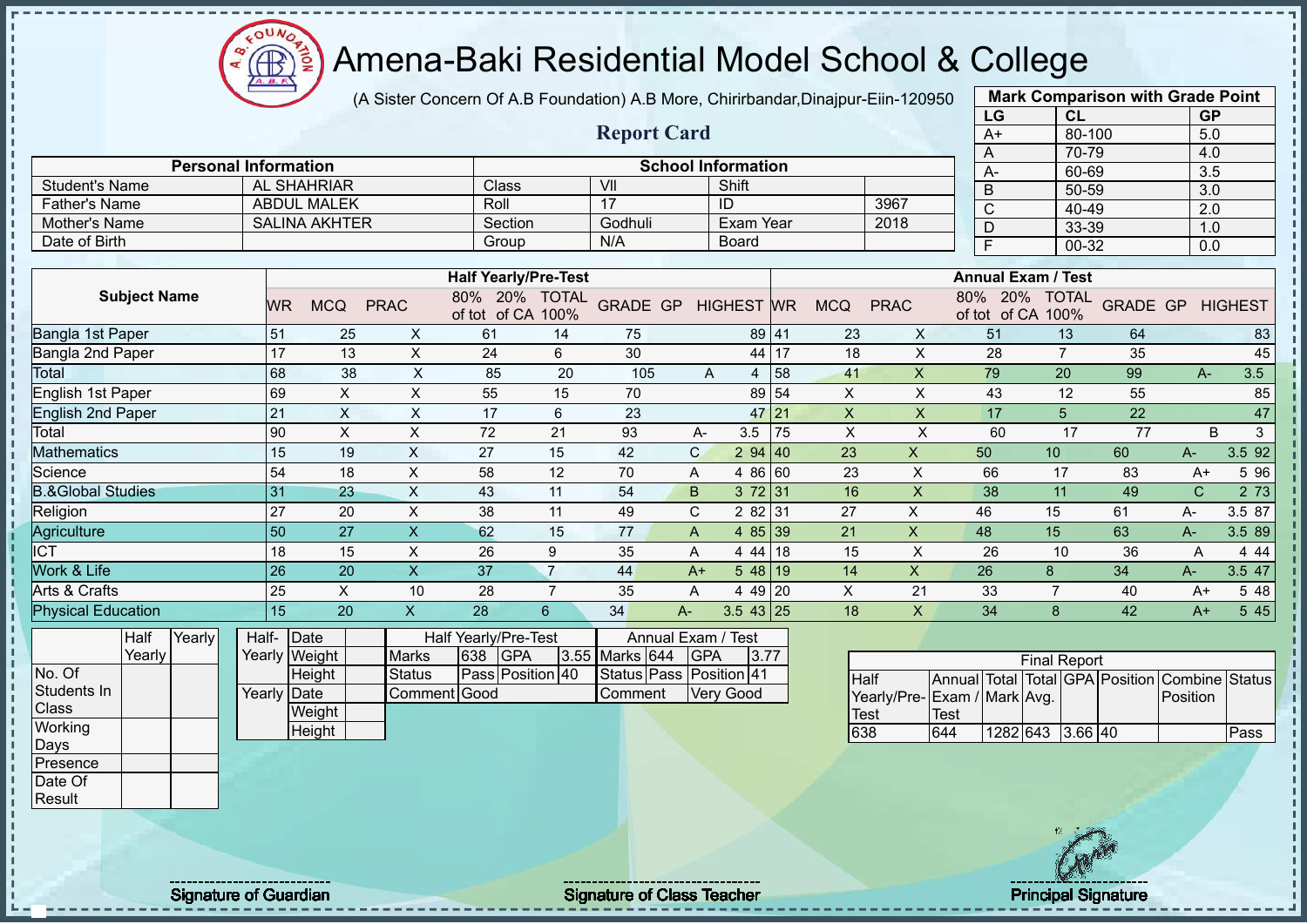(A Sister Concern Of A.B Foundation) A.B More, Chirirbandar,Dinajpur-Eiin-120950

 $12\mu\text{V}$ 

Æ

|                              |    |                                 |                           |                      |                                    |                         |                           |                   |    |                           |                           | LG                                 | CL                  |     | <b>GP</b>               |                |
|------------------------------|----|---------------------------------|---------------------------|----------------------|------------------------------------|-------------------------|---------------------------|-------------------|----|---------------------------|---------------------------|------------------------------------|---------------------|-----|-------------------------|----------------|
|                              |    |                                 |                           |                      |                                    | <b>Report Card</b>      |                           |                   |    |                           |                           | $A+$                               | 80-100              |     | 5.0                     |                |
|                              |    |                                 |                           |                      |                                    |                         |                           |                   |    |                           |                           | A                                  | 70-79               |     | 4.0                     |                |
|                              |    | <b>Personal Information</b>     |                           |                      |                                    |                         | <b>School Information</b> |                   |    |                           |                           | A-                                 | 60-69               |     | 3.5                     |                |
| <b>Student's Name</b>        |    | <b>MD. ATEF KHAN</b>            |                           |                      | Class                              | V <sub>II</sub>         |                           | Shift             |    |                           |                           | $\overline{B}$                     | 50-59               |     | 3.0                     |                |
| <b>Father's Name</b>         |    | <b>MD. SAHAJAHAN KHAN</b>       |                           |                      | Roll                               | $\overline{27}$         |                           | $\overline{1}$    |    |                           | 4125                      | $\overline{C}$                     | 40-49               |     | 2.0                     |                |
| Mother's Name                |    | <b>MST. BEAUTY YEASMIN</b>      |                           |                      | Section                            | Godhuli                 |                           | <b>Exam Year</b>  |    |                           | 2018                      | $\overline{D}$                     | 33-39               |     | 1.0                     |                |
| Date of Birth                |    |                                 |                           |                      | Group                              | N/A                     |                           | Board             |    |                           |                           | $\overline{F}$                     | 00-32               |     | 0.0                     |                |
|                              |    |                                 |                           |                      | <b>Half Yearly/Pre-Test</b>        |                         |                           |                   |    |                           |                           | <b>Annual Exam / Test</b>          |                     |     |                         |                |
| <b>Subject Name</b>          |    | <b>MCQ</b><br>WR.               | <b>PRAC</b>               |                      | 80% 20% TOTAL<br>of tot of CA 100% | <b>GRADE GP</b>         |                           | <b>HIGHEST WR</b> |    | <b>MCQ</b>                | <b>PRAC</b>               | 80% 20% TOTAL<br>of tot of CA 100% |                     |     | <b>GRADE GP HIGHEST</b> |                |
| Bangla 1st Paper             | 61 | 20                              | X                         | 65                   | 16                                 | 81                      |                           | 89 48             |    | 17                        | X                         | 52                                 | 16                  | 68  |                         | 83             |
| Bangla 2nd Paper             |    | 24<br>17                        | $\boldsymbol{\mathsf{X}}$ | 33                   | $\overline{7}$                     | 40                      |                           | 44 23             |    | 19                        | X                         | 34                                 | $\overline{7}$      | 41  |                         | 45             |
| Total                        |    | 85<br>37                        | $\mathsf X$               | 98                   | 23                                 | 121                     | $A+$                      | $5 \mid 71$       |    | 36                        | $\boldsymbol{\mathsf{X}}$ | 86                                 | 23                  | 109 | A                       | $\overline{4}$ |
| <b>English 1st Paper</b>     |    | 76<br>$\boldsymbol{\mathsf{X}}$ | $\pmb{\times}$            | 61                   | 16                                 | 77                      |                           | 89 53             |    | $\pmb{\times}$            | $\pmb{\times}$            | 42                                 | 9                   | 51  |                         | 85             |
| <b>English 2nd Paper</b>     |    | 25<br>$\boldsymbol{\mathsf{X}}$ | $\pmb{\times}$            | 20                   | $\overline{7}$                     | 27                      |                           | 47 30             |    | $\boldsymbol{\mathsf{X}}$ | $\pmb{\times}$            | 24                                 | $\overline{7}$      | 31  |                         | 47             |
| Total                        |    | 101<br>X                        | $\times$                  | 81                   | 23                                 | 104                     | A-                        | 3.5               | 83 | $\times$                  | X                         | 66                                 | 16                  | 82  | <sub>B</sub>            | 3              |
| <b>Mathematics</b>           |    | 30<br>20                        | $\boldsymbol{\mathsf{X}}$ | 40                   | 15                                 | 55                      | <sub>B</sub>              | 394 33            |    | 28                        | X                         | 49                                 | 18                  | 67  | A-                      | 3.5 92         |
| Science                      |    | 54<br>18                        | $\mathsf{X}$              | 58                   | 11                                 | 69                      | $A-$                      | 3.5 86 65         |    | 24                        | $\boldsymbol{\mathsf{X}}$ | 71                                 | 17                  | 88  | $A+$                    | 5 9 6          |
| <b>B.&amp;Global Studies</b> | 28 | 24                              | $\times$                  | 42                   | 10                                 | 52                      | B                         | 372 40            |    | 23                        | $\pmb{\times}$            | 50                                 | 12                  | 62  | $A-$                    | 3.5 73         |
| Religion                     |    | 35<br>21                        | X                         | 45                   | 16                                 | 61                      | A-                        | 3.5 82 39         |    | 25                        | $\pmb{\times}$            | 51                                 | 15                  | 66  | A-                      | 3.5 87         |
| Agriculture                  | 57 | 17                              | $\boldsymbol{\mathsf{X}}$ | 59                   | 16                                 | 75                      | A                         | 4 $85 60$         |    | 21                        | $\mathsf{X}$              | 65                                 | 16                  | 81  | $A+$                    | 5 89           |
| <b>ICT</b>                   |    | 23<br>18                        | $\pmb{\times}$            | 33                   | 8                                  | 41                      | $A+$                      | 5 44 22           |    | 16                        | X                         | 30                                 | 10                  | 40  | $A+$                    | 5 44           |
| Work & Life                  |    | 28<br>20                        | $\boldsymbol{\mathsf{X}}$ | 38                   | 9                                  | 47                      | $A+$                      | $548$   27        |    | 17                        | $\boldsymbol{\mathsf{X}}$ | 35                                 | 9                   | 44  | $A+$                    | 5 47           |
| Arts & Crafts                |    | $\sf X$<br>30                   | 19                        | 39                   | 9                                  | 48                      | $A+$                      | 5 49 20           |    | $\pmb{\times}$            | 26                        | 37                                 | 9                   | 46  | $A+$                    | 5 48           |
| <b>Physical Education</b>    | 21 | 18                              | $\boldsymbol{\mathsf{X}}$ | 31                   | 7 <sup>1</sup>                     | 38                      | $\overline{A}$            | 4 43 25           |    | 16                        | $\boldsymbol{\mathsf{X}}$ | 33                                 | 8                   | 41  | $A+$                    | 5 4 5          |
| Yearly<br>Half               |    | Half-Date                       |                           | Half Yearly/Pre-Test |                                    |                         | Annual Exam               | <b>Test</b>       |    |                           |                           |                                    |                     |     |                         |                |
| Yearly                       |    | Yearly Weight                   | <b>Marks</b>              | 711<br><b>GPA</b>    |                                    | 4.05 Marks 726          | GPA                       | 4.32              |    |                           |                           |                                    | <b>Final Report</b> |     |                         |                |
| No. Of                       |    | Height                          | <b>Status</b>             |                      | Pass Position 24                   | Status Pass Position 26 |                           |                   |    | Half                      |                           | Annual Total Total GPA Position    |                     |     | Combine Status          |                |
| Students In                  |    | Yearly Date                     |                           | Comment Good         |                                    | Comment                 |                           | <b>Very Good</b>  |    |                           |                           | Yearly/Pre- Exam / Mark Avg.       |                     |     | Position                |                |
| Class                        |    | Weight                          |                           |                      |                                    |                         |                           |                   |    | Test                      |                           | <b>Test</b>                        |                     |     |                         |                |
| Working<br>Days              |    | Height                          |                           |                      |                                    |                         |                           |                   |    | 711                       |                           | 726                                | 1437 720 4.18 26    |     |                         | Pass           |
| Presence                     |    |                                 |                           |                      |                                    |                         |                           |                   |    |                           |                           |                                    |                     |     |                         |                |
| Date Of                      |    |                                 |                           |                      |                                    |                         |                           |                   |    |                           |                           |                                    |                     |     |                         |                |
| Result                       |    |                                 |                           |                      |                                    |                         |                           |                   |    |                           |                           |                                    |                     |     |                         |                |
|                              |    |                                 |                           |                      |                                    |                         |                           |                   |    |                           |                           |                                    |                     |     |                         |                |
|                              |    |                                 |                           |                      |                                    |                         |                           |                   |    |                           |                           |                                    | 10 7 22 32          |     |                         |                |

Signature of Guardian Signature of Class Teacher Principal Signature of Class Teacher Principal Signature 15/47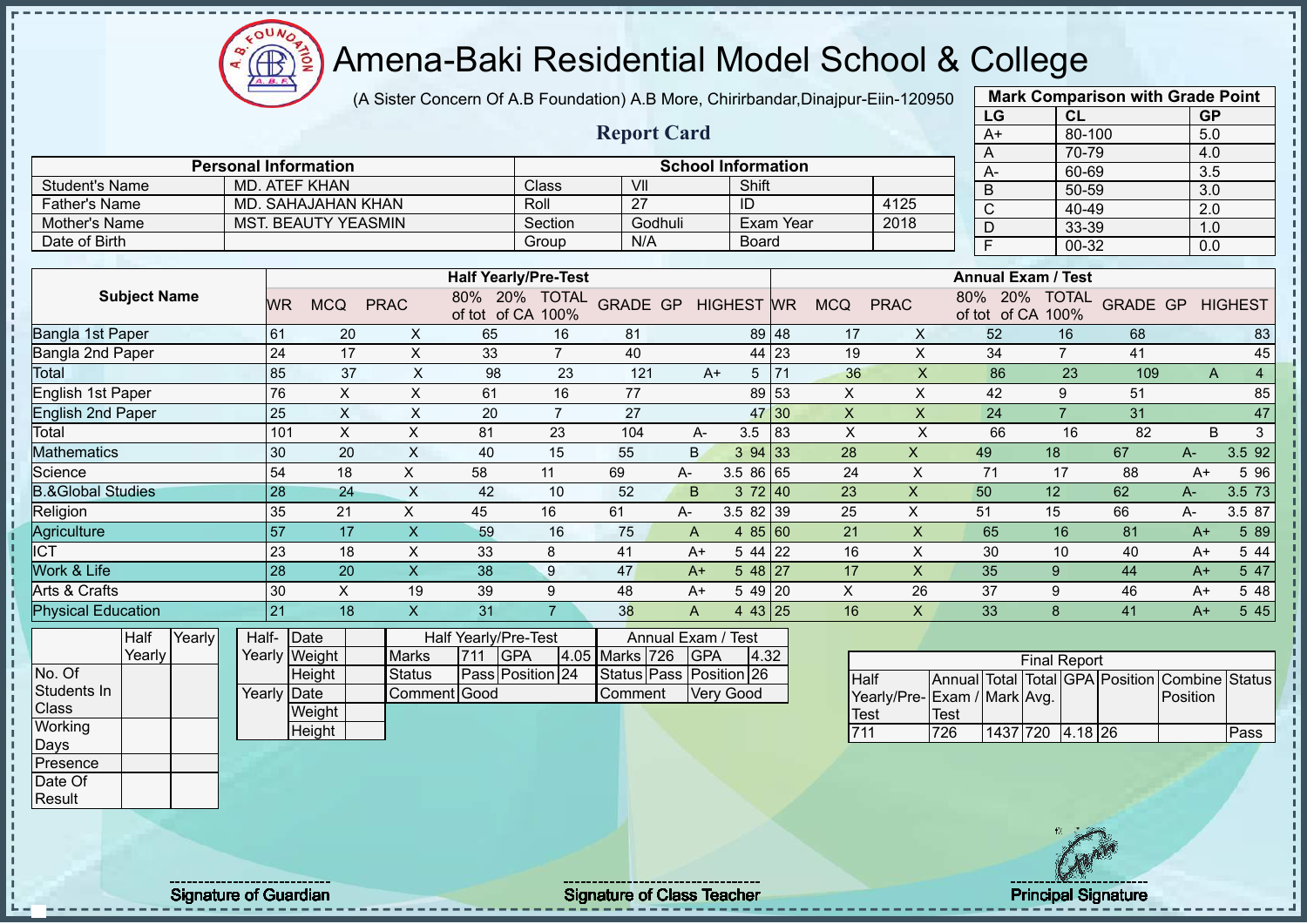(A Sister Concern Of A.B Foundation) A.B More, Chirirbandar,Dinajpur-Eiin-120950

 $12\mu\text{V}$ 

Æ

|                              |           |                             |                           |                      |                                    |                                          |                |                           |       |                           |                           | LG                                      | CL                        |                 | <b>GP</b>        |                |
|------------------------------|-----------|-----------------------------|---------------------------|----------------------|------------------------------------|------------------------------------------|----------------|---------------------------|-------|---------------------------|---------------------------|-----------------------------------------|---------------------------|-----------------|------------------|----------------|
|                              |           |                             |                           |                      |                                    | <b>Report Card</b>                       |                |                           |       |                           |                           | $A+$                                    | 80-100                    |                 | 5.0              |                |
|                              |           |                             |                           |                      |                                    |                                          |                |                           |       |                           |                           | A                                       | 70-79                     |                 | 4.0              |                |
|                              |           | <b>Personal Information</b> |                           |                      |                                    |                                          |                | <b>School Information</b> |       |                           |                           | A-                                      | 60-69                     |                 | 3.5              |                |
| <b>Student's Name</b>        |           | <b>MIRTUNJOY ROY</b>        |                           |                      | Class                              | VII                                      |                | Shift                     |       |                           |                           | $\mathsf B$                             | 50-59                     |                 | 3.0              |                |
| <b>Father's Name</b>         |           | <b>MANIK CHANDRO ROY</b>    |                           |                      | Roll                               | $\overline{16}$                          |                | ID                        |       |                           | 3961                      | $\overline{\mathsf{C}}$                 | 40-49                     |                 | $\overline{2.0}$ |                |
| Mother's Name                |           | <b>KALPONA RANI ROY</b>     |                           |                      | Section                            | Godhuli                                  |                | <b>Exam Year</b>          |       |                           | 2018                      | $\overline{D}$                          | 33-39                     |                 | 1.0              |                |
| Date of Birth                |           |                             |                           |                      | Group                              | N/A                                      |                | <b>Board</b>              |       |                           |                           | F                                       | 00-32                     |                 | 0.0              |                |
|                              |           |                             |                           |                      |                                    |                                          |                |                           |       |                           |                           |                                         |                           |                 |                  |                |
|                              |           |                             |                           |                      | <b>Half Yearly/Pre-Test</b>        |                                          |                |                           |       |                           |                           |                                         | <b>Annual Exam / Test</b> |                 |                  |                |
| <b>Subject Name</b>          | <b>WR</b> | <b>MCQ</b>                  | <b>PRAC</b>               |                      | 80% 20% TOTAL<br>of tot of CA 100% | <b>GRADE GP</b>                          |                | <b>HIGHEST WR</b>         |       | <b>MCQ</b>                | <b>PRAC</b>               | of tot of CA 100%                       | 80% 20% TOTAL             | <b>GRADE GP</b> |                  | <b>HIGHEST</b> |
| Bangla 1st Paper             | 56        | 24                          | X                         | 64                   | 14                                 | 78                                       |                |                           | 89 45 | 22                        | X                         | 54                                      | 16                        | 70              |                  | 83             |
| Bangla 2nd Paper             | 23        | 15                          | $\boldsymbol{\mathsf{X}}$ | 30                   | 9                                  | 39                                       |                |                           | 44 23 | 18                        | $\pmb{\times}$            | 33                                      | 8                         | 41              |                  | 45             |
| <b>Total</b>                 | 79        | 39                          | $\sf X$                   | 94                   | 23                                 | 117                                      | A              | 4 68                      |       | 40                        | $\mathsf{X}$              | 87                                      | 24                        | 111             | A                | $\overline{4}$ |
| <b>English 1st Paper</b>     | 53        | X                           | X                         | 42                   | 13                                 | 55                                       |                | 89 55                     |       | X                         | X                         | 44                                      | 11                        | 55              |                  | 85             |
| <b>English 2nd Paper</b>     | 23        | $\overline{X}$              | $\boldsymbol{\mathsf{X}}$ | 18                   | $6\phantom{1}$                     | $\overline{24}$                          |                | 47 33                     |       | $\pmb{\mathsf{X}}$        | $\pmb{\times}$            | 26                                      | $6\phantom{1}$            | 32              |                  | 47             |
| Total                        | 76        | $\boldsymbol{\mathsf{X}}$   | $\pmb{\times}$            | 60                   | 19                                 | 79                                       | B              | 3                         | 88    | $\boldsymbol{\mathsf{X}}$ | $\boldsymbol{\mathsf{X}}$ | 70                                      | 17                        | 87              | B                | $\mathbf{3}$   |
| <b>Mathematics</b>           | 41        | 24                          | $\mathsf{X}$              | 52                   | 14                                 | 66                                       | A-             | $3.594$ 40                |       | 27                        | $\boldsymbol{X}$          | 54                                      | 19                        | 73              | A                | 4 9 2          |
| Science                      | 43        | 15                          | $\mathsf X$               | 46                   | 14                                 | 60                                       | А-             | 3.5 86 64                 |       | 25                        | $\boldsymbol{\mathsf{X}}$ | 71                                      | 17                        | 88              | $A+$             | 5 96           |
| <b>B.&amp;Global Studies</b> | 30        | 20                          | $\times$                  | 40                   | 9                                  | 49                                       | $\mathbf C$    | 272 37                    |       | 19                        | $\boldsymbol{\mathsf{X}}$ | 45                                      | 13                        | 58              | $\sf B$          | 3 7 3          |
| Religion                     | 57        | 25                          | X                         | 66                   | 16                                 | 82                                       | $A+$           | 5 82 60                   |       | 27                        | X                         | 70                                      | 16                        | 86              | $A+$             | 5 87           |
| Agriculture                  | 54        | 19                          | $\mathsf{X}$              | 58                   | 16                                 | 74                                       | A              | 4 85 63                   |       | 22                        | $\boldsymbol{\mathsf{X}}$ | 68                                      | 18                        | 86              | $A+$             | 5 89           |
| <b>ICT</b>                   | 21        | 19                          | $\pmb{\times}$            | 32                   | 9                                  | 41                                       | $A+$           | $544$ 23                  |       | 16                        | X                         | 31                                      | 10                        | 41              | $A+$             | 5 44           |
| Work & Life                  | 25        | 19                          | $\boldsymbol{\mathsf{X}}$ | 35                   | 9                                  | 44                                       | $A+$           | $548$   27                |       | 18                        | $\boldsymbol{\mathsf{X}}$ | 36                                      | 9                         | 45              | $A+$             | 5 47           |
| Arts & Crafts                | 28        | $\mathsf X$                 | 18                        | 37                   | 10                                 | 47                                       | $A+$           | 5 49 20                   |       | $\pmb{\times}$            | 27                        | 38                                      | 10                        | 48              | $A+$             | 5 48           |
| <b>Physical Education</b>    | 20        | 20                          | $\mathsf{X}$              | 32                   | $\overline{7}$                     | 39                                       | $\overline{A}$ | 4 43 22                   |       | 18                        | $\mathsf{X}$              | 32                                      | 8                         | 40              | $A+$             | 5 45           |
| Half<br>Yearly               | Half-     | Date                        |                           | Half Yearly/Pre-Test |                                    | Annual Exam / Test                       |                |                           |       |                           |                           |                                         |                           |                 |                  |                |
| Yearly                       |           | Yearly Weight               | <b>Marks</b>              | 698                  | <b>GPA</b><br>$\vert 4 \vert$      | Marks 763                                | <b>GPA</b>     | 4.45                      |       |                           |                           |                                         | <b>Final Report</b>       |                 |                  |                |
| No. Of                       |           | Height                      | <b>Status</b>             |                      |                                    | Pass Position 27 Status Pass Position 16 |                |                           |       | <b>Half</b>               |                           | Annual Total Total GPA Position Combine |                           |                 |                  | <b>Status</b>  |
| Students In                  |           | Yearly Date                 | Comment                   | dcood                |                                    | Comment                                  |                | <b>Very Good</b>          |       |                           |                           | Yearly/Pre- Exam / Mark Avg.            |                           |                 | Position         |                |
| <b>Class</b>                 |           | Weight                      |                           |                      |                                    |                                          |                |                           |       | Test                      |                           | Test                                    |                           |                 |                  |                |
| Working                      |           | Height                      |                           |                      |                                    |                                          |                |                           |       | 698                       |                           | 763                                     | 1461 733 4.23 22          |                 |                  | Pass           |
| Days                         |           |                             |                           |                      |                                    |                                          |                |                           |       |                           |                           |                                         |                           |                 |                  |                |
| Presence                     |           |                             |                           |                      |                                    |                                          |                |                           |       |                           |                           |                                         |                           |                 |                  |                |
| Date Of                      |           |                             |                           |                      |                                    |                                          |                |                           |       |                           |                           |                                         |                           |                 |                  |                |
| Result                       |           |                             |                           |                      |                                    |                                          |                |                           |       |                           |                           |                                         |                           |                 |                  |                |
|                              |           |                             |                           |                      |                                    |                                          |                |                           |       |                           |                           |                                         |                           |                 |                  |                |

Signature of Guardian Signature of Class Teacher Number of Class Teacher Principal Signature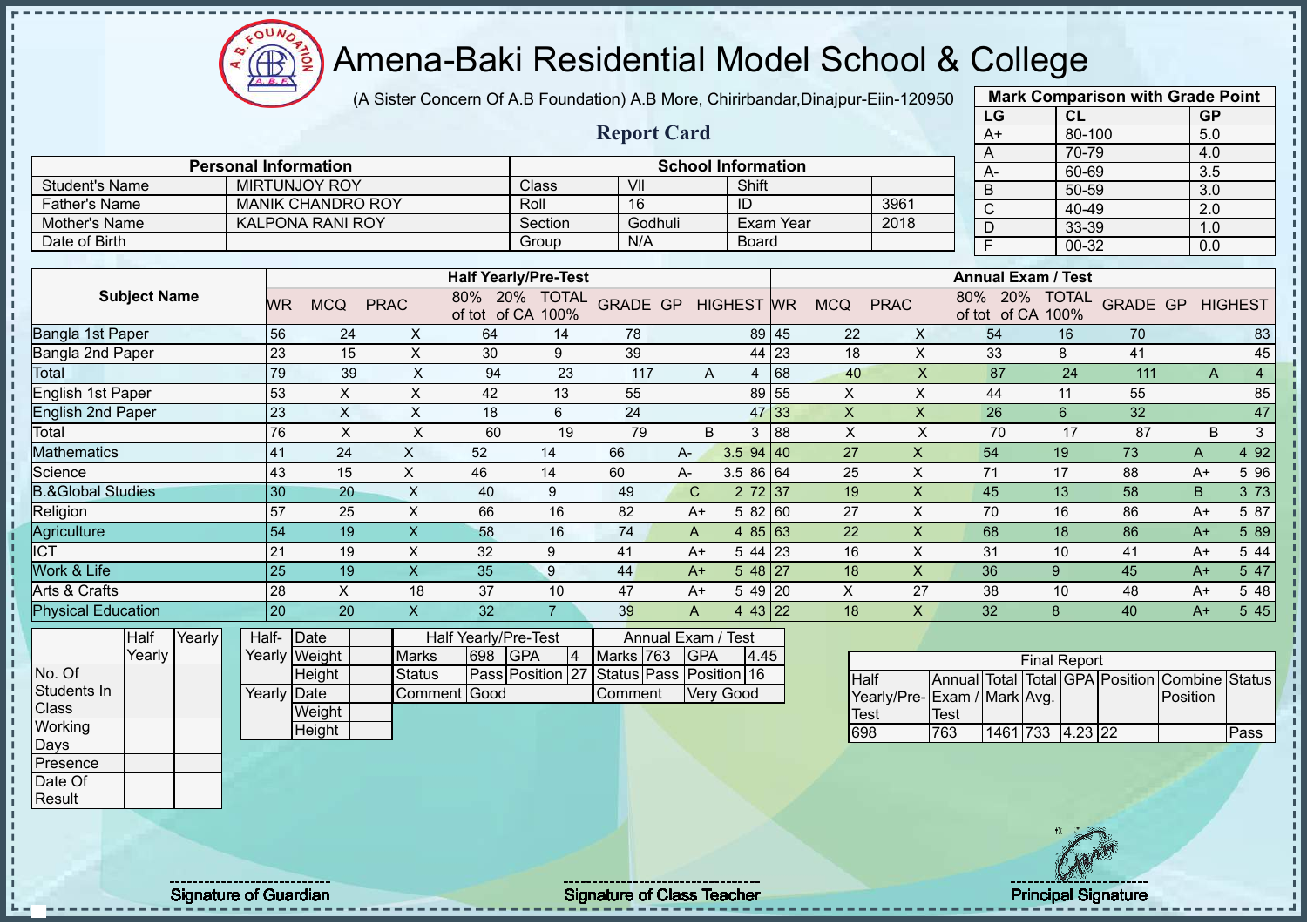$12\mu\text{V}$ 

Æ

|                              |                             |                           | (A Sister Concern Of A.B Foundation) A.B More, Chirirbandar, Dinajpur-Eiin-120950 |                |                         | <b>Mark Comparison with Grade Point</b> |                   |           |                           |                           |                                                                               |                     |     |                         |              |
|------------------------------|-----------------------------|---------------------------|-----------------------------------------------------------------------------------|----------------|-------------------------|-----------------------------------------|-------------------|-----------|---------------------------|---------------------------|-------------------------------------------------------------------------------|---------------------|-----|-------------------------|--------------|
|                              |                             |                           |                                                                                   |                |                         |                                         |                   |           |                           |                           | LG                                                                            | CL                  |     | GP                      |              |
|                              |                             |                           |                                                                                   |                | <b>Report Card</b>      |                                         |                   |           |                           |                           | $A+$                                                                          | 80-100              |     | 5.0                     |              |
|                              | <b>Personal Information</b> |                           |                                                                                   |                |                         | <b>School Information</b>               |                   |           |                           |                           | Α                                                                             | 70-79               |     | 4.0                     |              |
| <b>Student's Name</b>        | <b>MD.ABRAR JAHIN</b>       |                           |                                                                                   | Class          | VII                     |                                         | Shift             |           |                           |                           | $A -$                                                                         | 60-69               |     | $\overline{3.5}$        |              |
| <b>Father's Name</b>         | <b>MD. MOSTAHARUL ISLAM</b> |                           |                                                                                   | Roll           | $\overline{20}$         |                                         | $\overline{1}$    |           |                           | 4037                      | B                                                                             | $50 - 59$           |     | 3.0                     |              |
| Mother's Name                | <b>NARGISH PARVIN</b>       |                           |                                                                                   | Section        |                         | Godhuli                                 |                   | Exam Year |                           | 2018                      | $\overline{C}$                                                                | 40-49               |     | 2.0                     |              |
| Date of Birth                |                             |                           |                                                                                   | Group          | N/A                     |                                         | <b>Board</b>      |           |                           |                           | $\overline{D}$<br>$\overline{F}$                                              | 33-39               |     | 1.0                     |              |
|                              |                             |                           |                                                                                   |                |                         |                                         |                   |           |                           |                           |                                                                               | 00-32               |     | 0.0                     |              |
|                              |                             |                           | <b>Half Yearly/Pre-Test</b>                                                       |                |                         |                                         |                   |           |                           |                           | <b>Annual Exam / Test</b>                                                     |                     |     |                         |              |
| <b>Subject Name</b>          | <b>MCQ</b><br>WR.           | <b>PRAC</b>               | 80% 20% TOTAL<br>of tot of CA 100%                                                |                | <b>GRADE GP</b>         |                                         | <b>HIGHEST WR</b> |           | <b>MCQ</b><br><b>PRAC</b> |                           | 80% 20% TOTAL<br>of tot of CA 100%                                            |                     |     | <b>GRADE GP HIGHEST</b> |              |
| Bangla 1st Paper             | 54<br>29                    | X                         | 66                                                                                | 13             | 79                      |                                         | 89 44             |           | 27                        | X                         | 57                                                                            | 12                  | 69  |                         | 83           |
| Bangla 2nd Paper             | 16<br>17                    | X                         | 26                                                                                | $\overline{7}$ | 33                      |                                         | 44 18             |           | 17                        | $\pmb{\times}$            | 28                                                                            | $\overline{7}$      | 35  |                         | 45           |
| <b>Total</b>                 | 70<br>46                    | $\mathsf X$               | 92                                                                                | 20             | 112                     | A                                       | 4 62              |           | 44                        | $\boldsymbol{\mathsf{X}}$ | 85                                                                            | 19                  | 104 | $A-$                    | 3.5          |
| <b>English 1st Paper</b>     | 71<br>$\mathsf X$           | $\pmb{\times}$            | 57                                                                                | 15             | 72                      |                                         | 89 58             |           | $\boldsymbol{\mathsf{X}}$ | $\pmb{\times}$            | 46                                                                            | 12                  | 58  |                         | 85           |
| <b>English 2nd Paper</b>     | $\mathsf X$<br>26           | $\boldsymbol{\mathsf{X}}$ | 21                                                                                | $6\phantom{a}$ | 27                      |                                         | 47 29             |           | $\mathsf X$               | $\boldsymbol{\mathsf{X}}$ | 23                                                                            | $5\phantom{.}$      | 28  |                         | 47           |
| Total                        | 97<br>$\pmb{\times}$        | $\boldsymbol{\mathsf{X}}$ | 78                                                                                | 21             | 99                      | A-                                      | $3.5$ 87          |           | $\mathsf{X}$              | $\mathsf{X}$              | 69                                                                            | 17                  | 86  | B                       | $\mathbf{3}$ |
| <b>Mathematics</b>           | 20<br>21                    | $\mathsf X$               | 33                                                                                | 17             | 50                      | B.                                      | 3 94 30           |           | 26                        | $\boldsymbol{\mathsf{X}}$ | 45                                                                            | 12                  | 57  | B                       | 3 9 2        |
| Science                      | 49<br>26                    | $\pmb{\times}$            | 60                                                                                | 10             | 70                      | Α                                       | 4 86 65           |           | 27                        | X                         | 74                                                                            | 16                  | 90  | $A+$                    | 5 96         |
| <b>B.&amp;Global Studies</b> | 32<br>26                    | $\boldsymbol{\mathsf{X}}$ | 46                                                                                | 10             | 56                      | B                                       | $372$ 28          |           | 22                        | $\boldsymbol{\mathsf{X}}$ | 40                                                                            | 10                  | 50  | B                       | 3 7 3        |
| Religion                     | 38<br>25                    | X                         | 50                                                                                | 12             | 62                      | A-                                      | $3.582$ 34        |           | 25                        | X                         | 47                                                                            | 13                  | 60  | A-                      | 3.5 87       |
| Agriculture                  | 47<br>22                    | $\boldsymbol{\mathsf{X}}$ | 55                                                                                | 16             | 71                      | $\overline{A}$                          | 485 60            |           | 17                        | $\boldsymbol{X}$          | 62                                                                            | 16                  | 78  | A                       | 4 8 9        |
| <b>ICT</b>                   | 15<br>16                    | X                         | 25                                                                                | 9              | 34                      | А-                                      | $3.544$ 19        |           | 16                        | $\mathsf{X}$              | 28                                                                            | 9                   | 37  | A                       | 4 4 4        |
| Work & Life                  | 26<br>20                    | $\mathsf{X}$              | 37                                                                                | $\overline{7}$ | 44                      | $A+$                                    | 5 48 21           |           | 17                        | $\mathsf{X}$              | 30                                                                            | 9                   | 39  | A                       | 4 47         |
| Arts & Crafts                | 22<br>X                     | 15                        | 30                                                                                | 9              | 39                      | A                                       | 4 49 20           |           | X                         | 22                        | 34                                                                            | 8                   | 42  | $A+$                    | 5 48         |
| <b>Physical Education</b>    | 16<br>17                    | $\mathsf{X}$              | 26                                                                                | $6\phantom{1}$ | 32                      | $A -$                                   | $3.543$   22      |           | 18                        | $\mathsf{X}$              | 32                                                                            | $\overline{7}$      | 39  | A                       | 4 4 5        |
| Yearly<br>Half<br>Yearly     | Half- Date<br>Yearly Weight |                           | Half Yearly/Pre-Test<br><b>GPA</b><br>669                                         |                | 3.73 Marks 682          | Annual Exam / Test                      |                   |           |                           |                           |                                                                               |                     |     |                         |              |
| No. Of                       | Height                      | <b>Marks</b><br>Status    | Pass Position 35                                                                  |                | Status Pass Position 39 | <b>GPA</b>                              | 3.82              |           |                           |                           |                                                                               | <b>Final Report</b> |     |                         |              |
| Students In<br>Class         | Yearly Date<br>Weight       |                           | Comment Good                                                                      |                | Comment                 |                                         | <b>Very Good</b>  |           | Half                      |                           | Annual Total Total GPA Position Combine Status<br>Yearly/Pre-Exam / Mark Avg. |                     |     | Position                |              |
| Working                      | Height                      |                           |                                                                                   |                |                         |                                         |                   |           | Test<br>669               | Test<br>682               |                                                                               | 1351 676 3.77 38    |     |                         | Pass         |
| Days                         |                             |                           |                                                                                   |                |                         |                                         |                   |           |                           |                           |                                                                               |                     |     |                         |              |
| Presence                     |                             |                           |                                                                                   |                |                         |                                         |                   |           |                           |                           |                                                                               |                     |     |                         |              |
| Date Of                      |                             |                           |                                                                                   |                |                         |                                         |                   |           |                           |                           |                                                                               |                     |     |                         |              |
| Result                       |                             |                           |                                                                                   |                |                         |                                         |                   |           |                           |                           |                                                                               |                     |     |                         |              |
|                              |                             |                           |                                                                                   |                |                         |                                         |                   |           |                           |                           |                                                                               |                     |     |                         |              |

Signature of Guardian Signature of Class Teacher Principal Signature of Class Teacher Principal Signature 17/47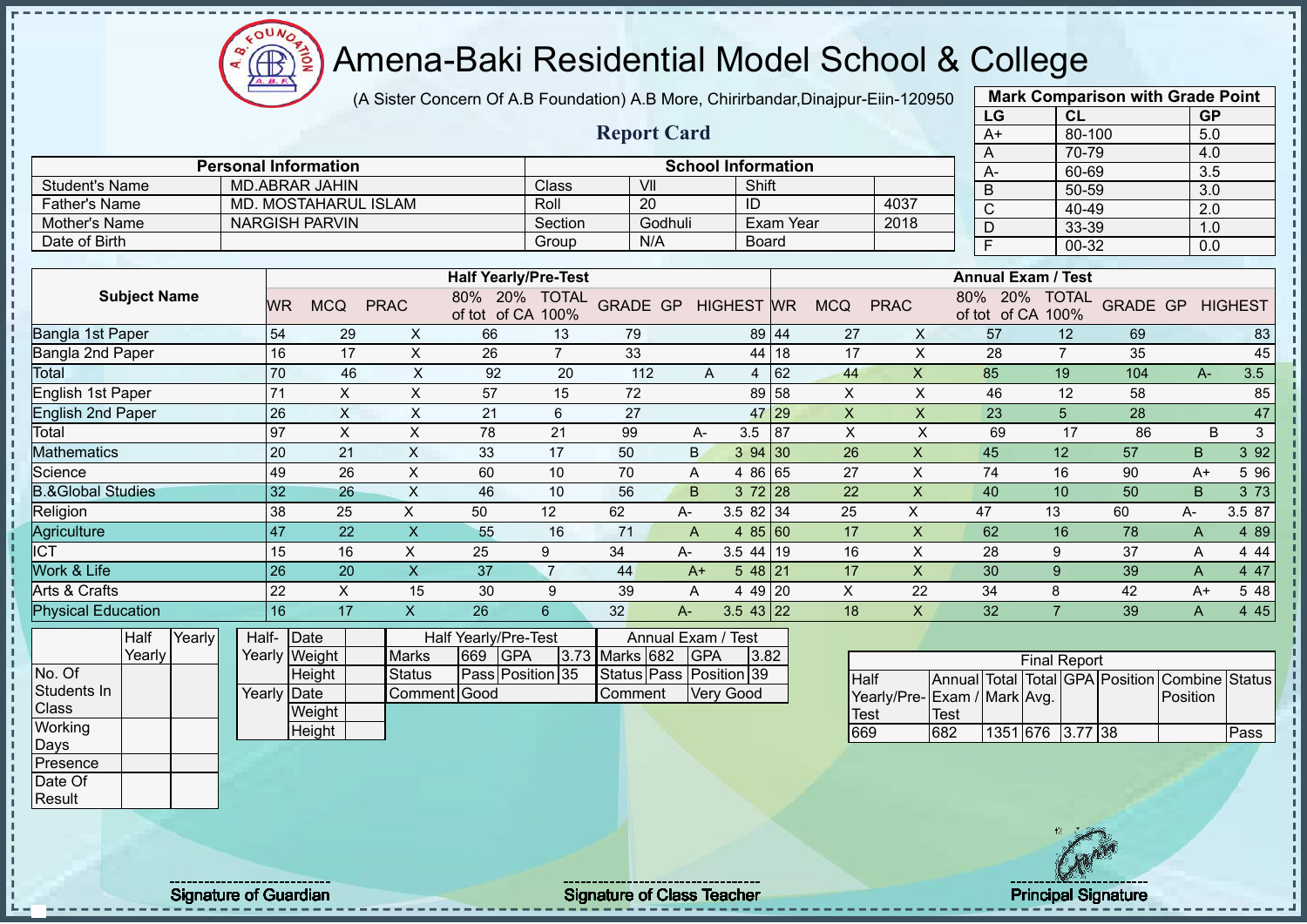$12\mu\text{V}$ **AB** 

## Amena-Baki Residential Model School & College

(A Sister Concern Of A.B Foundation) A.B More, Chirirbandar,Dinajpur-Eiin-120950

|                              |             |                             |                                 |                                    |                         |                           |                   |       |                |                           | LG                                 | CL                  |                 | <b>GP</b>        |                |
|------------------------------|-------------|-----------------------------|---------------------------------|------------------------------------|-------------------------|---------------------------|-------------------|-------|----------------|---------------------------|------------------------------------|---------------------|-----------------|------------------|----------------|
|                              |             |                             |                                 |                                    | <b>Report Card</b>      |                           |                   |       |                |                           | $A+$                               | 80-100              |                 | 5.0              |                |
|                              |             |                             |                                 |                                    |                         |                           |                   |       |                |                           | A                                  | $70 - 79$           |                 | 4.0              |                |
|                              |             | <b>Personal Information</b> |                                 |                                    |                         | <b>School Information</b> |                   |       |                |                           | A-                                 | $60 - 69$           |                 | $\overline{3.5}$ |                |
| <b>Student's Name</b>        |             | MD. ARAFAT JZAMAN           |                                 | Class                              | $\overline{\mathsf{v}}$ |                           | Shift             |       |                |                           | $\overline{B}$                     | 50-59               |                 | $\overline{3.0}$ |                |
| <b>Father's Name</b>         |             | <b>DEATH KAMRUZZMAN</b>     |                                 | Roll                               | $\overline{26}$         |                           | ID                |       |                | 4108                      | $\overline{\text{c}}$              | 40-49               |                 | $\overline{2.0}$ |                |
| <b>Mother's Name</b>         |             | <b>MST. AISHA SIDDICA</b>   |                                 | Section                            | Godhuli                 |                           | Exam Year         |       |                | 2018                      | $\overline{D}$                     | 33-39               |                 | 1.0              |                |
| Date of Birth                |             |                             |                                 | Group                              | N/A                     |                           | <b>Board</b>      |       |                |                           | $\overline{\mathsf{F}}$            | $00 - 32$           |                 | $\overline{0.0}$ |                |
|                              |             |                             |                                 |                                    |                         |                           |                   |       |                |                           |                                    |                     |                 |                  |                |
|                              |             |                             |                                 | <b>Half Yearly/Pre-Test</b>        |                         |                           |                   |       |                |                           | <b>Annual Exam / Test</b>          |                     |                 |                  |                |
| <b>Subject Name</b>          | WR.         | <b>MCQ</b>                  | <b>PRAC</b>                     | 80% 20% TOTAL<br>of tot of CA 100% | <b>GRADE GP</b>         |                           | <b>HIGHEST WR</b> |       | <b>MCQ</b>     | <b>PRAC</b>               | 80% 20% TOTAL<br>of tot of CA 100% |                     | <b>GRADE GP</b> |                  | <b>HIGHEST</b> |
| Bangla 1st Paper             | 62          | 28                          | 72<br>$\boldsymbol{\mathsf{X}}$ | 17                                 | 89                      |                           |                   | 89 52 | 20             | $\boldsymbol{\mathsf{X}}$ | 58                                 | 15                  | 73              |                  | 83             |
| Bangla 2nd Paper             | 19          | 19                          | $\mathsf X$<br>30               | $\overline{7}$                     | 37                      |                           | 44 24             |       | 18             | $\pmb{\times}$            | 34                                 | 8                   | 42              |                  | 45             |
| Total                        | 81          | 47                          | $\boldsymbol{\mathsf{X}}$       | 102<br>24                          | 126                     | $A+$                      | 5 <sup>5</sup>    | 76    | 38             | $\pmb{\mathsf{X}}$        | 92                                 | 23                  | 115             | A                | $\overline{4}$ |
| <b>English 1st Paper</b>     | 70          | $\boldsymbol{\mathsf{X}}$   | $\boldsymbol{\mathsf{X}}$<br>56 | 16                                 | 72                      |                           | 89 68             |       | $\pmb{\times}$ | $\mathsf{X}$              | 54                                 | 14                  | 68              |                  | 85             |
| <b>English 2nd Paper</b>     | 30          | $\boldsymbol{\mathsf{X}}$   | $\boldsymbol{\mathsf{X}}$<br>24 | $\overline{7}$                     | 31                      |                           | 47 36             |       | $\mathsf X$    | $\pmb{\times}$            | 29                                 | $\,6\,$             | 35              |                  | 47             |
| Total                        | 100         | $\boldsymbol{\mathsf{X}}$   | $\pmb{\times}$<br>80            | 23                                 | 103                     | A-                        | 3.5               | 104   | X              | $\boldsymbol{\mathsf{X}}$ | 83                                 | 20                  | 103             | A-               | 3.5            |
| <b>Mathematics</b>           | 22          | 18                          | $\boldsymbol{\mathsf{X}}$<br>32 | 16                                 | 48                      | $\mathsf{C}$              | 2 94 37           |       | 27             | $\boldsymbol{\mathsf{X}}$ | 51                                 | 13                  | 64              | A-               | 3.5 92         |
| Science                      | 60          | 21                          | X<br>65                         | 15                                 | 80                      | $A+$                      | 5 86 64           |       | 22             | $\times$                  | 69                                 | 18                  | 87              | $A+$             | 5 96           |
| <b>B.&amp;Global Studies</b> | 30          | 22                          | X<br>42                         | 11                                 | 53                      | B                         | 372 40            |       | 23             | $\boldsymbol{\mathsf{X}}$ | 50                                 | 12                  | 62              | A-               | 3.5 73         |
| Religion                     | 52          | 22                          | $\boldsymbol{\mathsf{X}}$<br>59 | 15                                 | 74                      | A                         | 4 82 44           |       | 28             | $\times$                  | 58                                 | 16                  | 74              | A                | 4 87           |
| Agriculture                  | 58          | 21                          | $\boldsymbol{\mathsf{X}}$<br>63 | 17                                 | 80                      | $A+$                      | 58562             |       | 22             | $\boldsymbol{\mathsf{X}}$ | 67                                 | 18                  | 85              | $A+$             | 5 89           |
| <b>ICT</b>                   | 10          | 18                          | $\mathsf X$<br>22               | 8                                  | 30                      | A-                        | $3.544$ 21        |       | 17             | $\pmb{\times}$            | 30                                 | 10                  | 40              | $A+$             | 5 4 4          |
| Work & Life                  | 29          | 18                          | $\mathsf X$<br>38               | 9                                  | 47                      | $A+$                      | 548 27            |       | 17             | $\mathsf{X}$              | 35                                 | 9                   | 44              | $A+$             | 5 47           |
| Arts & Crafts                | 28          | X                           | 15<br>34                        | 9                                  | 43                      | $A+$                      | 5 49 20           |       | X              | 23                        | 34                                 | 8                   | 42              | $A+$             | 5 48           |
| <b>Physical Education</b>    | 21          | 17                          | $\overline{\mathsf{X}}$<br>30   | $\overline{7}$                     | 37                      | $\mathsf{A}$              | 4 43 25           |       | 19             | $\mathsf{X}$              | 35                                 | 9                   | 44              | $A+$             | 5 4 5          |
| Yearly<br>Half               | Half- Date  |                             | Half Yearly/Pre-Test            |                                    |                         | Annual Exam / Test        |                   |       |                |                           |                                    |                     |                 |                  |                |
| Yearly                       |             | Yearly Weight               | 721<br><b>Marks</b>             | <b>GPA</b>                         | 4.09 Marks 760          | <b>GPA</b>                | 4.41              |       |                |                           |                                    | <b>Final Report</b> |                 |                  |                |
| No. Of                       |             | Height                      | <b>Status</b>                   | Pass Position 22                   | Status Pass Position 20 |                           |                   |       | Half           |                           | Annual Total Total GPA Position    |                     |                 | Combine Status   |                |
| Students In                  | Yearly Date |                             | Comment Good                    |                                    | Comment                 |                           | <b>Very Good</b>  |       |                |                           | Yearly/Pre-Exam / Mark Avg.        |                     |                 | Position         |                |
| Class                        |             | Weight                      |                                 |                                    |                         |                           |                   |       | Test           |                           | Test                               |                     |                 |                  |                |
| Working                      |             | Height                      |                                 |                                    |                         |                           |                   |       | 721            |                           | 760                                | 1481 742 4.25 20    |                 |                  | Pass           |
| Days                         |             |                             |                                 |                                    |                         |                           |                   |       |                |                           |                                    |                     |                 |                  |                |
| Presence                     |             |                             |                                 |                                    |                         |                           |                   |       |                |                           |                                    |                     |                 |                  |                |
| Date Of                      |             |                             |                                 |                                    |                         |                           |                   |       |                |                           |                                    |                     |                 |                  |                |
| Result                       |             |                             |                                 |                                    |                         |                           |                   |       |                |                           |                                    |                     |                 |                  |                |

Signature of Guardian Signature of Class Teacher Principal Signature of Class Teacher Principal Signature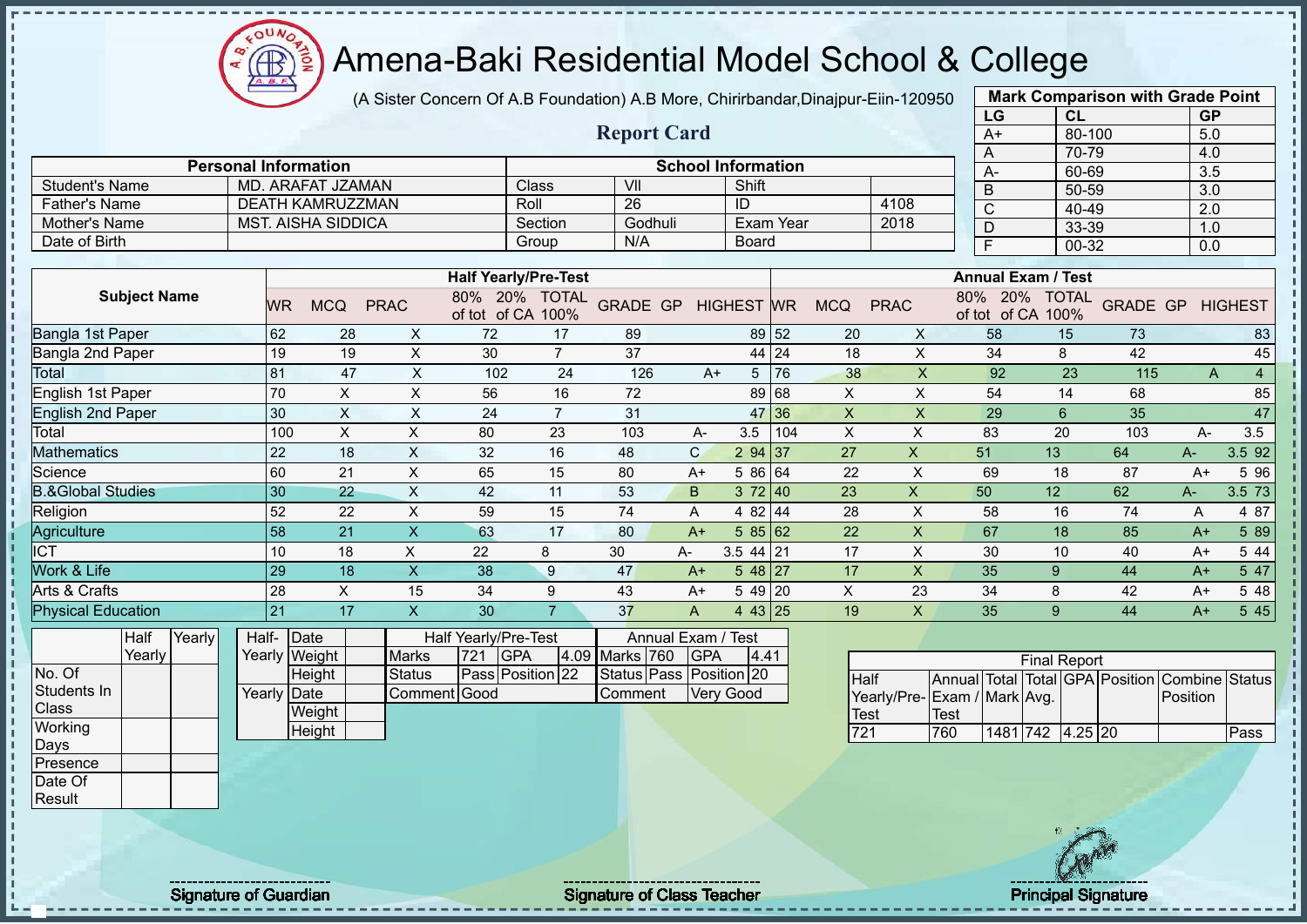$12\mu\text{V}$  $\bigoplus$ ğ  $\overline{A}$ .  $\overline{B}$ .

## Amena-Baki Residential Model School & College

(A Sister Concern Of A.B Foundation) A.B More, Chirirbandar,Dinajpur-Eiin-120950

|                              |        |                             |                |                |                                    |                |                         |                |                           |     |             |                             |             | LG             | CL                                                                    |                 | <b>GP</b> |                |
|------------------------------|--------|-----------------------------|----------------|----------------|------------------------------------|----------------|-------------------------|----------------|---------------------------|-----|-------------|-----------------------------|-------------|----------------|-----------------------------------------------------------------------|-----------------|-----------|----------------|
|                              |        |                             |                |                |                                    |                | <b>Report Card</b>      |                |                           |     |             |                             |             | $A+$           | 80-100                                                                |                 | 5.0       |                |
|                              |        |                             |                |                |                                    |                |                         |                |                           |     |             |                             |             | A              | 70-79                                                                 |                 | 4.0       |                |
|                              |        | <b>Personal Information</b> |                |                |                                    |                |                         |                | <b>School Information</b> |     |             |                             |             | A-             | 60-69                                                                 |                 | 3.5       |                |
| <b>Student's Name</b>        |        | <b>FAHIM FYSAL</b>          |                |                | Class                              |                | VII                     |                | Shift                     |     |             |                             |             | $\overline{B}$ | $50 - 59$                                                             |                 | 3.0       |                |
| <b>Father's Name</b>         |        | <b>ABDUL AZIZ</b>           |                |                | Roll                               |                | 8                       |                | ID                        |     |             | 3900                        |             | C              | 40-49                                                                 |                 | 2.0       |                |
| <b>Mother's Name</b>         |        | <b>THAMINA KHATUN</b>       |                |                | Section                            |                | Godhuli                 |                | <b>Exam Year</b>          |     |             | 2018                        |             | D              | 33-39                                                                 |                 | 1.0       |                |
| Date of Birth                |        |                             |                |                | Group                              |                | N/A                     |                | <b>Board</b>              |     |             |                             |             | F              | $00 - 32$                                                             |                 | 0.0       |                |
|                              |        |                             |                |                | <b>Half Yearly/Pre-Test</b>        |                |                         |                |                           |     |             |                             |             |                | <b>Annual Exam / Test</b>                                             |                 |           |                |
| <b>Subject Name</b>          |        |                             |                |                |                                    |                |                         |                |                           |     |             |                             |             | 20%            |                                                                       |                 |           |                |
|                              |        | <b>MCQ</b><br><b>WR</b>     | <b>PRAC</b>    |                | 80% 20% TOTAL<br>of tot of CA 100% |                | <b>GRADE GP</b>         |                | <b>HIGHEST WR</b>         |     | <b>MCQ</b>  | <b>PRAC</b>                 | 80%         |                | <b>TOTAL</b><br>of tot of CA 100%                                     | <b>GRADE GP</b> |           | <b>HIGHEST</b> |
| Bangla 1st Paper             |        | 58                          | 23             | X              | 65                                 | 17             | 82                      |                | 89 48                     |     | 26          | X                           |             | 59             | 12                                                                    | 71              |           | 83             |
| Bangla 2nd Paper             |        | 23                          | 19             | X              | 34                                 | $\overline{7}$ | 41                      |                | 44                        | 19  | 20          | X                           |             | 31             | 8                                                                     | 39              |           | 45             |
| Total                        |        | 81                          | 42             | X              | 99                                 | 24             | 123                     | $A+$           | 5                         | 67  | 46          | $\mathsf{X}$                |             | 90             | 20                                                                    | 110             | A         | $\overline{4}$ |
| English 1st Paper            |        | 80                          | X              | $\pmb{\times}$ | 64                                 | 14             | 78                      |                | 89 61                     |     | X           | X                           |             | 49             | 12                                                                    | 61              |           | 85             |
| English 2nd Paper            |        | 30                          | X              | X              | 24                                 | 8              | 32                      |                | 47                        | 39  | X           | X                           |             | 31             | $\overline{7}$                                                        | 38              |           | 47             |
| Total                        |        | 110                         | $\pmb{\times}$ | X              | 88                                 | 22             | 110                     | $\overline{A}$ | 4                         | 100 | X           | X                           |             | 80             | 19                                                                    | 99              | A-        | 3.5            |
| Mathematics                  |        | 45                          | 27             | X              | 58                                 | 14             | 72                      | $\mathsf{A}$   | 4 9 4                     | 43  | 29          | $\mathsf X$                 |             | 58             | 16                                                                    | 74              | A         | 4 9 2          |
| Science                      |        | 55                          | 23             | X              | 62                                 | 15             | 77                      | Α              | 4 86 59                   |     | 28          | X                           |             | 70             | 16                                                                    | 86              | $A+$      | 5 96           |
| <b>B.&amp;Global Studies</b> |        | 33                          | 24             | X              | 46                                 | 12             | 58                      | B              | 372 36                    |     | 26          | $\mathsf{X}$                |             | 50             | 13                                                                    | 63              | $A-$      | 3.5 73         |
| Religion                     |        | 52                          | 27             | X              | 63                                 | 12             | 75                      | A              | 4 82 44                   |     | 28          | $\times$                    |             | 58             | 15                                                                    | 73              | A         | 4 87           |
| Agriculture                  |        | 57                          | 23             | X              | 64                                 | 17             | 81                      | $A+$           | 585 49                    |     | 22          | $\overline{\mathsf{X}}$     |             | 57             | 15                                                                    | 72              | A         | 4 8 9          |
| <b>CT</b>                    |        | 16                          | 16             | X              | 26                                 | 9              | 35                      | A              | 4 4 4                     | 22  | 16          | X                           |             | 30             | 9                                                                     | 39              | A         | 4 4 4          |
| Work & Life                  |        | 22                          | 20             | $\mathsf{X}$   | 34                                 | $\overline{7}$ | 41                      | $A+$           | $548$   23                |     | 17          | $\mathsf{X}$                |             | 32             | 9                                                                     | 41              | $A+$      | 5 47           |
| Arts & Crafts                |        | 27                          | $\pmb{\times}$ | 13             | 32                                 | 8              | 40                      | $A+$           | 5 49 20                   |     | X           | 16                          |             | 29             | 6                                                                     | 35              | A         | 4 4 8          |
| <b>Physical Education</b>    |        | 22                          | 20             | X.             | 34                                 | $\overline{7}$ | 41                      | $A+$           | 5 43 24                   |     | 17          | X                           |             | 33             | 6                                                                     | 39              | A         | 4 4 5          |
| Half<br>Yearly               | Half-  | Date                        |                |                | Half Yearly/Pre-Test               |                | Annual Exam /           |                | ' Test                    |     |             |                             |             |                |                                                                       |                 |           |                |
| Yearly                       |        | Yearly Weight               |                | <b>Marks</b>   | <b>GPA</b><br>753                  |                | 4.36 Marks 731          | <b>GPA</b>     | 4.09                      |     |             |                             |             |                |                                                                       |                 |           |                |
| No. Of                       |        | Height                      |                | <b>Status</b>  | Pass Position 13                   |                | Status Pass Position 35 |                |                           |     | <b>Half</b> |                             |             |                | <b>Final Report</b><br>Annual Total Total GPA Position Combine Status |                 |           |                |
| Students In                  | Yearly | Date                        |                | Comment        | Good                               |                | Comment                 |                | <b>Very Good</b>          |     |             | Yearly/Pre-Exam / Mark Avg. |             |                |                                                                       |                 | Position  |                |
| Class                        |        | Weight                      |                |                |                                    |                |                         |                |                           |     | <b>Test</b> |                             | <b>Test</b> |                |                                                                       |                 |           |                |

1484 743 4.23 21 Pass

**Mark Comparison with Grade Point**

**Height** 

**Working** Days Presence Date Of **Result** 

j.  $\mathbf{I}$  $\mathbf{I}$ 

Signature of Guardian Signature of Class Teacher Principal Signature of Class Teacher Principal Signature 19/47

Test<br>753

Test<br>731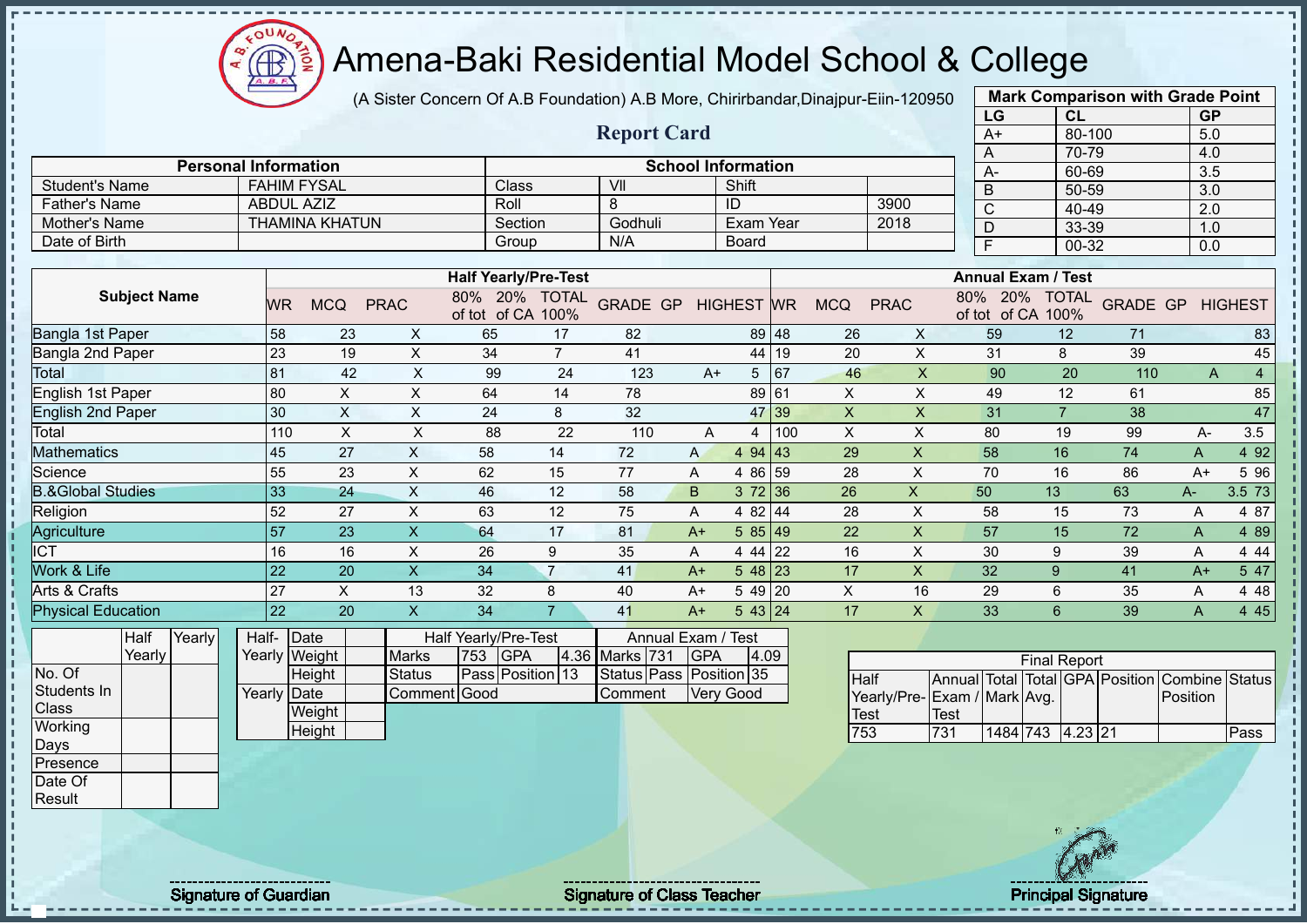(A Sister Concern Of A.B Foundation) A.B More, Chirirbandar,Dinajpur-Eiin-120950

 $12\mu\text{V}$ 

**CB** 

|                              |                    |                               |                           |                                    |                | <b>Report Card</b>      |                    |                           |                   |                           |                           | $A+$                            | 80-100              |                 | 5.0                     |                |
|------------------------------|--------------------|-------------------------------|---------------------------|------------------------------------|----------------|-------------------------|--------------------|---------------------------|-------------------|---------------------------|---------------------------|---------------------------------|---------------------|-----------------|-------------------------|----------------|
|                              |                    | <b>Personal Information</b>   |                           |                                    |                |                         |                    | <b>School Information</b> |                   |                           |                           | A                               | 70-79               |                 | 4.0                     |                |
| Student's Name               |                    | RUDRA CHOWDHURY TURJO         |                           |                                    | Class          |                         | V <sub>II</sub>    |                           | Shift             |                           |                           | A-<br>B                         | 60-69<br>50-59      |                 | $\overline{3.5}$<br>3.0 |                |
| <b>Father's Name</b>         |                    | <b>DEBASIS CHOWDHURY RANA</b> |                           |                                    | Roll           |                         | $\overline{24}$    | ID                        |                   |                           | 4085                      | $\overline{\text{c}}$           | 40-49               |                 | 2.0                     |                |
| Mother's Name                | <b>ANZANA RANI</b> |                               |                           |                                    | Section        |                         | Godhuli            |                           |                   | <b>Exam Year</b>          | 2018                      | D                               | 33-39               |                 | 1.0                     |                |
| Date of Birth                |                    |                               |                           |                                    | Group          |                         | N/A                |                           | <b>Board</b>      |                           |                           | Ē                               | $00 - 32$           |                 | $\overline{0.0}$        |                |
|                              |                    |                               |                           |                                    |                |                         |                    |                           |                   |                           |                           |                                 |                     |                 |                         |                |
|                              |                    |                               |                           | <b>Half Yearly/Pre-Test</b>        |                |                         |                    |                           |                   |                           |                           | <b>Annual Exam / Test</b>       |                     |                 |                         |                |
| <b>Subject Name</b>          | <b>WR</b>          | <b>MCQ</b>                    | <b>PRAC</b>               | 80% 20% TOTAL<br>of tot of CA 100% |                | <b>GRADE GP</b>         |                    | <b>HIGHEST WR</b>         |                   | <b>MCQ</b>                | <b>PRAC</b>               | 80% 20%<br>of tot of CA 100%    | <b>TOTAL</b>        | <b>GRADE GP</b> |                         | <b>HIGHEST</b> |
| <b>Bangla 1st Paper</b>      | 50                 | 28                            | X                         | 62                                 | 15             | 77                      |                    |                           | 89 50             | 25                        | X                         | 60                              | 15                  | 75              |                         | 83             |
| Bangla 2nd Paper             | 21                 | 9                             | $\pmb{\times}$            | 24                                 | $\overline{7}$ | 31                      |                    |                           | 44 21             | 18                        | $\boldsymbol{\mathsf{X}}$ | 31                              | $\overline{7}$      | 38              |                         | 45             |
| Total                        | 71                 | 37                            | $\pmb{\times}$            | 86                                 | 22             | 108                     | A                  |                           | $4 \overline{71}$ | 43                        | $\overline{\mathsf{x}}$   | 91                              | 22                  | 113             | A                       | $\overline{4}$ |
| English 1st Paper            | 77                 | $\sf X$                       | $\pmb{\times}$            | 62                                 | 16             | 78                      |                    |                           | 89 59             | $\boldsymbol{\mathsf{X}}$ | X                         | 47                              | 12                  | 59              |                         | 85             |
| <b>English 2nd Paper</b>     | 31                 | $\mathsf{X}$                  | $\times$                  | 25                                 | $\overline{7}$ | 32                      |                    |                           | 47 35             | $\boldsymbol{\mathsf{X}}$ | $\mathsf{X}$              | 28                              | $\overline{7}$      | 35              |                         | 47             |
| Total                        | 108                | $\times$                      | $\pmb{\times}$            | 87                                 | 23             | 110                     | A                  | $\overline{4}$            | 94                | $\times$                  | $\pmb{\times}$            | 75                              | 19                  | 94              | A-                      | 3.5            |
| <b>Mathematics</b>           | 50                 | 20                            | $\boldsymbol{\mathsf{X}}$ | 56                                 | 11             | 67                      | A-                 | $3.594$ 40                |                   | 22                        | $\pmb{\times}$            | 50                              | 17                  | 67              | $A -$                   | 3.5 92         |
| Science                      | 40                 | 21                            | $\boldsymbol{\mathsf{X}}$ | 49                                 | 13             | 62                      | A-                 | 3.5 86 57                 |                   | 28                        | X                         | 68                              | 18                  | 86              | $A+$                    | 5 9 6          |
| <b>B.&amp;Global Studies</b> | 20                 | 28                            | $\boldsymbol{\mathsf{X}}$ | 38                                 | 9              | 47                      | $\mathsf{C}$       | $2 \ 72 \ 33$             |                   | 23                        | $\pmb{\times}$            | 45                              | 10                  | 55              | B                       | 3 7 3          |
| Religion                     | 49                 | 25                            | $\sf X$                   | 59                                 | 15             | 74                      | $\overline{A}$     | 4 82 58                   |                   | 25                        | X                         | 66                              | 14                  | 80              | $A+$                    | 5 87           |
| Agriculture                  | 46                 | 21                            | $\boldsymbol{\mathsf{X}}$ | 54                                 | 15             | 69                      | A-                 | $3.585$ 5 51              |                   | 16                        | X                         | 54                              | 18                  | 72              | A                       | 4 8 9          |
| <b>ICT</b>                   | 18                 | 18                            | $\boldsymbol{\mathsf{X}}$ | 29                                 | 9              | 38                      | A                  | 4 44 19                   |                   | 14                        | X                         | 26                              | 10                  | 36              | A                       | 4 4 4          |
| Work & Life                  | 26                 | 18                            | $\overline{\mathsf{X}}$   | 35                                 | 8              | 43                      | $A+$               | 548 27                    |                   | 18                        | $\mathsf{X}$              | 36                              | 9                   | 45              | $A+$                    | 547            |
| Arts & Crafts                | 28                 | X                             | 13                        | 33                                 | $\overline{7}$ | 40                      | $A+$               | 5 49 20                   |                   | X                         | 25                        | 36                              | $\overline{7}$      | 43              | $A+$                    | 5 48           |
| <b>Physical Education</b>    | 20                 | 19                            | $\overline{\mathsf{x}}$   | 31                                 | 6              | 37                      | A                  | 4 43 25                   |                   | 18                        | $\mathsf{X}$              | 34                              | $\mathbf{8}$        | 42              | $A+$                    | 5 4 5          |
| Yearly<br>Half               | Half- Date         |                               |                           | Half Yearly/Pre-Test               |                |                         | Annual Exam / Test |                           |                   |                           |                           |                                 |                     |                 |                         |                |
| Yearly                       |                    | Yearly Weight                 | <b>Marks</b>              | <b>GPA</b><br>695                  |                | 3.86 Marks 733          | <b>GPA</b>         |                           | 4.27              |                           |                           |                                 | <b>Final Report</b> |                 |                         |                |
| No. Of                       |                    | Height                        | <b>Status</b>             | Pass Position 31                   |                | Status Pass Position 28 |                    |                           |                   | <b>Half</b>               |                           | Annual Total Total GPA Position |                     |                 | Combine Status          |                |
| Students In                  | Yearly Date        |                               | Comment Good              |                                    |                | Comment                 |                    | <b>Very Good</b>          |                   |                           | Yearly/Pre-               | Exam / Mark Avg.                |                     |                 | Position                |                |
| Class                        |                    | Weight                        |                           |                                    |                |                         |                    |                           |                   | Test                      |                           | Test                            |                     |                 |                         |                |
| Working<br>Days              |                    | Height                        |                           |                                    |                |                         |                    |                           |                   | 695                       |                           | 733                             | 1428 715 4.07 30    |                 |                         | Pass           |
| Presence                     |                    |                               |                           |                                    |                |                         |                    |                           |                   |                           |                           |                                 |                     |                 |                         |                |
| Date Of                      |                    |                               |                           |                                    |                |                         |                    |                           |                   |                           |                           |                                 |                     |                 |                         |                |



**Mark Comparison with Grade Point LG CL GP**

**Result** 

 $\mathbf I$ 

л

Signature of Guardian Signature of Class Teacher Principal Signature of Class Teacher Principal Signature 2004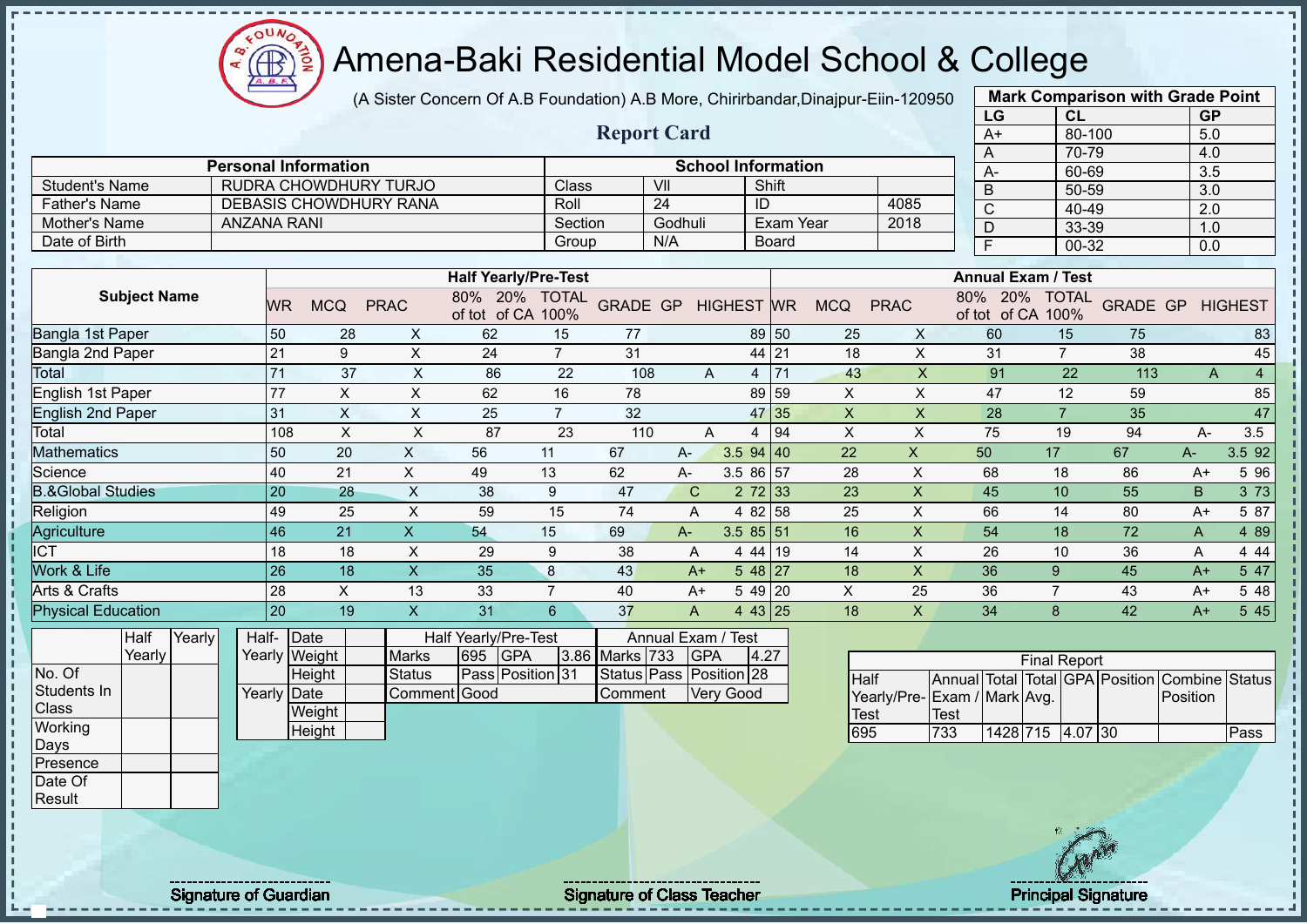(A Sister Concern Of A.B Foundation) A.B More, Chirirbandar,Dinajpur-Eiin-120950

 $12\mu\text{V}$ 

**CB** 

|                                 |                 |                             |                           |                                           |                  | <b>Report Card</b> |                                  |                   |                  |             |                         |      | $A+$                             | $80 - 100$          |                                 | 5.0              |                        |
|---------------------------------|-----------------|-----------------------------|---------------------------|-------------------------------------------|------------------|--------------------|----------------------------------|-------------------|------------------|-------------|-------------------------|------|----------------------------------|---------------------|---------------------------------|------------------|------------------------|
|                                 |                 | <b>Personal Information</b> |                           |                                           |                  |                    | <b>School Information</b>        |                   |                  |             |                         |      | Α                                | 70-79               |                                 | 4.0              |                        |
| <b>Student's Name</b>           |                 | MOHAMMAD ALI CHOWDHURY      |                           |                                           | Class            |                    | V <sub>II</sub>                  |                   | Shift            |             |                         |      | A-                               | 60-69               |                                 | $\overline{3.5}$ |                        |
| <b>Father's Name</b>            |                 | <b>MOHEBBUR RAHMAN</b>      |                           |                                           | Roll             |                    | $\overline{25}$                  | ID                |                  |             | 4093                    |      | B                                | 50-59               |                                 | 3.0              |                        |
| Mother's Name                   |                 | <b>ANJUMAN FARUKI</b>       |                           |                                           | Section          |                    | Godhuli                          |                   | <b>Exam Year</b> |             | 2018                    |      | $\overline{C}$<br>$\overline{D}$ | 40-49               |                                 | $\overline{2.0}$ |                        |
| Date of Birth                   |                 |                             |                           |                                           | Group            |                    | N/A                              |                   | <b>Board</b>     |             |                         |      | F                                | 33-39<br>$00 - 32$  |                                 | 1.0              |                        |
|                                 |                 |                             |                           |                                           |                  |                    |                                  |                   |                  |             |                         |      |                                  |                     |                                 | 0.0              |                        |
|                                 |                 |                             |                           | <b>Half Yearly/Pre-Test</b>               |                  |                    |                                  |                   |                  |             |                         |      | <b>Annual Exam / Test</b>        |                     |                                 |                  |                        |
| <b>Subject Name</b>             | WR              | <b>MCQ</b>                  | <b>PRAC</b>               | 80% 20% TOTAL<br>of tot of CA 100%        |                  | <b>GRADE GP</b>    |                                  | <b>HIGHEST WR</b> |                  | <b>MCQ</b>  | <b>PRAC</b>             |      | 80% 20%<br>of tot of CA 100%     | <b>TOTAL</b>        | <b>GRADE GP</b>                 |                  | <b>HIGHEST</b>         |
| Bangla 1st Paper                | 60              | 27                          | X                         | 70                                        | 17               | 87                 |                                  | 89                | 56               | 28          | X                       |      | 67                               | 16                  | 83                              |                  | 83                     |
| Bangla 2nd Paper                | $\overline{25}$ | 16                          | $\boldsymbol{\mathsf{X}}$ | 33                                        | 8                | 41                 |                                  | 44                | 21               | 20          | $\mathsf{X}$            |      | 33                               | 8                   | 41                              |                  | 45                     |
| Total                           | 85              | 43                          | $\mathsf{X}$              | 103                                       | 25               | 128                | $A+$                             | 5                 | 77               | 48          | $\overline{\mathsf{x}}$ |      | 100                              | 24                  | 124                             |                  | $\overline{5}$<br>$A+$ |
| <b>English 1st Paper</b>        | 80              | $\sf X$                     | X                         | 64                                        | 17               | 81                 |                                  | 89                | 71               | X           | $\times$                |      | 57                               | 12                  | 69                              |                  | 85                     |
| <b>English 2nd Paper</b>        | 40              | $\boldsymbol{\mathsf{X}}$   | X                         | 32                                        | $\overline{7}$   | 39                 |                                  | 47                | 47               | X           | X                       |      | 38                               | $\overline{7}$      | 45                              |                  | 47                     |
| Total                           | 120             | $\mathsf X$                 | $\sf X$                   | 96                                        | 24               | 120                | $A+$                             | 5                 | 118              | $\mathsf X$ | $\sf X$                 |      | 95                               | 19                  | 114                             | A                | $\overline{4}$         |
| <b>Mathematics</b>              | 17              | 25                          | $\times$                  | 34                                        | 16               | 50                 | B.                               | 3 94              | 45               | 28          | X                       |      | 58                               | 18                  | 76                              | A                | 4 9 2                  |
| Science                         | 60              | 24                          | $\pmb{\times}$            | 67                                        | 14               | 81                 | $A+$                             | 5 86 64           |                  | 21          | X                       |      | 68                               | 18                  | 86                              | $A+$             | 5 9 6                  |
| <b>B.&amp;Global Studies</b>    | 45              | 30                          | $\boldsymbol{\mathsf{X}}$ | 60                                        | 12               | 72                 | $\overline{A}$                   | 4 72 43           |                  | 26          | X                       | 55   |                                  | 13                  | 68                              | A-               | 3.5 73                 |
| Religion                        | 45              | 24                          | $\mathsf{x}$              | 55                                        | 16               | 71                 | A                                | 4 82 48           |                  | 28          | X                       |      | 61                               | 16                  | 77                              | A                | 4 87                   |
| Agriculture                     | 55              | 20                          | $\overline{\mathsf{x}}$   | 60                                        | 16               | 76                 | A                                | 4 $85 62$         |                  | 19          | $\pmb{\times}$          |      | 65                               | 18                  | 83                              | $A+$             | 5 89                   |
| <b>ICT</b>                      | 20              | 20                          | X                         | 32                                        | 9                | 41                 | $A+$                             | 5 4 4             | 22               | 18          | X                       |      | 32                               | 10                  | 42                              | $A+$             | 5 4 4                  |
| Work & Life                     | 27              | 20                          | $\boldsymbol{\mathsf{X}}$ | 38                                        | $\boldsymbol{9}$ | 47                 | $A+$                             | $548$  29         |                  | 17          | $\mathsf{X}$            |      | 37                               | 9                   | 46                              | $A+$             | 5 47                   |
| Arts & Crafts                   | 25              | X                           | 15                        | 32                                        | 8                | 40                 | $A+$                             | 5 49 20           |                  | $\times$    | 21                      |      | 33                               | $\overline{7}$      | 40                              | $A+$             | 5 48                   |
| <b>Physical Education</b>       | 23              | 17                          | $\boldsymbol{X}$          | 32                                        | $\overline{7}$   | 39                 | A                                | 4 43 24           |                  | 19          | X                       |      | 34                               | 9                   | 43                              | $A+$             | 5 4 5                  |
| Yearly<br><b>Half</b><br>Yearly | Half-<br>Yearly | Date<br><b>Weight</b>       | <b>Marks</b>              | Half Yearly/Pre-Test<br><b>GPA</b><br>765 |                  | 4.45 Marks 799     | Annual Exam / Test<br><b>GPA</b> | 4.59              |                  |             |                         |      |                                  | <b>Final Report</b> |                                 |                  |                        |
| No. Of                          |                 | Height                      | <b>Status</b>             | Pass Position 11                          |                  | Status Pass        | Position 9                       |                   |                  | Half        |                         |      |                                  |                     | Annual Total Total GPA Position | Combine          | <b>Status</b>          |
| Students In                     | Yearly Date     |                             | Comment Good              |                                           |                  | Comment            | Very Good                        |                   |                  |             |                         |      | Yearly/Pre-Exam / Mark Avg.      |                     |                                 | Position         |                        |
| <b>Class</b>                    |                 | Weight                      |                           |                                           |                  |                    |                                  |                   |                  | Test        |                         | Test |                                  |                     |                                 |                  |                        |
| Working                         |                 | Height                      |                           |                                           |                  |                    |                                  |                   |                  | 765         |                         | 799  | 1564 782 4.52 12                 |                     |                                 |                  | Pass                   |
| Days<br>Presence                |                 |                             |                           |                                           |                  |                    |                                  |                   |                  |             |                         |      |                                  |                     |                                 |                  |                        |
|                                 |                 |                             |                           |                                           |                  |                    |                                  |                   |                  |             |                         |      |                                  |                     |                                 |                  |                        |

**Mark Comparison with Grade Point LG CL GP**

Date Of **Result** 

J

Signature of Guardian Signature of Class Teacher Principal Signature of Class Teacher Principal Signature 21/47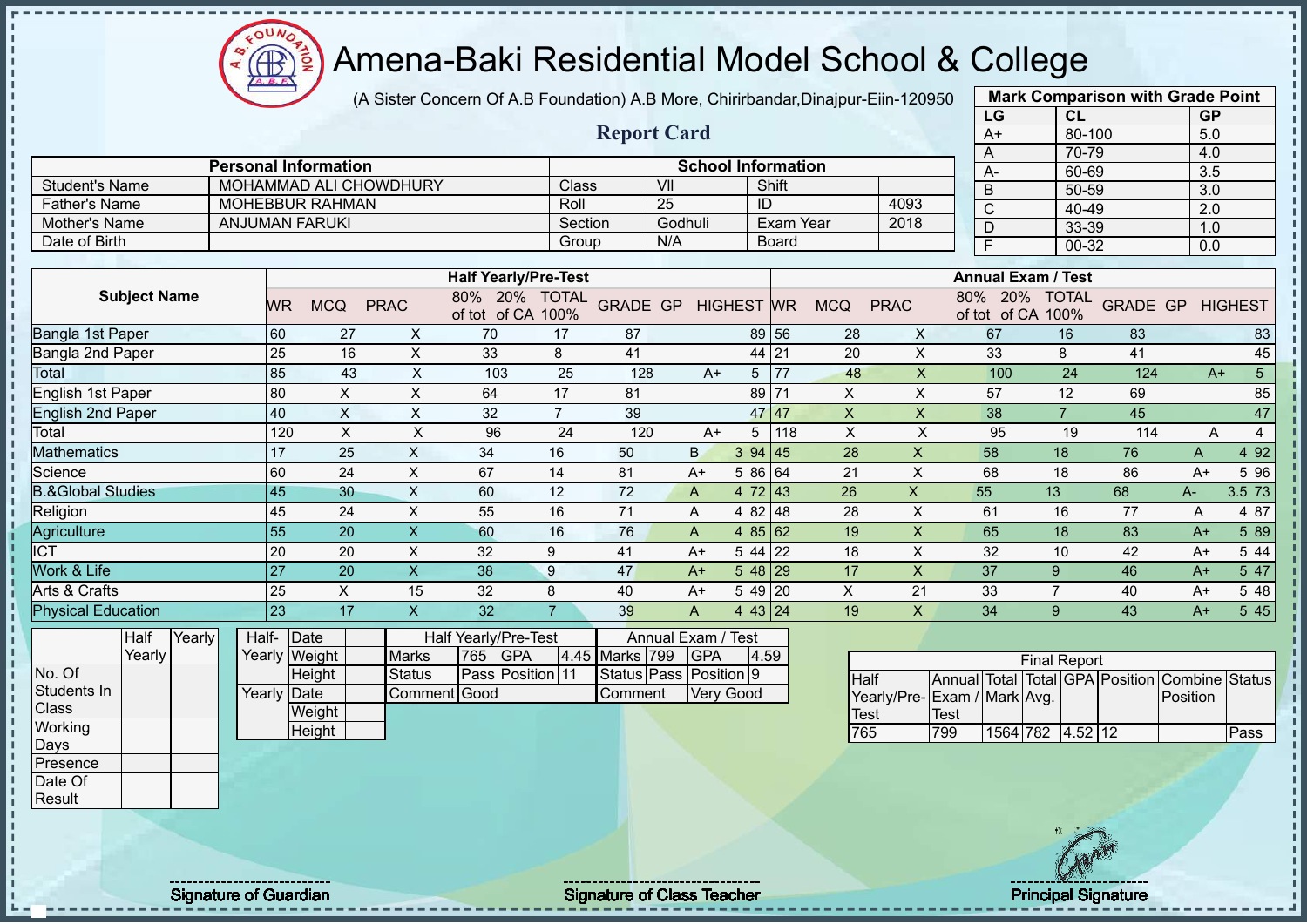$12\mu\text{V}$ **CB** ğ

## Amena-Baki Residential Model School & College

(A Sister Concern Of A.B Foundation) A.B More, Chirirbandar,Dinajpur-Eiin-120950

| <b>Report Card</b><br>80-100<br>5.0<br>$A+$<br>70-79<br>4.0<br>А<br><b>Personal Information</b><br><b>School Information</b><br>60-69<br>3.5<br>А-<br><b>Student's Name</b><br><b>MD. TAHSIN YEAMIN</b><br>Class<br>V <sub>II</sub><br>Shift<br>B<br>50-59<br>3.0<br>$\overline{22}$<br>Roll<br>4074<br><b>Father's Name</b><br>MD. ABDUL LATIF<br>ID<br>$\overline{\text{c}}$<br>40-49<br>$\overline{2.0}$<br>Mother's Name<br><b>MST. AKTARA PARVIN</b><br>Godhuli<br>Exam Year<br>2018<br>Section<br>$\overline{D}$<br>33-39<br>1.0<br>N/A<br>Date of Birth<br><b>Board</b><br>Group<br>F<br>00-32<br>0.0<br><b>Half Yearly/Pre-Test</b><br><b>Annual Exam / Test</b><br><b>Subject Name</b><br>80% 20% TOTAL<br>80% 20%<br><b>TOTAL</b><br>GRADE GP HIGHEST WR<br><b>GRADE GP</b><br><b>MCQ</b><br><b>PRAC</b><br><b>MCQ</b><br><b>PRAC</b><br><b>HIGHEST</b><br><b>WR</b><br>of tot of CA 100%<br>of tot of CA 100%<br><b>Bangla 1st Paper</b><br>52<br>$\boldsymbol{\mathsf{X}}$<br>$\times$<br>47<br>28<br>64<br>14<br>78<br>89 37<br>22<br>14<br>61<br>83<br>21<br>39<br>$\mathsf{X}$<br>18<br>X<br>31<br>8<br>17<br>20<br>30<br>$\overline{7}$<br>37<br>45<br>44<br>73<br>3.5<br>46<br>$\pmb{\times}$<br>95<br>22<br>54<br>$\mathsf{X}$<br>77<br>21<br>98<br>117<br>42<br>A<br>A-<br>$\overline{4}$<br>70<br>$\mathsf X$<br>$\boldsymbol{\mathsf{X}}$<br>56<br>89<br>$\mathsf{X}$<br>$\times$<br>55<br>14<br>70<br>51<br>41<br>85<br>14<br>24<br>$\mathsf X$<br>$\mathsf{x}$<br>47<br>X<br>19<br>$\overline{7}$<br>26<br>47<br>30<br>$\mathsf{X}$<br>24<br>5<br>29<br>94<br>X<br>X<br>X<br>X<br>B<br>3<br>75<br>21<br>96<br>3.5<br>65<br>19<br>84<br>$A -$<br>81<br><b>Mathematics</b><br>392<br>42<br>$\mathsf X$<br>$\mathsf{X}$<br>22<br>51<br>65<br>3.5 94<br>41<br>11<br>52<br>$\mathsf B$<br>14<br>21<br>A-<br>30<br>47<br>23<br>$\times$<br>55<br>$\sf X$<br>56<br>14<br>70<br>28<br>66<br>16<br>82<br>5 9 6<br>4 8 6<br>$A+$<br>A<br>31<br>27<br>$\times$<br>46<br>55<br>B<br>372 35<br>26<br>$\sf X$<br>60<br>3.5 73<br>9<br>49<br>11<br>A-<br>47<br>3.5 82 37<br>28<br>X<br>17<br>$\times$<br>51<br>15<br>66<br>52<br>15<br>67<br>3.5 87<br>А-<br>$A-$<br>53<br>$\overline{\mathsf{x}}$<br>$\overline{\mathsf{X}}$<br>25<br>62<br>4 $85 57$<br>19<br>61<br>15<br>76<br>4 8 9<br>16<br>78<br>$\overline{A}$<br>$\overline{A}$<br>$\boldsymbol{\mathsf{X}}$<br>20<br>17<br>9<br>17<br>X<br>31<br>30<br>39<br>4 4 4<br>22<br>10<br>41<br>5 4 4<br>$A+$<br>A<br>24<br>20<br>$\mathsf{X}$<br>35<br>43<br>$548$   24<br>20<br>X<br>8<br>35<br>8<br>43<br>5 47<br>$A+$<br>$A+$<br>24<br>$\mathsf X$<br>34<br>14<br>30<br>9<br>39<br>4 49 20<br>X<br>22<br>$\boldsymbol{9}$<br>43<br>5 48<br>$A+$<br>A<br>545<br>19<br>$\mathsf{X}$<br>28<br>$\mathsf{X}$<br>8<br>42<br>16<br>$6\phantom{1}$<br>$3.543$ 25<br>17<br>34<br>34<br>$A+$<br>A-<br>Yearly<br>Half<br>Half-<br>Date<br>Half Yearly/Pre-Test<br>Annual Exam / Test<br>Yearly<br>Yearly Weight<br>702<br><b>GPA</b><br>3.82<br>Marks 688<br>GPA<br>4.14<br><b>Marks</b><br><b>Final Report</b><br>No. Of<br>Pass Position 32<br>Status Pass Position 34<br><b>Status</b><br>Height<br><b>Half</b><br>Annual Total Total GPA Position<br>Combine Status<br>Students In<br>Yearly Date<br>Comment Good<br>Comment<br>Very Good<br>Yearly/Pre-Exam / Mark Avg.<br>Position<br><b>Class</b><br>Weight<br><b>Test</b><br><b>Test</b><br>Working<br>Height<br>702<br>688<br>1390 696 3.98 34<br>Pass |                              |  |  |  |  |  | LG | CL | <b>GP</b> |  |
|-------------------------------------------------------------------------------------------------------------------------------------------------------------------------------------------------------------------------------------------------------------------------------------------------------------------------------------------------------------------------------------------------------------------------------------------------------------------------------------------------------------------------------------------------------------------------------------------------------------------------------------------------------------------------------------------------------------------------------------------------------------------------------------------------------------------------------------------------------------------------------------------------------------------------------------------------------------------------------------------------------------------------------------------------------------------------------------------------------------------------------------------------------------------------------------------------------------------------------------------------------------------------------------------------------------------------------------------------------------------------------------------------------------------------------------------------------------------------------------------------------------------------------------------------------------------------------------------------------------------------------------------------------------------------------------------------------------------------------------------------------------------------------------------------------------------------------------------------------------------------------------------------------------------------------------------------------------------------------------------------------------------------------------------------------------------------------------------------------------------------------------------------------------------------------------------------------------------------------------------------------------------------------------------------------------------------------------------------------------------------------------------------------------------------------------------------------------------------------------------------------------------------------------------------------------------------------------------------------------------------------------------------------------------------------------------------------------------------------------------------------------------------------------------------------------------------------------------------------------------------------------------------------------------------------------------------------------------------------------------------------------------------------------------------------------------------------------------------------------------------------------------------------------------------------------------------------------------------------------------------------------------------------------------------------------------------------------------------------------------------------------------------------------------------------------------------------------------|------------------------------|--|--|--|--|--|----|----|-----------|--|
|                                                                                                                                                                                                                                                                                                                                                                                                                                                                                                                                                                                                                                                                                                                                                                                                                                                                                                                                                                                                                                                                                                                                                                                                                                                                                                                                                                                                                                                                                                                                                                                                                                                                                                                                                                                                                                                                                                                                                                                                                                                                                                                                                                                                                                                                                                                                                                                                                                                                                                                                                                                                                                                                                                                                                                                                                                                                                                                                                                                                                                                                                                                                                                                                                                                                                                                                                                                                                                                                   |                              |  |  |  |  |  |    |    |           |  |
|                                                                                                                                                                                                                                                                                                                                                                                                                                                                                                                                                                                                                                                                                                                                                                                                                                                                                                                                                                                                                                                                                                                                                                                                                                                                                                                                                                                                                                                                                                                                                                                                                                                                                                                                                                                                                                                                                                                                                                                                                                                                                                                                                                                                                                                                                                                                                                                                                                                                                                                                                                                                                                                                                                                                                                                                                                                                                                                                                                                                                                                                                                                                                                                                                                                                                                                                                                                                                                                                   |                              |  |  |  |  |  |    |    |           |  |
|                                                                                                                                                                                                                                                                                                                                                                                                                                                                                                                                                                                                                                                                                                                                                                                                                                                                                                                                                                                                                                                                                                                                                                                                                                                                                                                                                                                                                                                                                                                                                                                                                                                                                                                                                                                                                                                                                                                                                                                                                                                                                                                                                                                                                                                                                                                                                                                                                                                                                                                                                                                                                                                                                                                                                                                                                                                                                                                                                                                                                                                                                                                                                                                                                                                                                                                                                                                                                                                                   |                              |  |  |  |  |  |    |    |           |  |
|                                                                                                                                                                                                                                                                                                                                                                                                                                                                                                                                                                                                                                                                                                                                                                                                                                                                                                                                                                                                                                                                                                                                                                                                                                                                                                                                                                                                                                                                                                                                                                                                                                                                                                                                                                                                                                                                                                                                                                                                                                                                                                                                                                                                                                                                                                                                                                                                                                                                                                                                                                                                                                                                                                                                                                                                                                                                                                                                                                                                                                                                                                                                                                                                                                                                                                                                                                                                                                                                   |                              |  |  |  |  |  |    |    |           |  |
|                                                                                                                                                                                                                                                                                                                                                                                                                                                                                                                                                                                                                                                                                                                                                                                                                                                                                                                                                                                                                                                                                                                                                                                                                                                                                                                                                                                                                                                                                                                                                                                                                                                                                                                                                                                                                                                                                                                                                                                                                                                                                                                                                                                                                                                                                                                                                                                                                                                                                                                                                                                                                                                                                                                                                                                                                                                                                                                                                                                                                                                                                                                                                                                                                                                                                                                                                                                                                                                                   |                              |  |  |  |  |  |    |    |           |  |
|                                                                                                                                                                                                                                                                                                                                                                                                                                                                                                                                                                                                                                                                                                                                                                                                                                                                                                                                                                                                                                                                                                                                                                                                                                                                                                                                                                                                                                                                                                                                                                                                                                                                                                                                                                                                                                                                                                                                                                                                                                                                                                                                                                                                                                                                                                                                                                                                                                                                                                                                                                                                                                                                                                                                                                                                                                                                                                                                                                                                                                                                                                                                                                                                                                                                                                                                                                                                                                                                   |                              |  |  |  |  |  |    |    |           |  |
|                                                                                                                                                                                                                                                                                                                                                                                                                                                                                                                                                                                                                                                                                                                                                                                                                                                                                                                                                                                                                                                                                                                                                                                                                                                                                                                                                                                                                                                                                                                                                                                                                                                                                                                                                                                                                                                                                                                                                                                                                                                                                                                                                                                                                                                                                                                                                                                                                                                                                                                                                                                                                                                                                                                                                                                                                                                                                                                                                                                                                                                                                                                                                                                                                                                                                                                                                                                                                                                                   |                              |  |  |  |  |  |    |    |           |  |
|                                                                                                                                                                                                                                                                                                                                                                                                                                                                                                                                                                                                                                                                                                                                                                                                                                                                                                                                                                                                                                                                                                                                                                                                                                                                                                                                                                                                                                                                                                                                                                                                                                                                                                                                                                                                                                                                                                                                                                                                                                                                                                                                                                                                                                                                                                                                                                                                                                                                                                                                                                                                                                                                                                                                                                                                                                                                                                                                                                                                                                                                                                                                                                                                                                                                                                                                                                                                                                                                   |                              |  |  |  |  |  |    |    |           |  |
|                                                                                                                                                                                                                                                                                                                                                                                                                                                                                                                                                                                                                                                                                                                                                                                                                                                                                                                                                                                                                                                                                                                                                                                                                                                                                                                                                                                                                                                                                                                                                                                                                                                                                                                                                                                                                                                                                                                                                                                                                                                                                                                                                                                                                                                                                                                                                                                                                                                                                                                                                                                                                                                                                                                                                                                                                                                                                                                                                                                                                                                                                                                                                                                                                                                                                                                                                                                                                                                                   |                              |  |  |  |  |  |    |    |           |  |
|                                                                                                                                                                                                                                                                                                                                                                                                                                                                                                                                                                                                                                                                                                                                                                                                                                                                                                                                                                                                                                                                                                                                                                                                                                                                                                                                                                                                                                                                                                                                                                                                                                                                                                                                                                                                                                                                                                                                                                                                                                                                                                                                                                                                                                                                                                                                                                                                                                                                                                                                                                                                                                                                                                                                                                                                                                                                                                                                                                                                                                                                                                                                                                                                                                                                                                                                                                                                                                                                   |                              |  |  |  |  |  |    |    |           |  |
|                                                                                                                                                                                                                                                                                                                                                                                                                                                                                                                                                                                                                                                                                                                                                                                                                                                                                                                                                                                                                                                                                                                                                                                                                                                                                                                                                                                                                                                                                                                                                                                                                                                                                                                                                                                                                                                                                                                                                                                                                                                                                                                                                                                                                                                                                                                                                                                                                                                                                                                                                                                                                                                                                                                                                                                                                                                                                                                                                                                                                                                                                                                                                                                                                                                                                                                                                                                                                                                                   |                              |  |  |  |  |  |    |    |           |  |
|                                                                                                                                                                                                                                                                                                                                                                                                                                                                                                                                                                                                                                                                                                                                                                                                                                                                                                                                                                                                                                                                                                                                                                                                                                                                                                                                                                                                                                                                                                                                                                                                                                                                                                                                                                                                                                                                                                                                                                                                                                                                                                                                                                                                                                                                                                                                                                                                                                                                                                                                                                                                                                                                                                                                                                                                                                                                                                                                                                                                                                                                                                                                                                                                                                                                                                                                                                                                                                                                   | Bangla 2nd Paper             |  |  |  |  |  |    |    |           |  |
|                                                                                                                                                                                                                                                                                                                                                                                                                                                                                                                                                                                                                                                                                                                                                                                                                                                                                                                                                                                                                                                                                                                                                                                                                                                                                                                                                                                                                                                                                                                                                                                                                                                                                                                                                                                                                                                                                                                                                                                                                                                                                                                                                                                                                                                                                                                                                                                                                                                                                                                                                                                                                                                                                                                                                                                                                                                                                                                                                                                                                                                                                                                                                                                                                                                                                                                                                                                                                                                                   | Total                        |  |  |  |  |  |    |    |           |  |
|                                                                                                                                                                                                                                                                                                                                                                                                                                                                                                                                                                                                                                                                                                                                                                                                                                                                                                                                                                                                                                                                                                                                                                                                                                                                                                                                                                                                                                                                                                                                                                                                                                                                                                                                                                                                                                                                                                                                                                                                                                                                                                                                                                                                                                                                                                                                                                                                                                                                                                                                                                                                                                                                                                                                                                                                                                                                                                                                                                                                                                                                                                                                                                                                                                                                                                                                                                                                                                                                   | English 1st Paper            |  |  |  |  |  |    |    |           |  |
|                                                                                                                                                                                                                                                                                                                                                                                                                                                                                                                                                                                                                                                                                                                                                                                                                                                                                                                                                                                                                                                                                                                                                                                                                                                                                                                                                                                                                                                                                                                                                                                                                                                                                                                                                                                                                                                                                                                                                                                                                                                                                                                                                                                                                                                                                                                                                                                                                                                                                                                                                                                                                                                                                                                                                                                                                                                                                                                                                                                                                                                                                                                                                                                                                                                                                                                                                                                                                                                                   | <b>English 2nd Paper</b>     |  |  |  |  |  |    |    |           |  |
|                                                                                                                                                                                                                                                                                                                                                                                                                                                                                                                                                                                                                                                                                                                                                                                                                                                                                                                                                                                                                                                                                                                                                                                                                                                                                                                                                                                                                                                                                                                                                                                                                                                                                                                                                                                                                                                                                                                                                                                                                                                                                                                                                                                                                                                                                                                                                                                                                                                                                                                                                                                                                                                                                                                                                                                                                                                                                                                                                                                                                                                                                                                                                                                                                                                                                                                                                                                                                                                                   | Total                        |  |  |  |  |  |    |    |           |  |
|                                                                                                                                                                                                                                                                                                                                                                                                                                                                                                                                                                                                                                                                                                                                                                                                                                                                                                                                                                                                                                                                                                                                                                                                                                                                                                                                                                                                                                                                                                                                                                                                                                                                                                                                                                                                                                                                                                                                                                                                                                                                                                                                                                                                                                                                                                                                                                                                                                                                                                                                                                                                                                                                                                                                                                                                                                                                                                                                                                                                                                                                                                                                                                                                                                                                                                                                                                                                                                                                   |                              |  |  |  |  |  |    |    |           |  |
|                                                                                                                                                                                                                                                                                                                                                                                                                                                                                                                                                                                                                                                                                                                                                                                                                                                                                                                                                                                                                                                                                                                                                                                                                                                                                                                                                                                                                                                                                                                                                                                                                                                                                                                                                                                                                                                                                                                                                                                                                                                                                                                                                                                                                                                                                                                                                                                                                                                                                                                                                                                                                                                                                                                                                                                                                                                                                                                                                                                                                                                                                                                                                                                                                                                                                                                                                                                                                                                                   | Science                      |  |  |  |  |  |    |    |           |  |
|                                                                                                                                                                                                                                                                                                                                                                                                                                                                                                                                                                                                                                                                                                                                                                                                                                                                                                                                                                                                                                                                                                                                                                                                                                                                                                                                                                                                                                                                                                                                                                                                                                                                                                                                                                                                                                                                                                                                                                                                                                                                                                                                                                                                                                                                                                                                                                                                                                                                                                                                                                                                                                                                                                                                                                                                                                                                                                                                                                                                                                                                                                                                                                                                                                                                                                                                                                                                                                                                   | <b>B.&amp;Global Studies</b> |  |  |  |  |  |    |    |           |  |
|                                                                                                                                                                                                                                                                                                                                                                                                                                                                                                                                                                                                                                                                                                                                                                                                                                                                                                                                                                                                                                                                                                                                                                                                                                                                                                                                                                                                                                                                                                                                                                                                                                                                                                                                                                                                                                                                                                                                                                                                                                                                                                                                                                                                                                                                                                                                                                                                                                                                                                                                                                                                                                                                                                                                                                                                                                                                                                                                                                                                                                                                                                                                                                                                                                                                                                                                                                                                                                                                   | Religion                     |  |  |  |  |  |    |    |           |  |
|                                                                                                                                                                                                                                                                                                                                                                                                                                                                                                                                                                                                                                                                                                                                                                                                                                                                                                                                                                                                                                                                                                                                                                                                                                                                                                                                                                                                                                                                                                                                                                                                                                                                                                                                                                                                                                                                                                                                                                                                                                                                                                                                                                                                                                                                                                                                                                                                                                                                                                                                                                                                                                                                                                                                                                                                                                                                                                                                                                                                                                                                                                                                                                                                                                                                                                                                                                                                                                                                   | Agriculture                  |  |  |  |  |  |    |    |           |  |
|                                                                                                                                                                                                                                                                                                                                                                                                                                                                                                                                                                                                                                                                                                                                                                                                                                                                                                                                                                                                                                                                                                                                                                                                                                                                                                                                                                                                                                                                                                                                                                                                                                                                                                                                                                                                                                                                                                                                                                                                                                                                                                                                                                                                                                                                                                                                                                                                                                                                                                                                                                                                                                                                                                                                                                                                                                                                                                                                                                                                                                                                                                                                                                                                                                                                                                                                                                                                                                                                   | <b>ICT</b>                   |  |  |  |  |  |    |    |           |  |
|                                                                                                                                                                                                                                                                                                                                                                                                                                                                                                                                                                                                                                                                                                                                                                                                                                                                                                                                                                                                                                                                                                                                                                                                                                                                                                                                                                                                                                                                                                                                                                                                                                                                                                                                                                                                                                                                                                                                                                                                                                                                                                                                                                                                                                                                                                                                                                                                                                                                                                                                                                                                                                                                                                                                                                                                                                                                                                                                                                                                                                                                                                                                                                                                                                                                                                                                                                                                                                                                   | Work & Life                  |  |  |  |  |  |    |    |           |  |
|                                                                                                                                                                                                                                                                                                                                                                                                                                                                                                                                                                                                                                                                                                                                                                                                                                                                                                                                                                                                                                                                                                                                                                                                                                                                                                                                                                                                                                                                                                                                                                                                                                                                                                                                                                                                                                                                                                                                                                                                                                                                                                                                                                                                                                                                                                                                                                                                                                                                                                                                                                                                                                                                                                                                                                                                                                                                                                                                                                                                                                                                                                                                                                                                                                                                                                                                                                                                                                                                   | Arts & Crafts                |  |  |  |  |  |    |    |           |  |
|                                                                                                                                                                                                                                                                                                                                                                                                                                                                                                                                                                                                                                                                                                                                                                                                                                                                                                                                                                                                                                                                                                                                                                                                                                                                                                                                                                                                                                                                                                                                                                                                                                                                                                                                                                                                                                                                                                                                                                                                                                                                                                                                                                                                                                                                                                                                                                                                                                                                                                                                                                                                                                                                                                                                                                                                                                                                                                                                                                                                                                                                                                                                                                                                                                                                                                                                                                                                                                                                   | <b>Physical Education</b>    |  |  |  |  |  |    |    |           |  |
|                                                                                                                                                                                                                                                                                                                                                                                                                                                                                                                                                                                                                                                                                                                                                                                                                                                                                                                                                                                                                                                                                                                                                                                                                                                                                                                                                                                                                                                                                                                                                                                                                                                                                                                                                                                                                                                                                                                                                                                                                                                                                                                                                                                                                                                                                                                                                                                                                                                                                                                                                                                                                                                                                                                                                                                                                                                                                                                                                                                                                                                                                                                                                                                                                                                                                                                                                                                                                                                                   |                              |  |  |  |  |  |    |    |           |  |
|                                                                                                                                                                                                                                                                                                                                                                                                                                                                                                                                                                                                                                                                                                                                                                                                                                                                                                                                                                                                                                                                                                                                                                                                                                                                                                                                                                                                                                                                                                                                                                                                                                                                                                                                                                                                                                                                                                                                                                                                                                                                                                                                                                                                                                                                                                                                                                                                                                                                                                                                                                                                                                                                                                                                                                                                                                                                                                                                                                                                                                                                                                                                                                                                                                                                                                                                                                                                                                                                   |                              |  |  |  |  |  |    |    |           |  |
|                                                                                                                                                                                                                                                                                                                                                                                                                                                                                                                                                                                                                                                                                                                                                                                                                                                                                                                                                                                                                                                                                                                                                                                                                                                                                                                                                                                                                                                                                                                                                                                                                                                                                                                                                                                                                                                                                                                                                                                                                                                                                                                                                                                                                                                                                                                                                                                                                                                                                                                                                                                                                                                                                                                                                                                                                                                                                                                                                                                                                                                                                                                                                                                                                                                                                                                                                                                                                                                                   |                              |  |  |  |  |  |    |    |           |  |
|                                                                                                                                                                                                                                                                                                                                                                                                                                                                                                                                                                                                                                                                                                                                                                                                                                                                                                                                                                                                                                                                                                                                                                                                                                                                                                                                                                                                                                                                                                                                                                                                                                                                                                                                                                                                                                                                                                                                                                                                                                                                                                                                                                                                                                                                                                                                                                                                                                                                                                                                                                                                                                                                                                                                                                                                                                                                                                                                                                                                                                                                                                                                                                                                                                                                                                                                                                                                                                                                   |                              |  |  |  |  |  |    |    |           |  |
|                                                                                                                                                                                                                                                                                                                                                                                                                                                                                                                                                                                                                                                                                                                                                                                                                                                                                                                                                                                                                                                                                                                                                                                                                                                                                                                                                                                                                                                                                                                                                                                                                                                                                                                                                                                                                                                                                                                                                                                                                                                                                                                                                                                                                                                                                                                                                                                                                                                                                                                                                                                                                                                                                                                                                                                                                                                                                                                                                                                                                                                                                                                                                                                                                                                                                                                                                                                                                                                                   |                              |  |  |  |  |  |    |    |           |  |
|                                                                                                                                                                                                                                                                                                                                                                                                                                                                                                                                                                                                                                                                                                                                                                                                                                                                                                                                                                                                                                                                                                                                                                                                                                                                                                                                                                                                                                                                                                                                                                                                                                                                                                                                                                                                                                                                                                                                                                                                                                                                                                                                                                                                                                                                                                                                                                                                                                                                                                                                                                                                                                                                                                                                                                                                                                                                                                                                                                                                                                                                                                                                                                                                                                                                                                                                                                                                                                                                   |                              |  |  |  |  |  |    |    |           |  |
|                                                                                                                                                                                                                                                                                                                                                                                                                                                                                                                                                                                                                                                                                                                                                                                                                                                                                                                                                                                                                                                                                                                                                                                                                                                                                                                                                                                                                                                                                                                                                                                                                                                                                                                                                                                                                                                                                                                                                                                                                                                                                                                                                                                                                                                                                                                                                                                                                                                                                                                                                                                                                                                                                                                                                                                                                                                                                                                                                                                                                                                                                                                                                                                                                                                                                                                                                                                                                                                                   | Days<br>Presence             |  |  |  |  |  |    |    |           |  |
|                                                                                                                                                                                                                                                                                                                                                                                                                                                                                                                                                                                                                                                                                                                                                                                                                                                                                                                                                                                                                                                                                                                                                                                                                                                                                                                                                                                                                                                                                                                                                                                                                                                                                                                                                                                                                                                                                                                                                                                                                                                                                                                                                                                                                                                                                                                                                                                                                                                                                                                                                                                                                                                                                                                                                                                                                                                                                                                                                                                                                                                                                                                                                                                                                                                                                                                                                                                                                                                                   | Date Of                      |  |  |  |  |  |    |    |           |  |

**Mark Comparison with Grade Point**

Result

T

J. J.  $\mathbf{I}$  $\frac{1}{1}$  $\mathbf I$ 

Signature of Guardian Signature Signature of Class Teacher Principal Signature 22/47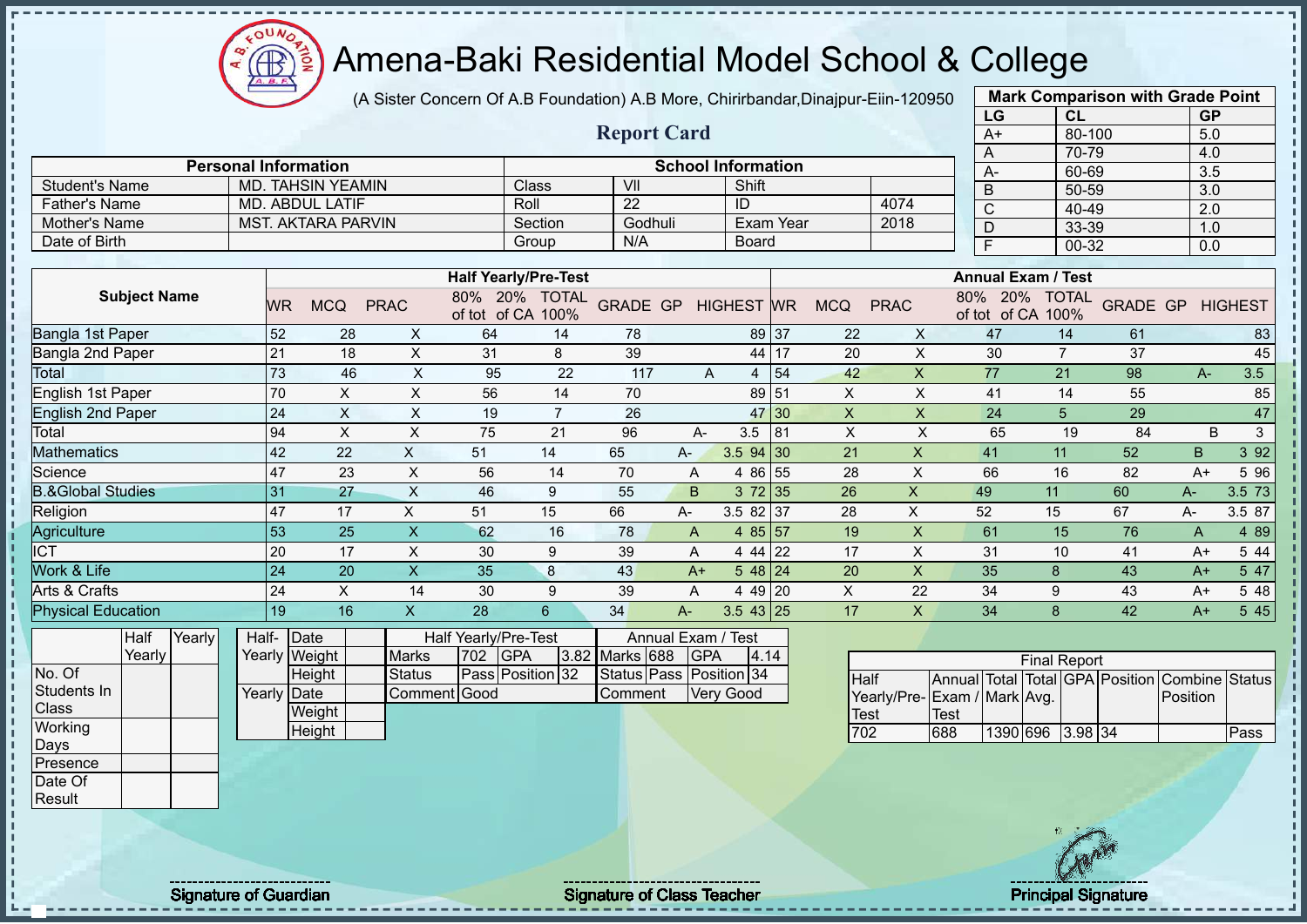$12\mu\text{V}$ Æ

## Amena-Baki Residential Model School & College

(A Sister Concern Of A.B Foundation) A.B More, Chirirbandar,Dinajpur-Eiin-120950

**Report Card**

|                       | <b>Mark Comparison with Grade Point</b> |           |
|-----------------------|-----------------------------------------|-----------|
| LG                    | CL                                      | <b>GP</b> |
| $A+$                  | 80-100                                  | 5.0       |
| А                     | 70-79                                   | 4.0       |
| A-                    | 60-69                                   | 3.5       |
| B                     | 50-59                                   | 3.0       |
| $\overline{\text{c}}$ | 40-49                                   | 2.0       |
| D                     | 33-39                                   | 1.0       |
| F                     | $00-32$                                 | 0.0       |
|                       |                                         |           |

|                | <b>Personal Information</b> |         |         | <b>School Information</b> |      |
|----------------|-----------------------------|---------|---------|---------------------------|------|
| Student's Name | MEHEDI HASAN MILU           | Classi  | VII     | Shift                     |      |
| Father's Name  | <b>SHAHINUR REZA</b>        | Roll    |         | ID                        | 3936 |
| Mother's Name  | MAHAFUZA KHATUN             | Section | Godhuli | Exam Year                 | 2018 |
| Date of Birth  |                             | Group   | N/A     | Board                     |      |

|                              |    |            |             | <b>Half Yearly/Pre-Test</b>   |                      |                 |              |                   |       |            |             | <b>Annual Exam / Test</b> |                            |                 |      |                |
|------------------------------|----|------------|-------------|-------------------------------|----------------------|-----------------|--------------|-------------------|-------|------------|-------------|---------------------------|----------------------------|-----------------|------|----------------|
| <b>Subject Name</b>          | WR | <b>MCQ</b> | <b>PRAC</b> | 80%<br>20%<br>of CA<br>of tot | <b>TOTAL</b><br>100% | <b>GRADE GP</b> |              | <b>HIGHEST WR</b> |       | <b>MCQ</b> | <b>PRAC</b> | 20%<br>80%<br>of tot      | <b>TOTAL</b><br>of CA 100% | <b>GRADE GP</b> |      | <b>HIGHEST</b> |
| Bangla 1st Paper             | 50 | 14         | X           | 51                            | 16                   | 67              |              |                   | 89 55 | 14         | X           | 55                        | 14                         | 69              |      | 83             |
| Bangla 2nd Paper             | 19 | 12         | X           | 25                            |                      | 32              |              |                   | 44 21 | 19         | X           | 32                        | 8                          | 40              |      | 45             |
| Total                        | 69 | 26         | X           | 76                            | 23                   | 99              | A-           | 3.5               | 76    | 33         | X           | 87                        | 22                         | 109             | A    | $\overline{4}$ |
| English 1st Paper            | 68 | X          | X           | 54                            | 13                   | 67              |              |                   | 89 51 | X          | X           | 41                        | 9                          | 50              |      | 85             |
| English 2nd Paper            | 20 | X          | X           | 16                            | 6                    | 22              |              |                   | 47 41 | X          | X           | 33                        | 6                          | 39              |      | 47             |
| Total                        | 88 | X          | X           | 70                            | 19                   | 89              |              | B<br>3            | 92    | X          | Χ           | 74                        | 15                         | 89              | B    | 3              |
| <b>Mathematics</b>           | 21 | 19         | X           | 32                            | 12                   | 44              | $\mathsf{C}$ | 294   49          |       | 25         | X           | 59                        | 14                         | 73              | A    | 4 9 2          |
| Science                      | 58 | 21         | X           | 63                            | 11                   | 74              | A            | 4 86 62           |       | 26         | X           | 70                        | 17                         | 87              | $A+$ | 5 96           |
| <b>B.&amp;Global Studies</b> | 24 | 24         | X           | 38                            | 8                    | 46              | C            | $2\,72$ 28        |       | 19         | X           | 38                        | 13                         | 51              | B.   | 3 7 3          |
| Religion                     | 36 | 21         | X           | 46                            | 12                   | 58              | B            | 3 82 38           |       | 23         | X.          | 49                        | 16                         | 65              | A-   | 3.5 87         |
| Agriculture                  | 53 | 18         | X           | 57                            | 16                   | 73              | A            | 4 $85$ 56         |       | 22         | X           | 62                        | 15                         | 77              | A    | 4 8 9          |
| <b>ICT</b>                   | 15 | 17         | X           | 26                            | 9                    | 35              | A            | 44120             |       | 17         | Χ           | 30                        | 10                         | 40              | $A+$ | 5 44           |
| Work & Life                  | 21 | 20         | X           | 33                            | 8                    | 41              | $A+$         | $548$ 25          |       | 18         | X.          | 34                        | 9                          | 43              | $A+$ | 5 47           |
| Arts & Crafts                | 27 | X          | 14          | 33                            | 8                    | 41              | $A+$         | 5 49 20           |       | X.         | 20          | 32                        | 8                          | 40              | A+   | 5 48           |
| <b>Physical Education</b>    | 19 | 18         |             | 30                            | 6                    | 36              | A            | 4 43 24           |       | 19         | X           | 34                        | 8                          | 42              | $A+$ | 5 4 5          |

| Half   | Yearly | Half- Date  |               |               |                | Half Yearly/Pre-Test |                    | Annual Exam / Test      |      |
|--------|--------|-------------|---------------|---------------|----------------|----------------------|--------------------|-------------------------|------|
| Yearly |        |             | Yearly Weight | <b>Marks</b>  | <b>636 GPA</b> |                      | 3.59 Marks 716 GPA |                         | 4.23 |
|        |        |             | Height        | <b>Status</b> |                | Pass Position 39     |                    | Status Pass Position 33 |      |
|        |        | Yearly Date |               | Comment Good  |                |                      | <b>Comment</b>     | <b>Verv Good</b>        |      |
|        |        |             | Weight        |               |                |                      |                    |                         |      |
|        |        |             | Height        |               |                |                      |                    |                         |      |

|                             |      |                  | <b>Final Report</b> |  |                                                |      |
|-----------------------------|------|------------------|---------------------|--|------------------------------------------------|------|
| <b>Half</b>                 |      |                  |                     |  | Annual Total Total GPA Position Combine Status |      |
| Yearly/Pre-Exam / Mark Avg. |      |                  |                     |  | <b>IPosition</b>                               |      |
| <b>Test</b>                 | Test |                  |                     |  |                                                |      |
| 636                         | 716  | 1352 678 3.91 35 |                     |  |                                                | Pass |

No. Of Students In **Class Working** Days Presence Date Of Result

j. J.  $\mathbf{I}$ Î

Signature of Guardian Signature of Class Teacher Principal Signature of Class Teacher Principal Signature 23/47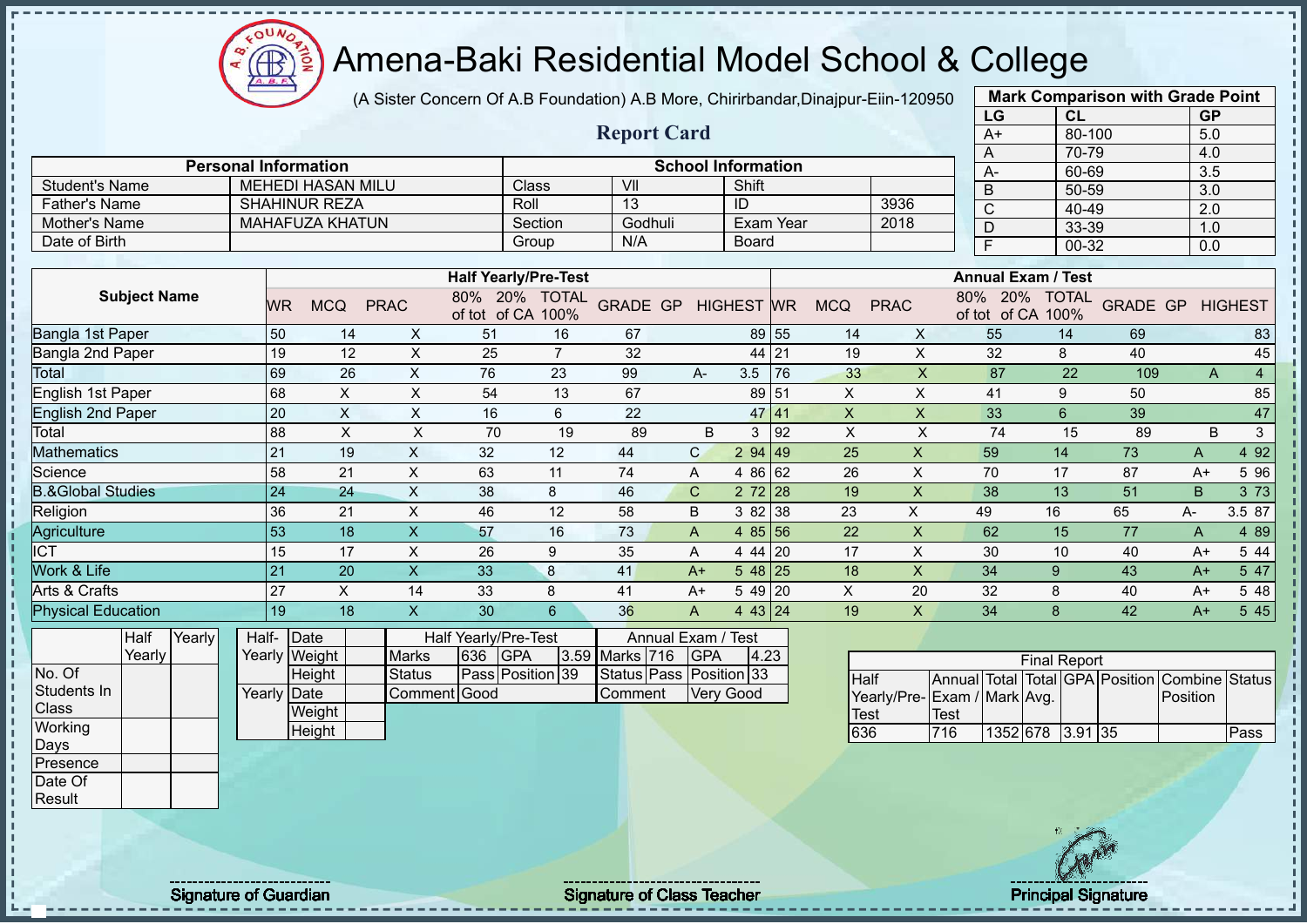(A Sister Concern Of A.B Foundation) A.B More, Chirirbandar,Dinajpur-Eiin-120950

 $12\mu\text{V}$ 

Æ

|                              |             |                             |                                   |                                    |                         |                           |                   |           |             |                           | LG                              | CL                        |                 | <b>GP</b>    |                  |
|------------------------------|-------------|-----------------------------|-----------------------------------|------------------------------------|-------------------------|---------------------------|-------------------|-----------|-------------|---------------------------|---------------------------------|---------------------------|-----------------|--------------|------------------|
|                              |             |                             |                                   |                                    | <b>Report Card</b>      |                           |                   |           |             |                           | $A+$                            | $80 - 100$                |                 | 5.0          |                  |
|                              |             |                             |                                   |                                    |                         |                           |                   |           |             |                           | A                               | 70-79                     |                 | 4.0          |                  |
|                              |             | <b>Personal Information</b> |                                   |                                    |                         | <b>School Information</b> |                   |           |             |                           | A-                              | 60-69                     |                 | 3.5          |                  |
| <b>Student's Name</b>        |             | <b>MD. FAJLE RABBI</b>      |                                   | Class                              | VII                     |                           | Shift             |           |             |                           | $\overline{B}$                  | 50-59                     |                 | 3.0          |                  |
| <b>Father's Name</b>         |             | <b>MD. JAHANGIR ALAM</b>    |                                   | Roll                               | 28                      |                           | ID                |           |             | 4144                      | $\mathsf{C}$                    | 40-49                     |                 | 2.0          |                  |
| <b>Mother's Name</b>         |             | <b>MOST. SABINA YASMIN</b>  |                                   | Section                            | Godhuli                 |                           |                   | Exam Year |             | 2018                      | $\overline{D}$                  | 33-39                     |                 | 1.0          |                  |
| Date of Birth                |             |                             |                                   | Group                              | N/A                     |                           | Board             |           |             |                           | F                               | 00-32                     |                 | 0.0          |                  |
|                              |             |                             |                                   |                                    |                         |                           |                   |           |             |                           |                                 |                           |                 |              |                  |
|                              |             |                             |                                   | <b>Half Yearly/Pre-Test</b>        |                         |                           |                   |           |             |                           |                                 | <b>Annual Exam / Test</b> |                 |              |                  |
| <b>Subject Name</b>          | <b>WR</b>   | <b>MCQ</b>                  | <b>PRAC</b>                       | 80% 20% TOTAL<br>of tot of CA 100% | <b>GRADE GP</b>         |                           | <b>HIGHEST WR</b> |           | <b>MCQ</b>  | <b>PRAC</b>               | of tot of CA 100%               | 80% 20% TOTAL             | <b>GRADE GP</b> |              | <b>HIGHEST</b>   |
| Bangla 1st Paper             | 34          | 17                          | 41<br>X                           | 13                                 | 54                      |                           | 89 43             |           | 20          | X                         | 50                              | 13                        | 63              |              | 83               |
| Bangla 2nd Paper             | 10          | $\bf 8$                     | $\boldsymbol{\mathsf{X}}$<br>14   | 6                                  | 20                      |                           | 44 18             |           | 19          | $\pmb{\times}$            | 30                              | $\overline{7}$            | 37              |              | 45               |
| <b>Total</b>                 | 44          | 25                          | X<br>55                           | 19                                 | 74                      | $\mathsf{C}$              | 2 61              |           | 39          | $\mathsf{X}$              | 80                              | 20                        | 100             | $A-$         | 3.5              |
| <b>English 1st Paper</b>     | 40          | $\boldsymbol{\mathsf{X}}$   | $\pmb{\times}$<br>32              | 14                                 | 46                      |                           | 89 43             |           | X           | $\pmb{\times}$            | 34                              | 9                         | 43              |              | 85               |
| <b>English 2nd Paper</b>     | 20          | $\boldsymbol{\mathsf{X}}$   | $\boldsymbol{\mathsf{X}}$<br>16   | 6                                  | 22                      |                           | 47 28             |           | X           | $\pmb{\times}$            | 22                              | $\overline{7}$            | 29              |              | 47               |
| Total                        | 60          | $\overline{X}$              | $\overline{X}$<br>48              | 20                                 | 68                      | $\mathsf{C}$              | $\overline{2}$    | 71        | $\sf X$     | $\sf X$                   | 56                              | 16                        | 72              | C            | $\overline{2}$   |
| <b>Mathematics</b>           | 16          | 17                          | $\mathsf X$<br>26                 | 14                                 | 40                      | $\mathsf{C}$              | 2 94 20           |           | 18          | $\mathsf{X}$              | 30                              | 11                        | 41              | $\mathsf{C}$ | 2 9 2            |
| Science                      | 39          | 12                          | $\pmb{\times}$<br>41              | 8                                  | 49                      | C                         | 2 86 60           |           | 29          | X                         | 71                              | 14                        | 85              | $A+$         | 5 96             |
| <b>B.&amp;Global Studies</b> | 22          | 18                          | $\mathsf{X}$<br>32                | 8                                  | 40                      | $\mathsf{C}$              | $272$ 29          |           | 25          | $\boldsymbol{\mathsf{X}}$ | 43                              | 9                         | $\overline{52}$ | B            | $3\overline{73}$ |
| Religion                     | 35          | 16                          | $\pmb{\times}$<br>41              | 13                                 | 54                      | B                         | $382$ 32          |           | 26          | $\boldsymbol{\mathsf{X}}$ | 46                              | 14                        | 60              | $A -$        | 3.5 87           |
| Agriculture                  | 33          | 14                          | $\sf X$<br>38                     | 14                                 | 52                      | B                         | 385 48            |           | 14          | $\boldsymbol{\mathsf{X}}$ | 50                              | 15                        | 65              | A-           | 3.5 89           |
| $\overline{ICT}$             | 9           | 14                          | $\pmb{\times}$<br>18              | 9                                  | 27                      | B                         | 3 4 4             | 19        | 16          | $\boldsymbol{\mathsf{X}}$ | 28                              | 10                        | 38              | A            | 4 4 4            |
| Work & Life                  | 23          | 19                          | $\overline{\mathsf{X}}$<br>34     | $\overline{7}$                     | 41                      | $A+$                      | $548$ 26          |           | 17          | $\boldsymbol{\mathsf{X}}$ | 34                              | 8                         | 42              | $A+$         | 5 47             |
| Arts & Crafts                | 20          | X                           | 19<br>4                           | $\overline{7}$                     | 26                      | B                         | 3 49 20           |           | X           | 13                        | 26                              | 6                         | 32              | A-           | 3.5 48           |
| <b>Physical Education</b>    | 12          | 16                          | $\overline{\mathsf{x}}$<br>22     | 6                                  | 28                      | B                         | $3 \, 43 \,   25$ |           | 17          | $\boldsymbol{\mathsf{X}}$ | 34                              | $\overline{7}$            | 41              | $A+$         | 5 45             |
| Yearly<br>Half               | Half-Date   |                             | Half Yearly/Pre-Test              |                                    | Annual Exam / Test      |                           |                   |           |             |                           |                                 |                           |                 |              |                  |
| Yearly                       |             | Yearly Weight               | <b>Marks</b><br>499               | <b>GPA</b>                         | 2.73 Marks 628          | GPA                       | 3.64              |           |             |                           |                                 | <b>Final Report</b>       |                 |              |                  |
| No. Of                       |             | Height                      | <b>Status</b>                     | Pass Position 43                   | Status Pass Position 44 |                           |                   |           | Half        |                           | Annual Total Total GPA Position |                           |                 | Combine      | <b>Status</b>    |
| Students In                  | Yearly Date |                             | Comment More Impr. Needed Comment |                                    |                         | Excellent                 |                   |           |             |                           | Yearly/Pre-Exam / Mark Avg.     |                           |                 | Position     |                  |
| Class                        |             | Weight                      |                                   |                                    |                         |                           |                   |           | <b>Test</b> |                           | <b>Test</b>                     |                           |                 |              |                  |
| Working                      |             | Height                      |                                   |                                    |                         |                           |                   |           | 499         |                           | 628                             | 1127 564 3.18 43          |                 |              | Pass             |
| Days                         |             |                             |                                   |                                    |                         |                           |                   |           |             |                           |                                 |                           |                 |              |                  |
| Presence                     |             |                             |                                   |                                    |                         |                           |                   |           |             |                           |                                 |                           |                 |              |                  |
| Date Of                      |             |                             |                                   |                                    |                         |                           |                   |           |             |                           |                                 |                           |                 |              |                  |
| Result                       |             |                             |                                   |                                    |                         |                           |                   |           |             |                           |                                 |                           |                 |              |                  |
|                              |             |                             |                                   |                                    |                         |                           |                   |           |             |                           |                                 |                           |                 |              |                  |

Signature of Guardian Signature Signature of Class Teacher Number 2004 2012 2014 2014

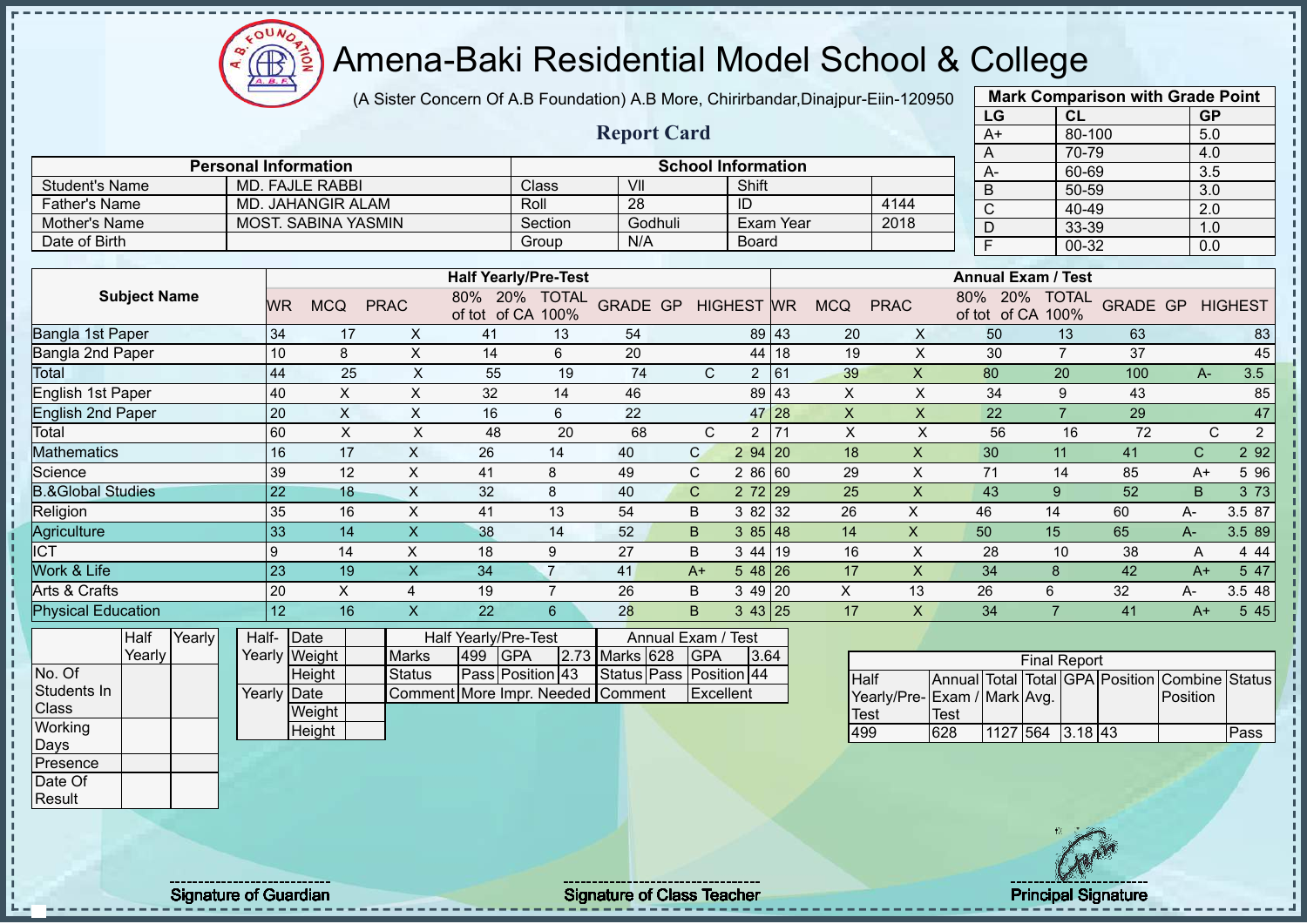$12\mu\text{V}$ **AB** 

## Amena-Baki Residential Model School & College

(A Sister Concern Of A.B Foundation) A.B More, Chirirbandar,Dinajpur-Eiin-120950

|                                           |                 |                                 |                               |                                           |                                    |                                    |                             |                   |           |                            |                           | LG                                                                            | CL                                 |                 | <b>GP</b>           |                |
|-------------------------------------------|-----------------|---------------------------------|-------------------------------|-------------------------------------------|------------------------------------|------------------------------------|-----------------------------|-------------------|-----------|----------------------------|---------------------------|-------------------------------------------------------------------------------|------------------------------------|-----------------|---------------------|----------------|
|                                           |                 |                                 |                               |                                           |                                    | <b>Report Card</b>                 |                             |                   |           |                            |                           | $A+$                                                                          | 80-100                             |                 | 5.0                 |                |
|                                           |                 |                                 |                               |                                           |                                    |                                    |                             |                   |           |                            |                           | A                                                                             | 70-79                              |                 | 4.0                 |                |
|                                           |                 | <b>Personal Information</b>     |                               |                                           |                                    |                                    | <b>School Information</b>   |                   |           |                            |                           | A-                                                                            | 60-69                              |                 | 3.5                 |                |
| <b>Student's Name</b>                     |                 | <b>MD. SHADIK MAHMUD</b>        |                               |                                           | Class                              | VII                                |                             | Shift             |           |                            |                           | B                                                                             | 50-59                              |                 | 3.0                 |                |
| <b>Father's Name</b>                      |                 | <b>MD. SHAHINUR ALAM</b>        |                               |                                           | Roll                               | 9                                  |                             | ID                |           |                            | 3902                      | C                                                                             | 40-49                              |                 | 2.0                 |                |
| Mother's Name                             |                 | <b>MST. SALMA KHATUN</b>        |                               |                                           | Section                            | Godhuli                            |                             |                   | Exam Year |                            | 2018                      | D                                                                             | 33-39                              |                 | 1.0                 |                |
| Date of Birth                             |                 |                                 |                               |                                           | Group                              | N/A                                |                             | <b>Board</b>      |           |                            |                           | Ē                                                                             | $00 - 32$                          |                 | 0.0                 |                |
|                                           |                 |                                 |                               |                                           | <b>Half Yearly/Pre-Test</b>        |                                    |                             |                   |           |                            |                           |                                                                               | <b>Annual Exam / Test</b>          |                 |                     |                |
| <b>Subject Name</b>                       | <b>WR</b>       | <b>MCQ</b>                      | <b>PRAC</b>                   |                                           | 80% 20% TOTAL<br>of tot of CA 100% | <b>GRADE GP</b>                    |                             | <b>HIGHEST WR</b> |           | <b>MCQ</b>                 | <b>PRAC</b>               |                                                                               | 80% 20% TOTAL<br>of tot of CA 100% | <b>GRADE GP</b> |                     | <b>HIGHEST</b> |
| Bangla 1st Paper                          | 62              | 25                              | X                             | 70                                        | 18                                 | 88                                 |                             | 89 51             |           | 28                         | X                         | 63                                                                            | 14                                 | 77              |                     | 83             |
| Bangla 2nd Paper                          | 24              | 18                              | $\times$                      | 34                                        | 8                                  | 42                                 |                             | 44 21             |           | 20                         | $\mathsf X$               | 33                                                                            | 8                                  | 41              |                     | 45             |
| Total                                     | 86              | 43                              | $\boldsymbol{\mathsf{X}}$     | 104                                       | 26                                 | 130                                | $A+$                        | 5 <sup>5</sup>    | 72        | 48                         | X                         | 96                                                                            | 22                                 | 118             | A                   | $\overline{4}$ |
| English 1st Paper                         | 82              | $\pmb{\times}$                  | $\times$                      | 66                                        | 14                                 | 80                                 |                             | 89                | 73        | X                          | X                         | 58                                                                            | 13                                 | 71              |                     | 85             |
| <b>English 2nd Paper</b>                  | 23              | $\boldsymbol{\mathsf{X}}$       | X                             | 18                                        | $\overline{7}$                     | 25                                 |                             | $47 \,   42$      |           | X                          | X                         | 34                                                                            | 8                                  | 42              |                     | 47             |
| Total                                     | 105             | $\boldsymbol{\mathsf{X}}$       | $\pmb{\times}$                | 84                                        | 21                                 | 105                                | A                           | $\overline{4}$    | 115       | $\boldsymbol{\mathsf{X}}$  | X                         | 92                                                                            | 21                                 | 113             | Α                   | $\overline{4}$ |
| <b>Mathematics</b>                        | 31              | 25                              | $\boldsymbol{\mathsf{X}}$     | 45                                        | 15                                 | 60                                 | $A-$                        | $3.5$ 94 41       |           | 28                         | $\boldsymbol{\mathsf{X}}$ | 55                                                                            | 16                                 | 71              | A                   | 4 9 2          |
| Science                                   | 58              | 23                              | $\boldsymbol{\mathsf{X}}$     | 65                                        | 13                                 | 78                                 | A                           | 4 86 55           |           | 26                         | X                         | 65                                                                            | 18                                 | 83              | $A+$                | 5 96           |
| <b>B.&amp;Global Studies</b>              | 33              | 26                              | $\mathsf{X}$                  | 47                                        | 10                                 | 57                                 | B                           | 372 40            |           | 23                         | X                         | 50                                                                            | 13                                 | 63              | A-                  | 3.5 73         |
| Religion                                  | 39              | 26                              | X                             | 52                                        | 15                                 | 67                                 | А-                          | 3.5 82 47         |           | 26                         | X                         | 58                                                                            | 16                                 | 74              | A                   | 4 87           |
| Agriculture                               | 55              | 20                              | $\mathsf{X}$                  | 60                                        | 16                                 | 76                                 | A                           | 4 85 62           |           | 23                         | $\mathsf X$               | 68                                                                            | 16                                 | 84              | $A+$                | 5 89           |
| $\overline{ICT}$                          | $\overline{17}$ | 18                              | $\mathsf X$                   | 28                                        | 10                                 | 38                                 | A                           | 4 44 22           |           | 18                         | X                         | 32                                                                            | 10                                 | 42              | $A+$                | 5 4 4          |
| Work & Life                               | 28              | 20                              | $\overline{\mathsf{X}}$       | 38                                        | 8                                  | 46                                 | $A+$                        | 548 27            |           | 18                         | X                         | 36                                                                            | 9                                  | 45              | $A+$                | 5 47           |
| Arts & Crafts                             | 27              | $\mathsf{X}$                    | 18                            | 36                                        | 8                                  | 44                                 | $A+$                        | 5 49 20           |           | $\pmb{\times}$             | 20                        | 32                                                                            | $\overline{7}$                     | 39              | Α                   | 4 4 8          |
| <b>Physical Education</b>                 | 22              | 20                              | $\mathsf X$                   | 34                                        | $\overline{7}$                     | 41                                 | $A+$                        | $5 \, 43 \, 25$   |           | 18                         | $\mathsf{X}$              | 34                                                                            | 9                                  | 43              | $A+$                | 5 4 5          |
| Half<br>Yearly<br>Yearly                  | Half-           | Date<br>Yearly Weight           | <b>Marks</b>                  | Half Yearly/Pre-Test<br><b>GPA</b><br>742 | 4.18                               | Marks 775                          | Annual Exam /<br><b>GPA</b> | Test<br>4.41      |           |                            |                           |                                                                               | <b>Final Report</b>                |                 |                     |                |
| No. Of<br>Students In<br>Class<br>Working |                 | Height<br>Yearly Date<br>Weight | <b>Status</b><br>Comment Good |                                           | Pass Position 18                   | Status Pass Position 17<br>Comment |                             | <b>Very Good</b>  |           | <b>Half</b><br><b>Test</b> |                           | Annual Total Total GPA Position<br>Yearly/Pre-Exam / Mark Avg.<br><b>Test</b> |                                    |                 | Combine<br>Position | Status         |
| Days                                      |                 | Height                          |                               |                                           |                                    |                                    |                             |                   |           | 742                        |                           | 775<br>1517 760                                                               | $ 4.3\rangle$                      | 18              |                     | Pass           |
| Presence                                  |                 |                                 |                               |                                           |                                    |                                    |                             |                   |           |                            |                           |                                                                               |                                    |                 |                     |                |

**Mark Comparison with Grade Point**

Date Of Result

Signature of Guardian Signature Signature of Class Teacher Principal Signature 25/47/47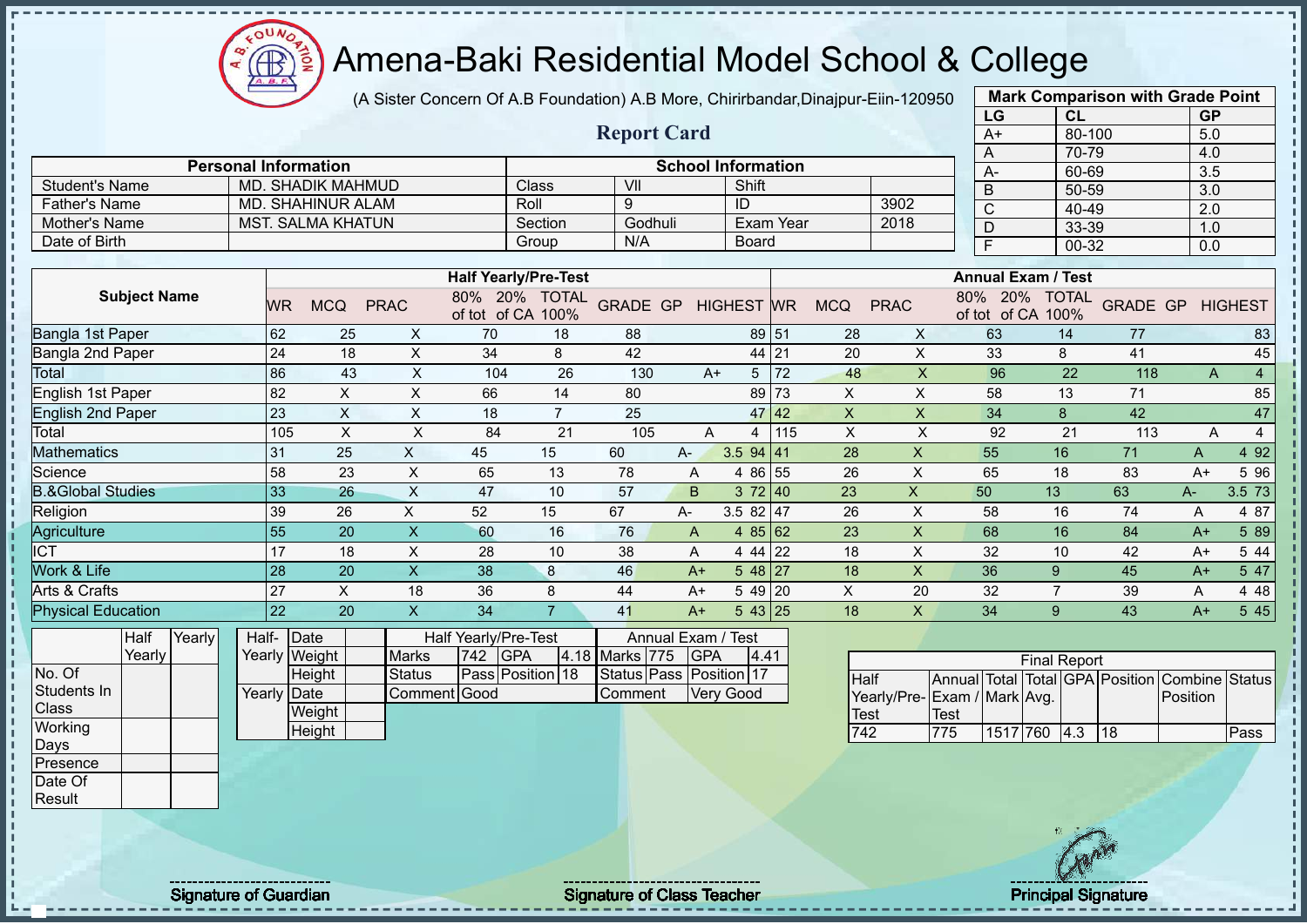(A Sister Concern Of A.B Foundation) A.B More, Chirirbandar,Dinajpur-Eiin-120950

 $12\mu\text{V}$ 

Æ

|                              |                             |                           |                           |                             |                  |                    |                            |              |           |              |                           | LG                              | CL                  |            | <b>GP</b>               |        |
|------------------------------|-----------------------------|---------------------------|---------------------------|-----------------------------|------------------|--------------------|----------------------------|--------------|-----------|--------------|---------------------------|---------------------------------|---------------------|------------|-------------------------|--------|
|                              |                             |                           |                           |                             |                  | <b>Report Card</b> |                            |              |           |              |                           | $A+$                            |                     | $80 - 100$ | 5.0                     |        |
|                              |                             |                           |                           |                             |                  |                    |                            |              |           |              |                           | A                               | 70-79               |            | 4.0                     |        |
|                              | <b>Personal Information</b> |                           |                           |                             |                  |                    | <b>School Information</b>  |              |           |              |                           | A-                              | 60-69               |            | 3.5                     |        |
| <b>Student's Name</b>        |                             | <b>MD. IMRAN HASAN</b>    |                           |                             | Class            | VII                |                            | Shift        |           |              |                           | B                               | 50-59               |            | 3.0                     |        |
| <b>Father's Name</b>         |                             | MD. MOSTOFA KAMAL         |                           |                             | Roll             | 30                 |                            | ID           |           |              | 4150                      | $\mathsf{C}$                    | 40-49               |            | 2.0                     |        |
| Mother's Name                |                             | <b>NURJAHAN BEGUM</b>     |                           |                             | Section          | Godhuli            |                            |              | Exam Year |              | 2018                      | D                               | 33-39               |            | 1.0                     |        |
| Date of Birth                |                             |                           |                           |                             | Group            | N/A                |                            | <b>Board</b> |           |              |                           | F                               | $00 - 32$           |            | $\overline{0.0}$        |        |
|                              |                             |                           |                           | <b>Half Yearly/Pre-Test</b> |                  |                    |                            |              |           |              |                           | <b>Annual Exam / Test</b>       |                     |            |                         |        |
|                              |                             |                           |                           |                             |                  |                    |                            |              |           |              |                           |                                 |                     |            |                         |        |
| <b>Subject Name</b>          | <b>WR</b>                   | <b>MCQ</b>                | <b>PRAC</b>               | of tot of CA 100%           | 80% 20% TOTAL    |                    | <b>GRADE GP HIGHEST WR</b> |              |           | <b>MCQ</b>   | <b>PRAC</b>               | 80% 20%<br>of tot of CA 100%    | <b>TOTAL</b>        |            | <b>GRADE GP HIGHEST</b> |        |
| Bangla 1st Paper             | 62                          | 24                        | $\boldsymbol{\mathsf{X}}$ | 69                          | 17               | 86                 |                            |              | 89 46     | 18           | X                         | 51                              | 15                  | 66         |                         | 83     |
| Bangla 2nd Paper             | 23                          | 16                        | $\pmb{\times}$            | 31                          | $\overline{7}$   | 38                 |                            |              | 44 22     | 16           | $\pmb{\times}$            | 30                              | $\overline{7}$      | 37         |                         | 45     |
| <b>Total</b>                 | 85                          | 40                        | $\pmb{\times}$            | 100                         | 24               | 124                | $A+$                       | 5            | 68        | 34           | $\mathsf{X}$              | 81                              | 22                  | 103        | A-                      | 3.5    |
| English 1st Paper            | 65                          | $\boldsymbol{\mathsf{X}}$ | $\pmb{\times}$            | 52                          | 16               | 68                 |                            |              | 89 66     | X            | X                         | 53                              | 13                  | 66         |                         | 85     |
| <b>English 2nd Paper</b>     | 28                          | $\boldsymbol{\mathsf{X}}$ | $\pmb{\times}$            | 22                          | $\overline{7}$   | 29                 |                            | 47           | 30        | X            | X                         | 24                              | 8                   | 32         |                         | 47     |
| Total                        | 93                          | $\times$                  | X                         | 74                          | 23               | 97                 | A-                         | 3.5          | 96        | X            | $\mathsf{X}$              | 77                              | 21                  | 98         | $A -$                   | 3.5    |
| <b>Mathematics</b>           | 19                          | 22                        | $\mathsf{X}$              | 33                          | 17               | 50                 | B                          | 394   41     |           | 27           | $\mathsf X$               | 54                              | 15                  | 69         | A-                      | 3.5 92 |
| Science                      | 61                          | 25                        | X                         | 69                          | 16               | 85                 | $A+$                       | 5 86 66      |           | 26           | X                         | 74                              | 18                  | 92         | $A+$                    | 5 96   |
| <b>B.&amp;Global Studies</b> | 30                          | 30                        | $\mathsf X$               | 48                          | 9                | 57                 | B                          | 372 43       |           | 24           | $\boldsymbol{\mathsf{X}}$ | 54                              | 13                  | 67         | $A-$                    | 3.5 73 |
| Religion                     | 42                          | 24                        | X                         | 53                          | 16               | 69                 | A-                         | 3.5 82 47    |           | 26           | $\boldsymbol{\mathsf{X}}$ | 58                              | 16                  | 74         | A                       | 4 87   |
| Agriculture                  | 59                          | 24                        | $\sf X$                   | 66                          | 16               | 82                 | $A+$                       | 585 63       |           | 16           | $\pmb{\times}$            | 63                              | 18                  | 81         | $A+$                    | 5 89   |
| $\overline{ICT}$             | 18                          | 16                        | $\pmb{\times}$            | 27                          | 10               | 37                 | A                          | 4 44 23      |           | 17           | $\pmb{\times}$            | 32                              | 10                  | 42         | $A+$                    | 5 44   |
| Work & Life                  | 27                          | 20                        | $\overline{\mathsf{X}}$   | 38                          | 9                | 47                 | $A+$                       | $548$ 25     |           | 17           | $\boldsymbol{\mathsf{X}}$ | 34                              | 9                   | 43         | $A+$                    | 5 47   |
| Arts & Crafts                | 28                          | $\times$                  | 14                        | 34                          | 9                | 43                 | $A+$                       | $549$ 20     |           | $\mathsf{X}$ | 23                        | 34                              | 8                   | 42         | $A+$                    | 5 48   |
| <b>Physical Education</b>    | 20                          | 17                        | $\boldsymbol{\mathsf{X}}$ | 30                          | 8                | 38                 | $\overline{A}$             | 4 43 25      |           | 20           | $\mathsf{X}$              | 36                              | 9                   | 45         | $A+$                    | 5 45   |
| Yearly<br>Half               | Half- Date                  |                           |                           | Half Yearly/Pre-Test        |                  |                    | Annual Exam / Test         |              |           |              |                           |                                 |                     |            |                         |        |
| Yearly                       |                             | Yearly Weight             | <b>Marks</b>              | <b>GPA</b><br>729           | 4.18             | Marks 756          | GPA                        | 4.36         |           |              |                           |                                 | <b>Final Report</b> |            |                         |        |
| No. Of                       |                             | Height                    | <b>Status</b>             |                             | Pass Position 20 |                    | Status Pass Position 25    |              |           | <b>Half</b>  |                           | Annual Total Total GPA Position |                     |            | Combine                 | Status |
| Students In                  | Yearly Date                 |                           |                           | Comment Good                |                  | Comment            | <b>Very Good</b>           |              |           |              |                           | Yearly/Pre-Exam / Mark Avg.     |                     |            | Position                |        |
| Class                        |                             | Weight                    |                           |                             |                  |                    |                            |              |           | Test         |                           | <b>Test</b>                     |                     |            |                         |        |
| Working                      |                             | Height                    |                           |                             |                  |                    |                            |              |           | 729          |                           | 756                             | 1485 744 4.27 19    |            |                         | Pass   |
| Days                         |                             |                           |                           |                             |                  |                    |                            |              |           |              |                           |                                 |                     |            |                         |        |
| Presence                     |                             |                           |                           |                             |                  |                    |                            |              |           |              |                           |                                 |                     |            |                         |        |
| Date Of                      |                             |                           |                           |                             |                  |                    |                            |              |           |              |                           |                                 |                     |            |                         |        |

**Mark Comparison with Grade Point**

Result

Signature of Guardian Signature of Class Teacher Principal Signature of Class Teacher Principal Signature 26/47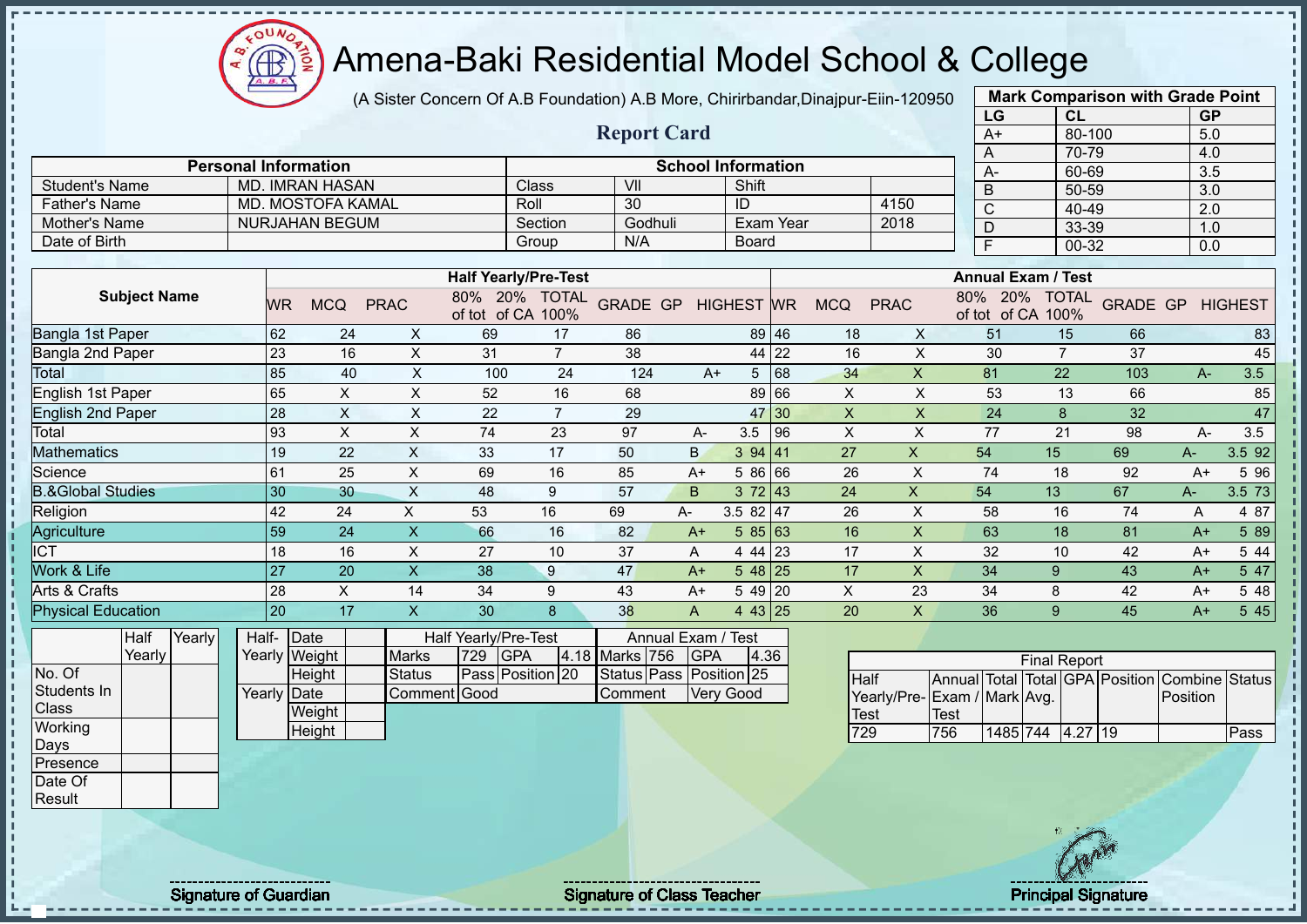$12\mu\text{V}$ 

**CB** 

|                              |                 |                                 | (A Sister Concern Of A.B Foundation) A.B More, Chirirbandar, Dinajpur-Eiin-120950 |                                    |                         |                           |                   |                            |                           |                                                                | <b>Mark Comparison with Grade Point</b> |                 |                     |                |
|------------------------------|-----------------|---------------------------------|-----------------------------------------------------------------------------------|------------------------------------|-------------------------|---------------------------|-------------------|----------------------------|---------------------------|----------------------------------------------------------------|-----------------------------------------|-----------------|---------------------|----------------|
|                              |                 |                                 |                                                                                   |                                    |                         |                           |                   |                            |                           | LG                                                             | CL                                      |                 | <b>GP</b>           |                |
|                              |                 |                                 |                                                                                   |                                    | <b>Report Card</b>      |                           |                   |                            |                           | $A+$                                                           | 80-100                                  |                 | 5.0                 |                |
|                              |                 | <b>Personal Information</b>     |                                                                                   |                                    |                         | <b>School Information</b> |                   |                            |                           | Α                                                              | $70 - 79$                               |                 | 4.0                 |                |
| <b>Student's Name</b>        |                 | MD. KAMAL AHMED TANIM           |                                                                                   | Class                              | VII                     |                           | Shift             |                            |                           | A-                                                             | 60-69                                   |                 | 3.5                 |                |
| <b>Father's Name</b>         |                 | <b>MD. KAMRUL HASAN</b>         |                                                                                   | Roll                               | 19                      | ID                        |                   |                            | 3980                      | B                                                              | 50-59                                   |                 | 3.0                 |                |
| <b>Mother's Name</b>         |                 | <b>MST. TAZNEHER BANU</b>       |                                                                                   | Section                            | Godhuli                 |                           | Exam Year         |                            | 2018                      | $\mathsf{C}$                                                   | 40-49                                   |                 | 2.0                 |                |
| Date of Birth                |                 |                                 |                                                                                   | Group                              | N/A                     |                           | <b>Board</b>      |                            |                           | D<br>F                                                         | 33-39                                   |                 | 1.0                 |                |
|                              |                 |                                 |                                                                                   |                                    |                         |                           |                   |                            |                           |                                                                | $00 - 32$                               |                 | 0.0                 |                |
|                              |                 |                                 |                                                                                   | <b>Half Yearly/Pre-Test</b>        |                         |                           |                   |                            |                           | <b>Annual Exam / Test</b>                                      |                                         |                 |                     |                |
| <b>Subject Name</b>          |                 | <b>MCQ</b><br>WR.               | <b>PRAC</b>                                                                       | 80% 20% TOTAL<br>of tot of CA 100% | <b>GRADE GP</b>         | <b>HIGHEST WR</b>         |                   | <b>MCQ</b>                 | <b>PRAC</b>               | 80% 20% TOTAL<br>of tot of CA 100%                             |                                         | <b>GRADE GP</b> |                     | <b>HIGHEST</b> |
| Bangla 1st Paper             | 59              | 21                              | 64<br>X                                                                           | 15                                 | 79                      |                           | 89 50             | 15                         | X                         | 52                                                             | 14                                      | 66              |                     | 83             |
| Bangla 2nd Paper             |                 | 19<br>17                        | $\pmb{\times}$<br>29                                                              | $\overline{7}$                     | 36                      |                           | 44 21             | 17                         | $\mathsf{X}$              | 30                                                             | 8                                       | 38              |                     | 45             |
| <b>Total</b>                 |                 | 78<br>38                        | $\pmb{\times}$<br>93                                                              | 22                                 | 115                     | A                         | $4 \overline{71}$ | 32                         | $\mathsf{X}$              | 82                                                             | 22                                      | 104             | $A-$                | 3.5            |
| <b>English 1st Paper</b>     | 65              | $\pmb{\times}$                  | X<br>52                                                                           | 15                                 | 67                      |                           | 89 43             | X                          | X                         | 34                                                             | 13                                      | 47              |                     | 85             |
| <b>English 2nd Paper</b>     | 23              | $\boldsymbol{\mathsf{X}}$       | $\pmb{\times}$<br>18                                                              | 6                                  | 24                      |                           | 25<br>47          | $\pmb{\times}$             | $\pmb{\times}$            | 20                                                             | 5                                       | 25              |                     | 47             |
| Total                        | 88              | $\pmb{\times}$                  | X<br>70                                                                           | 21                                 | 91                      | 3.5<br>A-                 | 68                | X                          | X                         | 54                                                             | 18                                      | 72              | C                   | $\overline{2}$ |
| <b>Mathematics</b>           |                 | 14<br>26                        | $\boldsymbol{\mathsf{X}}$<br>32                                                   | 11                                 | 43                      | $\mathsf{C}$              | 2 94 25           | 19                         | X                         | 35                                                             | 13                                      | 48              | $\mathsf{C}$        | 2 9 2          |
| Science                      | 54              | 22                              | X<br>61                                                                           | 11                                 | 72                      | A                         | 4 86 54           | 16                         | X                         | 56                                                             | 17                                      | 73              | A                   | 4 9 6          |
| <b>B.&amp;Global Studies</b> | 31              | 19                              | $\boldsymbol{\mathsf{X}}$<br>40                                                   | 10                                 | 50                      | B                         | 372 40            | 23                         | $\boldsymbol{\mathsf{X}}$ | 50                                                             | 10                                      | 60              | $A -$               | 3.5 73         |
| Religion                     | 33              | 22                              | $\times$<br>44                                                                    | 12                                 | 56                      | B                         | $382$ 29          | 28                         | $\times$                  | 46                                                             | 14                                      | 60              | A-                  | 3.5 87         |
| Agriculture                  | 56              | 20                              | $\mathsf X$<br>61                                                                 | 16                                 | 77                      | $\overline{A}$            | 4 $85 60$         | 12                         | $\boldsymbol{\mathsf{X}}$ | 58                                                             | 15                                      | 73              | $\overline{A}$      | 4 8 9          |
| <b>ICT</b>                   | $\overline{17}$ | 14                              | $\pmb{\times}$<br>25                                                              | 8                                  | 33                      | $3.544$ 20<br>A-          |                   | 14                         | $\pmb{\times}$            | 27                                                             | 10                                      | 37              | Α                   | 4 4 4          |
| Work & Life                  | 27              | 20                              | $\boldsymbol{\mathsf{X}}$<br>38                                                   | 9                                  | 47                      | $A+$                      | $548$ 25          | 18                         | $\boldsymbol{\mathsf{X}}$ | 34                                                             | 9                                       | 43              | $A+$                | 5 47           |
| Arts & Crafts                | 25              | X                               | 8<br>26                                                                           | 9                                  | 35                      | A                         | 4 49 20           | X                          | 18                        | 30                                                             | $\overline{7}$                          | 37              | Α                   | 4 4 8          |
| <b>Physical Education</b>    |                 | 15<br>16                        | $\pmb{\times}$<br>25                                                              | $5\overline{)}$                    | 30                      | $3.543$ 23<br>A-          |                   | 19                         | $\mathsf{X}$              | 34                                                             | 8                                       | 42              | $A+$                | 5 45           |
| Yearly<br>Half<br>Yearly     |                 | Half- Date                      | Half Yearly/Pre-Test<br><b>Marks</b>                                              | <b>GPA</b>                         | 3.59 Marks 649          | Annual Exam / Test        |                   |                            |                           |                                                                |                                         |                 |                     |                |
| No. Of                       |                 | Yearly Weight                   | 649<br><b>Status</b>                                                              | Pass Position 38                   | Status Pass Position 43 | <b>GPA</b>                | 3.68              |                            |                           |                                                                | <b>Final Report</b>                     |                 |                     |                |
| Students In<br>Class         |                 | Height<br>Yearly Date<br>Weight | Comment Good                                                                      |                                    | Comment                 | <b>Very Good</b>          |                   | <b>Half</b><br><b>Test</b> | Test                      | Annual Total Total GPA Position<br>Yearly/Pre-Exam / Mark Avg. |                                         |                 | Combine<br>Position | <b>Status</b>  |
| Working                      |                 | Height                          |                                                                                   |                                    |                         |                           |                   | 649                        | 649                       |                                                                | 1298 650 3.64 41                        |                 |                     | Pass           |
| Days                         |                 |                                 |                                                                                   |                                    |                         |                           |                   |                            |                           |                                                                |                                         |                 |                     |                |
| Presence                     |                 |                                 |                                                                                   |                                    |                         |                           |                   |                            |                           |                                                                |                                         |                 |                     |                |
| Date Of<br>Result            |                 |                                 |                                                                                   |                                    |                         |                           |                   |                            |                           |                                                                |                                         |                 |                     |                |
|                              |                 |                                 |                                                                                   |                                    |                         |                           |                   |                            |                           |                                                                |                                         |                 |                     |                |

Signature of Guardian Signature of Class Teacher Principal Signature of Class Teacher Principal Signature 27/47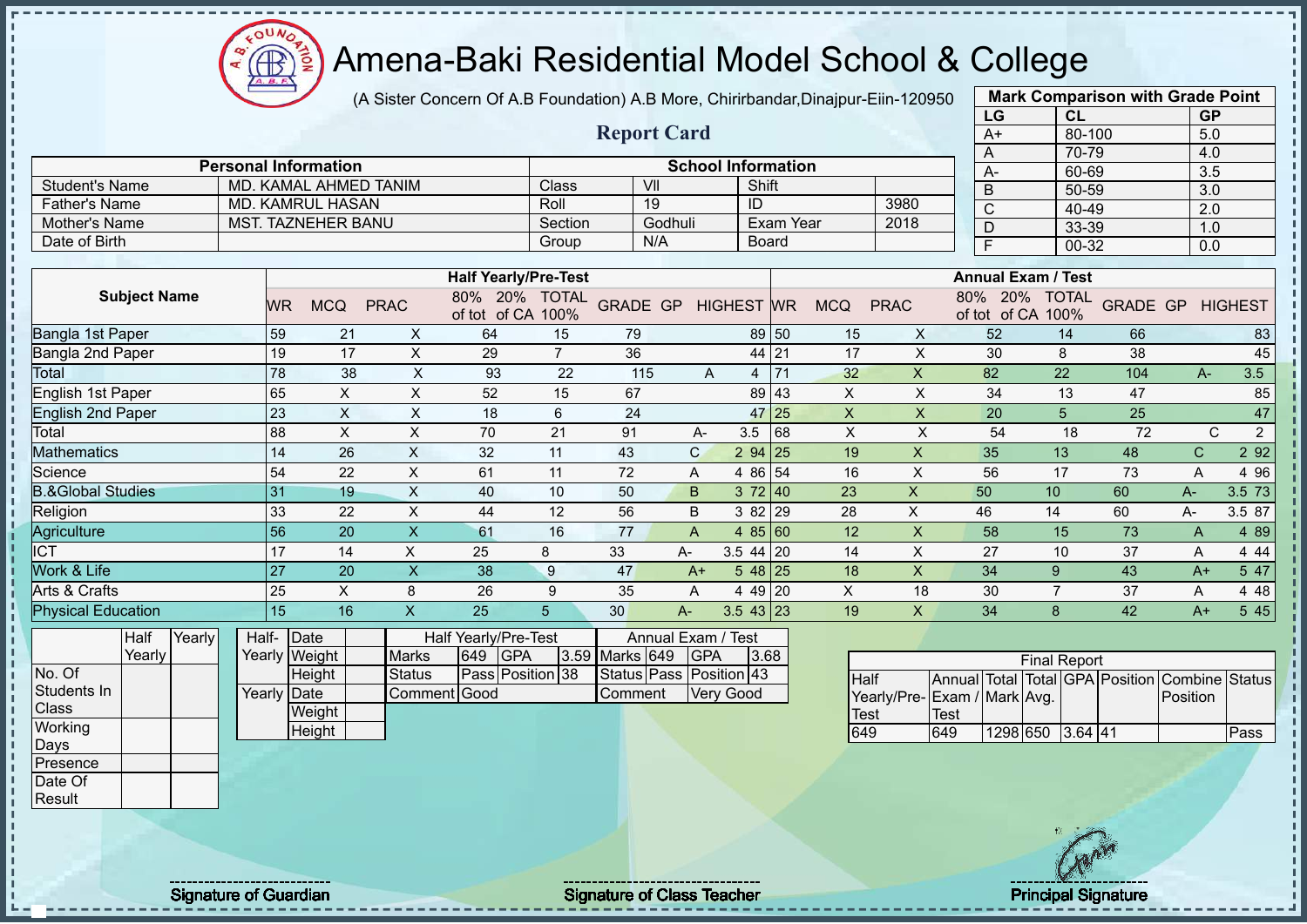$12\mu\text{V}$  $\bigoplus_{\Delta,\Delta,\sigma}$ ğ

#### Amena-Baki Residential Model School & College

(A Sister Concern Of A.B Foundation) A.B More, Chirirbandar,Dinajpur-Eiin-120950

|                              |                             |                          |             |                                 |                             |                    |                           |                   |           |              |                         | LG                              | <b>CL</b>      |                 | <b>GP</b> |                |
|------------------------------|-----------------------------|--------------------------|-------------|---------------------------------|-----------------------------|--------------------|---------------------------|-------------------|-----------|--------------|-------------------------|---------------------------------|----------------|-----------------|-----------|----------------|
|                              |                             |                          |             |                                 |                             | <b>Report Card</b> |                           |                   |           |              |                         | $A+$                            | 80-100         |                 | 5.0       |                |
|                              |                             |                          |             |                                 |                             |                    |                           |                   |           |              |                         | A                               | 70-79          |                 | 4.0       |                |
|                              | <b>Personal Information</b> |                          |             |                                 |                             |                    | <b>School Information</b> |                   |           |              |                         | A-                              | 60-69          |                 | 3.5       |                |
| <b>Student's Name</b>        |                             | <b>CHAYON KUMAR ROY</b>  |             |                                 | <b>Class</b>                | VII                |                           | Shift             |           |              |                         | B                               | 50-59          |                 | 3.0       |                |
| <b>Father's Name</b>         |                             | <b>BABUL CHONDRO ROY</b> |             |                                 | Roll                        | 23                 |                           | ID                |           |              | 4075                    | $\mathsf{C}$                    | 40-49          |                 | 2.0       |                |
| <b>Mother's Name</b>         |                             | <b>NIYATI RANI ROY</b>   |             |                                 | Section                     | Godhuli            |                           |                   | Exam Year |              | 2018                    | D                               | 33-39          |                 | 1.0       |                |
| Date of Birth                |                             |                          |             |                                 | Group                       | N/A                |                           | <b>Board</b>      |           |              |                         | F                               | 00-32          |                 | 0.0       |                |
|                              |                             |                          |             |                                 |                             |                    |                           |                   |           |              |                         |                                 |                |                 |           |                |
|                              |                             |                          |             |                                 | <b>Half Yearly/Pre-Test</b> |                    |                           |                   |           |              |                         | <b>Annual Exam / Test</b>       |                |                 |           |                |
| <b>Subject Name</b>          | <b>WR</b>                   | <b>MCQ</b>               | <b>PRAC</b> | 80%<br>20%<br>of tot of CA 100% | <b>TOTAL</b>                | <b>GRADE GP</b>    |                           | <b>HIGHEST WR</b> |           | <b>MCQ</b>   | <b>PRAC</b>             | 80%<br>20%<br>of tot of CA 100% | <b>TOTAL</b>   | <b>GRADE GP</b> |           | <b>HIGHEST</b> |
| Bangla 1st Paper             | 59                          | 29                       | X           | 70                              | 18                          | 88                 |                           |                   | 89 53     | 23           | X                       | 61                              | 15             | 76              |           | 83             |
| Bangla 2nd Paper             | 21                          | 18                       | X           | 31                              | $\overline{7}$              | 38                 |                           |                   | 44 22     | 20           | X                       | 34                              | 6              | 40              |           | 45             |
| Total                        | 80                          | 47                       | X           | 101                             | 25                          | 126                | $A+$                      | 5                 | 75        | 43           | X                       | 95                              | 21             | 116             | Α         | 4              |
| English 1st Paper            | 80                          | X                        | X           | 64                              | 16                          | 80                 |                           | 89                | 57        | X            | $\mathsf X$             | 46                              | 12             | 58              |           | 85             |
| <b>English 2nd Paper</b>     | 33                          | X                        | $\times$    | 26                              | $\overline{7}$              | 33                 |                           | 47                | 39        | $\mathsf{X}$ | $\overline{\mathsf{X}}$ | 31                              | $\overline{7}$ | 38              |           | 47             |
| Total                        | 113                         | X                        | X           | 90                              | 23                          | 113                | A                         | 4                 | 96        | X            | X                       | 77                              | 19             | 96              | A-        | 3.5            |
| <b>Mathematics</b>           | 51                          | 24                       | X           | 60                              | 16                          | 76                 | $\mathsf{A}$              | 4 94              | 38        | 27           | $\mathsf{X}$            | 52                              | 16             | 68              | $A -$     | 3.5 92         |
| Science                      | 57                          | 27                       | X           | 67                              | 16                          | 83                 | $A+$                      | 5 86 61           |           | 26           | X                       | 70                              | 17             | 87              | $A+$      | 5 96           |
| <b>B.&amp;Global Studies</b> | 41                          | 28                       | $\times$    | 55                              | 11                          | 66                 | $A -$                     | $3.5 \ 72 \ 42$   |           | 25           | $\mathsf{x}$            | 54                              | 13             | 67              | $A-$      | 3.5 73         |
| Religion                     | 56                          | 26                       | X           | 66                              | 16                          | 82                 | $A+$                      | 5 82              | 58        | 26           | X                       | 67                              | 16             | 83              | $A+$      | 5 87           |
| Agriculture                  | 58                          | 26                       | X           | 67                              | 17                          | 84                 | $A+$                      | 585 63            |           | 18           | X                       | 65                              | 18             | 83              | $A+$      | 5 89           |
| ICT                          | 21                          | 16                       | X           | 30                              | 9                           | 39                 | A                         | 4 44 23           |           | 17           | X                       | 32                              | 10             | 42              | $A+$      | 5 44           |
| Work & Life                  | 27                          | 18                       | X           | 36                              | $\boldsymbol{9}$            | 45                 | $A+$                      | $548$  21         |           | 18           | X                       | 31                              | 9              | 40              | $A+$      | 5 47           |
| Arts & Crafts                | 28                          | X                        | 17          | 36                              | 9                           | 45                 | $A+$                      | 5 49              | 20        | X            | 25                      | 36                              | 9              | 45              | $A+$      | 5 48           |
| <b>Physical Education</b>    | 23                          | 20                       | X           | 34                              | 8                           | 42                 | $A+$                      | 543 25            |           | 18           | X                       | 34                              | 8              | 42              | $A+$      | 5 4 5          |
| <b>Half</b><br><b>Yearly</b> | Half- Date                  |                          |             | <b>Half Yearly/Pre-Test</b>     |                             |                    | Annual Exam / Test        |                   |           |              |                         |                                 |                |                 |           |                |

| Half   | Yearly | Half- Date  |               |                          |      | Half Yearly/Pre-Test   |                    | Annual Exam / Test      |     |
|--------|--------|-------------|---------------|--------------------------|------|------------------------|--------------------|-------------------------|-----|
| Yearly |        |             | Yearly Weight | <b>Marks</b>             | 1801 | <b>IGPA</b>            | 4.59 Marks 769 GPA |                         | 4.5 |
|        |        |             | Height        | <b>Status</b>            |      | <b>Pass Position 7</b> |                    | Status Pass Position 14 |     |
|        |        | Yearly Date |               | <b>Comment Very Good</b> |      |                        | <b>IComment</b>    | <b>Very Good</b>        |     |
|        |        |             | Weight        |                          |      |                        |                    |                         |     |
|        |        |             | Height        |                          |      |                        |                    |                         |     |

|                             |             |                 | <b>Final Report</b> |  |                                                |      |
|-----------------------------|-------------|-----------------|---------------------|--|------------------------------------------------|------|
| <b>I</b> Half               |             |                 |                     |  | Annual Total Total GPA Position Combine Status |      |
| Yearly/Pre-Exam / Mark Avg. |             |                 |                     |  | Position                                       |      |
| Test                        | <b>Test</b> |                 |                     |  |                                                |      |
| 801                         | 769         | 1570 786 4.55 9 |                     |  |                                                | Pass |

**Mark Comparison with Grade Point**

No. Of Students In Class **Working** Days Presence Date Of **Result** 

Signature of Guardian Signature Signature of Class Teacher Principal Signature 28/47/47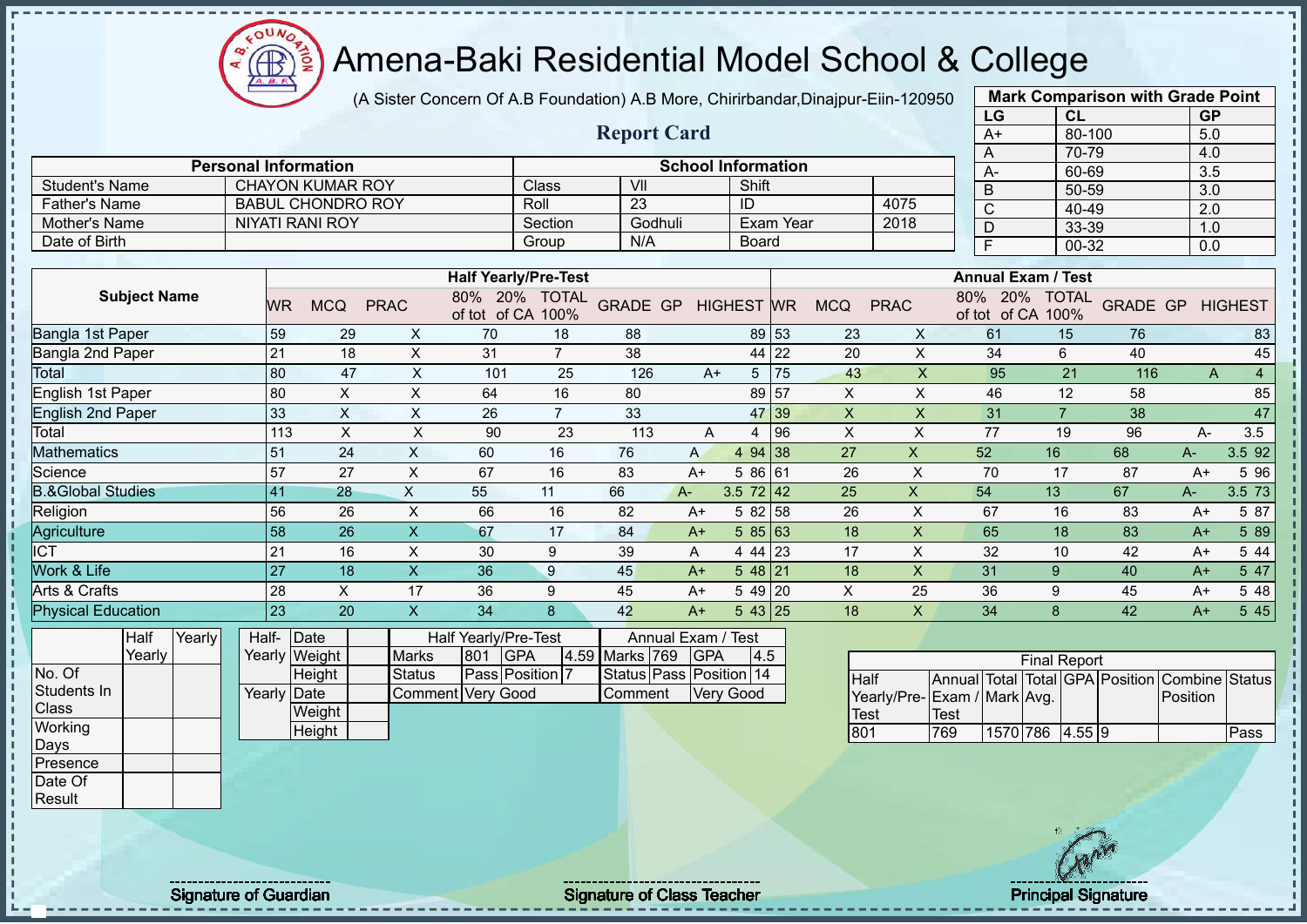

(A Sister Concern Of A.B Foundation) A.B More, Chirirbandar,Dinajpur-Eiin-120950

|                              |                 |                       |                           |                             |                |                         |                    |                           |           |                    |                             |      | LG   | CL                              |                 | <b>GP</b>        |                       |
|------------------------------|-----------------|-----------------------|---------------------------|-----------------------------|----------------|-------------------------|--------------------|---------------------------|-----------|--------------------|-----------------------------|------|------|---------------------------------|-----------------|------------------|-----------------------|
|                              |                 |                       |                           |                             |                | <b>Report Card</b>      |                    |                           |           |                    |                             |      | $A+$ | 80-100                          |                 | 5.0              |                       |
|                              |                 |                       |                           |                             |                |                         |                    |                           |           |                    |                             |      | A    | 70-79                           |                 | 4.0              |                       |
| <b>Personal Information</b>  |                 |                       |                           |                             |                |                         |                    | <b>School Information</b> |           |                    |                             |      | A-   | 60-69                           |                 | $\overline{3.5}$ |                       |
| <b>Student's Name</b>        |                 | <b>SAHED MAHMUD</b>   |                           | Class                       |                | VII                     |                    | Shift                     |           |                    |                             |      | B    | $50 - 59$                       |                 | $\overline{3.0}$ |                       |
| <b>Father's Name</b>         |                 | MD.MUZZAMEL           |                           | Roll                        |                | 18                      |                    | ID                        |           |                    | 3971                        |      | C    | 40-49                           |                 | 2.0              |                       |
| Mother's Name                |                 | <b>SHABINA YESMIN</b> |                           | Section                     |                | Godhuli                 |                    | Exam Year                 |           |                    | 2018                        |      | D    | 33-39                           |                 | 1.0              |                       |
| Date of Birth                |                 |                       |                           | Group                       |                | N/A                     |                    | <b>Board</b>              |           |                    |                             |      | E    | 00-32                           |                 | 0.0              |                       |
|                              |                 |                       |                           |                             |                |                         |                    |                           |           |                    |                             |      |      |                                 |                 |                  |                       |
|                              |                 |                       |                           | <b>Half Yearly/Pre-Test</b> |                |                         |                    |                           |           |                    |                             |      |      | <b>Annual Exam / Test</b>       |                 |                  |                       |
| <b>Subject Name</b>          | <b>WR</b>       | <b>MCQ</b>            | <b>PRAC</b>               | 80% 20% TOTAL               |                | <b>GRADE GP</b>         |                    | <b>HIGHEST WR</b>         |           | <b>MCQ</b>         | <b>PRAC</b>                 | 80%  | 20%  | <b>TOTAL</b>                    | <b>GRADE GP</b> |                  | <b>HIGHEST</b>        |
|                              |                 |                       |                           | of tot of CA                | 100%           |                         |                    |                           |           |                    |                             |      |      | of tot of CA 100%               |                 |                  |                       |
| Bangla 1st Paper             | 54              | 26                    | X                         | 64                          | 17             | 81                      |                    |                           | 89 50     | 23                 | X                           |      | 58   | 15                              | 73              |                  | 83                    |
| Bangla 2nd Paper             | 23              | 16                    | X                         | 31                          | 6              | 37                      |                    |                           | 44 20     | 16                 | $\times$                    |      | 29   | 8                               | 37              |                  | 45                    |
| Total                        | $\overline{77}$ | 42                    | $\sf X$                   | 95                          | 23             | 118                     | Α                  | 4                         | 70        | 39                 | $\mathsf X$                 |      | 87   | 23                              | 110             | A                | $\overline{4}$        |
| English 1st Paper            | 74              | X                     | X                         | 59                          | 14             | 73                      |                    | 89                        | 52        | $\pmb{\mathsf{X}}$ | X                           |      | 42   | 12                              | 54              |                  | 85                    |
| <b>English 2nd Paper</b>     | 21              | $\pmb{\times}$        | X                         | 17                          | 5              | 22                      |                    | 47                        | 131       | X                  | $\times$                    |      | 25   | $\overline{4}$                  | 29              |                  | 47                    |
| Total                        | 95              | X                     | X                         | 76                          | 19             | 95                      | А-                 | 3.5                       | 83        | $\pmb{\times}$     | X                           |      | 67   | 16                              | 83              | B                | $\sqrt{3}$            |
| Mathematics                  | 20              | 20                    | $\times$                  | 32                          | 12             | 44                      | $\mathsf{C}$       | 2 94 30                   |           | 18                 | X                           |      | 38   | 12                              | 50              | $\sf B$          | 3 9 2                 |
| Science                      | 52              | 23                    | $\times$                  | 60                          | 15             | 75                      | A                  | 4 8 6                     | 60        | 23                 | X                           |      | 66   | 16                              | 82              | $A+$             | 5 96                  |
| <b>B.&amp;Global Studies</b> | 33              | 23                    | $\pmb{\mathsf{X}}$        | 45                          | 10             | 55                      | B                  | 3 72 32                   |           | 23                 | $\overline{\mathsf{X}}$     |      | 44   | 12                              | 56              | B                | 3 7 3                 |
| Religion                     | 42              | 21                    | $\pmb{\times}$            | 50                          | 14             | 64                      | A-                 | $3.582$ 34                |           | 24                 | X                           |      | 46   | 16                              | 62              | A-               | 3.5 87                |
| Agriculture                  | 54              | 22                    | $\boldsymbol{\mathsf{X}}$ | 61                          | 18             | 79                      | A                  | 4 8 5                     | <b>59</b> | 16                 | $\mathsf{x}$                |      | 60   | 17                              | 77              | A                | 4 8 9                 |
| <b>ICT</b>                   | 17              | 12                    | X                         | 23                          | 8              | 31                      | A-                 | $3.544$ 19                |           | 13                 | $\times$                    |      | 26   | 8                               | 34              | А-               | 3.5 44                |
| Work & Life                  | 23              | 18                    | $\boldsymbol{\mathsf{X}}$ | 33                          | 9              | 42                      | $A+$               | $548$   21                |           | 20                 | $\times$                    |      | 33   | 9                               | 42              | $A+$             | 5 47                  |
| Arts & Crafts                | 28              | $\times$              | 13                        | 33                          | 10             | 43                      | $A+$               | 5 49 20                   |           | X                  | 26                          |      | 37   | 10                              | 47              | $A+$             | 5 48                  |
| <b>Physical Education</b>    | 17              | 18                    | $\mathsf{X}$              | 28                          | $\overline{7}$ | 35                      | $\overline{A}$     | 4 43 24                   |           | 18                 | X                           |      | 34   | $\overline{7}$                  | 41              | $A+$             | 5 4 5                 |
| Yearly<br>Half               | Half-           | Date                  |                           | Half Yearly/Pre-Test        |                |                         | Annual Exam / Test |                           |           |                    |                             |      |      |                                 |                 |                  |                       |
| Yearly                       | Yearly Weight   |                       | <b>Marks</b>              | 681<br><b>GPA</b>           | 3.77           | Marks 684               | <b>GPA</b>         | 14                        |           |                    |                             |      |      | <b>Final Report</b>             |                 |                  |                       |
| No. Of                       |                 | Height                | <b>Status</b>             | Pass Position 33            |                | Status Pass Position 38 |                    |                           |           | <b>Half</b>        |                             |      |      | Annual Total Total GPA Position |                 |                  | <b>Combine Status</b> |
| Students In                  | Yearly          | Date                  |                           | Comment Good                |                | Comment                 |                    | <b>Very Good</b>          |           |                    | Yearly/Pre-Exam / Mark Avg. |      |      |                                 |                 | Position         |                       |
| Class                        |                 | Weight                |                           |                             |                |                         |                    |                           |           | Test               |                             | Test |      |                                 |                 |                  |                       |

**Mark Comparison with Grade Point**

**Height** 

Working Days Presence Date Of Result

Signature of Guardian Signature Signature of Class Teacher Principal Signature 2014

681 684 1365 684 3.89 36 Pass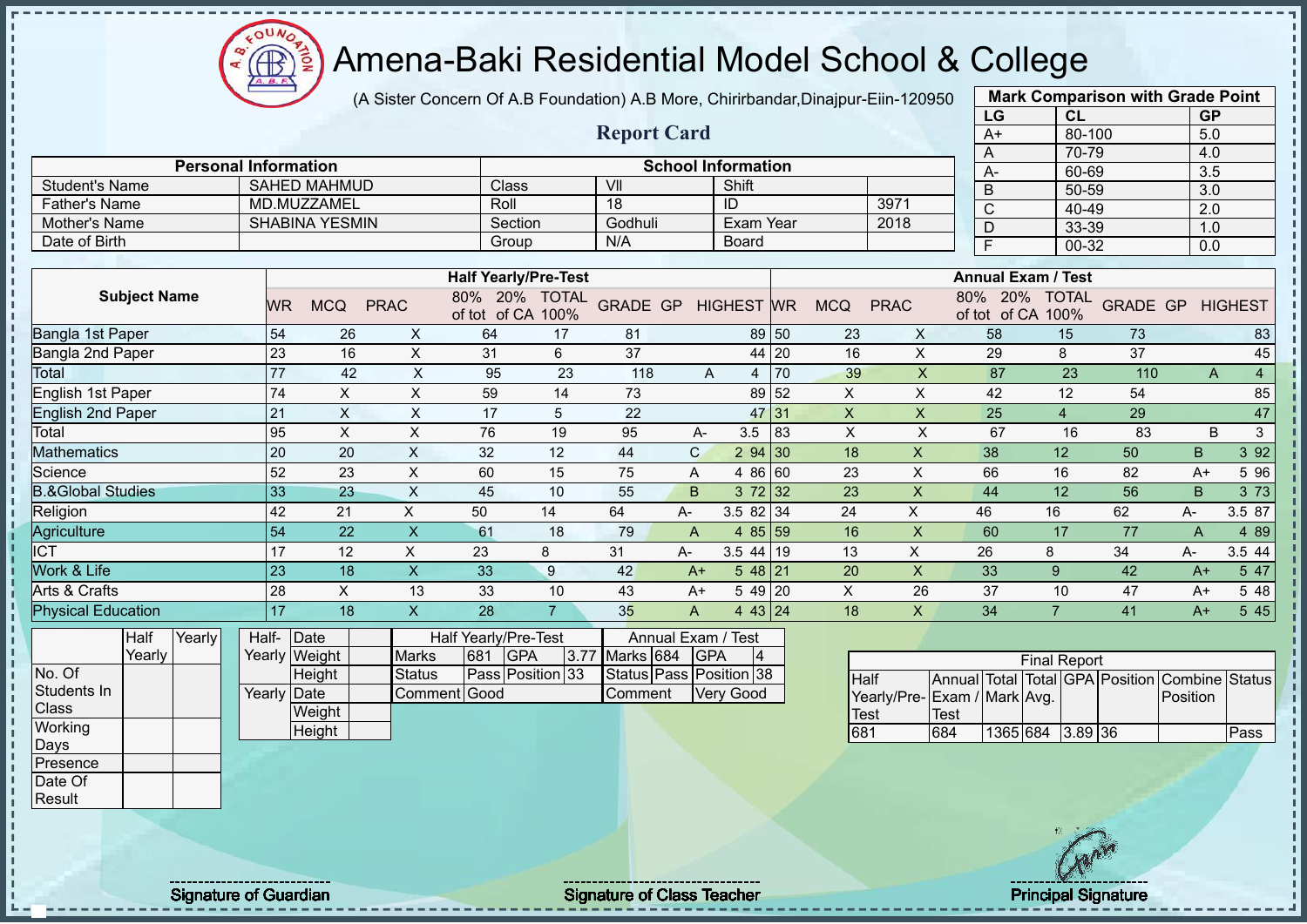(A Sister Concern Of A.B Foundation) A.B More, Chirirbandar,Dinajpur-Eiin-120950

 $12\mu\text{V}$ 

Æ

|                              |       |                 |                             |                           |                                           |                |                                 |      |                           |           |              |                             | LG             | CL                                 |                                   | <b>GP</b>               |                  |
|------------------------------|-------|-----------------|-----------------------------|---------------------------|-------------------------------------------|----------------|---------------------------------|------|---------------------------|-----------|--------------|-----------------------------|----------------|------------------------------------|-----------------------------------|-------------------------|------------------|
|                              |       |                 |                             |                           |                                           |                | <b>Report Card</b>              |      |                           |           |              |                             | $A+$           |                                    | 80-100                            | 5.0                     |                  |
|                              |       |                 |                             |                           |                                           |                |                                 |      |                           |           |              |                             | A              | 70-79                              |                                   | 4.0                     |                  |
|                              |       |                 | <b>Personal Information</b> |                           |                                           |                |                                 |      | <b>School Information</b> |           |              |                             | A-             | 60-69                              |                                   | 3.5                     |                  |
| <b>Student's Name</b>        |       |                 | <b>NIBIR KUMAR SARKAR</b>   |                           |                                           | Class          | VII                             |      | Shift                     |           |              |                             | B              | 50-59                              |                                   | $\overline{3.0}$        |                  |
| <b>Father's Name</b>         |       |                 | <b>ARUN KUMAR SARKAR</b>    |                           |                                           | Roll           | 15                              |      | ID                        |           |              | 3957                        | $\overline{C}$ | 40-49                              |                                   | $\overline{2.0}$        |                  |
| Mother's Name                |       |                 | <b>NILIMA RANI SARKAR</b>   |                           |                                           | Section        | Godhuli                         |      |                           | Exam Year |              | 2018                        | D              | 33-39                              |                                   | 1.0                     |                  |
| Date of Birth                |       |                 |                             |                           |                                           | Group          | N/A                             |      | <b>Board</b>              |           |              |                             | F              | 00-32                              |                                   | 0.0                     |                  |
|                              |       |                 |                             |                           |                                           |                |                                 |      |                           |           |              |                             |                |                                    |                                   |                         |                  |
|                              |       |                 |                             |                           | <b>Half Yearly/Pre-Test</b>               |                |                                 |      |                           |           |              |                             |                | <b>Annual Exam / Test</b>          |                                   |                         |                  |
| <b>Subject Name</b>          |       | <b>WR</b>       | <b>MCQ</b>                  | <b>PRAC</b>               | 80% 20% TOTAL<br>of tot of CA 100%        |                | <b>GRADE GP</b>                 |      | <b>HIGHEST WR</b>         |           | <b>MCQ</b>   | <b>PRAC</b>                 |                | 80% 20% TOTAL<br>of tot of CA 100% |                                   | <b>GRADE GP HIGHEST</b> |                  |
| Bangla 1st Paper             |       | 50              | 22                          | X                         | 58                                        | 11             | 69                              |      | 89                        | 50        | 21           | X                           | 57             | 14                                 | 71                                |                         | 83               |
| Bangla 2nd Paper             |       | 16              | 15                          | X                         | 25                                        | 5              | 30                              |      | 44                        | 19        | 19           | X                           | 30             | 9                                  | 39                                |                         | 45               |
| Total                        |       | 66              | 37                          | $\mathsf{X}$              | 83                                        | 16             | 99                              | $A-$ | 3.5                       | 69        | 40           | $\overline{\mathsf{X}}$     | 87             | 23                                 | 110                               | A                       | $\overline{4}$   |
| English 1st Paper            |       | 74              | $\times$                    | X                         | 59                                        | 14             | 73                              |      | 89                        | 60        | X            | X                           | 48             | 12                                 | 60                                |                         | 85               |
| <b>English 2nd Paper</b>     |       | 33              | $\times$                    | X                         | 26                                        | $\overline{7}$ | 33                              |      | 47                        | 44        | $\mathsf{X}$ | $\times$                    | 35             | 8                                  | 43                                |                         | 47               |
| Total                        |       | 107             | $\sf X$                     | $\mathsf X$               | 85                                        | 21             | 106                             | A    | 4                         | 104       | X            | Χ                           | 83             | 20                                 | 103                               | А-                      | 3.5              |
| <b>Mathematics</b>           |       | 33              | 23                          | $\mathsf{X}$              | 45                                        | 10             | 55                              | B    | 3 94                      | 38        | 28           | $\mathsf{X}$                | 53             | 16                                 | 69                                | А-                      | 3.5 92           |
| Science                      |       | 56              | 21                          | X                         | 62                                        | 14             | 76                              | A    | 4 86 61                   |           | 23           | X                           | 67             | 17                                 | 84                                | $A+$                    | 5 9 6            |
| <b>B.&amp;Global Studies</b> |       | 36              | 26                          | $\boldsymbol{\mathsf{X}}$ | 50                                        | 18             | 68                              | $A-$ | 3.5 72                    | 35        | 21           | $\pmb{\mathsf{X}}$          | 45             | 11                                 | 56                                | B.                      | 3 7 3            |
| Religion                     |       | 53              | 26                          | X                         | 63                                        | 14             | 77                              | A    | 4 8 2                     | 55        | 25           | X                           | 64             | 15                                 | 79                                | Α                       | 4 87             |
| Agriculture                  |       | 46              | 24                          | $\boldsymbol{\mathsf{X}}$ | 56                                        | 15             | 71                              | A    | 48563                     |           | 26           | X                           | 71             | 16                                 | 87                                | $A+$                    | 5 89             |
| <b>ICT</b>                   |       | 18              | 18                          | $\pmb{\times}$            | 29                                        | 9              | 38                              | Α    | 4 44 23                   |           | 18           | X                           | 33             | 9                                  | 42                                | $A+$                    | 5 4 4            |
| Work & Life                  |       | $\overline{27}$ | 20                          | $\overline{\mathsf{x}}$   | 38                                        | 8              | 46                              | $A+$ | 5 48                      | 27        | 18           | X                           | 36             | 9                                  | 45                                | $A+$                    | $5\overline{47}$ |
| Arts & Crafts                |       | 26              | $\times$                    | 18                        | 35                                        | 9              | 44                              | $A+$ | 5 49 20                   |           | X            | 25                          | 36             | 9                                  | 45                                | $A+$                    | 5 48             |
| <b>Physical Education</b>    |       | 15              | 20                          | $\boldsymbol{\mathsf{X}}$ | 28                                        | 6              | 34                              | $A-$ | $3.543$ 24                |           | 19           | $\mathsf{X}$                | 34             | $\mathbf{8}$                       | 42                                | $A+$                    | 5 4 5            |
| Half<br>Yearly<br>Yearly     | Half- |                 | Date<br>Yearly Weight       | <b>Marks</b>              | Half Yearly/Pre-Test<br><b>GPA</b><br>714 | 3.95           | Annual Exam / Test<br>Marks 762 | GPA  | 4.36                      |           |              |                             |                | <b>Final Report</b>                |                                   |                         |                  |
| No. Of                       |       |                 | Height                      | <b>Status</b>             | Pass Position 29                          |                | Status Pass Position 24         |      |                           |           | Half         |                             | Annual Total   |                                    | <b>Total GPA Position Combine</b> |                         | <b>Status</b>    |
| Students In                  |       | Yearly Date     |                             | Comment Good              |                                           |                | Comment                         |      | <b>Very Good</b>          |           |              | Yearly/Pre-Exam / Mark Avg. |                |                                    |                                   | Position                |                  |
| Class                        |       |                 | Weight                      |                           |                                           |                |                                 |      |                           |           | <b>Test</b>  |                             | <b>Test</b>    |                                    |                                   |                         |                  |
| Working                      |       |                 | Height                      |                           |                                           |                |                                 |      |                           |           | 714          |                             | 762            | 1476 739 4.16 27                   |                                   |                         | Pass             |
| Days                         |       |                 |                             |                           |                                           |                |                                 |      |                           |           |              |                             |                |                                    |                                   |                         |                  |
| Presence                     |       |                 |                             |                           |                                           |                |                                 |      |                           |           |              |                             |                |                                    |                                   |                         |                  |

**Mark Comparison with Grade Point**

Date Of Result

Signature of Guardian Signature of Class Teacher Principal Signature of Class Teacher Principal Signature 30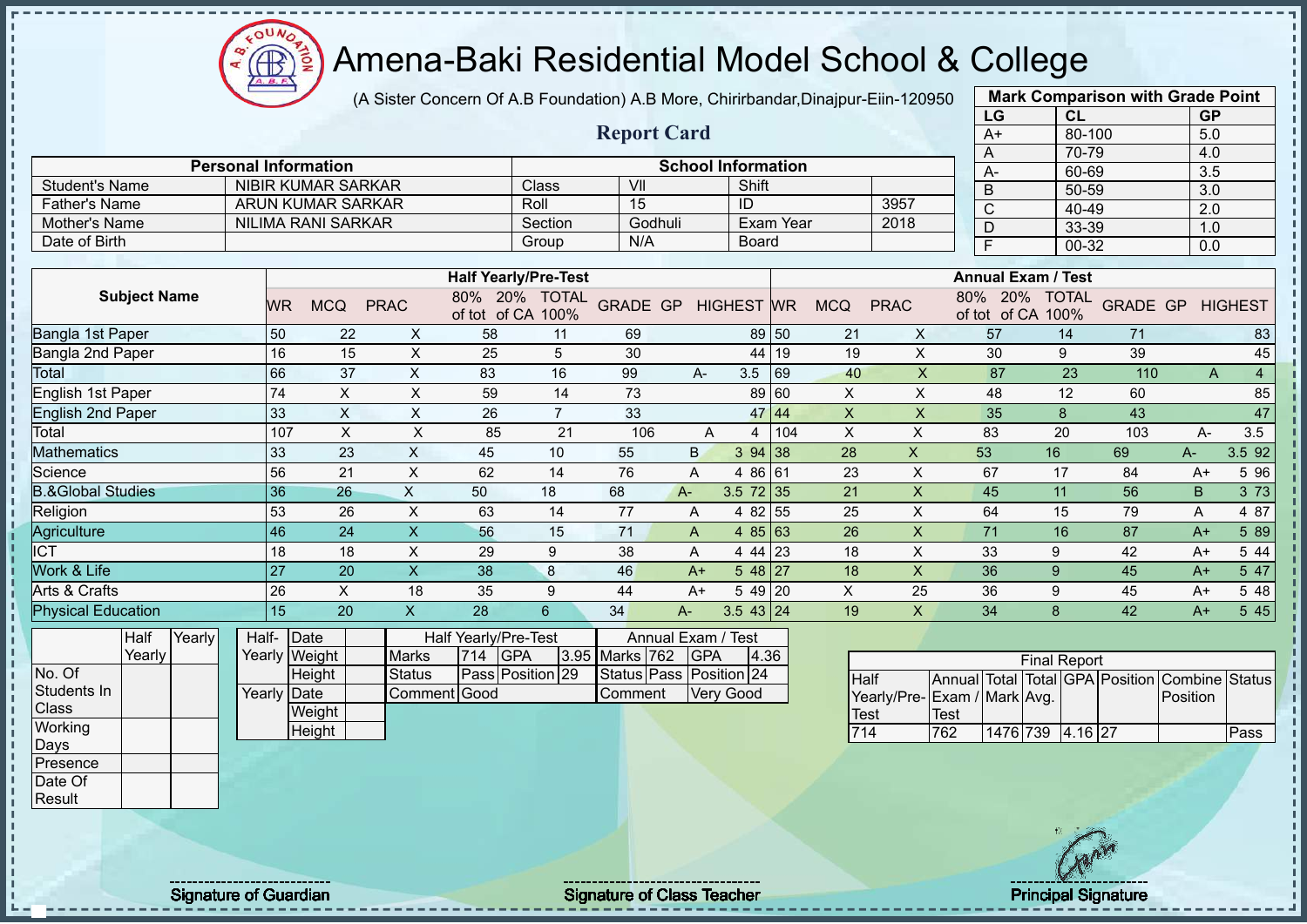

(A Sister Concern Of A.B Foundation) A.B More, Chirirbandar,Dinajpur-Eiin-120950

|                              |                             |                      |                           |                                           |                      |                    |                                  |                           |           |                |                    | LG                              | <b>CL</b>           |                 | <b>GP</b>        |                |
|------------------------------|-----------------------------|----------------------|---------------------------|-------------------------------------------|----------------------|--------------------|----------------------------------|---------------------------|-----------|----------------|--------------------|---------------------------------|---------------------|-----------------|------------------|----------------|
|                              |                             |                      |                           |                                           |                      | <b>Report Card</b> |                                  |                           |           |                |                    | $A+$                            | 80-100              |                 | 5.0              |                |
|                              |                             |                      |                           |                                           |                      |                    |                                  |                           |           |                |                    | A                               | 70-79               |                 | 4.0              |                |
|                              | <b>Personal Information</b> |                      |                           |                                           |                      |                    |                                  | <b>School Information</b> |           |                |                    | A-                              | 60-69               |                 | 3.5              |                |
| <b>Student's Name</b>        |                             | <b>SUBHRO SARKER</b> |                           | Class                                     |                      | VII                |                                  | Shift                     |           |                |                    | B                               | $50 - 59$           |                 | $\overline{3.0}$ |                |
| <b>Father's Name</b>         |                             | <b>TOTON SARKER</b>  |                           | Roll                                      |                      | 31                 |                                  | ID                        |           |                | 4372               | $\mathsf{C}$                    | 40-49               |                 | 2.0              |                |
| <b>Mother's Name</b>         | <b>POLY SARKER</b>          |                      |                           | Section                                   |                      | Godhuli            |                                  | Exam Year                 |           |                | 2018               | D                               | 33-39               |                 | 1.0              |                |
| Date of Birth                |                             |                      |                           | Group                                     |                      | N/A                |                                  | Board                     |           |                |                    | F                               | 00-32               |                 | 0.0              |                |
|                              |                             |                      |                           |                                           |                      |                    |                                  |                           |           |                |                    |                                 |                     |                 |                  |                |
|                              |                             |                      |                           | <b>Half Yearly/Pre-Test</b>               |                      |                    |                                  |                           |           |                |                    | <b>Annual Exam / Test</b>       |                     |                 |                  |                |
| <b>Subject Name</b>          | <b>WR</b>                   | <b>MCQ</b>           | <b>PRAC</b>               | 80%<br>20%<br>of tot of CA                | <b>TOTAL</b><br>100% | <b>GRADE GP</b>    |                                  | <b>HIGHEST</b>            | <b>WR</b> | <b>MCQ</b>     | <b>PRAC</b>        | 80%<br>20%<br>of tot of CA 100% | <b>TOTAL</b>        | <b>GRADE GP</b> |                  | <b>HIGHEST</b> |
| <b>Bangla 1st Paper</b>      | 47                          | 28                   | X                         | 60                                        | 12                   | 72                 |                                  | 89                        | 42        | 22             | X                  | 51                              | 11                  | 62              |                  | 83             |
| Bangla 2nd Paper             | 19                          | 16                   | X                         | 28                                        | 5                    | 33                 |                                  | 44                        | 17        | 19             | X                  | 29                              | 8                   | 37              |                  | 45             |
| Total                        | 66                          | 44                   | X                         | 88                                        | 17                   | 105                | A                                | 4                         | 59        | 41             | X                  | 80                              | 19                  | 99              | $A -$            | 3.5            |
| English 1st Paper            | 67                          | X                    | $\boldsymbol{\mathsf{X}}$ | 54                                        | 15                   | 69                 |                                  |                           | 89 60     | $\pmb{\times}$ | $\pmb{\mathsf{X}}$ | 48                              | 11                  | 59              |                  | 85             |
| <b>English 2nd Paper</b>     | 17                          | X                    | X                         | 14                                        | 6                    | 20                 |                                  |                           | 47 20     | $\times$       | $\times$           | 16                              | 6                   | 22              |                  | 47             |
| Total                        | 84                          | X                    | X                         | 68                                        | 21                   | 89                 | B.                               | 3                         | 80        | $\times$       | X                  | 64                              | 17                  | 81              | <sub>B</sub>     | 3              |
| Mathematics                  | 26                          | 26                   | X                         | 42                                        | 16                   | 58                 | B.                               | 3 94 29                   |           | 27             | $\mathsf{X}$       | 45                              | 18                  | 63              | $A -$            | 3.5 92         |
| Science                      | 48                          | 22                   | X                         | 56                                        | 13                   | 69                 | $A -$                            | 3.5 86 54                 |           | 22             | X                  | 61                              | 16                  | 77              | A                | 4 9 6          |
| <b>B.&amp;Global Studies</b> | 23                          | 24                   | Χ                         | 38                                        | 8                    | 46                 | C                                | $272$ 28                  |           | 24             | X                  | 42                              | 10                  | 52              | B                | 3 7 3          |
| Religion                     | 48                          | 20                   | X                         | 54                                        | 12                   | 66                 | $A -$                            | $3.582$ 55                |           | 25             | X                  | 64                              | 14                  | 78              | A                | 4 87           |
| Agriculture                  | 44                          | 17                   | $\mathsf{X}$              | 49                                        | 15                   | 64                 | $A-$                             | $3.585$ 57                |           | 20             | X                  | 62                              | 15                  | 77              | A                | 4 8 9          |
| ICT                          | 18                          | 19                   | X                         | 30                                        | 10                   | 40                 | $A+$                             | 5 44 19                   |           | 15             | X                  | 27                              | 10                  | 37              | A                | 4 4 4          |
| Work & Life                  | 24                          | 19                   | X                         | 34                                        | $\overline{7}$       | 41                 | $A+$                             | $548$   22                |           | 18             | X                  | 32                              | 8                   | 40              | $A+$             | 5 47           |
| Arts & Crafts                | 25                          | X                    | 13                        | 30                                        | 9                    | 39                 | Α                                | 4 49 20                   |           | X              | 18                 | 30                              | 8                   | 38              | Α                | 4 4 8          |
| <b>Physical Education</b>    | 23                          | 16                   | $\mathsf{X}$              | 31                                        | 5                    | 36                 | A                                | 443 22                    |           | 19             | X                  | 33                              | 6                   | 39              | A                | 4 4 5          |
| Yearly<br>Half<br>Yearly     | Half-<br>Yearly Weight      | Date                 | <b>Marks</b>              | Half Yearly/Pre-Test<br>653<br><b>GPA</b> |                      | 3.68 Marks 681     | Annual Exam / Test<br><b>GPA</b> | 3.82                      |           |                |                    |                                 | <b>Final Report</b> |                 |                  |                |

No. Of Students In **Class Working** Days Presence Date Of

Result

**Height** Yearly Date **Weight Height** Status | Pass | Position 37 Comment Good Status Pass Position 40 Comment Very Good

|                             |       |                  | <b>Final Report</b> |  |                                                |      |
|-----------------------------|-------|------------------|---------------------|--|------------------------------------------------|------|
| <b>Half</b>                 |       |                  |                     |  | Annual Total Total GPA Position Combine Status |      |
| Yearly/Pre-Exam / Mark Avg. |       |                  |                     |  | Position                                       |      |
| <b>I</b> Test               | 'Test |                  |                     |  |                                                |      |
| 653                         | 681   | 1334 669 3.75 39 |                     |  |                                                | Pass |

**Mark Comparison with Grade Point** 

Signature of Guardian Signature Signature of Class Teacher Number of Class Teacher Principal Signature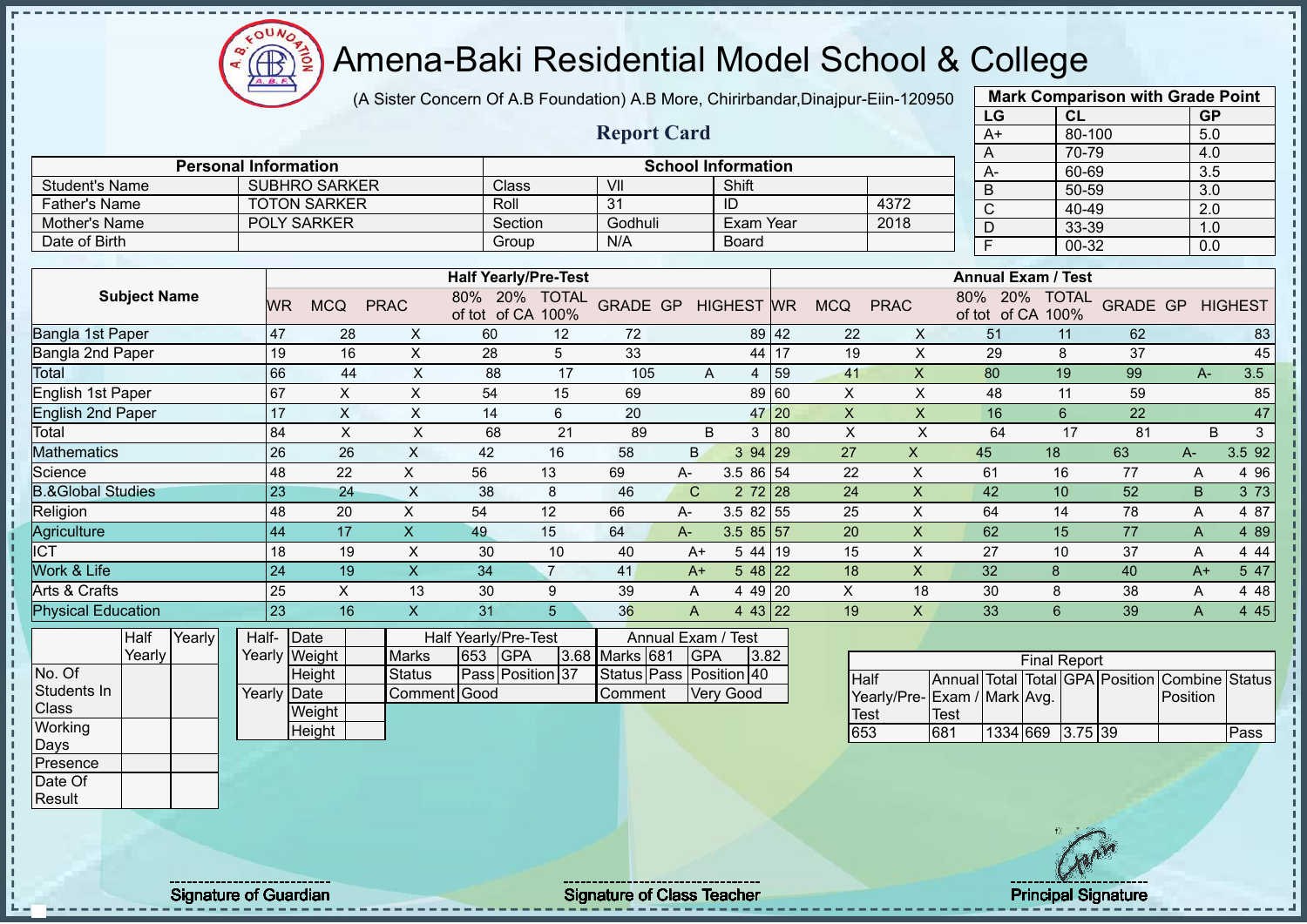(A Sister Concern Of A.B Foundation) A.B More, Chirirbandar,Dinajpur-Eiin-120950

 $12\mu\text{V}$ 

Æ

J.

|                              |        |                     |                             |                           |                                    |                  |                    |                           |                   |                  |             |                           | LG                                                  |                     | CL     |                 | <b>GP</b>                  |                |
|------------------------------|--------|---------------------|-----------------------------|---------------------------|------------------------------------|------------------|--------------------|---------------------------|-------------------|------------------|-------------|---------------------------|-----------------------------------------------------|---------------------|--------|-----------------|----------------------------|----------------|
|                              |        |                     |                             |                           |                                    |                  | <b>Report Card</b> |                           |                   |                  |             |                           | $A+$                                                |                     | 80-100 |                 | 5.0                        |                |
|                              |        |                     |                             |                           |                                    |                  |                    |                           |                   |                  |             |                           | Α                                                   |                     | 70-79  |                 | 4.0                        |                |
|                              |        |                     | <b>Personal Information</b> |                           |                                    |                  |                    | <b>School Information</b> |                   |                  |             |                           | А-                                                  |                     | 60-69  |                 | 3.5                        |                |
| <b>Student's Name</b>        |        |                     | MD. NASFIQUR RAHMAN         |                           |                                    | Class            | VII                |                           | Shift             |                  |             |                           | B                                                   |                     | 50-59  |                 | 3.0                        |                |
| <b>Father's Name</b>         |        |                     | MD. ISHAKUE ALI             |                           |                                    | Roll             | 32                 |                           | ID                |                  |             | 4502                      | C                                                   |                     | 40-49  |                 | 2.0                        |                |
| Mother's Name                |        | <b>MOST. NASRIN</b> |                             |                           |                                    | Section          |                    | Godhuli                   |                   | <b>Exam Year</b> |             | 2018                      | D                                                   |                     | 33-39  |                 | 1.0                        |                |
| Date of Birth                |        |                     |                             |                           |                                    | Group            | N/A                |                           | Board             |                  |             |                           | F                                                   |                     | 00-32  |                 | 0.0                        |                |
|                              |        |                     |                             |                           |                                    |                  |                    |                           |                   |                  |             |                           |                                                     |                     |        |                 |                            |                |
|                              |        |                     |                             |                           | <b>Half Yearly/Pre-Test</b>        |                  |                    |                           |                   |                  |             |                           | <b>Annual Exam / Test</b>                           |                     |        |                 |                            |                |
| <b>Subject Name</b>          |        | WR                  | <b>MCQ</b>                  | <b>PRAC</b>               | 80% 20% TOTAL<br>of tot of CA 100% |                  | <b>GRADE GP</b>    |                           | <b>HIGHEST WR</b> |                  | <b>MCQ</b>  | <b>PRAC</b>               | 80% 20% TOTAL<br>of tot of CA 100%                  |                     |        | <b>GRADE GP</b> |                            | <b>HIGHEST</b> |
| <b>Bangla 1st Paper</b>      |        | 55                  | 25                          | X                         | 64                                 | 16               | 80                 |                           |                   | 89 54            | 25          | X                         | 63                                                  | 14                  |        | 77              |                            | 83             |
| Bangla 2nd Paper             |        | 23                  | 19                          | $\pmb{\times}$            | 34                                 | $\boldsymbol{9}$ | 43                 |                           |                   | 44 21            | 20          | X                         | 33                                                  | 8                   |        | 41              |                            | 45             |
| Total                        |        | 78                  | 44                          | $\pmb{\times}$            | 98                                 | 25               | 123                | $A+$                      | 5                 | 75               | 45          | $\pmb{\times}$            | 96                                                  |                     | 22     | 118             | A                          | $\overline{4}$ |
| <b>English 1st Paper</b>     |        | 80                  | $\pmb{\times}$              | X                         | 64                                 | 17               | 81                 |                           |                   | 89 71            | X           | X                         | 57                                                  | 14                  |        | 71              |                            | 85             |
| <b>English 2nd Paper</b>     |        | 36                  | $\boldsymbol{\mathsf{X}}$   | $\boldsymbol{\mathsf{X}}$ | 29                                 | 8                | 37                 |                           |                   | 47 44            | $\mathsf X$ | $\pmb{\times}$            | 35                                                  | 8                   |        | 43              |                            | 47             |
| Total                        |        | 116                 | $\boldsymbol{\mathsf{X}}$   | X                         | 93                                 | 25               | 118                | A                         | 4                 | 115              | $\times$    | $\pmb{\mathsf{X}}$        | 92                                                  |                     | 22     | 114             | A                          | $\overline{4}$ |
| <b>Mathematics</b>           |        | 19                  | 25                          | $\mathsf X$               | 35                                 | 15               | 50                 | B                         | 394   45          |                  | 21          | $\boldsymbol{\mathsf{X}}$ | 53                                                  | 17                  |        | 70              | A                          | 492            |
| Science                      |        | 58                  | 26                          | $\pmb{\times}$            | 67                                 | 11               | 78                 | A                         | 4 86 64           |                  | 28          | $\pmb{\times}$            | 74                                                  | 17                  |        | 91              | $A+$                       | 5 9 6          |
| <b>B.&amp;Global Studies</b> |        | 38                  | 30                          | $\mathsf{X}$              | 54                                 | 11               | 65                 | $A -$                     | $3.5 \ 72 \ 43$   |                  | 24          | $\boldsymbol{\mathsf{X}}$ | 54                                                  | 11                  |        | 65              | $A-$                       | 3.5 73         |
| Religion                     |        | 53                  | 28                          | $\times$                  | 65                                 | 14               | 79                 | A                         | 4 82 49           |                  | 27          | $\boldsymbol{\mathsf{X}}$ | 61                                                  | 14                  |        | 75              | Α                          | 4 87           |
| Agriculture                  |        | $\overline{55}$     | 22                          | $\mathsf X$               | 62                                 | 16               | 78                 | $\overline{A}$            | 4 $85 62$         |                  | 19          | $\boldsymbol{\mathsf{X}}$ | 65                                                  | 16                  |        | 81              | $A+$                       | 5 89           |
| <b>ICT</b>                   |        | 23                  | 19                          | X                         | 34                                 | 10               | 44                 | $A+$                      | 5 4 4             | 19               | 19          | $\times$                  | 30                                                  | 10                  |        | 40              | $A+$                       | 5 44           |
| Work & Life                  |        | $\overline{22}$     | 20                          | $\overline{\mathsf{X}}$   | 34                                 | 9                | 43                 | $A+$                      | $548$ 23          |                  | 18          | $\mathsf{X}$              | 33                                                  | 9                   |        | 42              | $A+$                       | 5 47           |
| Arts & Crafts                |        | 25                  | X                           | 15                        | 32                                 | 8                | 40                 | $A+$                      | 5 49 20           |                  | X           | 21                        | 33                                                  | 8                   |        | 41              | A+                         | 5 48           |
| <b>Physical Education</b>    |        | 23                  | 19                          | $\overline{\mathsf{x}}$   | 34                                 | $\mathbf{8}$     | 42                 | $A+$                      | 543 24            |                  | 19          | $\mathsf{X}$              | 34                                                  | 8                   |        | 42              | $A+$                       | 5 4 5          |
| Half                         | Yearly | Half-               | Date                        |                           | Half Yearly/Pre-Test               |                  |                    | Annual Exam /             | <b>Test</b>       |                  |             |                           |                                                     |                     |        |                 |                            |                |
| Yearly                       |        |                     | Yearly Weight               | <b>Marks</b>              | <b>GPA</b><br>760                  | 4.32             | Marks 779          | <b>GPA</b>                | 4.5               |                  |             |                           |                                                     |                     |        |                 |                            |                |
| No. Of                       |        |                     | Height                      | <b>Status</b>             |                                    | Pass Position 14 |                    | Status Pass Position 13   |                   |                  |             |                           |                                                     | <b>Final Report</b> |        |                 |                            |                |
| Students In                  |        | <b>Yearly Date</b>  |                             |                           | Comment Good                       |                  | Comment            |                           | <b>Very Good</b>  |                  | Half        | Yearly/Pre-               | Annual Total Total GPA Position<br>Exam / Mark Avg. |                     |        |                 | Combine Status<br>Position |                |
| Class                        |        |                     | Weight                      |                           |                                    |                  |                    |                           |                   |                  | <b>Test</b> |                           | <b>Test</b>                                         |                     |        |                 |                            |                |
| Working                      |        |                     | Height                      |                           |                                    |                  |                    |                           |                   |                  | 760         |                           | 779                                                 | 1539 770 4.41 13    |        |                 |                            | Pass           |
| Days                         |        |                     |                             |                           |                                    |                  |                    |                           |                   |                  |             |                           |                                                     |                     |        |                 |                            |                |
| Presence                     |        |                     |                             |                           |                                    |                  |                    |                           |                   |                  |             |                           |                                                     |                     |        |                 |                            |                |
| Date Of                      |        |                     |                             |                           |                                    |                  |                    |                           |                   |                  |             |                           |                                                     |                     |        |                 |                            |                |
| Result                       |        |                     |                             |                           |                                    |                  |                    |                           |                   |                  |             |                           |                                                     |                     |        |                 |                            |                |

Signature of Guardian Signature of Class Teacher All Channel Construction of Class Teacher Principal Signature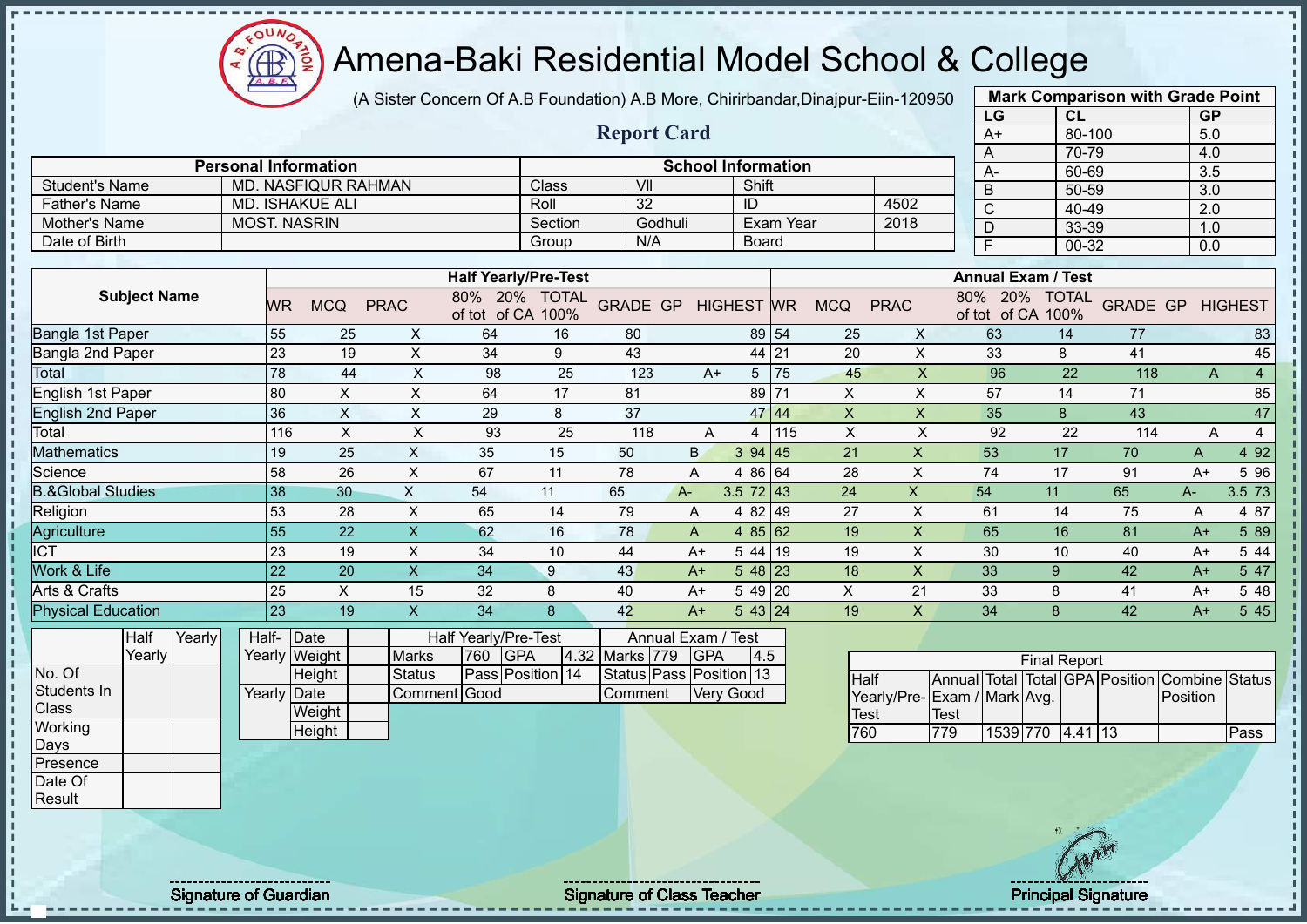$12\mu\text{V}$ **AR** 

## Amena-Baki Residential Model School & College

(A Sister Concern Of A.B Foundation) A.B More, Chirirbandar,Dinajpur-Eiin-120950

**Report Card**

|                 | <b>Mark Comparison with Grade Point</b> |           |
|-----------------|-----------------------------------------|-----------|
| LG              | <b>CL</b>                               | <b>GP</b> |
| $\overline{A+}$ | 80-100                                  | 5.0       |
| A               | 70-79                                   | 4.0       |
| A-              | 60-69                                   | 3.5       |
| B               | 50-59                                   | 3.0       |
| C               | 40-49                                   | 2.0       |
| D               | 33-39                                   | 1.0       |
| F               | $00 - 32$                               | 0.0       |
|                 |                                         |           |

|                       | <b>Personal Information</b> |         |         | <b>School Information</b> |      |
|-----------------------|-----------------------------|---------|---------|---------------------------|------|
| <b>Student's Name</b> | MD. AHNAF AJMAIN            | Class   | VII     | Shift                     |      |
| <b>Father's Name</b>  | MD. ABDUL KHALQUE           | Roll    | 34      | ID                        | 4541 |
| Mother's Name         | <b>MOST, ARMAN AKTERY</b>   | Section | Godhuli | Exam Year                 | 2018 |
| Date of Birth         |                             | Group   | N/A     | <b>Board</b>              |      |

|                              |              |                    |      | <b>Half Yearly/Pre-Test</b>                      |          |     |      |                      |                 |                    |             | <b>Annual Exam / Test</b> |                |                      |              |           |                |
|------------------------------|--------------|--------------------|------|--------------------------------------------------|----------|-----|------|----------------------|-----------------|--------------------|-------------|---------------------------|----------------|----------------------|--------------|-----------|----------------|
| <b>Subject Name</b>          |              | <b>WRMCQPRACof</b> | tot  | 80%20%TOTAL<br>Cof of 100%GRADEGPHIGHESTWR<br>CA |          |     |      |                      |                 | <b>MCQ</b>         | <b>PRAC</b> | 80% of<br>tot             | $20%$ of<br>CA | <b>TOTAL</b><br>100% | <b>GRADE</b> | <b>GP</b> | <b>HIGHEST</b> |
| Bangla 1st Paper             | 63           | 29                 | X.   | 74                                               | 15       | 89  |      | 89 0                 |                 | $\pmb{0}$          | X           | $\mathbf 0$               | $\mathbf{0}$   |                      | $\mathbf 0$  |           | 83             |
| Bangla 2nd Paper             | 24           | 19                 | X.   | 34                                               | 9        | 43  |      | 44 0                 |                 | 0                  | X           | $\mathbf 0$               | $\mathbf 0$    |                      | $\mathbf 0$  |           | 45             |
| Total                        | 87           | 48                 | X    | 108                                              | 24       | 132 |      | 0.0                  |                 |                    |             |                           |                |                      |              |           |                |
| English 1st Paper            | 88           | X.                 | X.   | 70                                               | 12       | 82  |      | $89$ 0               |                 | X                  | X           | $\Omega$                  | $\mathbf{0}$   |                      | $\Omega$     |           | 85             |
| <b>English 2nd Paper</b>     | 47           | X                  | X.   | 38                                               | 9        | 47  |      | 47                   | $\overline{10}$ | X                  | X           | $\overline{0}$            | 0              |                      | $\mathbf 0$  |           | 47             |
| Total                        | 135          | X                  | X.   | 108                                              | 21       | 129 | F.   | 0.0                  |                 |                    |             |                           |                |                      |              |           |                |
| Mathematics                  | 62           | 30                 | X    | 74                                               | 20       | 94  | $A+$ | 594 0                |                 | $\Omega$           | X           | 0                         | $\mathbf 0$    |                      | $\mathbf 0$  | F         | 0.092          |
| Science                      | A            | A                  | X    | 0                                                | $\Omega$ | 0   | F.   | $0.086$ 0            |                 | $\Omega$           | X.          | 0                         | 0              |                      | 0            | F         | 0.096          |
| <b>B.&amp;Global Studies</b> | 35           | 29                 | X    | 51                                               | 12       | 63  | A-   | 3.5<br>72 0          |                 | $\mathbf{0}$       | X           | 0                         | $\mathbf{0}$   |                      | $\mathbf 0$  | F         | 0.073          |
| Religion                     | A            | A                  | X    | $\mathbf{0}$                                     | $\Omega$ | 0   |      | $0.082$ 0            |                 | $\Omega$           | X           | 0                         | 16             |                      | 16           | F         | 0.087          |
| Agriculture                  | 23           | 18                 | X.   | 33                                               | 18       | 51  | B.   | 3850                 |                 | $\overline{0}$     | X.          | 0                         | $\mathbf{0}$   |                      | $\mathbf{0}$ | F         | 0.089          |
| <b>ICT</b>                   | 25           | 19                 | X    | 35                                               | 9        | 44  | $A+$ | 5440                 |                 | $\Omega$           | X           | 0                         | 0              |                      | 0            | F         | 0.044          |
| <b>Nork &amp; Life</b>       | $\Omega$     | $\overline{0}$     |      | $\Omega$                                         | 9        | 9   |      | $0.048$ 0            |                 | $\Omega$           | X.          | 0                         | $\mathbf{0}$   |                      | $\mathbf{0}$ | F         | 0.047          |
| Arts & Crafts                | A            | X                  | A    | $\mathbf{0}$                                     | 8        | 8   |      | $0.049$ 0            |                 | X                  | 0           | 0                         | $\mathbf{0}$   |                      | $\mathbf 0$  | F         | 0.048          |
| <b>Physical Education</b>    | $\mathbf{0}$ | $\Omega$           | X    | $\Omega$                                         |          |     | F.   | $0.043$ 0            |                 | $\Omega$           | X.          | 0                         | $\mathbf{0}$   |                      | $\mathbf{0}$ | F         | 0.045          |
| Half                         | Yearly       | Half-              | Date |                                                  |          |     |      | Half Yearly/Pre-Test |                 | Annual Exam / Test |             |                           |                |                      |              |           |                |

|              | .      | 1 vul 1 y | .            | Duw   |
|--------------|--------|-----------|--------------|-------|
|              | Yearly |           | Yearly Weigh |       |
| No. Of       |        |           |              | Heigh |
| Students In  |        |           | Yearly       | Date  |
| <b>Class</b> |        |           |              | Weigh |
| Working      |        |           |              | Heigh |
| Days         |        |           |              |       |
| Presence     |        |           |              |       |
| Date Of      |        |           |              |       |

Result

| rly | Half-       | <b>IDate</b>  |                                 | Half Yearly/Pre-Test |                   | Annual Exam / Test   |      |
|-----|-------------|---------------|---------------------------------|----------------------|-------------------|----------------------|------|
|     |             | Yearly Weight | <b>Marks</b>                    | 537 GPA              | 0.00 Marks 16 GPA |                      | 0.00 |
|     |             | Height        | <b>Status</b>                   | <b>Fail Position</b> |                   | Status Fail Position |      |
|     | Yearly Date |               | <b>Comment Not Satisfactory</b> |                      | Comment           | <b>INot</b>          |      |
|     |             | Weight        |                                 |                      |                   | Satisfactory         |      |
|     |             | Height        |                                 |                      |                   |                      |      |

| <b>Final Report</b>         |      |     |      |  |  |                                                |  |  |  |  |  |  |  |  |
|-----------------------------|------|-----|------|--|--|------------------------------------------------|--|--|--|--|--|--|--|--|
| <b>I</b> Half               |      |     |      |  |  | Annual Total Total GPA Position Combine Status |  |  |  |  |  |  |  |  |
| Yearly/Pre-Exam / Mark Avg. |      |     |      |  |  | <b>IPosition</b>                               |  |  |  |  |  |  |  |  |
| <b>Test</b>                 | Test |     |      |  |  |                                                |  |  |  |  |  |  |  |  |
| 537                         | 16   | 553 | 1770 |  |  |                                                |  |  |  |  |  |  |  |  |

Signature of Guardian Signature of Class Teacher Principal Signature of Class Teacher Principal Signature 33/47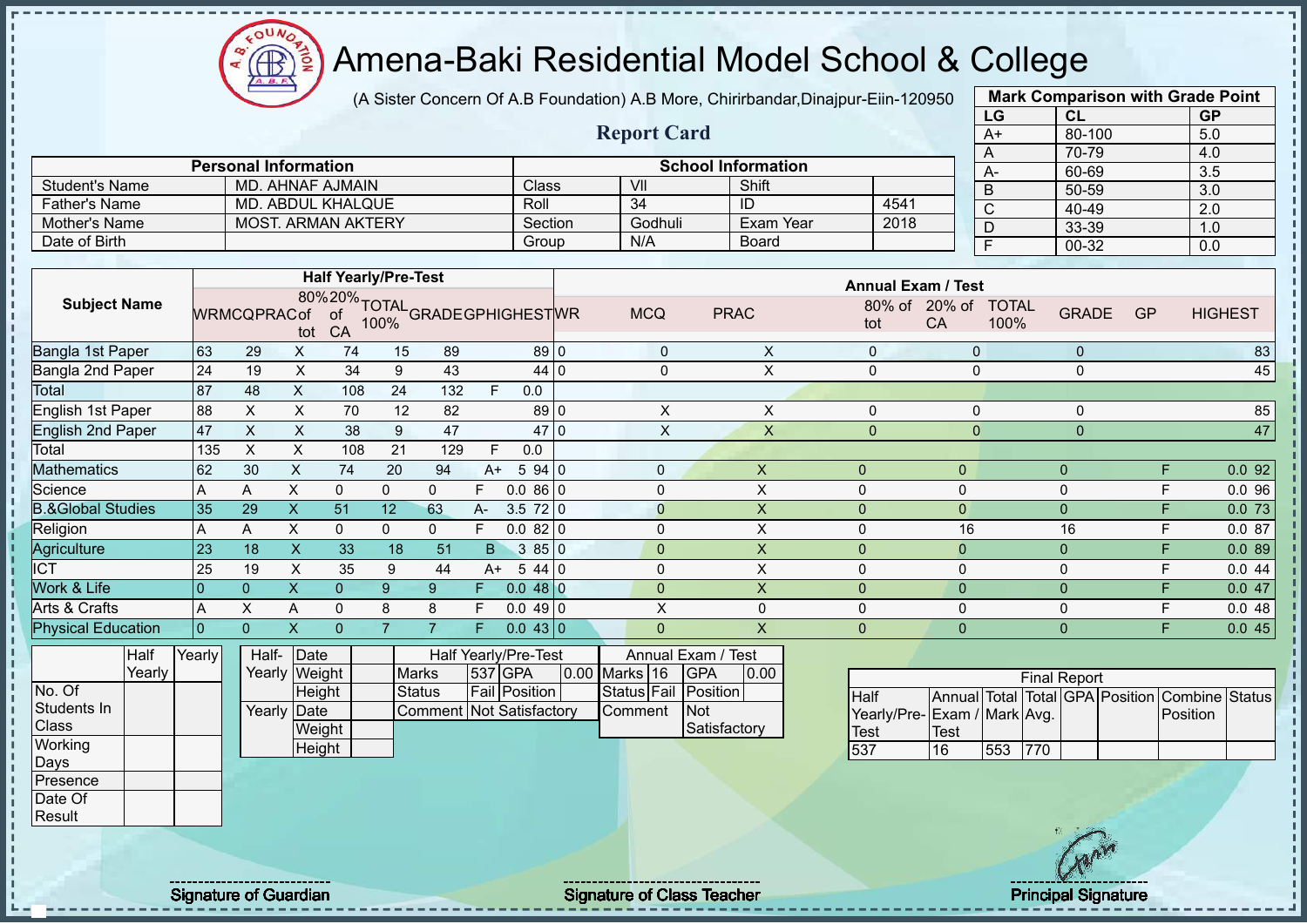$12\mu\text{V}$ **CB** 

## Amena-Baki Residential Model School & College

(A Sister Concern Of A.B Foundation) A.B More, Chirirbandar,Dinajpur-Eiin-120950

|                                       |                             |                                      |                  |                          |                                           |                  |                        |                           |                        |       |                           |                              |                      | LG                           | CL                  |                    | <b>GP</b>           |                |
|---------------------------------------|-----------------------------|--------------------------------------|------------------|--------------------------|-------------------------------------------|------------------|------------------------|---------------------------|------------------------|-------|---------------------------|------------------------------|----------------------|------------------------------|---------------------|--------------------|---------------------|----------------|
|                                       |                             |                                      |                  |                          |                                           |                  | <b>Report Card</b>     |                           |                        |       |                           |                              |                      | $A+$                         | $80 - 100$          |                    | 5.0                 |                |
|                                       |                             |                                      |                  |                          |                                           |                  |                        |                           |                        |       |                           |                              |                      | A                            | 70-79               |                    | 4.0                 |                |
|                                       | <b>Personal Information</b> |                                      |                  |                          |                                           |                  |                        | <b>School Information</b> |                        |       |                           |                              |                      | А-                           | 60-69               |                    | 3.5                 |                |
| <b>Student's Name</b>                 |                             |                                      | AR RAFIU PRODHAN |                          |                                           | Class            | VII<br>35              |                           | Shift                  |       |                           |                              |                      | B                            | 50-59               |                    | 3.0                 |                |
| <b>Father's Name</b><br>Mother's Name |                             | <b>MD. AZAHAR</b><br><b>MONOROMA</b> |                  |                          | Roll                                      |                  | Godhuli                |                           | ID<br><b>Exam Year</b> |       |                           | 4544                         |                      | $\overline{\text{c}}$        | 40-49               |                    | 2.0                 |                |
| Date of Birth                         |                             |                                      |                  |                          |                                           | Section<br>Group | N/A                    |                           | <b>Board</b>           |       |                           | 2018                         |                      | D                            | 33-39               |                    | 1.0                 |                |
|                                       |                             |                                      |                  |                          |                                           |                  |                        |                           |                        |       |                           |                              |                      | E                            | $00 - 32$           |                    | 0.0                 |                |
|                                       |                             |                                      |                  |                          | <b>Half Yearly/Pre-Test</b>               |                  |                        |                           |                        |       |                           |                              |                      | <b>Annual Exam / Test</b>    |                     |                    |                     |                |
| <b>Subject Name</b>                   |                             | <b>WR</b>                            | <b>MCQ</b>       | <b>PRAC</b>              | 80% 20% TOTAL<br>of tot of CA 100%        |                  | <b>GRADE GP</b>        |                           | <b>HIGHEST</b> WR      |       | <b>MCQ</b>                | <b>PRAC</b>                  |                      | 80% 20%<br>of tot of CA 100% | <b>TOTAL</b>        | <b>GRADE GP</b>    |                     | <b>HIGHEST</b> |
| Bangla 1st Paper                      |                             | 57                                   | 28               | X                        | 68                                        | 13               | 81                     |                           | 89 53                  |       | 27                        | X                            |                      | 64                           | 14                  | 78                 |                     | 83             |
| Bangla 2nd Paper                      |                             | 24                                   | 17               | X                        | 33                                        | 9                | 42                     |                           |                        | 44 24 | 19                        | $\mathsf{X}$                 |                      | 34                           | $\overline{7}$      | 41                 |                     | 45             |
| Total                                 |                             | 81                                   | 45               | X                        | 101                                       | 22               | 123                    | $A+$                      | 5                      | 77    | 46                        | X                            |                      | 98                           | 21                  | 119                | $\overline{A}$      | $\overline{4}$ |
| English 1st Paper                     |                             | 81                                   | $\mathsf X$      | $\times$                 | 65                                        | 18               | 83                     |                           | 89                     | 78    | X                         | $\times$                     |                      | 62                           | 15                  | 77                 |                     | 85             |
| <b>English 2nd Paper</b>              |                             | 44                                   | $\times$         | $\times$                 | 35                                        | 9                | 44                     |                           |                        | 47 45 | $\boldsymbol{\mathsf{X}}$ | $\boldsymbol{\mathsf{X}}$    |                      | 36                           | 9                   | 45                 |                     | 47             |
| Total                                 |                             | 125                                  | $\sf X$          | $\mathsf{X}$             | 100                                       | 27               | 127                    | $A+$                      | 5                      | 123   | X                         | X                            |                      | 98                           | 24                  | 122                | $A+$                | $\overline{5}$ |
| <b>Mathematics</b>                    |                             | 52                                   | 30               | X                        | 66                                        | 18               | 84                     | $A+$                      | 594 53                 |       | 28                        | X                            |                      | 65                           | 20                  | 85                 | $A+$                | 5 9 2          |
| Science                               |                             | 60                                   | 24               | X                        | 67                                        | 16               | 83                     | $A+$                      | 5 86 64                |       | 29                        | X                            |                      | 74                           | 19                  | 93                 | $A+$                | 5 96           |
| <b>B.&amp;Global Studies</b>          |                             | 43                                   | 30               | X                        | 58                                        | 10               | 68                     | $A-$                      | $3.5$ 72 39            |       | 24                        | X                            | 50                   |                              | 12                  | 62                 | A-                  | 3.5 73         |
| Religion                              |                             | 49                                   | 25               | $\mathsf X$              | 59                                        | 16               | 75                     | A                         | 4 82 50                |       | 28                        | X                            |                      | 62                           | 16                  | 78                 | A                   | 4 87           |
| Agriculture                           |                             | $\overline{55}$                      | 23               | $\overline{\mathsf{X}}$  | 62                                        | 16               | 78                     | A                         | 485 63                 |       | 20                        | X                            |                      | 66                           | 18                  | 84                 | $A+$                | 5 89           |
| $\overline{\text{ICT}}$               |                             | 22                                   | 18               | X                        | 32                                        | 9                | 41                     | $A+$                      | 5 44 23                |       | 18                        | X                            |                      | 33                           | 10                  | 43                 | $A+$                | 5 4 4          |
| Work & Life                           |                             | 27                                   | 19               | $\overline{\mathsf{X}}$  | 37                                        | $\boldsymbol{8}$ | 45                     | $A+$                      | $548$ 25               |       | 18                        | X                            |                      | 34                           | 9                   | 43                 | $A+$                | 5 47           |
| Arts & Crafts                         |                             | 28                                   | $\mathsf X$      | 17                       | 36                                        | 8                | 44                     | $A+$                      | 5 49 20                |       | X                         | 22                           |                      | 34                           | 9                   | 43                 | $A+$                | 5 48           |
| <b>Physical Education</b>             |                             | $\overline{23}$                      | 19               | X                        | 34                                        | 8                | 42                     | $A+$                      | 543 25                 |       | 20                        | X                            |                      | 36                           | 9                   | 45                 | $A+$                | 5 4 5          |
| <b>Half</b><br>Yearly<br>Yearly       |                             | Half-<br>Yearly Weight               | Date             | <b>Marks</b>             | Half Yearly/Pre-Test<br>810<br><b>GPA</b> |                  | 4.68 Marks 817         | Annual Exam<br><b>GPA</b> | <b>Test</b><br>4.68    |       |                           |                              |                      |                              | <b>Final Report</b> |                    |                     |                |
| No. Of<br>Students In<br>Class        |                             | Yearly Date                          | Height<br>Weight | <b>Status</b><br>Comment | Pass Position 4<br>Very Good              |                  | Status Pass<br>Comment | Position                  | <b>Very Good</b>       |       | <b>Half</b><br>Test       | Yearly/Pre- Exam / Mark Avg. | Annual Total<br>Test |                              |                     | Total GPA Position | Combine<br>Position | <b>Status</b>  |
| Working<br>Days                       |                             |                                      | Height           |                          |                                           |                  |                        |                           |                        |       | 810                       |                              | 817                  | 1627 815                     | 4.68 5              |                    |                     | Pass           |

**Mark Comparison with Grade Point**

**Presence** Date Of Result

Signature of Guardian Signature of Class Teacher Principal Signature of Class Teacher Principal Signature 34/47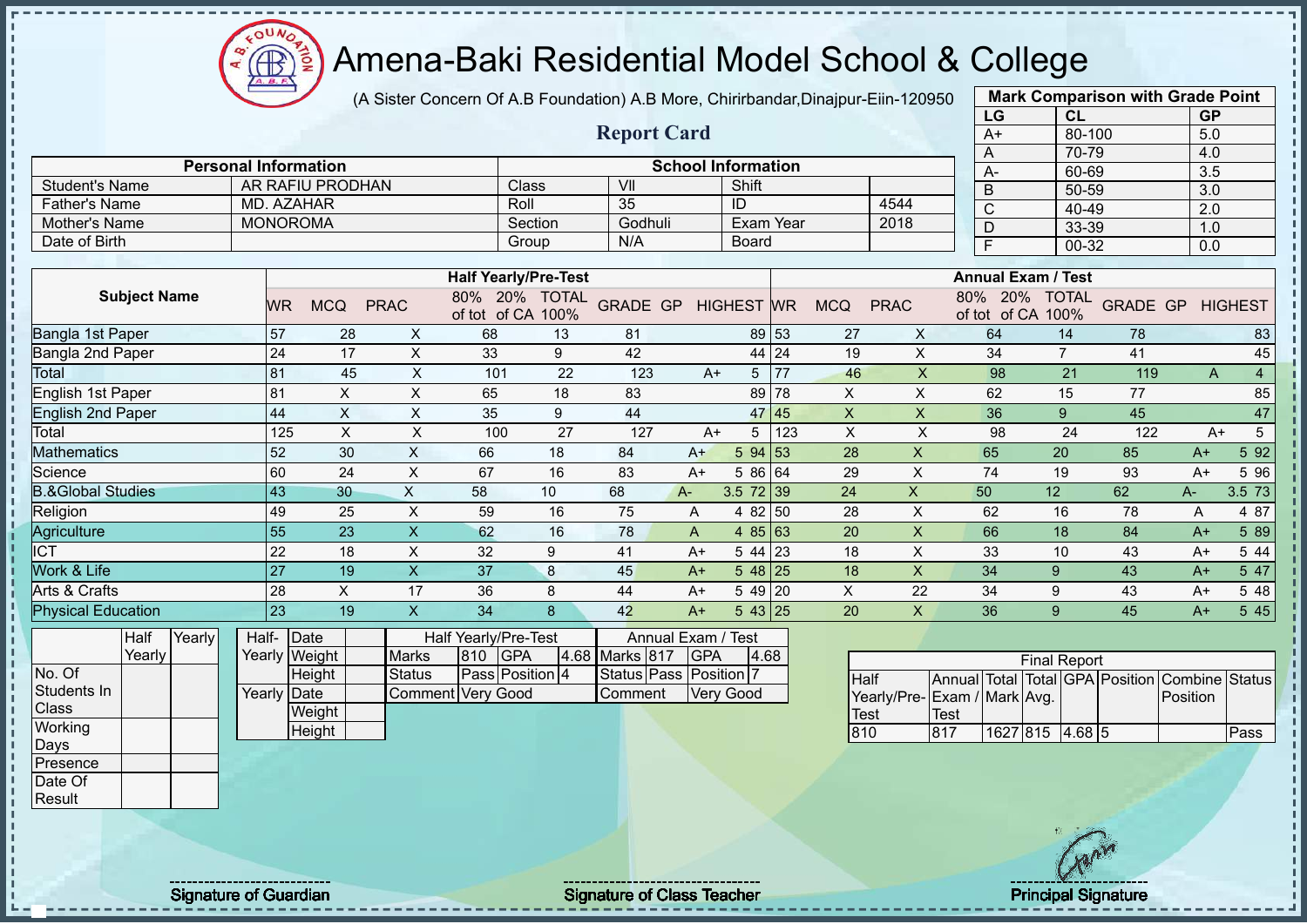(A Sister Concern Of A.B Foundation) A.B More, Chirirbandar,Dinajpur-Eiin-120950

 $12\mu\text{V}$ 

**CB** 

J.

л

|                              |        |             |                             |                           |                                    |                |                |                        |                           |                |           |                           |                           | LG                                 | CL                  |                         | <b>GP</b>             |                 |
|------------------------------|--------|-------------|-----------------------------|---------------------------|------------------------------------|----------------|----------------|------------------------|---------------------------|----------------|-----------|---------------------------|---------------------------|------------------------------------|---------------------|-------------------------|-----------------------|-----------------|
|                              |        |             |                             |                           |                                    |                |                | <b>Report Card</b>     |                           |                |           |                           |                           | $A+$                               | 80-100              |                         | 5.0                   |                 |
|                              |        |             |                             |                           |                                    |                |                |                        |                           |                |           |                           |                           | A                                  | 70-79               |                         | 4.0                   |                 |
|                              |        |             | <b>Personal Information</b> |                           |                                    |                |                |                        | <b>School Information</b> |                |           |                           |                           | $A -$                              | 60-69               |                         | 3.5                   |                 |
| <b>Student's Name</b>        |        |             | MD. SAZZADUL ISLAM          |                           |                                    | Class          |                | VII                    |                           | Shift          |           |                           |                           | B                                  | 50-59               |                         | 3.0                   |                 |
| <b>Father's Name</b>         |        |             | MD. ABDUL LATIF MONDOL      |                           |                                    | Roll           |                | $\overline{36}$        |                           | ID             |           |                           | 4549                      | $\overline{C}$                     | 40-49               |                         | 2.0                   |                 |
| <b>Mother's Name</b>         |        |             | <b>MST. SAFALI BEGUM</b>    |                           |                                    | Section        |                | Godhuli                |                           |                | Exam Year |                           | 2018                      | D                                  | 33-39               |                         | 1.0                   |                 |
| Date of Birth                |        |             |                             |                           |                                    | Group          |                | N/A                    |                           |                | Board     |                           |                           | $\overline{F}$                     | $00 - 32$           |                         | 0.0                   |                 |
|                              |        |             |                             |                           |                                    |                |                |                        |                           |                |           |                           |                           |                                    |                     |                         |                       |                 |
|                              |        |             |                             |                           | <b>Half Yearly/Pre-Test</b>        |                |                |                        |                           |                |           |                           |                           | <b>Annual Exam / Test</b>          |                     |                         |                       |                 |
| <b>Subject Name</b>          |        | <b>WR</b>   | <b>MCQ</b>                  | <b>PRAC</b>               | 80% 20% TOTAL<br>of tot of CA 100% |                |                | <b>GRADE GP</b>        | <b>HIGHEST WR</b>         |                |           | <b>MCQ</b>                | <b>PRAC</b>               | 80% 20% TOTAL<br>of tot of CA 100% |                     | <b>GRADE GP HIGHEST</b> |                       |                 |
| Bangla 1st Paper             |        | 58          | 26                          | X                         | 67                                 | 10             | 77             |                        |                           |                | 89 54     | 26                        | X                         | 64                                 | 15                  | 79                      |                       | 83              |
| Bangla 2nd Paper             |        | 26          | 16                          | $\pmb{\times}$            | 34                                 | 9              | 43             |                        |                           |                | 44 25     | 20                        | $\pmb{\times}$            | 36                                 | 8                   | 44                      |                       | 45              |
| Total                        |        | 84          | 42                          | $\boldsymbol{\mathsf{X}}$ | 101                                | 19             |                | 120                    | $A+$                      |                | 5 79      | 46                        | $\boldsymbol{\mathsf{X}}$ | 100                                | 23                  | 123                     | $A+$                  | $5\phantom{.0}$ |
| <b>English 1st Paper</b>     |        | 83          | $\boldsymbol{\mathsf{X}}$   | $\pmb{\times}$            | 66                                 | 17             | 83             |                        |                           |                | 89 75     | $\boldsymbol{\mathsf{X}}$ | $\pmb{\times}$            | 60                                 | 13                  | 73                      |                       | 85              |
| <b>English 2nd Paper</b>     |        | 43          | $\boldsymbol{\mathsf{X}}$   | $\boldsymbol{\mathsf{X}}$ | 34                                 | 9              | 43             |                        |                           |                | 47 46     | $\mathsf{X}$              | $\mathsf X$               | 37                                 | $\boldsymbol{8}$    | 45                      |                       | 47              |
| Total                        |        | 126         | $\pmb{\mathsf{X}}$          | $\boldsymbol{\mathsf{X}}$ | 100                                | 26             |                | 126                    | $A+$                      | 5 <sup>5</sup> | 121       | $\boldsymbol{\mathsf{X}}$ | $\sf X$                   | 97                                 | 21                  | 118                     | $\overline{A}$        | $\overline{4}$  |
| <b>Mathematics</b>           |        | 48          | 30                          | $\pmb{\mathsf{X}}$        | 62                                 | 17             | 79             |                        | A                         | 494 61         |           | 29                        | $\boldsymbol{\mathsf{X}}$ | 72                                 | 20                  | 92                      | $A+$                  | 5 9 2           |
| Science                      |        | 54          | 22                          | X                         | 61                                 | 15             | 76             |                        | A                         | 4 86 68        |           | 28                        | X                         | 77                                 | 18                  | 95                      | $A+$                  | 5 9 6           |
| <b>B.&amp;Global Studies</b> |        | 35          | 26                          | $\times$                  | 49                                 | 10             | 59             |                        | B                         | 372 44         |           | 21                        | $\boldsymbol{\mathsf{X}}$ | 52                                 | 12                  | 64                      | A-                    | 3.5 73          |
| Religion                     |        | 46          | 24                          | $\boldsymbol{\mathsf{X}}$ | 56                                 | 15             | 71             |                        | A                         | 4 82 51        |           | 26                        | $\times$                  | 62                                 | 16                  | 78                      | A                     | 4 87            |
| Agriculture                  |        | 52          | 23                          | $\boldsymbol{\mathsf{X}}$ | 60                                 | 15             | 75             |                        | A                         | 485 63         |           | 23                        | $\boldsymbol{\mathsf{X}}$ | 69                                 | 18                  | 87                      | $A+$                  | 5 89            |
| <b>ICT</b>                   |        | 21          | 15                          | $\pmb{\times}$            | 29                                 | 8              | 37             |                        | A                         | 4 44 22        |           | 16                        | $\pmb{\times}$            | 30                                 | 10                  | 40                      | $A+$                  | 5 44            |
| Work & Life                  |        | 24          | 20                          | $\boldsymbol{\mathsf{X}}$ | 35                                 | 9              | 44             |                        | $A+$                      | 548 27         |           | 19                        | $\boldsymbol{\mathsf{X}}$ | 37                                 | 9                   | 46                      | $A+$                  | 5 47            |
| Arts & Crafts                |        | 28          | $\mathsf X$                 | 17                        | 36                                 | $\overline{7}$ | 43             |                        | $A+$                      | 5 49 20        |           | $\pmb{\times}$            | 26                        | 37                                 | 9                   | 46                      | $A+$                  | 5 48            |
| <b>Physical Education</b>    |        | 23          | 17                          | $\boldsymbol{\mathsf{X}}$ | 32                                 | 8              | 40             |                        | $A+$                      | 543 25         |           | 19                        | $\mathsf{X}$              | 35                                 | 8                   | 43                      | $A+$                  | 5 4 5           |
| Half                         | Yearly | Half- Date  |                             |                           | Half Yearly/Pre-Test               |                |                | Annual Exam / Test     |                           |                |           |                           |                           |                                    |                     |                         |                       |                 |
| Yearly                       |        |             | Yearly Weight               | <b>Marks</b>              | <b>GPA</b><br>770                  |                | 4.36 Marks 832 |                        | <b>GPA</b>                | 4.68           |           |                           |                           |                                    | <b>Final Report</b> |                         |                       |                 |
| No. Of                       |        |             | Height                      | <b>Status</b>             | Pass Position 12                   |                |                | Status Pass Position 6 |                           |                |           | <b>Half</b>               |                           | Annual Total Total GPA Position    |                     |                         | <b>Combine Status</b> |                 |
| Students In                  |        | Yearly Date |                             |                           | Comment Good                       |                | Comment        |                        | <b>Very Good</b>          |                |           |                           |                           | Yearly/Pre-Exam / Mark Avg.        |                     |                         | Position              |                 |
| Class                        |        |             | Weight                      |                           |                                    |                |                |                        |                           |                |           | <b>Test</b>               |                           | Test                               |                     |                         |                       |                 |
| Working                      |        |             | Height                      |                           |                                    |                |                |                        |                           |                |           | 770                       |                           | 832                                | 1602 802 4.52 10    |                         |                       | Pass            |
| Days                         |        |             |                             |                           |                                    |                |                |                        |                           |                |           |                           |                           |                                    |                     |                         |                       |                 |
| Presence                     |        |             |                             |                           |                                    |                |                |                        |                           |                |           |                           |                           |                                    |                     |                         |                       |                 |
| Date Of                      |        |             |                             |                           |                                    |                |                |                        |                           |                |           |                           |                           |                                    |                     |                         |                       |                 |
| Result                       |        |             |                             |                           |                                    |                |                |                        |                           |                |           |                           |                           |                                    |                     |                         |                       |                 |
|                              |        |             |                             |                           |                                    |                |                |                        |                           |                |           |                           |                           |                                    |                     |                         |                       |                 |

Signature of Guardian Signature of Class Teacher Principal Signature of Class Teacher Principal Signature 35/47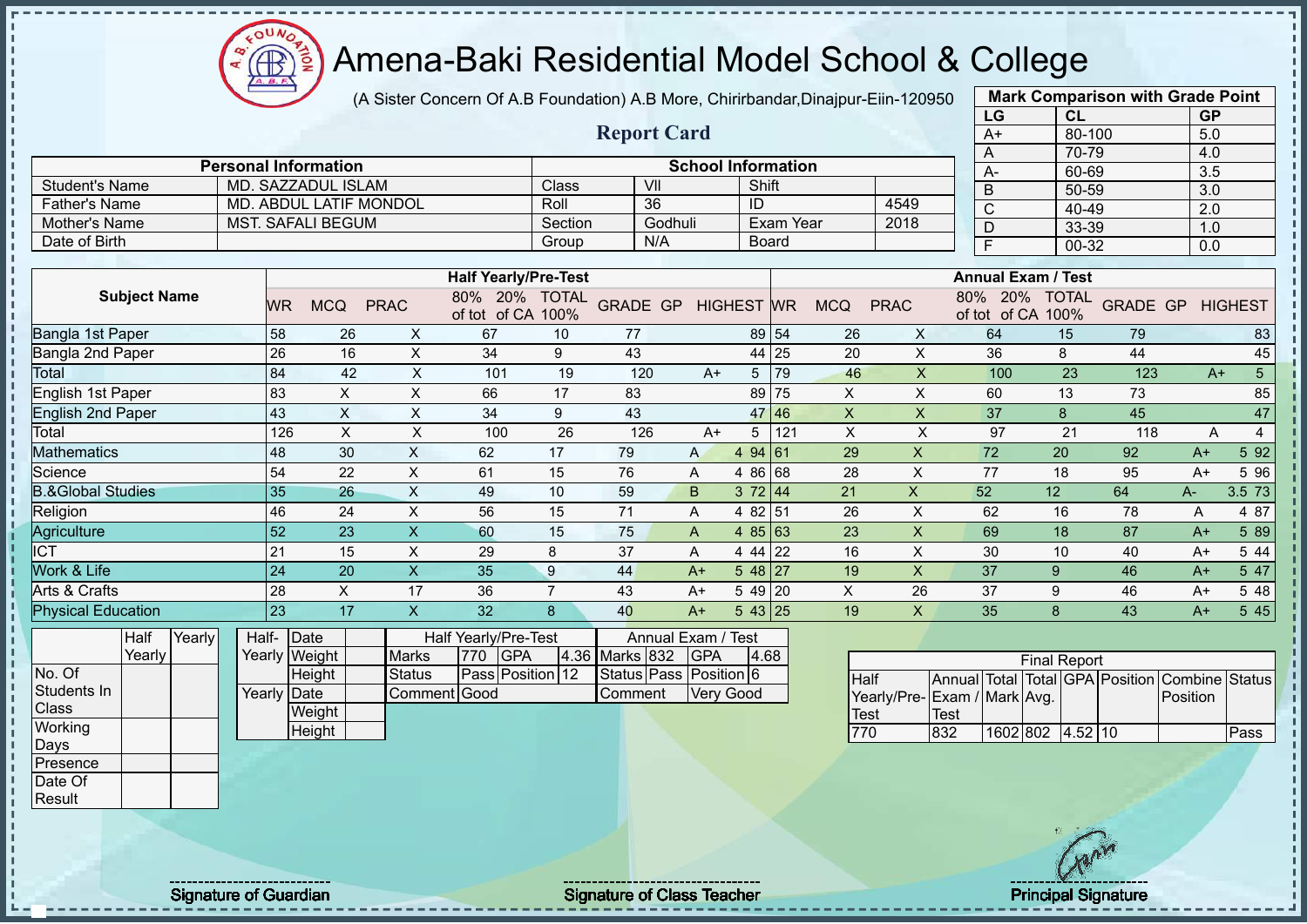$12\mu\text{V}$ Æ

## Amena-Baki Residential Model School & College

(A Sister Concern Of A.B Foundation) A.B More, Chirirbandar,Dinajpur-Eiin-120950

**Report Card**

|      | <b>Mark Comparison with Grade Point</b> |           |
|------|-----------------------------------------|-----------|
| LG   | CL                                      | <b>GP</b> |
| $A+$ | 80-100                                  | 5.0       |
| А    | 70-79                                   | 4.0       |
| A-   | 60-69                                   | 3.5       |
| B    | 50-59                                   | 3.0       |
| C    | 40-49                                   | 2.0       |
| D    | 33-39                                   | 1.0       |
| F    | 00-32                                   | 0.0       |
|      |                                         |           |

|                      | <b>Personal Information</b> |         |         | <b>School Information</b> |      |
|----------------------|-----------------------------|---------|---------|---------------------------|------|
| Student's Name       | MD. MUHIUDDIN ARIF          | Class   | VII     | Shift                     |      |
| <b>Father's Name</b> | <b>MOZIBUR RAHMAN</b>       | Roll    |         | ID                        | 4550 |
| Mother's Name        | MANJUARA BEGUM              | Section | Godhuli | Exam Year                 | 2018 |
| Date of Birth        |                             | Group   | N/A     | Board                     |      |

|                              |     |            |             | <b>Half Yearly/Pre-Test</b>   |                      |          |      |                   |       |            |             | <b>Annual Exam / Test</b> |                            |                 |      |                |
|------------------------------|-----|------------|-------------|-------------------------------|----------------------|----------|------|-------------------|-------|------------|-------------|---------------------------|----------------------------|-----------------|------|----------------|
| <b>Subject Name</b>          | WR  | <b>MCQ</b> | <b>PRAC</b> | 20%<br>80%<br>of CA<br>of tot | <b>TOTAL</b><br>100% | GRADE GP |      | <b>HIGHEST</b> WR |       | <b>MCQ</b> | <b>PRAC</b> | 20%<br>80%<br>of tot      | <b>TOTAL</b><br>of CA 100% | <b>GRADE GP</b> |      | <b>HIGHEST</b> |
| Bangla 1st Paper             | 56  | 27         | X.          | 66                            | 15                   | 81       |      |                   | 89 53 | 28         | X           | 65                        | 16                         | 81              |      | 83             |
| Bangla 2nd Paper             | 24  | 17         | X           | 33                            | 9                    | 42       |      |                   | 44 22 | 20         | X           | 34                        | 7                          | 41              |      | 45             |
| Total                        | 80  | 44         | X           | 99                            | 24                   | 123      | $A+$ | 5                 | 75    | 48         | X           | 99                        | 23                         | 122             |      | 5<br>$A+$      |
| English 1st Paper            | 81  | X          | X           | 65                            | 16                   | 81       |      | 89                | 176   | X          | X           | 61                        | 16                         | 77              |      | 85             |
| <b>English 2nd Paper</b>     | 47  | X          | X           | 38                            | 9                    | 47       |      |                   | 47 46 | X          | X           | 37                        | 9                          | 46              |      | 47             |
| Total                        | 128 | X          | X           | 103                           | 25                   | 128      | A+   | 5                 | 122   | X          | X           | 98                        | 25                         | 123             |      | 5<br>$A+$      |
| <b>Mathematics</b>           | 55  | 30         | X.          | 68                            | 16                   | 84       | $A+$ | 5 94 59           |       | 28         | X           | 70                        | 20                         | 90              | $A+$ | 5 9 2          |
| Science                      | 63  | 26         | X.          | 71                            | 15                   | 86       | $A+$ | 5 86 62           |       | 28         | X           | 72                        | 19                         | 91              | $A+$ | 5 96           |
| <b>B.&amp;Global Studies</b> | 38  | 27         | X           | 52                            | 11                   | 63       | A-   | $3.5$ 72 39       |       | 22         | X           | 49                        | 13                         | 62              | A-   | 3.5 73         |
| Religion                     | 52  | 26         | X           | 62                            | 17                   | 79       | A    | 4 82 50           |       | 27         | X           | 62                        | 16                         | 78              | A    | 4 87           |
| Agriculture                  | 160 | 25         | X           | 68                            | 17                   | 85       | $A+$ | 585 62            |       | 22         | X.          | 67                        | 18                         | 85              | $A+$ | 5 89           |
| <b>ICT</b>                   | 22  | 17         | X           | 31                            | 9                    | 40       | A+   | $544$ 22          |       | 18         | X           | 32                        | 10                         | 42              | $A+$ | 5 44           |
| Work & Life                  | 26  | 19         | X           | 36                            | 9                    | 45       | $A+$ | 548 27            |       | 19         | X           | 37                        | 9                          | 46              | $A+$ | 5 47           |
| Arts & Crafts                | 27  | X          | 18          | 36                            |                      | 43       | A+   | 5 49 20           |       | X          | 22          | 34                        | 8                          | 42              | $A+$ | 5 48           |
| <b>Physical Education</b>    | 23  | 19         |             | 34                            | 8                    | 42       | $A+$ | 543 25            |       | 20         | X.          | 36                        | 9                          | 45              | $A+$ | 5 4 5          |

| Half   | Yearly | Half-       | <b>IDate</b>  |                   |         | Half Yearly/Pre-Test   |                    | Annual Exam / Test     |       |
|--------|--------|-------------|---------------|-------------------|---------|------------------------|--------------------|------------------------|-------|
| Yearly |        |             | Yearly Weight | <b>Marks</b>      | 818 GPA |                        | 4.77 Marks 826 GPA |                        | 14.77 |
|        |        |             | Height        | <b>Status</b>     |         | <b>Pass Position 3</b> |                    | Status Pass Position 3 |       |
|        |        | Yearly Date |               | Comment Very Good |         |                        | <b>Comment</b>     | <b>Verv Good</b>       |       |
|        |        |             | Weight        |                   |         |                        |                    |                        |       |
|        |        |             | Height        |                   |         |                        |                    |                        |       |

|                             | <b>Final Report</b><br>Annual Total Total GPA Position Combine Status |                 |  |  |  |          |      |  |  |  |  |  |  |  |  |
|-----------------------------|-----------------------------------------------------------------------|-----------------|--|--|--|----------|------|--|--|--|--|--|--|--|--|
| <b>Half</b>                 |                                                                       |                 |  |  |  |          |      |  |  |  |  |  |  |  |  |
| Yearly/Pre-Exam / Mark Avg. |                                                                       |                 |  |  |  | Position |      |  |  |  |  |  |  |  |  |
| <b>Test</b>                 | Test                                                                  |                 |  |  |  |          |      |  |  |  |  |  |  |  |  |
| 818                         | 826                                                                   | 1644 823 4.77 3 |  |  |  |          | Pass |  |  |  |  |  |  |  |  |

No. Of Students In **Class Working** Days Presence Date Of Result

J.  $\mathbf{I}$  $\mathbf{I}$ j.

Signature of Guardian Signature of Class Teacher Principal Signature of Class Teacher Principal Signature 36/47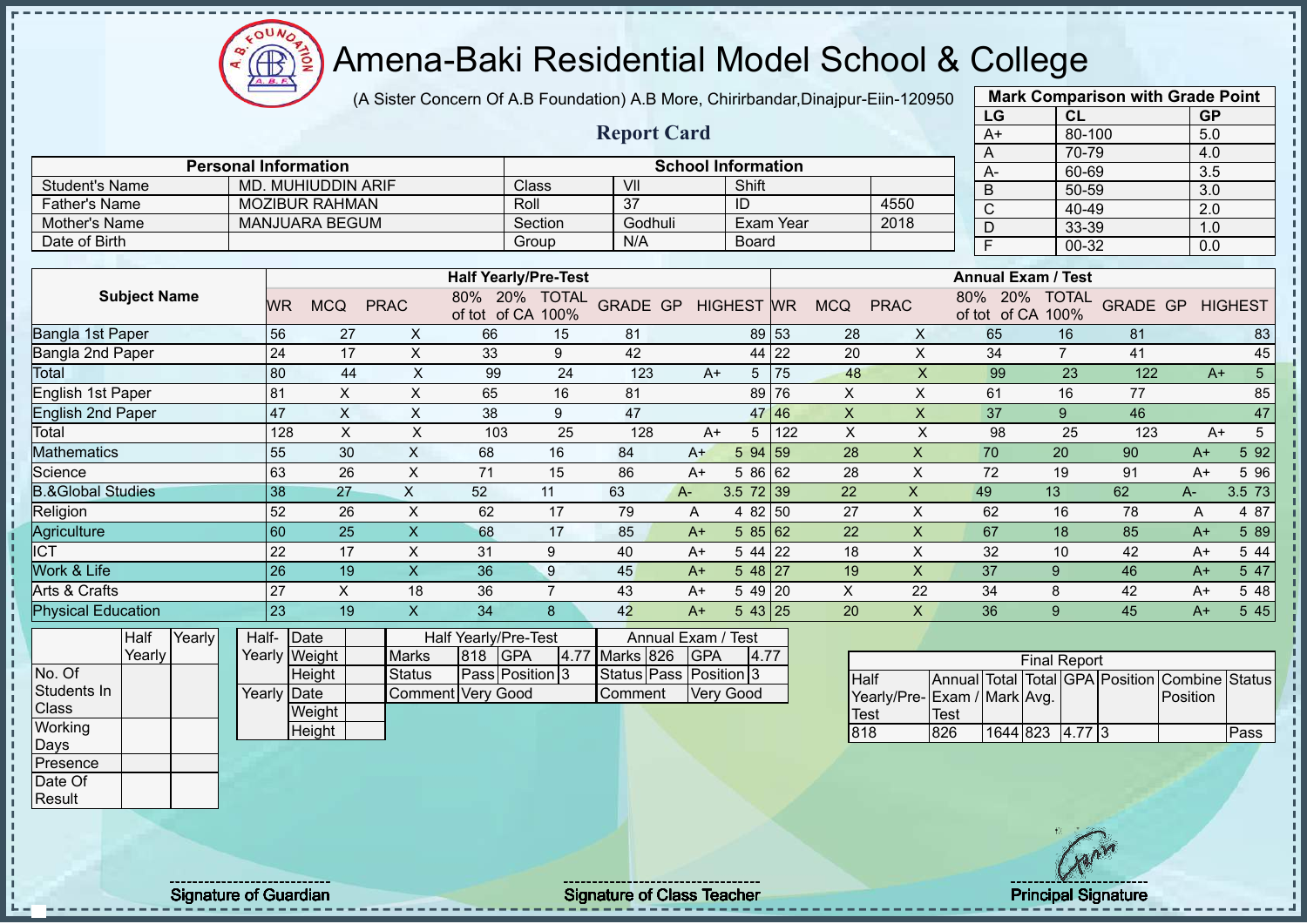(A Sister Concern Of A.B Foundation) A.B More, Chirirbandar,Dinajpur-Eiin-120950

 $12\mu\text{V}$ 

**CB** 

|                              |       |           |                             |                           |                                    |                |                 |                        |                   |                  |                           |                           |                           | LG                                      |                                    | <b>CL</b>           |                         | <b>GP</b>    |                 |
|------------------------------|-------|-----------|-----------------------------|---------------------------|------------------------------------|----------------|-----------------|------------------------|-------------------|------------------|---------------------------|---------------------------|---------------------------|-----------------------------------------|------------------------------------|---------------------|-------------------------|--------------|-----------------|
|                              |       |           |                             |                           |                                    |                |                 | <b>Report Card</b>     |                   |                  |                           |                           |                           | $A+$                                    |                                    | 80-100              |                         | 5.0          |                 |
|                              |       |           |                             |                           |                                    |                |                 |                        |                   |                  |                           |                           |                           | A                                       |                                    | 70-79               |                         | 4.0          |                 |
|                              |       |           | <b>Personal Information</b> |                           |                                    |                |                 |                        |                   |                  | <b>School Information</b> |                           |                           | А-                                      |                                    | 60-69               |                         | 3.5          |                 |
| <b>Student's Name</b>        |       |           | SHARIYAR HASAN DIGONTO      |                           |                                    | Class          |                 | VII                    |                   | Shift            |                           |                           |                           | B                                       |                                    | 50-59               |                         | 3.0          |                 |
| <b>Father's Name</b>         |       |           | MD. MONOWARUL ISLAM         |                           |                                    | Roll           |                 | 38                     |                   | ID               |                           |                           | 4554                      | C                                       |                                    | 40-49               |                         | 2.0          |                 |
| Mother's Name                |       |           | <b>MST. SHAMIMA AKTER</b>   |                           |                                    | Section        |                 | Godhuli                |                   |                  | Exam Year                 |                           | 2018                      | D                                       |                                    | 33-39               |                         | 1.0          |                 |
| Date of Birth                |       |           |                             |                           |                                    | Group          |                 | N/A                    |                   | Board            |                           |                           |                           | F                                       |                                    | 00-32               |                         | 0.0          |                 |
|                              |       |           |                             |                           |                                    |                |                 |                        |                   |                  |                           |                           |                           |                                         |                                    |                     |                         |              |                 |
|                              |       |           |                             |                           | <b>Half Yearly/Pre-Test</b>        |                |                 |                        |                   |                  |                           |                           |                           | <b>Annual Exam / Test</b>               |                                    |                     |                         |              |                 |
| <b>Subject Name</b>          |       | <b>WR</b> | <b>MCQ</b>                  | <b>PRAC</b>               | 80% 20% TOTAL<br>of tot of CA 100% |                | <b>GRADE GP</b> |                        | <b>HIGHEST WR</b> |                  |                           | <b>MCQ</b>                | <b>PRAC</b>               |                                         | 80% 20% TOTAL<br>of tot of CA 100% |                     | <b>GRADE GP HIGHEST</b> |              |                 |
| Bangla 1st Paper             |       | 58        | 28                          | $\times$                  | 69                                 | 14             | 83              |                        |                   | 89 52            |                           | 27                        | X                         | 63                                      |                                    | 13                  | 76                      |              | 83              |
| Bangla 2nd Paper             |       | 24        | 20                          | X                         | 35                                 | 9              | 44              |                        |                   | 44 21            |                           | 20                        | X                         | 33                                      |                                    | 8                   | 41                      |              | 45              |
| Total                        |       | 82        | 48                          | $\mathsf X$               | 104                                | 23             | 127             |                        | $A+$              | 5                | 73                        | 47                        | $\pmb{\times}$            | 96                                      |                                    | 21                  | 117                     | A            | $\overline{4}$  |
| English 1st Paper            |       | 82        | $\mathsf X$                 | X                         | 66                                 | 15             | 81              |                        |                   | 89 86            |                           | X                         | X                         | 69                                      |                                    | 15                  | 84                      |              | 85              |
| English 2nd Paper            |       | 40        | $\boldsymbol{\mathsf{X}}$   | $\boldsymbol{\mathsf{X}}$ | 32                                 | 9              | 41              |                        |                   | 47 45            |                           | $\mathsf X$               | $\mathsf{X}$              | 36                                      |                                    | 9                   | 45                      |              | 47              |
| Total                        |       | 122       | $\times$                    | $\pmb{\times}$            | 98                                 | 24             | 122             |                        | $A+$              | 5                | 131                       | $\boldsymbol{\mathsf{X}}$ | $\boldsymbol{\mathsf{X}}$ | 105                                     |                                    | 24                  | 129                     | $A+$         | $5\phantom{.0}$ |
| <b>Mathematics</b>           |       | 51        | 27                          | $\mathsf X$               | 62                                 | 18             | 80              | $A+$                   |                   | 5 94 39          |                           | 27                        | $\boldsymbol{\mathsf{X}}$ | 53                                      |                                    | 19                  | 72                      | A            | 4 9 2           |
| Science                      |       | 62        | 25                          | $\mathsf X$               | 70                                 | 15             | 85              | $A+$                   |                   | 5 86 67          |                           | 28                        | $\boldsymbol{\mathsf{X}}$ | 76                                      |                                    | 19                  | 95                      | $A+$         | 5 96            |
| <b>B.&amp;Global Studies</b> |       | 38        | 27                          | $\boldsymbol{\mathsf{X}}$ | 52                                 | 11             | 63              | $A -$                  |                   | 3.5 $72 \mid 47$ |                           | 25                        | $\boldsymbol{\mathsf{X}}$ | 58                                      |                                    | 15                  | 73                      | $\mathsf{A}$ | 4 73            |
| Religion                     |       | 54        | 28                          | $\boldsymbol{\mathsf{X}}$ | 66                                 | 15             | 81              | $A+$                   |                   | 5 82 53          |                           | 27                        | $\times$                  | 64                                      |                                    | 16                  | 80                      | $A+$         | 5 87            |
| Agriculture                  |       | 56        | 25                          | $\mathsf{X}$              | 65                                 | 15             | 80              | $A+$                   |                   | 585 60           |                           | 23                        | $\boldsymbol{\mathsf{X}}$ | 66                                      |                                    | 18                  | 84                      | $A+$         | 5 89            |
| $\overline{\text{ICT}}$      |       | 20        | 20                          | $\mathsf X$               | 32                                 | 9              | 41              | $A+$                   |                   | 5 44             | 23                        | 18                        | X                         | 33                                      |                                    | 10                  | 43                      | $A+$         | 5 44            |
| Work & Life                  |       | 23        | 20                          | X                         | 34                                 | 8              | 42              | $A+$                   |                   | 5 48 27          |                           | 18                        | $\boldsymbol{\mathsf{X}}$ | 36                                      |                                    | 9                   | 45                      | $A+$         | 5 47            |
| Arts & Crafts                |       | 27        | $\pmb{\times}$              | 14                        | 33                                 | $\overline{7}$ | 40              | $A+$                   |                   | 5 49 20          |                           | X                         | 25                        | 36                                      |                                    | 9                   | 45                      | $A+$         | 5 48            |
| <b>Physical Education</b>    |       | 23        | 20                          | X                         | 34                                 | 8              | 42              | $A+$                   |                   | 543 25           |                           | 18                        | $\boldsymbol{\mathsf{X}}$ | 34                                      |                                    | 8                   | 42                      | $A+$         | 5 45            |
| Yearly<br><b>Half</b>        | Half- |           | Date                        |                           | Half Yearly/Pre-Test               |                |                 | Annual Exam / Test     |                   |                  |                           |                           |                           |                                         |                                    |                     |                         |              |                 |
| Yearly                       |       |           | Yearly Weight               | <b>Marks</b>              | <b>GPA</b><br>803                  |                | 4.86 Marks 825  | <b>GPA</b>             |                   | 4.73             |                           |                           |                           |                                         |                                    |                     |                         |              |                 |
| No. Of                       |       |           | Height                      | <b>Status</b>             | Pass Position 1                    |                |                 | Status Pass Position 5 |                   |                  |                           | Half                      |                           | Annual Total Total GPA Position Combine |                                    | <b>Final Report</b> |                         |              |                 |
| Students In                  |       |           | Yearly Date                 |                           | <b>Comment Very Good</b>           |                | Comment         |                        | <b>Very Good</b>  |                  |                           |                           |                           | Yearly/Pre-Exam / Mark Avg.             |                                    |                     |                         | Position     | <b>Status</b>   |
| Class                        |       |           | Weight                      |                           |                                    |                |                 |                        |                   |                  |                           | Test                      |                           | <b>Test</b>                             |                                    |                     |                         |              |                 |
| Working                      |       |           | Height                      |                           |                                    |                |                 |                        |                   |                  |                           | 803                       |                           | 825                                     | 1628 816 4.8 2                     |                     |                         |              | Pass            |
| Days                         |       |           |                             |                           |                                    |                |                 |                        |                   |                  |                           |                           |                           |                                         |                                    |                     |                         |              |                 |
| Presence                     |       |           |                             |                           |                                    |                |                 |                        |                   |                  |                           |                           |                           |                                         |                                    |                     |                         |              |                 |
| Date Of                      |       |           |                             |                           |                                    |                |                 |                        |                   |                  |                           |                           |                           |                                         |                                    |                     |                         |              |                 |
| Result                       |       |           |                             |                           |                                    |                |                 |                        |                   |                  |                           |                           |                           |                                         |                                    |                     |                         |              |                 |

**Mark Comparison with Grade Point** 

Signature of Guardian Signature of Class T Teacher Principal Signature 37/47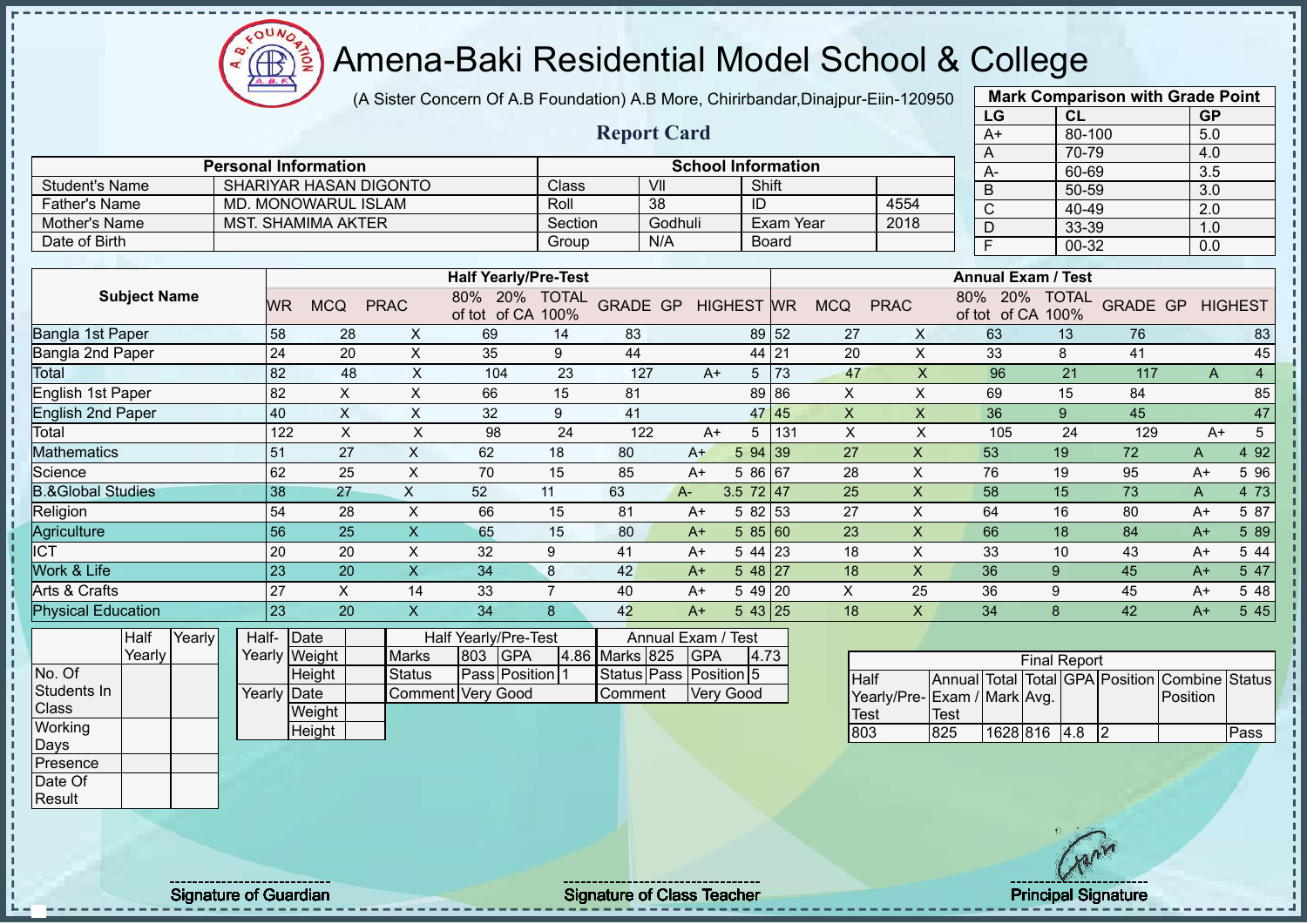(A Sister Concern Of A.B Foundation) A.B More, Chirirbandar,Dinajpur-Eiin-120950

 $12\mu\text{V}$ 

**CB** 

|                              |                    |                             |                           |                             |         |                 |                           |                   |                  |                           |                           | LG                                      | <b>CL</b>           |                 | <b>GP</b> |                 |
|------------------------------|--------------------|-----------------------------|---------------------------|-----------------------------|---------|-----------------|---------------------------|-------------------|------------------|---------------------------|---------------------------|-----------------------------------------|---------------------|-----------------|-----------|-----------------|
|                              |                    |                             |                           |                             |         |                 | <b>Report Card</b>        |                   |                  |                           |                           | $A+$                                    |                     | 80-100          | 5.0       |                 |
|                              |                    |                             |                           |                             |         |                 |                           |                   |                  |                           |                           | A                                       |                     | 70-79           | 4.0       |                 |
|                              |                    | <b>Personal Information</b> |                           |                             |         |                 | <b>School Information</b> |                   |                  |                           |                           | А-                                      |                     | 60-69           | 3.5       |                 |
| <b>Student's Name</b>        |                    | <b>S.M SHARIYAR HASAN</b>   |                           |                             | Class   | VII             |                           | Shift             |                  |                           |                           | B                                       |                     | 50-59           | 3.0       |                 |
| <b>Father's Name</b>         |                    | MD. SHAHIDUL ISLAM          |                           |                             | Roll    |                 | 39                        | ID                |                  |                           | 4561                      | C                                       |                     | 40-49           | 2.0       |                 |
| Mother's Name                |                    | MOST. SHAHAJADI BEGUM       |                           |                             | Section |                 | Godhuli                   |                   | <b>Exam Year</b> |                           | 2018                      | D                                       |                     | 33-39           | 1.0       |                 |
| Date of Birth                |                    |                             |                           |                             | Group   |                 | N/A                       |                   | Board            |                           |                           | $\overline{F}$                          |                     | 00-32           | 0.0       |                 |
|                              |                    |                             |                           | <b>Half Yearly/Pre-Test</b> |         |                 |                           |                   |                  |                           |                           | <b>Annual Exam / Test</b>               |                     |                 |           |                 |
| <b>Subject Name</b>          |                    |                             |                           | 80% 20% TOTAL               |         |                 |                           |                   |                  |                           |                           | 80% 20% TOTAL                           |                     |                 |           |                 |
|                              | WR                 | <b>MCQ</b>                  | <b>PRAC</b>               | of tot of CA 100%           |         | <b>GRADE GP</b> |                           | <b>HIGHEST</b> WR |                  | <b>MCQ</b>                | <b>PRAC</b>               | of tot of CA 100%                       |                     | <b>GRADE GP</b> |           | <b>HIGHEST</b>  |
| Bangla 1st Paper             | 60                 | 28                          | X                         | 70                          | 15      | 85              |                           |                   | 89 54            | 28                        | X                         | 66                                      | 14                  | 80              |           | 83              |
| Bangla 2nd Paper             | 24                 | 20                          | $\boldsymbol{\mathsf{X}}$ | 35                          | 9       | 44              |                           |                   | 44 24            | 20                        | $\pmb{\times}$            | 35                                      | $9\,$               | 44              |           | 45              |
| Total                        | 84                 | 48                          | $\boldsymbol{\mathsf{X}}$ | 105                         | 24      | 129             | $A+$                      | 5                 | 78               | 48                        | $\pmb{\times}$            | 101                                     | 23                  | 124             | $A+$      | $5\phantom{.0}$ |
| <b>English 1st Paper</b>     | 90                 | $\boldsymbol{\mathsf{X}}$   | X                         | 72                          | 17      | 89              |                           |                   | 89 78            | X                         | X                         | 62                                      | 16                  | 78              |           | 85              |
| <b>English 2nd Paper</b>     | 46                 | $\boldsymbol{\mathsf{X}}$   | $\boldsymbol{\mathsf{X}}$ | 37                          | 9       | 46              |                           |                   | 47 47            | $\pmb{\mathsf{X}}$        | $\pmb{\times}$            | 38                                      | 9                   | 47              |           | 47              |
| Total                        | 136                | $\boldsymbol{\mathsf{X}}$   | $\boldsymbol{\mathsf{X}}$ | 109                         | 26      | 135             | $A+$                      | 5                 | 125              | $\boldsymbol{\mathsf{X}}$ | $\boldsymbol{\mathsf{X}}$ | 100                                     | 25                  | 125             | $A+$      | $5\phantom{.0}$ |
| <b>Mathematics</b>           | 58                 | 25                          | $\pmb{\mathsf{X}}$        | 66                          | 20      | 86              | $A+$                      | 594   48          |                  | 29                        | $\boldsymbol{\mathsf{X}}$ | 62                                      | 20                  | 82              | $A+$      | 5 9 2           |
| Science                      | 61                 | 25                          | $\boldsymbol{\mathsf{X}}$ | 69                          | 16      | 85              | $A+$                      | 5 86 68           |                  | 28                        | $\times$                  | 77                                      | 19                  | 96              | $A+$      | 5 96            |
| <b>B.&amp;Global Studies</b> | 38                 | 29                          | $\mathsf X$               | 54                          | 10      | 64              | $A-$                      | $3.5$ 72 40       |                  | 24                        | $\boldsymbol{\mathsf{X}}$ | 51                                      | 12                  | 63              | $A -$     | 3.5 73          |
| Religion                     | 50                 | 30                          | $\times$                  | 64                          | 15      | 79              | A                         | 4 82 55           |                  | 28                        | $\times$                  | 66                                      | 16                  | 82              | $A+$      | 5 87            |
| Agriculture                  | 54                 | 25                          | $\boldsymbol{\mathsf{X}}$ | 63                          | 17      | 80              | $A+$                      | 58562             |                  | 23                        | $\boldsymbol{\mathsf{X}}$ | 68                                      | 17                  | 85              | $A+$      | 5 89            |
| $\overline{ICT}$             | 21                 | 20                          | $\boldsymbol{\mathsf{X}}$ | 33                          | 9       | 42              | $A+$                      | $544$ 21          |                  | 17                        | X                         | 30                                      | 10                  | 40              | $A+$      | 5 44            |
| Work & Life                  | 24                 | 20                          | $\mathsf{X}$              | 35                          | 9       | 44              | $A+$                      | $548$   27        |                  | 19                        | $\boldsymbol{\mathsf{X}}$ | 37                                      | 9                   | 46              | $A+$      | 5 47            |
| Arts & Crafts                | 27                 | X                           | 17                        | 35                          | 8       | 43              | $A+$                      | 5 49 20           |                  | X                         | 22                        | 34                                      | 9                   | 43              | $A+$      | 5 48            |
| <b>Physical Education</b>    | 24                 | 20                          | $\overline{\mathsf{X}}$   | 35                          | 8       | 43              | $A+$                      | 543 24            |                  | 19                        | $\boldsymbol{\mathsf{X}}$ | 34                                      | 9                   | 43              | $A+$      | 5 4 5           |
| Yearly<br>Half               | Half- Date         |                             |                           | Half Yearly/Pre-Test        |         |                 | Annual Exam / Test        |                   |                  |                           |                           |                                         |                     |                 |           |                 |
| Yearly                       |                    | Yearly Weight               | <b>Marks</b>              | 830<br><b>GPA</b>           | 4.77    | Marks 829       | <b>GPA</b>                |                   | 4.86             |                           |                           |                                         |                     |                 |           |                 |
| No. Of                       |                    | Height                      | <b>Status</b>             | Pass Position 2             |         |                 | Status Pass Position 1    |                   |                  | Half                      |                           | Annual Total Total GPA Position Combine | <b>Final Report</b> |                 |           | Status          |
| Students In                  | <b>Yearly Date</b> |                             |                           | <b>Comment Very Good</b>    |         | Comment         |                           | <b>Very Good</b>  |                  |                           |                           | Yearly/Pre- Exam / Mark Avg.            |                     |                 | Position  |                 |
| Class                        |                    | Weight                      |                           |                             |         |                 |                           |                   |                  | Test                      |                           | Test                                    |                     |                 |           |                 |
| Working                      |                    | Height                      |                           |                             |         |                 |                           |                   |                  | 830                       |                           | 829<br>1659 831                         |                     | $4.82 \mid 1$   |           | Pass            |
| Days                         |                    |                             |                           |                             |         |                 |                           |                   |                  |                           |                           |                                         |                     |                 |           |                 |
| Presence                     |                    |                             |                           |                             |         |                 |                           |                   |                  |                           |                           |                                         |                     |                 |           |                 |
| Date Of                      |                    |                             |                           |                             |         |                 |                           |                   |                  |                           |                           |                                         |                     |                 |           |                 |
| Result                       |                    |                             |                           |                             |         |                 |                           |                   |                  |                           |                           |                                         |                     |                 |           |                 |

**Mark Comparison with Grade Point** 

Signature of Guardian Signature of Class Teacher Principal Signature of Class Teacher Principal Signature 3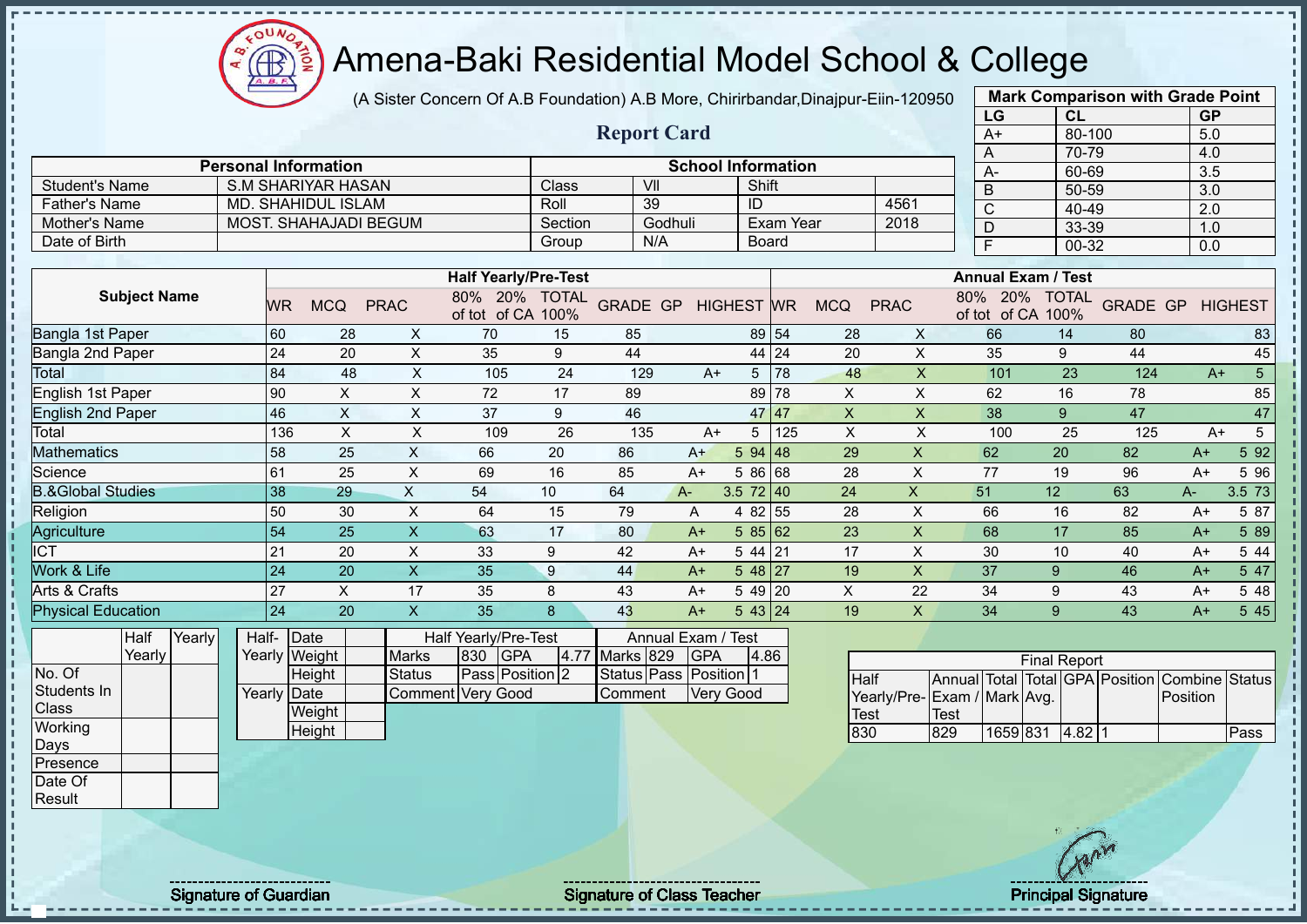(A Sister Concern Of A.B Foundation) A.B More, Chirirbandar,Dinajpur-Eiin-120950

 $12\mu\text{V}$ 

**CB** 

|                              |       |                 |                              |                           |                                    |                  |                 |                        |            |                           |                  |                           |                           | LG                                                                             |                     | <b>CL</b> |                 | <b>GP</b> |                 |
|------------------------------|-------|-----------------|------------------------------|---------------------------|------------------------------------|------------------|-----------------|------------------------|------------|---------------------------|------------------|---------------------------|---------------------------|--------------------------------------------------------------------------------|---------------------|-----------|-----------------|-----------|-----------------|
|                              |       |                 |                              |                           |                                    |                  |                 | <b>Report Card</b>     |            |                           |                  |                           |                           | $A+$                                                                           |                     | 80-100    |                 | 5.0       |                 |
|                              |       |                 |                              |                           |                                    |                  |                 |                        |            |                           |                  |                           |                           | A                                                                              |                     | 70-79     |                 | 4.0       |                 |
|                              |       |                 | <b>Personal Information</b>  |                           |                                    |                  |                 |                        |            | <b>School Information</b> |                  |                           |                           | A-                                                                             |                     | 60-69     |                 | 3.5       |                 |
| <b>Student's Name</b>        |       |                 | <b>FARHAN SHAHRIAR RATUL</b> |                           |                                    | Class            |                 | VII                    |            | Shift                     |                  |                           |                           | B                                                                              |                     | 50-59     |                 | 3.0       |                 |
| <b>Father's Name</b>         |       |                 | MD. ABDUS SAMAD              |                           |                                    | Roll             |                 | 40                     |            | ID                        |                  |                           | 4562                      | $\mathsf{C}$                                                                   |                     | 40-49     |                 | 2.0       |                 |
| Mother's Name                |       |                 | <b>MOST. FOUZIA BANU</b>     |                           |                                    | Section          |                 | Godhuli                |            |                           | <b>Exam Year</b> |                           | 2018                      | D                                                                              |                     | 33-39     |                 | 1.0       |                 |
| Date of Birth                |       |                 |                              |                           |                                    | Group            |                 | N/A                    |            |                           | Board            |                           |                           | F                                                                              |                     | 00-32     |                 | 0.0       |                 |
|                              |       |                 |                              |                           |                                    |                  |                 |                        |            |                           |                  |                           |                           |                                                                                |                     |           |                 |           |                 |
|                              |       |                 |                              |                           | <b>Half Yearly/Pre-Test</b>        |                  |                 |                        |            |                           |                  |                           |                           | <b>Annual Exam / Test</b>                                                      |                     |           |                 |           |                 |
| <b>Subject Name</b>          |       | WR              | <b>MCQ</b>                   | <b>PRAC</b>               | 80% 20% TOTAL<br>of tot of CA 100% |                  | <b>GRADE GP</b> |                        |            | <b>HIGHEST WR</b>         |                  | <b>MCQ</b>                | <b>PRAC</b>               | 80% 20% TOTAL<br>of tot of CA 100%                                             |                     |           | <b>GRADE GP</b> |           | <b>HIGHEST</b>  |
| Bangla 1st Paper             |       | 60              | 27                           | X                         | 70                                 | 15               | 85              |                        |            |                           | 89 54            | 29                        | X                         | 66                                                                             |                     | 15        | 81              |           | 83              |
| Bangla 2nd Paper             |       | 21              | 20                           | $\pmb{\times}$            | 33                                 | $\boldsymbol{9}$ | 42              |                        |            |                           | 44 22            | 20                        | $\pmb{\times}$            | 34                                                                             |                     | $9\,$     | 43              |           | 45              |
| Total                        |       | 81              | 47                           | $\pmb{\times}$            | 103                                | 24               |                 | 127                    | $A+$       | 5                         | 76               | 49                        | $\boldsymbol{\mathsf{X}}$ | 100                                                                            |                     | 24        | 124             | $A+$      | $5\phantom{.0}$ |
| English 1st Paper            |       | 85              | X                            | X                         | 68                                 | 16               | 84              |                        |            |                           | 89 80            | X                         | X                         | 64                                                                             |                     | 15        | 79              |           | 85              |
| <b>English 2nd Paper</b>     |       | 43              | $\boldsymbol{\mathsf{X}}$    | $\times$                  | 34                                 | 9                | 43              |                        |            |                           | 47 46            | $\boldsymbol{\mathsf{X}}$ | $\pmb{\times}$            | 37                                                                             |                     | 9         | 46              |           | 47              |
| Total                        |       | 128             | $\boldsymbol{\mathsf{X}}$    | X                         | 102                                | 25               |                 | 127                    | $A+$       | 5                         | 126              | $\boldsymbol{\mathsf{X}}$ | $\boldsymbol{\mathsf{X}}$ | 101                                                                            |                     | 24        | 125             | $A+$      | $\overline{5}$  |
| <b>Mathematics</b>           |       | 57              | 26                           | $\mathsf X$               | 66                                 | 18               | 84              |                        | $A+$       | $594$ 50                  |                  | 28                        | $\boldsymbol{\mathsf{X}}$ | 62                                                                             | 20                  |           | 82              | $A+$      | 5 9 2           |
| Science                      |       | 58              | 23                           | $\pmb{\times}$            | 65                                 | 16               | 81              |                        | $A+$       | 5 86 63                   |                  | 27                        | $\times$                  | 72                                                                             | 18                  |           | 90              | $A+$      | 5 9 6           |
| <b>B.&amp;Global Studies</b> |       | 36              | 28                           | $\boldsymbol{\mathsf{X}}$ | 51                                 | 12               | 63              | $A -$                  |            | 3.5 72 39                 |                  | 24                        | $\boldsymbol{\mathsf{X}}$ | 50                                                                             | 13                  |           | 63              | A-        | 3.5 73          |
| Religion                     |       | 42              | 29                           | $\pmb{\times}$            | 57                                 | 16               | 73              |                        | A          | 4 82 51                   |                  | 25                        | $\times$                  | 61                                                                             | 16                  |           | 77              | A         | 4 87            |
| Agriculture                  |       | 51              | 25                           | $\mathsf{X}$              | 61                                 | 16               | 77              |                        | A          | 4 $85 62$                 |                  | 23                        | $\boldsymbol{\mathsf{X}}$ | 68                                                                             | 18                  |           | 86              | $A+$      | 5 89            |
| $\overline{\text{ICT}}$      |       | 20              | 20                           | $\pmb{\times}$            | 32                                 | 9                | 41              |                        | $A+$       | $544$ 23                  |                  | 16                        | $\times$                  | 31                                                                             | 10                  |           | 41              | $A+$      | 5 4 4           |
| Work & Life                  |       | 26              | 20                           | $\mathsf{X}$              | 37                                 | 9                | 46              |                        | $A+$       | 5 48 26                   |                  | 19                        | $\times$                  | 36                                                                             | 9                   |           | 45              | $A+$      | 5 47            |
| Arts & Crafts                |       | 28              | $\pmb{\times}$               | 17                        | 36                                 | 9                | 45              |                        | $A+$       | 5 49 20                   |                  | $\pmb{\times}$            | 28                        | 38                                                                             | 9                   |           | 47              | $A+$      | 5 48            |
| <b>Physical Education</b>    |       | $\overline{23}$ | 20                           | $\mathsf{X}$              | 34                                 | 8                | 42              |                        | $A+$       | 543 25                    |                  | 18                        | $\boldsymbol{\mathsf{X}}$ | 34                                                                             | 8                   |           | 42              | $A+$      | 5 4 5           |
| Yearly<br>Half               | Half- | Date            |                              |                           | Half Yearly/Pre-Test               |                  |                 | Annual Exam / Test     |            |                           |                  |                           |                           |                                                                                |                     |           |                 |           |                 |
| Yearly                       |       | Yearly Weight   |                              | <b>Marks</b>              | <b>GPA</b><br>806                  |                  | 4.68 Marks 822  |                        | <b>GPA</b> | 4.77                      |                  |                           |                           |                                                                                |                     |           |                 |           |                 |
| No. Of                       |       |                 | Height                       | <b>Status</b>             | Pass Position 5                    |                  |                 | Status Pass Position 4 |            |                           |                  |                           |                           |                                                                                | <b>Final Report</b> |           |                 |           |                 |
| Students In                  |       | Yearly Date     |                              |                           | Comment Very Good                  |                  | Comment         |                        |            | <b>Very Good</b>          |                  | Half                      |                           | Annual Total Total GPA Position Combine Status<br>Yearly/Pre- Exam / Mark Avg. |                     |           |                 | Position  |                 |
| Class                        |       |                 | Weight                       |                           |                                    |                  |                 |                        |            |                           |                  | Test                      |                           | Test                                                                           |                     |           |                 |           |                 |
| Working                      |       |                 | Height                       |                           |                                    |                  |                 |                        |            |                           |                  | 806                       |                           | 822                                                                            | 1628 816 4.73 4     |           |                 |           | Pass            |
| Days                         |       |                 |                              |                           |                                    |                  |                 |                        |            |                           |                  |                           |                           |                                                                                |                     |           |                 |           |                 |
| Presence                     |       |                 |                              |                           |                                    |                  |                 |                        |            |                           |                  |                           |                           |                                                                                |                     |           |                 |           |                 |
| Date Of                      |       |                 |                              |                           |                                    |                  |                 |                        |            |                           |                  |                           |                           |                                                                                |                     |           |                 |           |                 |
| Result                       |       |                 |                              |                           |                                    |                  |                 |                        |            |                           |                  |                           |                           |                                                                                |                     |           |                 |           |                 |

**Mark Comparison with Grade Point** 

Signature of Guardian Signature of Class Teacher Principal Signature of Class Teacher Principal Signature 3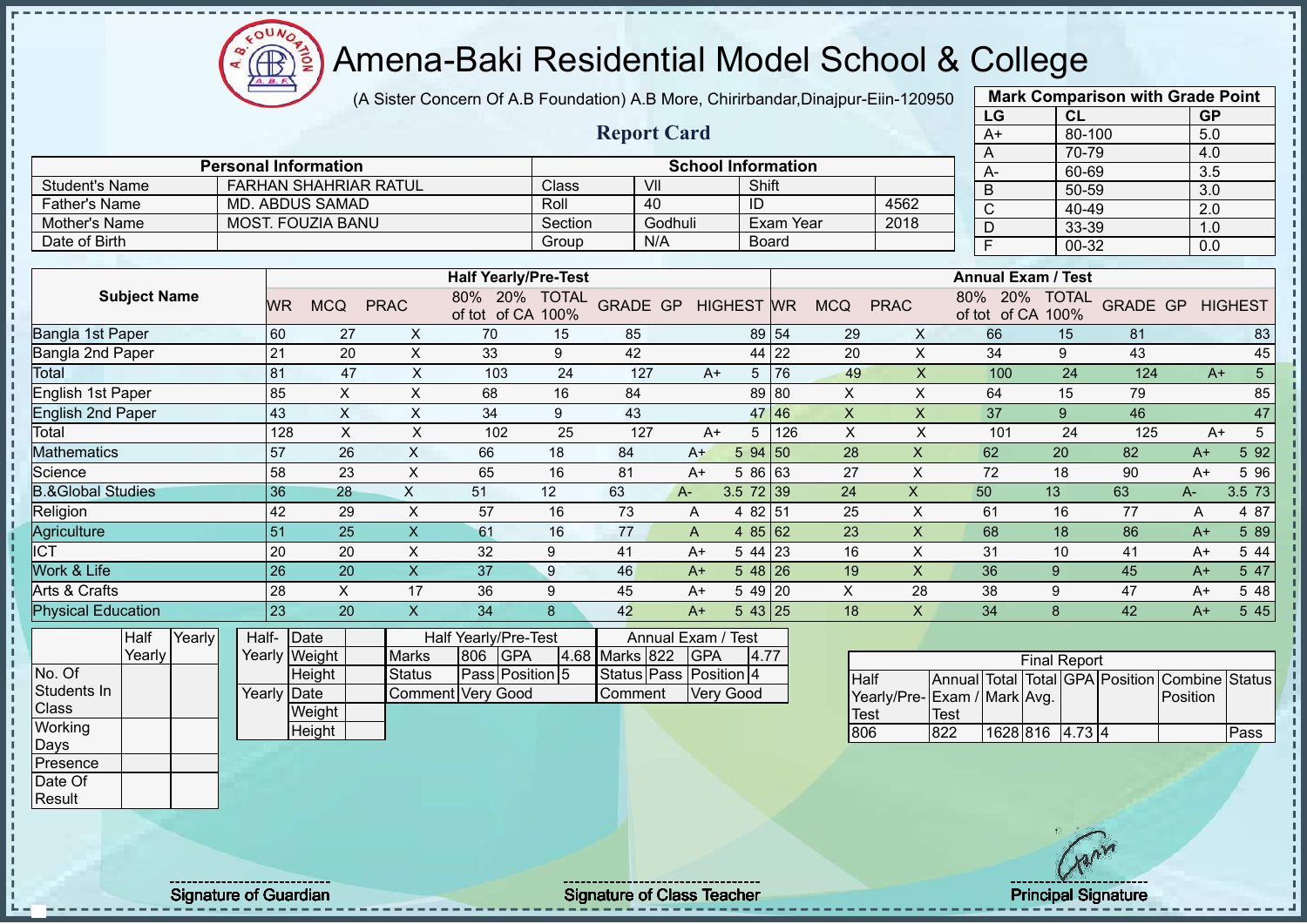(A Sister Concern Of A.B Foundation) A.B More, Chirirbandar,Dinajpur-Eiin-120950

 $12\mu\text{V}$ 

⋲⋕∙

ш

|                              |                    |                             |                           |                             |                  |                         |                    |                           |           |                           |                             |              | LG                        | CL                  |                            | <b>GP</b> |                |
|------------------------------|--------------------|-----------------------------|---------------------------|-----------------------------|------------------|-------------------------|--------------------|---------------------------|-----------|---------------------------|-----------------------------|--------------|---------------------------|---------------------|----------------------------|-----------|----------------|
|                              |                    |                             |                           |                             |                  | <b>Report Card</b>      |                    |                           |           |                           |                             |              | $A+$                      | 80-100              |                            | 5.0       |                |
|                              |                    |                             |                           |                             |                  |                         |                    |                           |           |                           |                             | A            |                           | $70-79$             |                            | 4.0       |                |
|                              |                    | <b>Personal Information</b> |                           |                             |                  |                         |                    | <b>School Information</b> |           |                           |                             |              | A-                        | 60-69               |                            | 3.5       |                |
| <b>Student's Name</b>        | <b>ALIF IMRAN</b>  |                             |                           |                             | Class            | VII                     |                    | Shift                     |           |                           |                             | B            |                           | 50-59               |                            | 3.0       |                |
| <b>Father's Name</b>         |                    | <b>MD. RASHIDUR</b>         |                           | Roll                        |                  | 41                      |                    | ID                        |           |                           | 4563                        | $\mathsf C$  |                           | 40-49               |                            | 2.0       |                |
| Mother's Name                |                    | <b>MOST. LATIFA BEGUM</b>   |                           |                             | Section          | Godhuli                 |                    |                           | Exam Year |                           | 2018                        | D            |                           | 33-39               |                            | 1.0       |                |
| Date of Birth                |                    |                             |                           |                             | Group            | N/A                     |                    | Board                     |           |                           |                             | F            |                           | 00-32               |                            | 0.0       |                |
|                              |                    |                             |                           | <b>Half Yearly/Pre-Test</b> |                  |                         |                    |                           |           |                           |                             |              | <b>Annual Exam / Test</b> |                     |                            |           |                |
| <b>Subject Name</b>          |                    |                             |                           | 80% 20% TOTAL               |                  |                         |                    |                           |           |                           |                             |              | 80% 20% TOTAL             |                     |                            |           |                |
|                              | <b>WR</b>          | <b>MCQ</b>                  | <b>PRAC</b>               | of tot of CA 100%           |                  | <b>GRADE GP</b>         |                    | <b>HIGHEST</b> WR         |           | <b>MCQ</b>                | <b>PRAC</b>                 |              | of tot of CA 100%         |                     | <b>GRADE GP</b>            |           | <b>HIGHEST</b> |
| Bangla 1st Paper             | 61                 | 22                          | $\boldsymbol{\mathsf{X}}$ | 66                          | 13               | 79                      |                    |                           | 89 54     | 26                        | X                           |              | 64                        | 13                  | 77                         |           | 83             |
| Bangla 2nd Paper             | 23                 | 15                          | $\pmb{\times}$            | 30                          | 8                | 38                      |                    |                           | 44 21     | 20                        | X                           |              | 33                        | 9                   | 42                         |           | 45             |
| Total                        | 84                 | 37                          | X                         | 96                          | 21               | 117                     | A                  | 4                         | 75        | 46                        | $\mathsf X$                 |              | 97                        | 22                  | 119                        | A         | $\overline{4}$ |
| <b>English 1st Paper</b>     | 80                 | $\times$                    | X                         | 64                          | 16               | 80                      |                    |                           | 89 75     | X                         | $\times$                    |              | 60                        | 14                  | 74                         |           | 85             |
| <b>English 2nd Paper</b>     | 30                 | $\boldsymbol{\mathsf{X}}$   | $\boldsymbol{\mathsf{X}}$ | 24                          | 6                | 30                      |                    |                           | 47 44     | $\boldsymbol{\mathsf{X}}$ | $\pmb{\times}$              |              | 35                        | 8                   | 43                         |           | 47             |
| Total                        | 110                | $\times$                    | $\mathsf X$               | 88                          | 22               | 110                     | A                  | $\overline{4}$            | 1119      | $\pmb{\times}$            | $\mathsf X$                 |              | 95                        | 22                  | 117                        | A         | $\overline{4}$ |
| <b>Mathematics</b>           | 16                 | 24                          | $\mathsf X$               | 32                          | 13               | 45                      | $\mathsf{C}$       | 2 94 32                   |           | 22                        | $\mathsf{X}$                | 43           |                           | 17                  | 60                         | A-        | 3.5 92         |
| Science                      | 45                 | 20                          | X                         | 52                          | 13               | 65                      | A-                 | 3.5 86 61                 |           | 22                        | $\sf X$                     |              | 66                        | 17                  | 83                         | $A+$      | 5 9 6          |
| <b>B.&amp;Global Studies</b> | 29                 | 25                          | $\boldsymbol{\mathsf{X}}$ | 43                          | 9                | 52                      | B                  | $3\,72$ 39                |           | 23                        | $\pmb{\times}$              | 50           |                           | 14                  | 64                         | $A -$     | 3.5 73         |
| Religion                     | 44                 | 23                          | $\times$                  | 54                          | 17               | 71                      | Α                  | 4 82 50                   |           | 23                        | $\boldsymbol{\mathsf{X}}$   |              | 58                        | 16                  | 74                         | A         | 4 87           |
| Agriculture                  | $\overline{55}$    | 18                          | $\mathsf{X}$              | 58                          | 14               | 72                      | $\overline{A}$     | 485 62                    |           | 16                        | X                           |              | 62                        | 17                  | 79                         | A         | 4 8 9          |
| $\overline{ICT}$             | 19                 | 14                          | X                         | 26                          | $\overline{7}$   | 33                      | A-                 | 3.5 44 23                 |           | 19                        | X                           |              | 34                        | 10                  | 44                         | $A+$      | 5 4 4          |
| Work & Life                  | 27                 | 18                          | $\overline{\mathsf{X}}$   | 36                          | $\boldsymbol{8}$ | 44                      | $A+$               | $548$ 26                  |           | 19                        | $\mathsf{x}$                |              | 36                        | 9                   | 45                         | $A+$      | 5 47           |
| Arts & Crafts                | 24                 | X                           | 5                         | 23                          | $\overline{7}$   | 30                      | A-                 | $3.549$ 20                |           | X                         | 21                          |              | 33                        | 8                   | 41                         | $A+$      | 5 48           |
| <b>Physical Education</b>    | 20                 | 19                          | $\overline{\mathsf{X}}$   | 31                          | $\overline{7}$   | 38                      | $\overline{A}$     | 4 43 25                   |           | 17                        | $\mathsf{x}$                |              | 34                        | 8                   | 42                         | $A+$      | 545            |
| Yearly<br>Half               | Half-              | Date                        |                           | Half Yearly/Pre-Test        |                  |                         | Annual Exam / Test |                           |           |                           |                             |              |                           |                     |                            |           |                |
| Yearly                       |                    | Yearly Weight               | <b>Marks</b>              | <b>GPA</b><br>677           | 3.68             | Marks 768               | <b>GPA</b>         | 4.36                      |           |                           |                             |              |                           | <b>Final Report</b> |                            |           |                |
| No. Of                       |                    | Height                      | <b>Status</b>             | Pass Position 36            |                  | Status Pass Position 23 |                    |                           |           |                           | Half                        | Annual Total |                           |                     | Total GPA Position Combine |           | <b>Status</b>  |
| Students In                  | <b>Yearly Date</b> |                             | Comment Good              |                             |                  | Comment                 |                    | <b>Very Good</b>          |           |                           | Yearly/Pre-Exam / Mark Avg. |              |                           |                     |                            | Position  |                |
| Class                        |                    | Weight                      |                           |                             |                  |                         |                    |                           |           |                           | Test                        | Test         |                           |                     |                            |           |                |
| Working                      |                    | Height                      |                           |                             |                  |                         |                    |                           |           | 677                       |                             | 768          | 1445 724 4.02 31          |                     |                            |           | Pass           |
| Days                         |                    |                             |                           |                             |                  |                         |                    |                           |           |                           |                             |              |                           |                     |                            |           |                |
| Presence                     |                    |                             |                           |                             |                  |                         |                    |                           |           |                           |                             |              |                           |                     |                            |           |                |
| Date Of<br>Result            |                    |                             |                           |                             |                  |                         |                    |                           |           |                           |                             |              |                           |                     |                            |           |                |
|                              |                    |                             |                           |                             |                  |                         |                    |                           |           |                           |                             |              |                           |                     |                            |           |                |

Signature of Guardian Signature of Class Teacher All Annual Signature of Class Teacher Principal Signature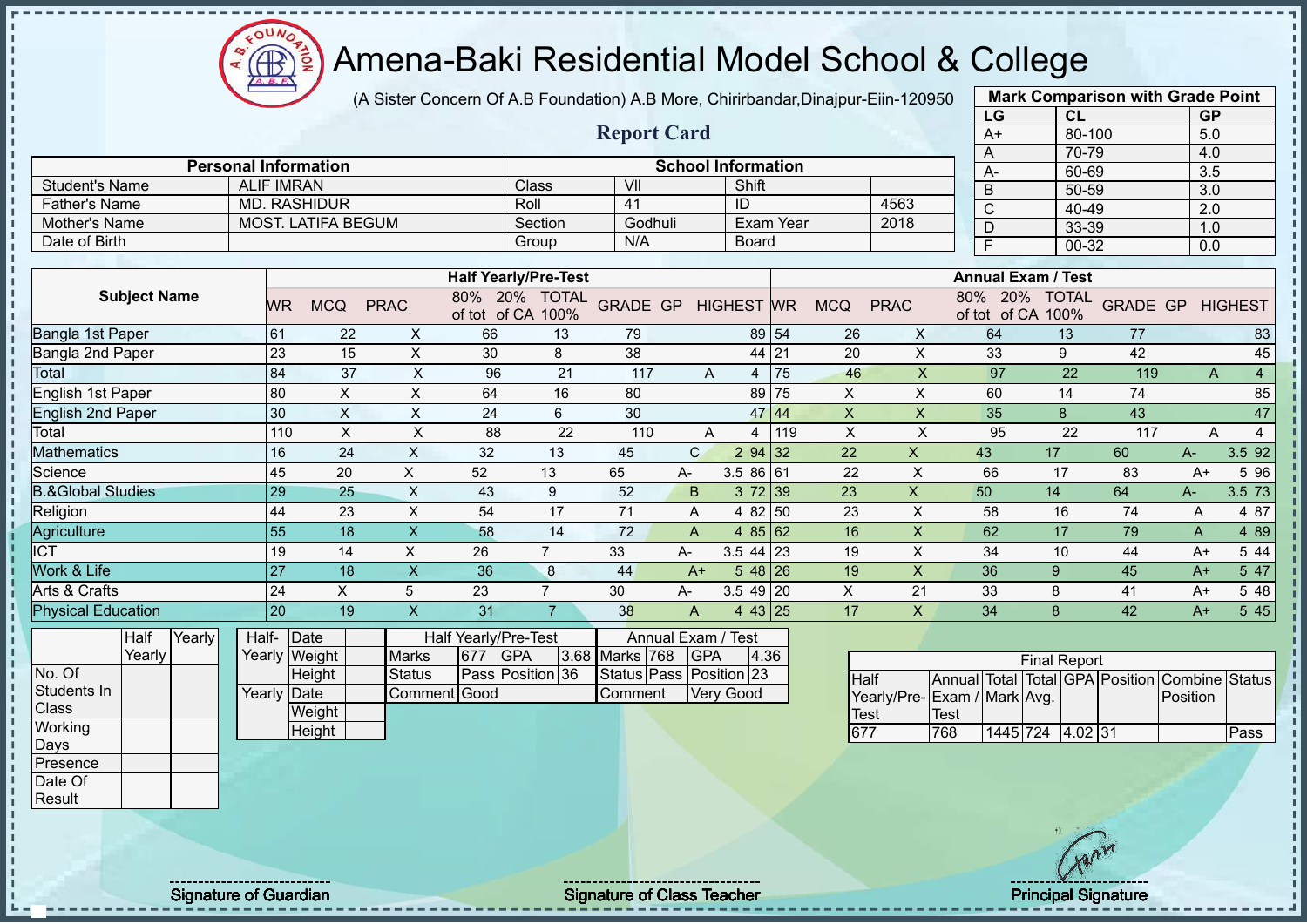(A Sister Concern Of A.B Foundation) A.B More, Chirirbandar,Dinajpur-Eiin-120950

|                              |           |                             |              |                         |                             |                 | <b>Report Card</b> |                              |           |            |                           | $A+$                          | 80-100               |                 | 5.0  |                |
|------------------------------|-----------|-----------------------------|--------------|-------------------------|-----------------------------|-----------------|--------------------|------------------------------|-----------|------------|---------------------------|-------------------------------|----------------------|-----------------|------|----------------|
|                              |           |                             |              |                         |                             |                 |                    |                              |           |            |                           | A                             | 70-79                |                 | 4.0  |                |
|                              |           | <b>Personal Information</b> |              |                         |                             |                 |                    | <b>School Information</b>    |           |            |                           | А-                            | 60-69                |                 | 3.5  |                |
| <b>Student's Name</b>        |           | <b>FAHIM ISHRAK BISHAL</b>  |              |                         | <b>Class</b>                | VII             |                    | Shift                        |           |            |                           | B                             | 50-59                |                 | 3.0  |                |
| <b>Father's Name</b>         |           | MD. RUHUL AMIN              |              |                         | Roll                        | 42              |                    | ID                           |           |            | 4571                      | С                             | 40-49                |                 | 2.0  |                |
| <b>Mother's Name</b>         |           | <b>MOST. MASUDA BEGUM</b>   |              |                         | Section                     |                 | Godhuli            |                              | Exam Year |            | 2018                      | D                             | 33-39                |                 | 1.0  |                |
| Date of Birth                |           |                             |              |                         | Group                       | N/A             |                    | <b>Board</b>                 |           |            |                           | F                             | 00-32                |                 | 0.0  |                |
|                              |           |                             |              |                         |                             |                 |                    |                              |           |            |                           |                               |                      |                 |      |                |
|                              |           |                             |              |                         | <b>Half Yearly/Pre-Test</b> |                 |                    |                              |           |            |                           | <b>Annual Exam / Test</b>     |                      |                 |      |                |
| <b>Subject Name</b>          | <b>WR</b> | <b>MCQ</b>                  | <b>PRAC</b>  | 80% 20%<br>of tot of CA | <b>TOTAL</b><br>100%        | <b>GRADE GP</b> |                    | <b>HIGHEST</b>               | <b>WR</b> | <b>MCQ</b> | <b>PRAC</b>               | 80%<br>20%<br>of CA<br>of tot | <b>TOTAL</b><br>100% | <b>GRADE GP</b> |      | <b>HIGHEST</b> |
| Bangla 1st Paper             | 58        | 26                          | X.           | 67                      | 12                          | 79              |                    |                              | 89 50     | 22         | X                         | 58                            | 12                   | 70              |      | 83             |
| Bangla 2nd Paper             | 20        | 13                          | X            | 26                      | $\overline{7}$              | 33              |                    | 44                           | 17        | 20         | X                         | 30                            | $\overline{7}$       | 37              |      | 45             |
| Total                        | 78        | 39                          | X            | 93                      | 19                          | 112             |                    | A<br>4                       | 67        | 42         | $\times$                  | 88                            | 19                   | 107             |      | 4<br>A         |
| English 1st Paper            | 68        | $\pmb{\times}$              | X            | 54                      | 10                          | 64              |                    | 89                           | 66        | X          | $\boldsymbol{\mathsf{X}}$ | 53                            | 11                   | 64              |      | 85             |
| <b>English 2nd Paper</b>     | 21        | X                           | X            | 17                      | 5                           | 22              |                    | 47                           | 43        | X          | $\times$                  | 34                            | $\boldsymbol{6}$     | 40              |      | 47             |
| Total                        | 89        | X                           | X            | 71                      | 15                          | 86              |                    | B<br>3                       | 109       | X          | X                         | 87                            | 17                   | 104             | A-   | 3.5            |
| <b>Mathematics</b>           | 37        | 24                          | X            | 49                      | 16                          | 65              | A-                 | $3.5$ 94 43                  |           | 28         | X                         | 57                            | 18                   | 75              | Α    | 4 9 2          |
| Science                      | 40        | 15                          | X            | 44                      | 13                          | 57              | B                  | 3 86 65                      |           | 21         | Χ                         | 69                            | 15                   | 84              | $A+$ | 5 9 6          |
| <b>B.&amp;Global Studies</b> | 32        | 21                          | X.           | 42                      | 9                           | 51              | B.                 | 372 33                       |           | 18         | X                         | 41                            | 9                    | 50              | B.   | 3 7 3          |
| Religion                     | 27        | 19                          | X            | 37                      | 14                          | 51              | B                  | 3 82 39                      |           | 28         | X                         | 54                            | 13                   | 67              | A-   | 3.5 87         |
| Agriculture                  | 50        | 17                          | $\mathsf{x}$ | 54                      | 14                          | 68              | A-                 | $3.585$ 5 5 5 $\overline{5}$ |           | 13         | X                         | 58                            | 17                   | 75              | A    | 4 8 9          |
| ICT                          | 18        | 16                          | X            | 27                      | 8                           | 35              | Α                  | 4 4 4                        | 16        | 17         | X                         | 26                            | 10                   | 36              | A    | 4 4 4          |
| Work & Life                  | 23        | 20                          | X            | 34                      | 8                           | 42              | $A+$               | $548$  24                    |           | 19         | X                         | 34                            | 8                    | 42              | $A+$ | 5 47           |
| Arts & Crafts                | 20        | X                           | 13           | 26                      | 6                           | 32              | $A-$               | $3.549$ 20                   |           | X          | 19                        | 31                            | 6                    | 37              | Α    | 4 4 8          |
| <b>Physical Education</b>    | 12        | 19                          | X            | 25                      | 6                           | 31              | $A-$               | $3.543$   24                 |           | 17         | X                         | 33                            | 8                    | 41              | $A+$ | 5 4 5          |
| Yearly<br>Half               | Half-     | Date                        |              | Half Yearly/Pre-Test    |                             |                 | Annual Exam / Test |                              |           |            |                           |                               |                      |                 |      |                |

Yearly Half-Yearly Weight **Date Height** Yearly Date **Weight Height** Half Yearly/Pre-Test<br>s 630 GPA Marks 630 Status **Pass Position** 41 Comment Good Annual Exam / Test<br>rks 718 GPA 4 3.55 Marks 718 GPA 4.09 Status Pass Position 36 Comment Very Good

 $12\mu\text{V}$ 

Œ

|                             |             |                  | <b>Final Report</b> |  |                                                |      |
|-----------------------------|-------------|------------------|---------------------|--|------------------------------------------------|------|
| <b>Half</b>                 |             |                  |                     |  | Annual Total Total GPA Position Combine Status |      |
| Yearly/Pre-Exam / Mark Avg. |             |                  |                     |  | Position                                       |      |
| Test                        | <b>Test</b> |                  |                     |  |                                                |      |
| 630                         | 718         | 1348 675 3.82 37 |                     |  |                                                | Pass |

**Mark Comparison with Grade Point** 

**LG CL GP**

Yearly

No. Of Students In **Class Working** Days Presence Date Of Result

л  $\blacksquare$ 

Signature of Guardian Signature of Class Teacher Principal Signature 41 Australian Signature 41/47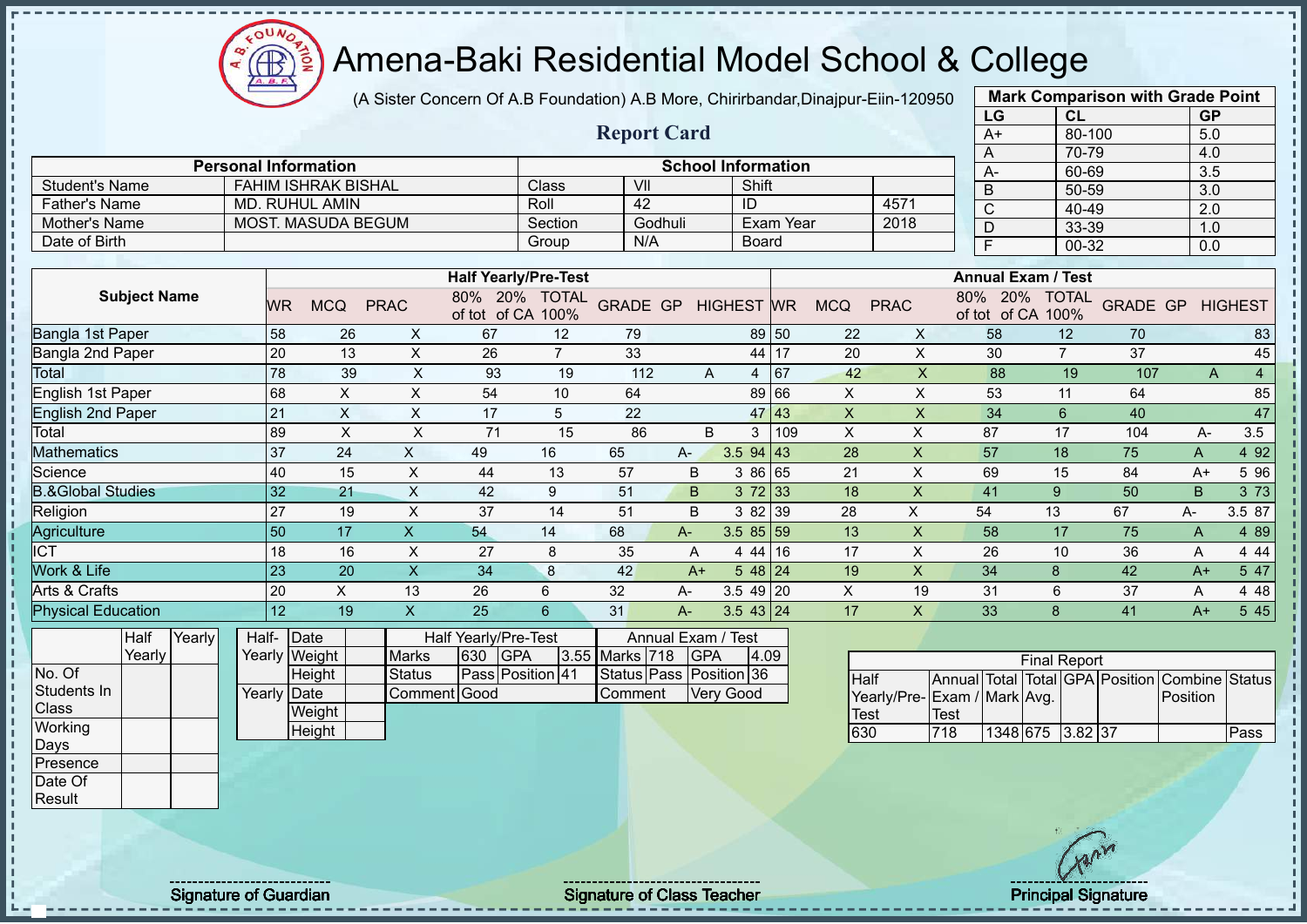

(A Sister Concern Of A.B Foundation) A.B More, Chirirbandar,Dinajpur-Eiin-120950

|                              |                             |                          |             |                                 |                             |                    |                           |                |           |            |             | LG                            | <b>CL</b>            |                 | GP           |                |
|------------------------------|-----------------------------|--------------------------|-------------|---------------------------------|-----------------------------|--------------------|---------------------------|----------------|-----------|------------|-------------|-------------------------------|----------------------|-----------------|--------------|----------------|
|                              |                             |                          |             |                                 |                             | <b>Report Card</b> |                           |                |           |            |             | $A+$                          | 80-100               |                 | 5.0          |                |
|                              |                             |                          |             |                                 |                             |                    |                           |                |           |            |             | A                             | 70-79                |                 | 4.0          |                |
|                              | <b>Personal Information</b> |                          |             |                                 |                             |                    | <b>School Information</b> |                |           |            |             | A-                            | 60-69                |                 | 3.5          |                |
| <b>Student's Name</b>        |                             | <b>TAMIM ISLAM RABBI</b> |             |                                 | Class                       | VII                |                           | Shift          |           |            |             | B                             | 50-59                |                 | 3.0          |                |
| <b>Father's Name</b>         |                             | MD. ABDUR RAZZAK         |             |                                 | Roll                        | 44                 |                           | ID             |           |            | 4587        | C                             | 40-49                |                 | 2.0          |                |
| Mother's Name                |                             | <b>TASLIMA BEGUM</b>     |             |                                 | Section                     | Godhuli            |                           | Exam Year      |           |            | 2018        | D                             | 33-39                |                 | 1.0          |                |
| Date of Birth                |                             |                          |             |                                 | Group                       | N/A                |                           | <b>Board</b>   |           |            |             | F                             | 00-32                |                 | 0.0          |                |
|                              |                             |                          |             |                                 |                             |                    |                           |                |           |            |             |                               |                      |                 |              |                |
|                              |                             |                          |             |                                 | <b>Half Yearly/Pre-Test</b> |                    |                           |                |           |            |             | <b>Annual Exam / Test</b>     |                      |                 |              |                |
| <b>Subject Name</b>          | <b>WR</b>                   | <b>MCQ</b>               | <b>PRAC</b> | 20%<br>80%<br>of tot of CA 100% | <b>TOTAL</b>                | <b>GRADE GP</b>    |                           | <b>HIGHEST</b> | <b>WR</b> | <b>MCQ</b> | <b>PRAC</b> | 80%<br>20%<br>of tot<br>of CA | <b>TOTAL</b><br>100% | <b>GRADE GP</b> |              | <b>HIGHEST</b> |
| Bangla 1st Paper             | 45                          | 24                       | X           | 55                              | 10                          | 65                 |                           |                | 89 44     | 23         | X           | 54                            | 12                   | 66              |              | 83             |
| Bangla 2nd Paper             | 19                          | 10                       | X           | 23                              | $\overline{7}$              | 30                 |                           | 44             | 20        | 20         | X           | 32                            | 8                    | 40              |              | 45             |
| Total                        | 64                          | 34                       | X           | 78                              | 17                          | 95                 | A-                        | 3.5            | 64        | 43         | X           | 86                            | 20                   | 106             | A            | 4              |
| <b>English 1st Paper</b>     | 49                          | X                        | X           | 39                              | 12                          | 51                 |                           | 89             | 54        | X          | X           | 43                            | 11                   | 54              |              | 85             |
| English 2nd Paper            | 30                          | X                        | X           | 24                              | $\overline{7}$              | 31                 |                           |                | 47 37     | X          | X           | 30                            | 8                    | 38              |              | 47             |
| Total                        | 79                          | X                        | X           | 63                              | 19                          | 82                 | B                         | 3              | 91        | X          | X           | 73                            | 19                   | 92              | A-           | 3.5            |
| <b>Mathematics</b>           | 20                          | 17                       | X           | 30                              | 10                          | 40                 | $\mathsf{C}$              | 2 94 34        |           | 24         | X           | 46                            | 14                   | 60              | $A -$        | 3.5 92         |
| Science                      | 42                          | 20                       | X           | 50                              | 11                          | 61                 | $A -$                     | 3.5 86 58      |           | 20         | X           | 62                            | 17                   | 79              | A            | 4 9 6          |
| <b>B.&amp;Global Studies</b> | 28                          | 22                       | X           | 40                              | 8                           | 48                 | $\mathsf{C}$              | $272$ 28       |           | 21         | X           | 39                            | 10                   | 49              | $\mathsf{C}$ | 2 73           |
| Religion                     | 25                          | 23                       | Χ           | 38                              | 11                          | 49                 | C                         | 2 8 2          | 29        | 21         | X           | 40                            | 14                   | 54              | B            | 3 87           |
| Agriculture                  | 48                          | 16                       | X           | 51                              | 14                          | 65                 | $A-$                      | $3.585$ 5 57   |           | 13         | X           | 56                            | 15                   | 71              | A            | 4 8 9          |
| <b>ICT</b>                   | 13                          | 14                       | $\times$    | 22                              | 8                           | 30                 | $A-$                      | $3.5$ 44 14    |           | 13         | X           | 22                            | 10                   | 32              | A-           | 3.5 44         |
| Work & Life                  | 23                          | 17                       | X           | 32                              | 8                           | 40                 | $A+$                      | $548$ 22       |           | 18         | X           | 32                            | 9                    | 41              | $A+$         | 5 47           |
| Arts & Crafts                | 22                          | X                        | 14          | 29                              | 7                           | 36                 | A                         | 4 49 20        |           | X          | 20          | 32                            | 7                    | 39              | Α            | 4 4 8          |
| <b>Physical Education</b>    | 16                          | 19                       | X           | 28                              | $\overline{7}$              | 35                 | A                         | 4 43 23        |           | 16         | X           | 31                            | 5                    | 36              | A            | 4 4 5          |

| <b>Half</b> | Yearly | Half-       | <b>IDate</b>  |                       | Half Yearly/Pre-Test    |                    | Annual Exam / Test      |       |
|-------------|--------|-------------|---------------|-----------------------|-------------------------|--------------------|-------------------------|-------|
| Yearly      |        |             | Yearly Weight | <b>Marks</b>          | 581 GPA                 | 3.27 Marks 659 GPA |                         | 13.68 |
|             |        |             | Height        | <b>Status</b>         | <b>Pass Position 42</b> |                    | Status Pass Position 42 |       |
|             |        | Yearly Date |               | Comment Imprv. Needed |                         | <b>Comment</b>     | <b>Verv Good</b>        |       |
|             |        |             | Weight        |                       |                         |                    |                         |       |
|             |        |             | Height        |                       |                         |                    |                         |       |

|                              |       |                  | <b>Final Report</b> |  |                                                |      |
|------------------------------|-------|------------------|---------------------|--|------------------------------------------------|------|
| Half                         |       |                  |                     |  | Annual Total Total GPA Position Combine Status |      |
| Yearly/Pre- Exam / Mark Avg. |       |                  |                     |  | Position                                       |      |
| <b>Test</b>                  | 'Test |                  |                     |  |                                                |      |
| 581                          | 659   | 1240 621 3.48 42 |                     |  |                                                | Pass |

**Mark Comparison with Grade Point**

No. Of Students In Class **Working** Days Presence Date Of **Result** 

Signature of Guardian Signature of Class Teacher Principal Signature of Class Teacher Principal Signature of Class Teacher Principal Signature of Class Teacher Principal Signature of Class Teacher Principal Signature of Cl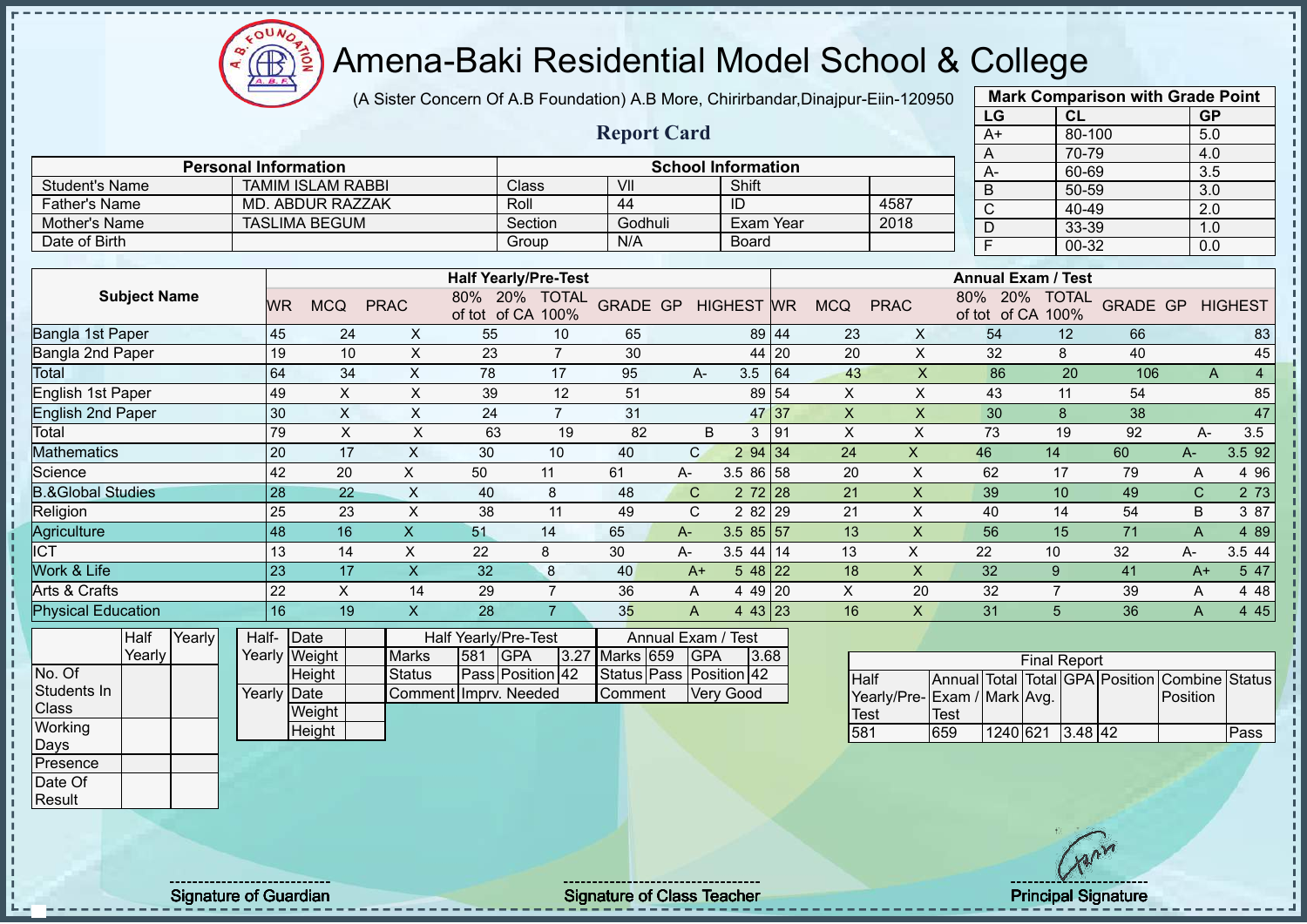(A Sister Concern Of A.B Foundation) A.B More, Chirirbandar,Dinajpur-Eiin-120950

 $12\mu\text{V}$ 

**CB** 

|                                |                     |        |                 |                             |                             |                                          |                                    |                 |                             |                           |              |                           |                           |             | LG                                 | <b>CL</b>           |                                 | <b>GP</b>                         |                |
|--------------------------------|---------------------|--------|-----------------|-----------------------------|-----------------------------|------------------------------------------|------------------------------------|-----------------|-----------------------------|---------------------------|--------------|---------------------------|---------------------------|-------------|------------------------------------|---------------------|---------------------------------|-----------------------------------|----------------|
|                                |                     |        |                 |                             |                             |                                          |                                    |                 | <b>Report Card</b>          |                           |              |                           |                           |             | $A+$                               | $80 - 100$          |                                 | 5.0                               |                |
|                                |                     |        |                 |                             |                             |                                          |                                    |                 |                             |                           |              |                           |                           |             | A                                  | 70-79               |                                 | 4.0                               |                |
|                                |                     |        |                 | <b>Personal Information</b> |                             |                                          |                                    |                 | $\overline{\mathsf{V}}$     | <b>School Information</b> |              |                           |                           |             | A-                                 | 60-69               |                                 | 3.5                               |                |
| <b>Student's Name</b>          |                     |        |                 |                             | <b>NUR MOHAMMAD HAKKANI</b> |                                          | Class<br>Roll                      |                 | 45                          | Shift                     |              |                           |                           |             | $\overline{B}$                     | 50-59               |                                 | $\overline{3.0}$                  |                |
| <b>Father's Name</b>           |                     |        |                 | <b>RUHUL HAKKANI</b>        |                             |                                          |                                    |                 |                             | ID                        | Exam Year    |                           | 4590                      |             | $\overline{C}$                     | 40-49               |                                 | 2.0                               |                |
| Mother's Name<br>Date of Birth |                     |        |                 | ARJUDA HAKKANI              |                             |                                          | Section                            |                 | Godhuli<br>N/A              |                           |              |                           | 2018                      |             | D                                  | 33-39               |                                 | 1.0                               |                |
|                                |                     |        |                 |                             |                             |                                          | Group                              |                 |                             |                           | <b>Board</b> |                           |                           |             | F                                  | 00-32               |                                 | 0.0                               |                |
|                                |                     |        |                 |                             |                             |                                          | <b>Half Yearly/Pre-Test</b>        |                 |                             |                           |              |                           |                           |             | <b>Annual Exam / Test</b>          |                     |                                 |                                   |                |
|                                | <b>Subject Name</b> |        | <b>WR</b>       | <b>MCQ</b>                  | <b>PRAC</b>                 |                                          | 80% 20% TOTAL<br>of tot of CA 100% | <b>GRADE GP</b> |                             | <b>HIGHEST WR</b>         |              | <b>MCQ</b>                | <b>PRAC</b>               |             | 80% 20% TOTAL<br>of tot of CA 100% |                     | <b>GRADE GP</b>                 |                                   | <b>HIGHEST</b> |
| Bangla 1st Paper               |                     |        | 59              | 25                          | X                           | 67                                       | 14                                 | 81              |                             | 89                        | 52           | 25                        | X                         |             | 62                                 | 14                  | 76                              |                                   | 83             |
| Bangla 2nd Paper               |                     |        | 18              | 16                          | X                           | 27                                       | $\overline{7}$                     | 34              |                             | 44                        | 21           | 20                        | X                         |             | 33                                 | 8                   | 41                              |                                   | 45             |
| Total                          |                     |        | 77              | 41                          | X                           | 94                                       | 21                                 | 115             | A                           | 4                         | 73           | 45                        | $\boldsymbol{\mathsf{X}}$ |             | 95                                 | 22                  | 117                             | $\mathsf{A}$                      | $\overline{4}$ |
| English 1st Paper              |                     |        | 82              | $\mathsf X$                 | $\pmb{\times}$              | 66                                       | 15                                 | 81              |                             | 89                        | 72           | X                         | X                         |             | 58                                 | 15                  | 73                              |                                   | 85             |
| <b>English 2nd Paper</b>       |                     |        | 41              | $\sf X$                     | X                           | 33                                       | 9                                  | 42              |                             | 47                        | 38           | $\times$                  | X                         |             | 30                                 | 8                   | 38                              |                                   | 47             |
| Total                          |                     |        | 123             | $\mathsf{X}$                | X                           | 99                                       | 24                                 | 123             | $A+$                        | 5                         | 110          | X                         | $\times$                  |             | 88                                 | 23                  | 111                             | A                                 | $\overline{4}$ |
| Mathematics                    |                     |        | 36              | 26                          | $\mathsf{X}% _{0}$          | 50                                       | 13                                 | 63              | A-                          | 3.5<br>94                 | 44           | 27                        | X                         |             | 57                                 | 20                  | 77                              | A                                 | 4 9 2          |
| Science                        |                     |        | 54              | 23                          | $\sf X$                     | 62                                       | 14                                 | 76              | A                           | 4 86 61                   |              | 22                        | $\mathsf{X}$              |             | 66                                 | 18                  | 84                              | $A+$                              | 5 96           |
| <b>B.&amp;Global Studies</b>   |                     |        | 29              | 24                          | $\overline{\mathsf{X}}$     | 42                                       | 9                                  | 51              | B                           | 372 34                    |              | 22                        | $\mathsf{x}$              |             | 45                                 | 11                  | 56                              | B                                 | 3 73           |
| Religion                       |                     |        | 36              | 27                          | X                           | 50                                       | 14                                 | 64              | $A -$                       | 3.5 82                    | 39           | 26                        | X                         |             | 52                                 | 15                  | 67                              | A-                                | 3.5 87         |
| Agriculture                    |                     |        | 55              | 22                          | $\overline{\mathsf{X}}$     | 62                                       | 16                                 | 78              | A                           | 4 8 5                     | 59           | 20                        | $\boldsymbol{\mathsf{X}}$ |             | 63                                 | 17                  | 80                              | $A+$                              | 5 89           |
| $\overline{\text{ICT}}$        |                     |        | $\overline{22}$ | 13                          | $\pmb{\times}$              | 28                                       | 9                                  | 37              | A                           | 4 4 4                     | 23           | 20                        | $\boldsymbol{\mathsf{X}}$ |             | 34                                 | 10                  | 44                              | $A+$                              | 5 4 4          |
| Work & Life                    |                     |        | 22              | 19                          | $\mathsf X$                 | 33                                       | $\boldsymbol{8}$                   | 41              | $A+$                        | 5 48                      | 21           | 18                        | $\mathsf{x}$              |             | 31                                 | 9                   | 40                              | $A+$                              | 5 47           |
| Arts & Crafts                  |                     |        | 25              | $\boldsymbol{\mathsf{X}}$   | 14                          | 31                                       | $\overline{7}$                     | 38              | Α                           | 4 4 9                     | 20           | $\boldsymbol{\mathsf{X}}$ | 25                        |             | 36                                 | $\overline{7}$      | 43                              | $A+$                              | 5 48           |
| <b>Physical Education</b>      |                     |        | $\overline{20}$ | 17                          | $\boldsymbol{\mathsf{X}}$   | 30                                       | 6                                  | 36              | A                           | 4 43 25                   |              | 17                        | $\mathsf{X}$              |             | 34                                 | 9                   | 43                              | $A+$                              | 5 4 5          |
|                                | Half<br>Yearly      | Yearly | Half-           | Date<br>Yearly Weight       | <b>Marks</b>                | Half Yearly/Pre-Test<br>$\overline{722}$ | <b>GPA</b><br>$\vert 4 \vert$      | Marks 762       | Annual Exam /<br><b>GPA</b> | <b>Test</b><br>4.41       |              |                           |                           |             |                                    |                     |                                 |                                   |                |
| No. Of                         |                     |        |                 | Height                      | <b>Status</b>               |                                          | Pass Position 25                   |                 | Status Pass Position 19     |                           |              |                           |                           |             |                                    | <b>Final Report</b> | Annual Total Total GPA Position |                                   |                |
| Students In                    |                     |        |                 | Yearly Date                 |                             | Comment Good                             |                                    | Comment         |                             | <b>Very Good</b>          |              | <b>Half</b>               | Yearly/Pre-               |             | Exam / Mark Avg.                   |                     |                                 | <b>Combine Status</b><br>Position |                |
| Class                          |                     |        |                 | Weight                      |                             |                                          |                                    |                 |                             |                           |              | <b>Test</b>               |                           | <b>Test</b> |                                    |                     |                                 |                                   |                |
| Working                        |                     |        |                 | Height                      |                             |                                          |                                    |                 |                             |                           |              | $\overline{722}$          |                           | 762         | 1484 744                           | 4.2                 | 24                              |                                   | Pass           |
| Days                           |                     |        |                 |                             |                             |                                          |                                    |                 |                             |                           |              |                           |                           |             |                                    |                     |                                 |                                   |                |

**Mark Comparison with Grade Point**<br>LG CL GP

Presence Date Of Result

Signature of Guardian Signature of Class Teacher All Changes and Signature of Class Teacher Principal Signature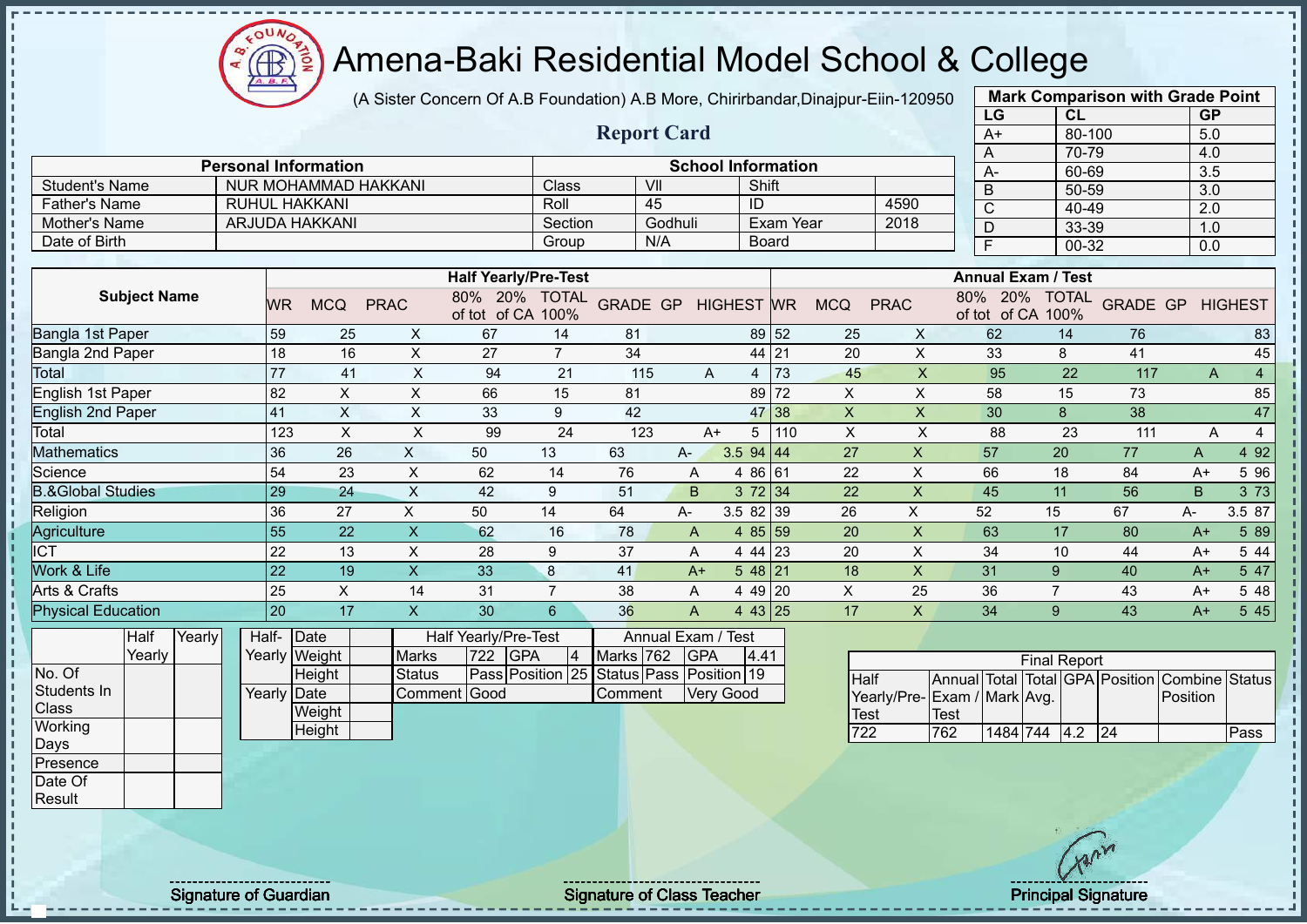(A Sister Concern Of A.B Foundation) A.B More, Chirirbandar,Dinajpur-Eiin-120950

 $12\mu\text{V}$ 

**CB** 

|                              |                     |        |                 |                             |             |                         |                 |                                          |                        |               |                |                           |           |             |                           |                  | LG                        |                     | CL           |                                 | <b>GP</b> |                        |
|------------------------------|---------------------|--------|-----------------|-----------------------------|-------------|-------------------------|-----------------|------------------------------------------|------------------------|---------------|----------------|---------------------------|-----------|-------------|---------------------------|------------------|---------------------------|---------------------|--------------|---------------------------------|-----------|------------------------|
|                              |                     |        |                 |                             |             |                         |                 |                                          | <b>Report Card</b>     |               |                |                           |           |             |                           |                  | $A+$                      |                     | 80-100       |                                 | 5.0       |                        |
|                              |                     |        |                 |                             |             |                         |                 |                                          |                        |               |                |                           |           |             |                           |                  | A                         |                     | 70-79        |                                 | 4.0       |                        |
|                              |                     |        |                 | <b>Personal Information</b> |             |                         |                 |                                          |                        |               |                | <b>School Information</b> |           |             |                           |                  | А-                        |                     | 60-69        |                                 | 3.5       |                        |
| <b>Student's Name</b>        |                     |        |                 | MOYNUL HASAN POLASH         |             |                         |                 | Class                                    | VII                    |               |                | Shift                     |           |             |                           |                  | B                         |                     | 50-59        |                                 | 3.0       |                        |
| <b>Father's Name</b>         |                     |        |                 | <b>MOZID SARKAR</b>         |             |                         |                 | Roll                                     | 46                     |               |                | ID                        |           |             | 4593                      |                  | Ć                         |                     | 40-49        |                                 | 2.0       |                        |
| Mother's Name                |                     |        |                 | <b>AMENA BEGUM</b>          |             |                         |                 | Section                                  |                        | Godhuli       |                |                           | Exam Year |             | 2018                      |                  | D                         |                     | 33-39        |                                 | 1.0       |                        |
| Date of Birth                |                     |        |                 |                             |             |                         |                 | Group                                    |                        | N/A           |                | <b>Board</b>              |           |             |                           |                  | $\overline{F}$            |                     | 00-32        |                                 | 0.0       |                        |
|                              |                     |        |                 |                             |             |                         |                 | <b>Half Yearly/Pre-Test</b>              |                        |               |                |                           |           |             |                           |                  | <b>Annual Exam / Test</b> |                     |              |                                 |           |                        |
|                              | <b>Subject Name</b> |        | <b>WR</b>       | <b>MCQ</b>                  | <b>PRAC</b> |                         | 80%             | 20%<br><b>TOTAL</b><br>of tot of CA 100% | <b>GRADE GP</b>        |               |                | <b>HIGHEST</b> WR         |           | <b>MCQ</b>  | <b>PRAC</b>               | 80%              | 20%<br>of tot of CA 100%  |                     | <b>TOTAL</b> | <b>GRADE GP</b>                 |           | <b>HIGHEST</b>         |
| Bangla 1st Paper             |                     |        | 60              | 24                          |             | X                       | 67              | 15                                       | 82                     |               |                | 89                        | 54        | 28          | X                         |                  | 66                        |                     | 16           | 82                              |           | 83                     |
| Bangla 2nd Paper             |                     |        | 23              |                             | 18          | X                       | 33              | 9                                        | 42                     |               |                | 44                        | 25        | 20          | $\mathsf{X}$              |                  | 36                        | 9                   |              | 45                              |           | 45                     |
| Total                        |                     |        | 83              |                             | 42          | X                       | 100             | 24                                       | 124                    |               | $A+$           | 5                         | 79        | 48          | $\sf X$                   |                  | 102                       |                     | 25           | 127                             |           | $\overline{5}$<br>$A+$ |
| English 1st Paper            |                     |        | 83              | X                           |             | X                       | 66              | 14                                       | 80                     |               |                | 89                        | 78        | $\times$    | X                         |                  | 62                        |                     | 14           | 76                              |           | 85                     |
| <b>English 2nd Paper</b>     |                     |        | 41              | X                           |             | X                       | 33              | 9                                        | 42                     |               |                | 47                        | 45        | X           | X                         |                  | 36                        | 9                   |              | 45                              |           | 47                     |
| Total                        |                     |        | 124             | $\sf X$                     |             | $\mathsf X$             | 99              | 23                                       | 122                    |               | $A+$           | 5                         | 123       | $\times$    | X                         |                  | 98                        |                     | 23           | 121                             |           | $\sqrt{5}$<br>$A+$     |
| <b>Mathematics</b>           |                     |        | 46              | 28                          |             | $\mathsf{X}$            | 59              | 17                                       | 76                     |               | $\overline{A}$ | 94<br>$\overline{4}$      | 59        | 29          | X                         |                  | 70                        | 18                  |              | 88                              | $A+$      | $5\overline{92}$       |
| Science                      |                     |        | 54              | 22                          |             | $\pmb{\times}$          | 61              | 15                                       | 76                     |               | Α              | 4 8 6                     | 63        | 26          | $\boldsymbol{\mathsf{X}}$ |                  | 71                        | 17                  |              | 88                              | $A+$      | 5 9 6                  |
| <b>B.&amp;Global Studies</b> |                     |        | 37              | 30                          |             | $\times$                | 54              | 13                                       | 67                     | $A -$         |                | 3.5 72                    | 39        | 26          | $\mathsf{X}$              |                  | 52                        | 13                  |              | 65                              | А-        | 3.5 73                 |
| Religion                     |                     |        | 49              | 26                          |             | $\pmb{\times}$          | 60              | 13                                       | 73                     |               | Α              | 4 8 2                     | 56        | 25          | X                         |                  | 65                        | 16                  |              | 81                              | $A+$      | 5 87                   |
| Agriculture                  |                     |        | 60              | 21                          |             | $\mathsf{X}$            | 65              | 16                                       | 81                     |               | $A+$           | 5 85                      | 63        | 23          | $\mathsf{x}$              |                  | 69                        | 18                  |              | 87                              | $A+$      | 5 89                   |
| <b>ICT</b>                   |                     |        | 22              | 14                          |             | X                       | 29              | 9                                        | 38                     |               | Α              | 4 4 4                     | 23        | 19          | X                         |                  | 34                        | 10                  |              | 44                              | $A+$      | 5 4 4                  |
| Work & Life                  |                     |        | $\overline{27}$ | $\overline{20}$             |             | $\overline{\mathsf{x}}$ | $\overline{38}$ | 8                                        | 46                     |               | $A+$           | $548$ 26                  |           | 17          | $\overline{X}$            |                  | 34                        | 9                   |              | 43                              | $A+$      | 547                    |
| Arts & Crafts                |                     |        | 27              | $\times$                    |             | 15                      | 34              | $\overline{7}$                           | 41                     |               | $A+$           | 5 49 20                   |           | X           | 22                        |                  | 34                        | $\overline{7}$      |              | 41                              | $A+$      | 5 48                   |
| <b>Physical Education</b>    |                     |        | 24              | 20                          |             | $\mathsf{X}$            | 35              | 8                                        | 43                     |               | $A+$           | 543 25                    |           | 14          | $\mathsf{X}$              |                  | 31                        | 9                   |              | 40                              | $A+$      | 5 4 5                  |
|                              | Half                | Yearly | Half-           | Date                        |             |                         |                 | Half Yearly/Pre-Test                     |                        | Annual Exam / |                | <b>Test</b>               |           |             |                           |                  |                           |                     |              |                                 |           |                        |
|                              | Yearly              |        |                 | Yearly Weight               |             | <b>Marks</b>            | 787             | <b>GPA</b><br>4.5                        | Marks 825              |               | <b>GPA</b>     | 4.86                      |           |             |                           |                  |                           | <b>Final Report</b> |              |                                 |           |                        |
| No. Of                       |                     |        |                 | Height                      |             | <b>Status</b>           |                 | Pass Position 9                          | Status Pass Position 2 |               |                |                           |           | Half        |                           |                  |                           |                     |              | Annual Total Total GPA Position |           | Combine Status         |
| Students In                  |                     |        | Yearly          | Date                        |             | Comment                 | Very Good       |                                          | Comment                |               | Very Good      |                           |           |             | Yearly/Pre-               | Exam / Mark Avg. |                           |                     |              |                                 | Position  |                        |
| <b>Class</b>                 |                     |        |                 | Weight                      |             |                         |                 |                                          |                        |               |                |                           |           | <b>Test</b> |                           | <b>Test</b>      |                           |                     |              |                                 |           |                        |
| Working                      |                     |        |                 | Height                      |             |                         |                 |                                          |                        |               |                |                           |           | 787         |                           | 825              | 1612 807 4.68 6           |                     |              |                                 |           | Pass                   |

**Mark Comparison with Grade Point**

Signature of Guardian Signature of Class Teacher Number of Class Teacher Principal Signature

Days Presence Date Of Result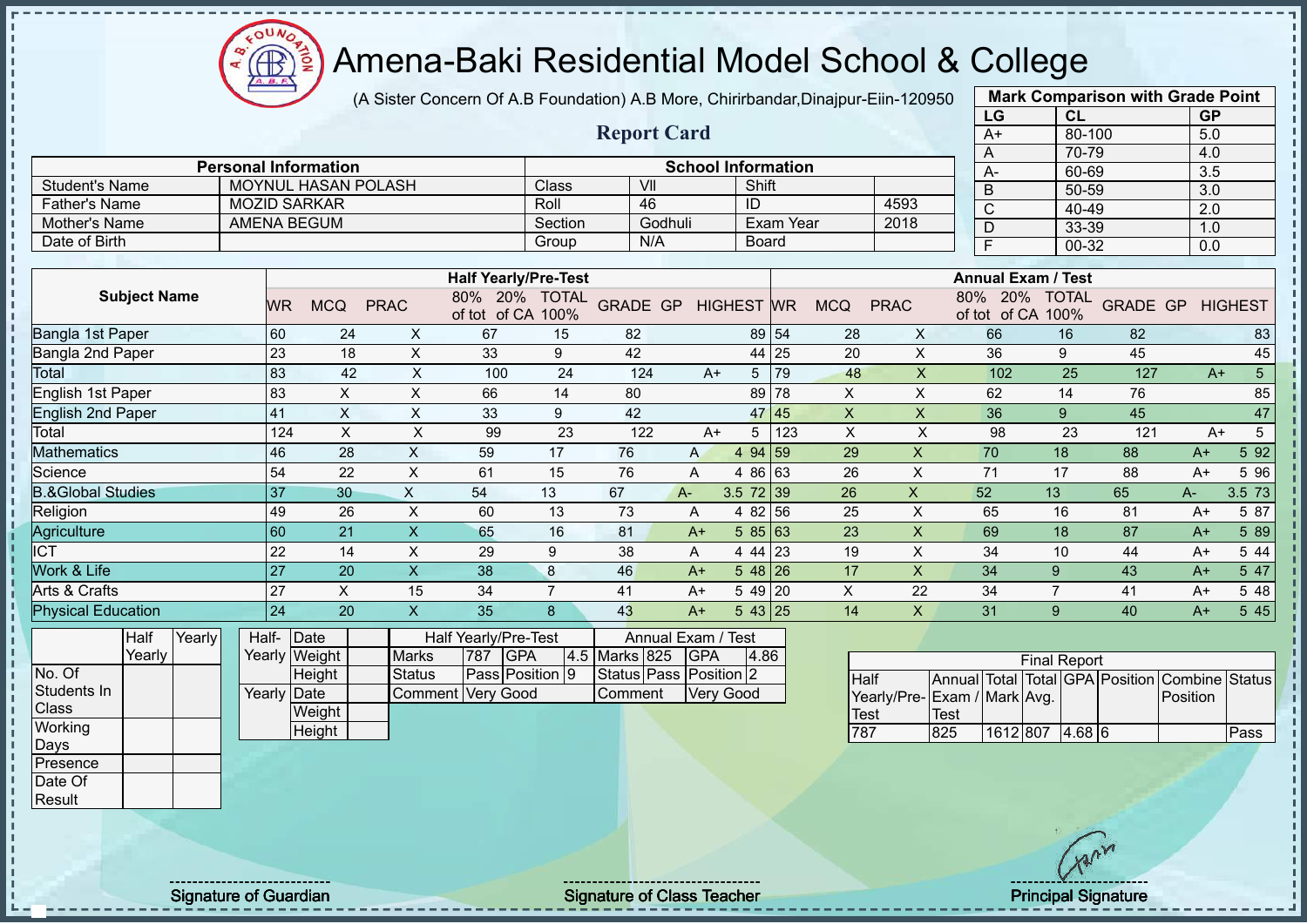(A Sister Concern Of A.B Foundation) A.B More, Chirirbandar,Dinajpur-Eiin-120950

|                              |                             |                          |              |                            |                             |                    |                           |                |           |            |             | LG                         | <b>CL</b>            |                 | <b>GP</b> |                |
|------------------------------|-----------------------------|--------------------------|--------------|----------------------------|-----------------------------|--------------------|---------------------------|----------------|-----------|------------|-------------|----------------------------|----------------------|-----------------|-----------|----------------|
|                              |                             |                          |              |                            |                             | <b>Report Card</b> |                           |                |           |            |             | $A+$                       | 80-100               |                 | 5.0       |                |
|                              |                             |                          |              |                            |                             |                    |                           |                |           |            |             | A                          | 70-79                |                 | 4.0       |                |
|                              | <b>Personal Information</b> |                          |              |                            |                             |                    | <b>School Information</b> |                |           |            |             | A-                         | 60-69                |                 | 3.5       |                |
| <b>Student's Name</b>        |                             | <b>ASWAD HOSEN FUYAD</b> |              |                            | Class                       | VII                |                           | Shift          |           |            |             | B                          | 50-59                |                 | 3.0       |                |
| <b>Father's Name</b>         |                             | <b>MASHIUR RAHMAN</b>    |              |                            | Roll                        | 47                 |                           | ID             |           |            | 4597        | C                          | 40-49                |                 | 2.0       |                |
| Mother's Name                |                             | AYESHA AKHTER            |              |                            | Section                     | Godhuli            |                           |                | Exam Year |            | 2018        | D                          | 33-39                |                 | 1.0       |                |
| Date of Birth                |                             |                          |              |                            | Group                       | N/A                |                           | <b>Board</b>   |           |            |             | E                          | 00-32                |                 | 0.0       |                |
|                              |                             |                          |              |                            |                             |                    |                           |                |           |            |             |                            |                      |                 |           |                |
|                              |                             |                          |              |                            | <b>Half Yearly/Pre-Test</b> |                    |                           |                |           |            |             | <b>Annual Exam / Test</b>  |                      |                 |           |                |
| <b>Subject Name</b>          | <b>WR</b>                   | <b>MCQ</b>               | <b>PRAC</b>  | 80%<br>20%<br>of tot of CA | <b>TOTAL</b><br>100%        | <b>GRADE GP</b>    |                           | <b>HIGHEST</b> | <b>WR</b> | <b>MCQ</b> | <b>PRAC</b> | 80%<br>20%<br>of tot of CA | <b>TOTAL</b><br>100% | <b>GRADE GP</b> |           | <b>HIGHEST</b> |
| Bangla 1st Paper             | 56                          | 25                       | X            | 65                         | 12                          | 77                 |                           | 89 51          |           | 28         | X           | 63                         | 13                   | 76              |           | 83             |
| Bangla 2nd Paper             | 23                          | 19                       | X            | 34                         | 8                           | 42                 |                           |                | 44 18     | 20         | X           | 30                         | 8                    | 38              |           | 45             |
| Total                        | 79                          | 44                       | X            | 99                         | 20                          | 119                | A                         | 4              | 69        | 48         | $\times$    | 93                         | 21                   | 114             | A         | $\overline{4}$ |
| <b>English 1st Paper</b>     | 85                          | X                        | X            | 68                         | 13                          | 81                 |                           | 89             | 71        | X          | X           | 57                         | 13                   | 70              |           | 85             |
| <b>English 2nd Paper</b>     | 41                          | X                        | X            | 33                         | 8                           | 41                 |                           |                | 47 46     | X          | $\sf X$     | 37                         | 8                    | 45              |           | 47             |
| Total                        | 126                         | X                        | X            | 101                        | 21                          | 122                | $A+$                      | 5              | 117       | X          | X           | 94                         | 21                   | 115             | A         | 4              |
| Mathematics                  | 25                          | 27                       | X            | 42                         | 16                          | 58                 | B.                        | 3 94 55        |           | 28         | X           | 66                         | 19                   | 85              | $A+$      | 5 9 2          |
| Science                      | 47                          | 23                       | X            | 56                         | 15                          | 71                 | Α                         | 4 86           | 64        | 26         | X           | 72                         | 18                   | 90              | $A+$      | 5 96           |
| <b>B.&amp;Global Studies</b> | 32                          | 25                       | X            | 46                         | 10                          | 56                 | B                         | 372 34         |           | 25         | X           | 47                         | 12                   | 59              | B         | 3 7 3          |
| Religion                     | 47                          | 24                       | X            | 57                         | 14                          | 71                 | A                         | 4 82 31        |           | 23         | X           | 43                         | 16                   | 59              | B         | 3 87           |
| Agriculture                  | 59                          | 22                       | X            | 65                         | 17                          | 82                 | $A+$                      | 585 62         |           | 21         | X           | 66                         | 17                   | 83              | $A+$      | 5 89           |
| <b>ICT</b>                   | 19                          | 17                       | X            | 29                         | 10                          | 39                 | A                         | 4 44 21        |           | 19         | X           | 32                         | 10                   | 42              | $A+$      | 5 4 4          |
| Work & Life                  | 24                          | 20                       | X.           | 35                         | 8                           | 43                 | $A+$                      | $548$   26     |           | 18         | X           | 35                         | 9                    | 44              | $A+$      | 5 47           |
| Arts & Crafts                | 28                          | X                        | 16           | 35                         | 8                           | 43                 | $A+$                      | 5 49 20        |           | X          | 24          | 35                         | 10                   | 45              | $A+$      | 5 48           |
| <b>Physical Education</b>    | 21                          | 20                       | $\mathsf{X}$ | 33                         | $\overline{7}$              | 40                 | $A+$                      | 543 24         |           | 15         | X           | 31                         | 8                    | 39              | A         | 4 4 5          |
| Yearly<br>Half               | Half-                       | Date                     |              | Half Yearly/Pre-Test       |                             | Annual Exam / Test |                           |                |           |            |             |                            |                      |                 |           |                |

**Yearly** No. Of Students In **Class Working** Days Presence Date Of

Result

 $\mathbf{I}$  $\mathbf{I}$  $\mathbf{I}$  $\blacksquare$  $\blacksquare$  $\blacksquare$  $\mathbf{I}$  $\mathbf{I}$ п J.

J. T. Í j.

Half-Yearly Weight Date **Height** Yearly Date **Weight Height** Half Yearly/Pre-Test Marks 744 GPA 4.27 Status **Pass Position** 15 Comment Good Annual Exam / Test Marks 775 GPA 4.36 Status Pass Position 22 Comment Very Good

 $12\mu\text{V}$ 

|                             |      |                  | <b>Final Report</b> |  |                                                |      |
|-----------------------------|------|------------------|---------------------|--|------------------------------------------------|------|
| <b>I</b> Half               |      |                  |                     |  | Annual Total Total GPA Position Combine Status |      |
| Yearly/Pre-Exam / Mark Avg. |      |                  |                     |  | Position                                       |      |
| <b>Test</b>                 | Test |                  |                     |  |                                                |      |
| 744                         | 775  | 1519 761 4.32 16 |                     |  |                                                | Pass |

**Mark Comparison with Grade Point**

Signature of Guardian Signature Signature of Class Teacher Number of Class Teacher Principal Signature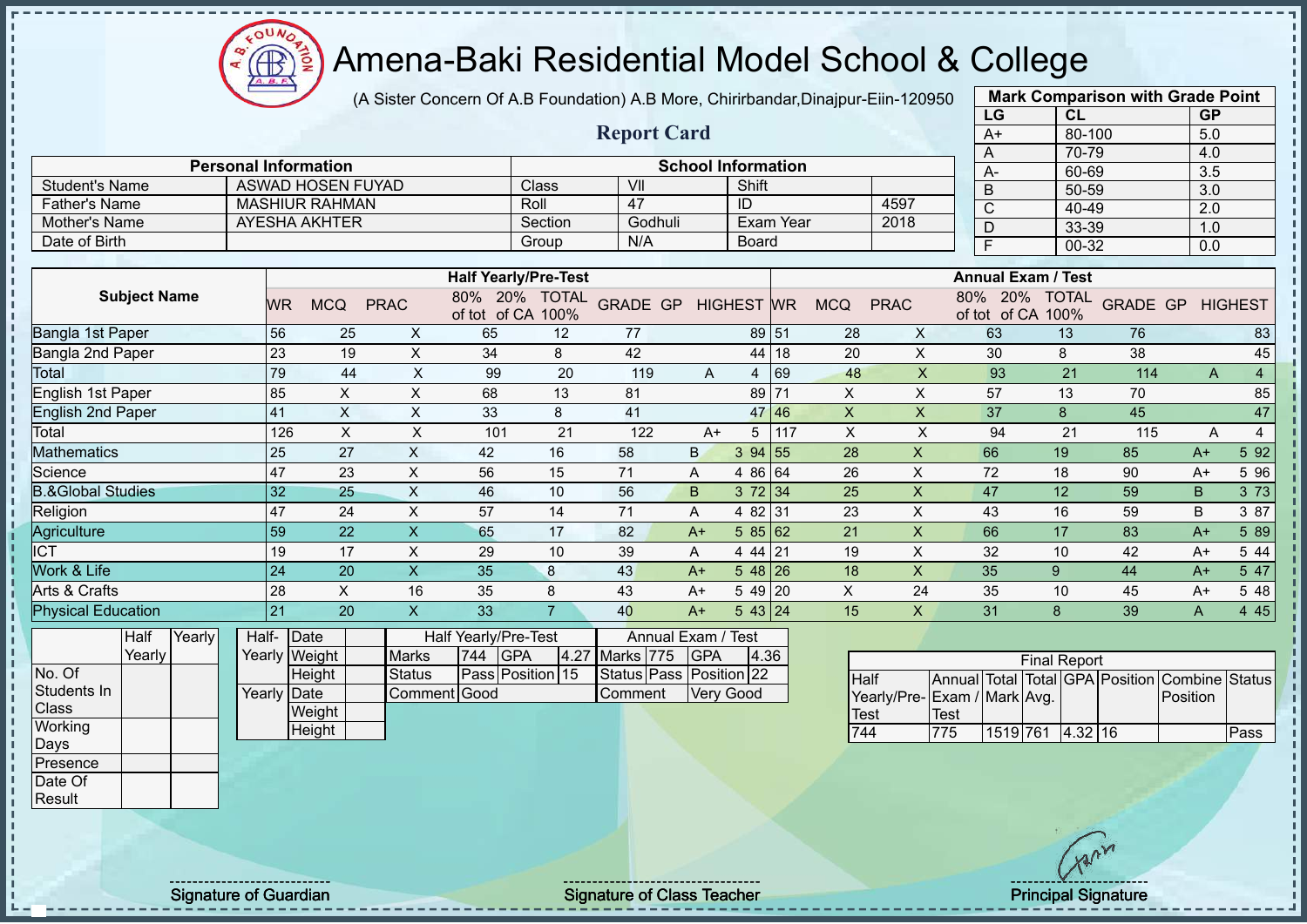(A Sister Concern Of A.B Foundation) A.B More, Chirirbandar,Dinajpur-Eiin-120950

|                              |                             |           |                |                                 |                             |                      |                    |                    |                           |                  |            |                         | LG                            | CL                   |                 | <b>GP</b> |                |
|------------------------------|-----------------------------|-----------|----------------|---------------------------------|-----------------------------|----------------------|--------------------|--------------------|---------------------------|------------------|------------|-------------------------|-------------------------------|----------------------|-----------------|-----------|----------------|
|                              |                             |           |                |                                 |                             |                      | <b>Report Card</b> |                    |                           |                  |            |                         | $A+$                          | 80-100               |                 | 5.0       |                |
|                              |                             |           |                |                                 |                             |                      |                    |                    |                           |                  |            |                         | Α                             | 70-79                |                 | 4.0       |                |
|                              | <b>Personal Information</b> |           |                |                                 |                             |                      |                    |                    | <b>School Information</b> |                  |            |                         | $A -$                         | 60-69                |                 | 3.5       |                |
| <b>Student's Name</b>        |                             |           |                | <b>MD. RASHID TAHMID KHOLIL</b> |                             | Class                | VII                |                    |                           | Shift            |            |                         | B                             | 50-59                |                 | 3.0       |                |
| <b>Father's Name</b>         | KHALILUR RAHMAN             |           |                |                                 |                             | Roll                 | 48                 |                    | ID                        |                  |            | 4612                    | $\mathsf{C}$                  | 40-49                |                 | 2.0       |                |
| <b>Mother's Name</b>         | <b>RABEYA KHATUN</b>        |           |                |                                 |                             | Section              |                    | Godhuli            |                           | <b>Exam Year</b> |            | 2018                    | D                             | 33-39                |                 | 1.0       |                |
| Date of Birth                |                             |           |                |                                 |                             | Group                |                    | N/A                |                           | <b>Board</b>     |            |                         | F                             | 00-32                |                 | 0.0       |                |
|                              |                             |           |                |                                 |                             |                      |                    |                    |                           |                  |            |                         |                               |                      |                 |           |                |
|                              |                             |           |                |                                 | <b>Half Yearly/Pre-Test</b> |                      |                    |                    |                           |                  |            |                         | <b>Annual Exam / Test</b>     |                      |                 |           |                |
| <b>Subject Name</b>          |                             | <b>WR</b> | <b>MCQ</b>     | <b>PRAC</b>                     | 20%<br>80%<br>of tot of CA  | <b>TOTAL</b><br>100% | <b>GRADE GP</b>    |                    | <b>HIGHEST</b> WR         |                  | <b>MCQ</b> | <b>PRAC</b>             | 80%<br>20%<br>of CA<br>of tot | <b>TOTAL</b><br>100% | <b>GRADE GP</b> |           | <b>HIGHEST</b> |
| Bangla 1st Paper             | 51                          |           | 24             | X                               | 60                          | 14                   | 74                 |                    |                           | 89 54            | 25         | X                       | 63                            | 12                   | 75              |           | 83             |
| Bangla 2nd Paper             | 20                          |           | 17             | X                               | 30                          | 8                    | 38                 |                    | 44                        | 17               | 20         | X                       | 30                            | $\overline{7}$       | 37              |           | 45             |
| Total                        | 71                          |           | 41             | X                               | 90                          | 22                   | 112                | A                  | $\overline{4}$            | 71               | 45         | $\times$                | 93                            | 19                   | 112             | A         | $\overline{4}$ |
| English 1st Paper            | 76                          |           | X              | X                               | 61                          | 13                   | 74                 |                    | 89                        | 64               | X          | X                       | 51                            | 13                   | 64              |           | 85             |
| <b>English 2nd Paper</b>     | 33                          |           | X              | X                               | 26                          | 9                    | 35                 |                    | 47                        | 40               | X          | X                       | 32                            | 8                    | 40              |           | 47             |
| Total                        |                             | 109       | $\sf X$        | Χ                               | 87                          | 22                   | 109                | A                  | 4                         | 104              | X          | X                       | 83                            | 21                   | 104             | A-        | 3.5            |
| <b>Mathematics</b>           |                             | 15        | 20             | X                               | 28                          | 13                   | 41                 | $\mathsf{C}$       | 2 94                      | 39               | 27         | $\mathsf{x}$            | 53                            | 15                   | 68              | A-        | 3.5 92         |
| Science                      | 48                          |           | 19             | X                               | 54                          | 13                   | 67                 | A-                 | 3.5 86 54                 |                  | 27         | X                       | 65                            | 17                   | 82              | $A+$      | 5 9 6          |
| <b>B.&amp;Global Studies</b> | 34                          |           | 26             | X                               | 48                          | 11                   | 59                 | B                  | 3 7 2                     | 39               | 21         | X                       | 48                            | 12                   | 60              | $A-$      | 3.5 73         |
| Religion                     | 45                          |           | 28             | X                               | 58                          | 14                   | 72                 | A                  | 4 8 2                     | 47               | 25         | X                       | 58                            | 15                   | 73              | A         | 4 87           |
| Agriculture                  | 57                          |           | 19             | X                               | 61                          | 16                   | 77                 | A                  | 4 85 55                   |                  | 17         | X                       | 58                            | 15                   | 73              | A         | 4 8 9          |
| <b>ICT</b>                   |                             | 19        | 14             | X                               | 26                          | 9                    | 35                 | Α                  | 4 4 4                     | 23               | 18         | X                       | 33                            | 10                   | 43              | $A+$      | 5 4 4          |
| Work & Life                  | 27                          |           | 19             | X                               | 37                          | $\boldsymbol{8}$     | 45                 | $A+$               | $548$ 25                  |                  | 19         | $\mathsf{x}$            | 35                            | 9                    | 44              | $A+$      | 5 47           |
| Arts & Crafts                | 20                          |           | $\pmb{\times}$ | 10                              | 24                          | 6                    | 30                 | A-                 | $3.549$ 20                |                  | X          | 21                      | 33                            | 6                    | 39              | A         | 4 4 8          |
| <b>Physical Education</b>    | 20                          |           | 19             | X                               | 31                          | 8                    | 39                 | A                  | 4 43 25                   |                  | 16         | $\overline{\mathsf{X}}$ | 33                            | 8                    | 41              | $A+$      | 5 4 5          |
| Yearly<br>Half               | Half-                       | Date      |                |                                 | Half Yearly/Pre-Test        |                      |                    | Annual Exam / Test |                           |                  |            |                         |                               |                      |                 |           |                |

Yearly No. Of Students In **Class Working** Days Presence Date Of

Result

| Half-       | <b>IDate</b>  |              | Half Yearly/Pre-Test | Annual Exam / Test |                    |  |                         |      |  |
|-------------|---------------|--------------|----------------------|--------------------|--------------------|--|-------------------------|------|--|
|             | Yearly Weight | <b>Marks</b> | 1686 IGPA            |                    | 3.73 Marks 739 GPA |  |                         | 4.23 |  |
|             | Height        | Status       | Pass Position 34     |                    |                    |  | Status Pass Position 31 |      |  |
| Yearly Date |               | Comment Good |                      |                    | <b>Comment</b>     |  | <b>Very Good</b>        |      |  |
|             | Weight        |              |                      |                    |                    |  |                         |      |  |
|             | Height        |              |                      |                    |                    |  |                         |      |  |

 $12\mu\text{V}$ 

| <b>Final Report</b>         |      |                  |  |  |  |                                                |      |  |  |  |  |  |
|-----------------------------|------|------------------|--|--|--|------------------------------------------------|------|--|--|--|--|--|
| <b>Half</b>                 |      |                  |  |  |  | Annual Total Total GPA Position Combine Status |      |  |  |  |  |  |
| Yearly/Pre-Exam / Mark Avg. |      |                  |  |  |  | <b>Position</b>                                |      |  |  |  |  |  |
| <b>Test</b>                 | Test |                  |  |  |  |                                                |      |  |  |  |  |  |
| 686                         | 739  | 1425 713 3.98 33 |  |  |  |                                                | Pass |  |  |  |  |  |

**Mark Comparison with Grade Point**

Signature of Guardian Signature of Class Teacher Number of Class Teacher Principal Signature